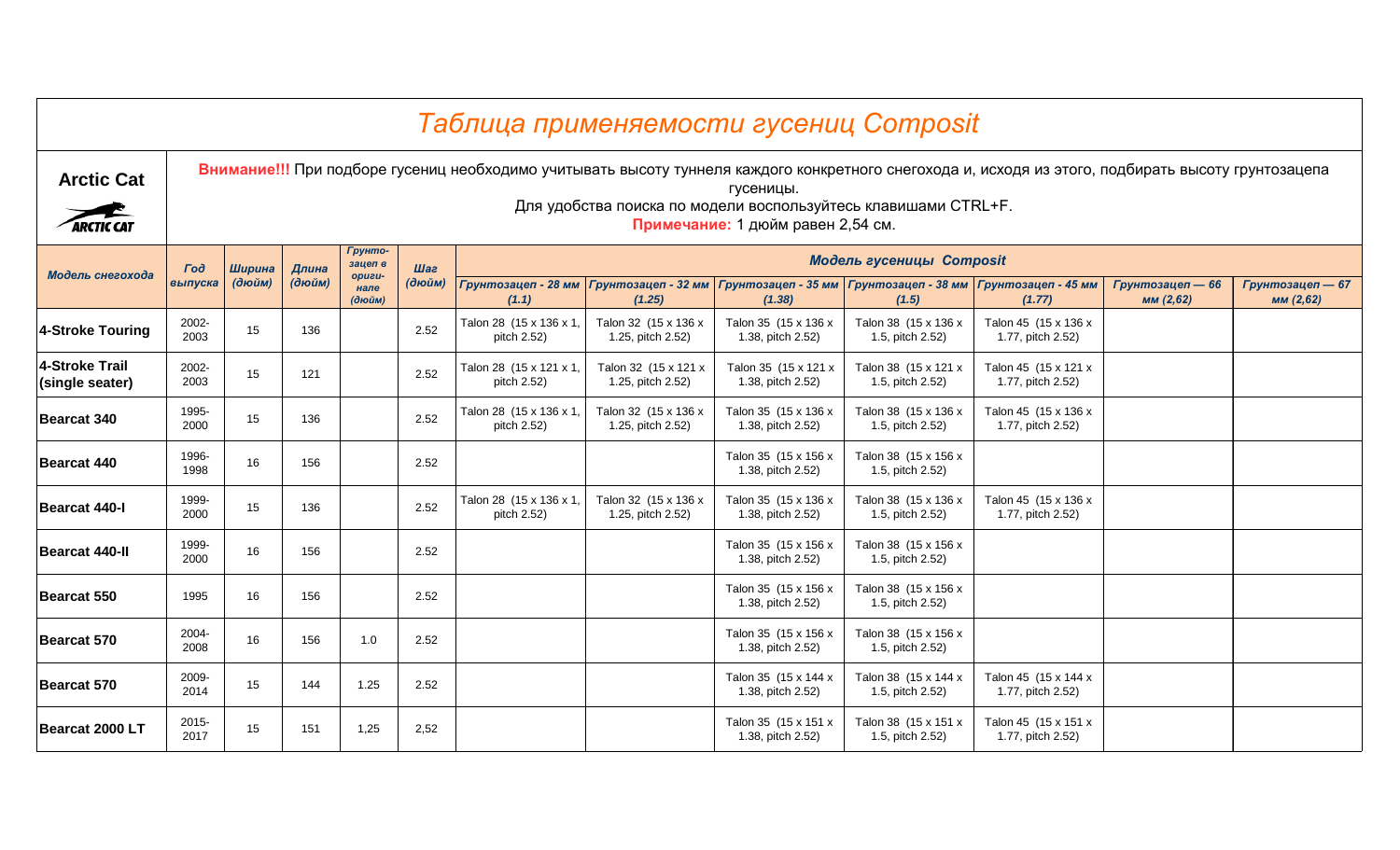| Bearcat 2000 XT &<br><b>XTE</b>        | 2016-<br>2017    | 20 | 154 |       | 2,86 | Talon WT(154 x 20 x<br>1.25, pitch 2.86) Talon<br>WTS (154 x 20 x 1.25,<br>pitch 2.86) |                                           |                                          |                                           |                    |                                                                |
|----------------------------------------|------------------|----|-----|-------|------|----------------------------------------------------------------------------------------|-------------------------------------------|------------------------------------------|-------------------------------------------|--------------------|----------------------------------------------------------------|
| Bearcat 3000 LT                        | 2016-<br>2017    | 15 | 146 |       | 2,86 |                                                                                        | Talon 35 (15 x 146 x<br>1.38, pitch 2.86) | Talon 38 (15 x 146 x<br>1.5, pitch 2.86) | Talon 45 (15 x 146 x<br>1.77, pitch 2.86) | x 2.62 pitch 2.86) | Talon M 66.6 (15 x 146   Talon 67 (15x146x2.62,<br>pitch 2.86) |
| Bearcat 570 XT                         | 2009-<br>2010    | 20 | 156 | 1.0   | 2.52 | Talon WT(156 x 20 x<br>1.25, pitch 2.52) Talon<br>WTS (156 x 20 x 1.25,<br>pitch 2.52) |                                           |                                          |                                           |                    |                                                                |
| Bearcat 570 XT                         | $2011 -$<br>2014 | 20 | 154 |       | 2.86 | Talon WT(154 x 20 x<br>1.25, pitch 2.86) Talon<br>WTS (154 x 20 x 1.25,<br>pitch 2.86) |                                           |                                          |                                           |                    |                                                                |
| Bearcat 5000                           | 2015             | 20 | 154 | 1.375 | 2,86 | Talon WT(154 x 20 x<br>1.25, pitch 2.86) Talon<br>WTS (154 x 20 x 1.25,<br>pitch 2.86) |                                           |                                          |                                           |                    |                                                                |
| Bearcat 7000 XT &<br><b>XT GS</b>      | 2016-<br>2017    | 20 | 154 |       | 2,86 | Talon WT(154 x 20 x<br>1.25, pitch 2.86) Talon<br>WTS (154 x 20 x 1.25,<br>pitch 2.86) |                                           |                                          |                                           |                    |                                                                |
| <b>Bearcat WT</b>                      | 1996             | 16 | 156 |       | 2.52 |                                                                                        | Talon 35 (15 x 156 x<br>1.38, pitch 2.52) | Talon 38 (15 x 156 x<br>1.5, pitch 2.52) |                                           |                    |                                                                |
| <b>Bearcat WT (all)</b>                | 1997-<br>2008    | 20 | 156 | 1.0   | 2.52 | Talon WT(156 x 20 x<br>1.25, pitch 2.52) Talon<br>WTS (156 x 20 x 1.25,<br>pitch 2.52) |                                           |                                          |                                           |                    |                                                                |
| <b>Bearcat Z1 GS</b>                   | 2012-<br>2013    | 20 | 156 | 1,25  | 2,52 | Talon WT(156 x 20 x<br>1.25, pitch 2.52) Talon<br>WTS (156 x 20 x 1.25,<br>pitch 2.52) |                                           |                                          |                                           |                    |                                                                |
| <b>Bearcat Z1 XT</b>                   | 2009-<br>2010    | 20 | 156 | 1.25  | 2.52 | Talon WT(156 x 20 x<br>1.25, pitch 2.52) Talon<br>WTS (156 x 20 x 1.25,<br>pitch 2.52) |                                           |                                          |                                           |                    |                                                                |
| <b>Bearcat Z1 XT</b><br>(inc. Limited) | $2011 -$<br>2014 | 20 | 154 | 1.375 | 2,86 | Talon WT(154 x 20 x<br>1.25, pitch 2.86) Talon<br>WTS (154 x 20 x 1.25,<br>pitch 2.86) |                                           |                                          |                                           |                    |                                                                |
| CFR(800 & 1000)                        | 2010-<br>2011    | 14 | 128 | 1.0   | 2.52 | Talon 32 (15 x 128 x<br>1.25, pitch 2.52)                                              | Talon 35 (15 x 128 x<br>1.38, pitch 2.52) | Talon 38 (15 x 128 x<br>1.5, pitch 2.52) | Talon 45 (15 x 128 x<br>1.77, pitch 2.52) |                    |                                                                |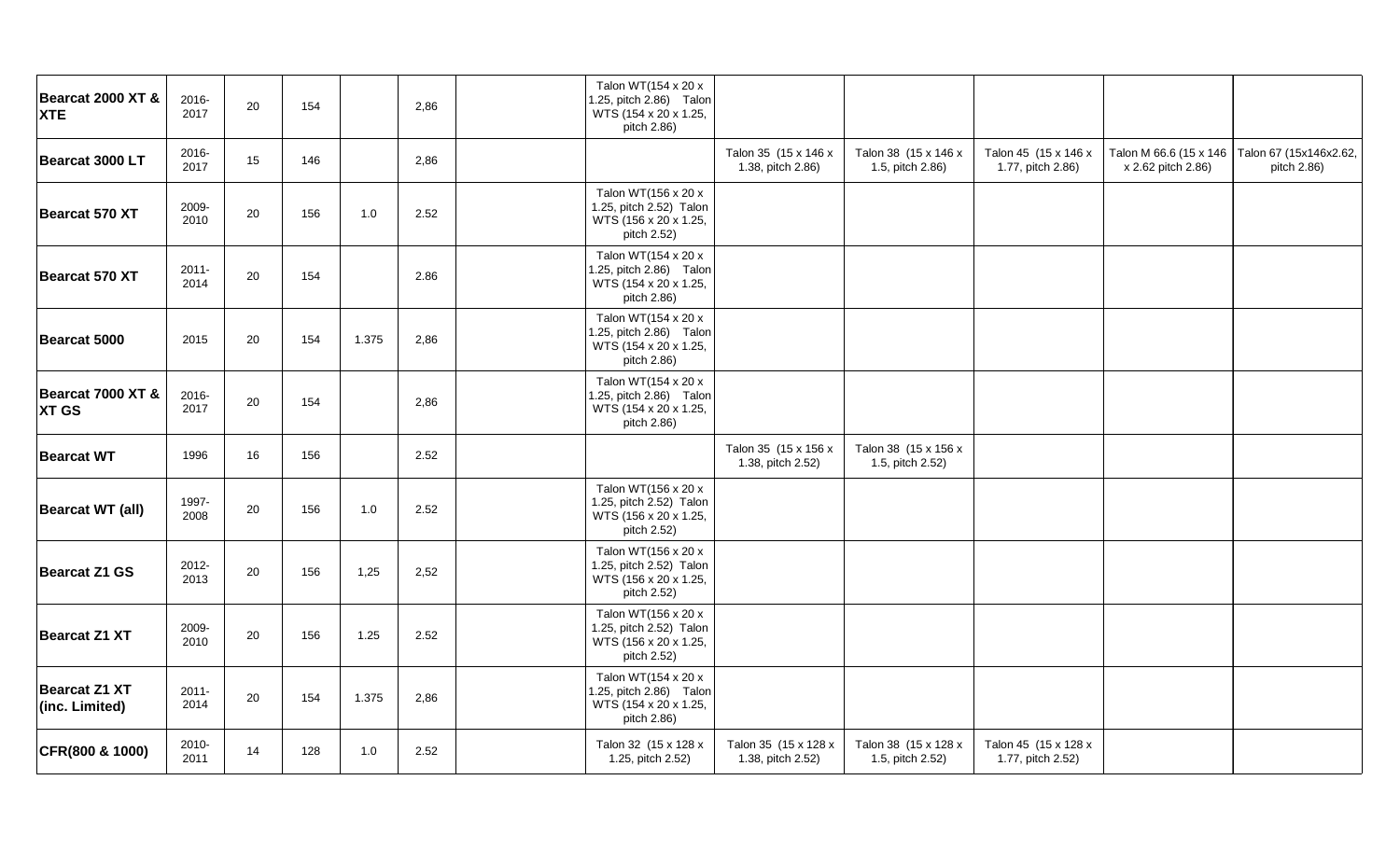| Cheetah 340                                                       | 1994          | 15 | 131 |      | 2.52    |                                        | <b>NA</b>                                 |                                           | <b>NA</b>                                |                                           |                                           |                                       |
|-------------------------------------------------------------------|---------------|----|-----|------|---------|----------------------------------------|-------------------------------------------|-------------------------------------------|------------------------------------------|-------------------------------------------|-------------------------------------------|---------------------------------------|
| <b>Cheetah 440 &amp; 550</b>                                      | 1993-<br>1994 | 16 | 156 |      | 2.52    |                                        |                                           | Talon 35 (15 x 156 x<br>1.38, pitch 2.52) | Talon 38 (15 x 156 x<br>1.5, pitch 2.52) |                                           |                                           |                                       |
| <b>Cheetah Touring</b>                                            | 1990-<br>1992 | 16 | 156 |      | 2.52    |                                        |                                           | Talon 35 (15 x 156 x<br>1.38, pitch 2.52) | Talon 38 (15 x 156 x<br>1.5, pitch 2.52) |                                           |                                           |                                       |
| Cougar                                                            | 1989-<br>1998 | 15 | 121 |      | 2.52    | Talon 28 (15 x 121 x 1,<br>pitch 2.52) | Talon 32 (15 x 121 x<br>1.25, pitch 2.52) | Talon 35 (15 x 121 x<br>1.38, pitch 2.52) | Talon 38 (15 x 121 x<br>1.5, pitch 2.52) | Talon 45 (15 x 121 x<br>1.77, pitch 2.52) |                                           |                                       |
| <b>Cougar Mountain</b><br>Cat                                     | 1994-<br>1998 | 15 | 136 |      | 2.52    | Talon 28 (15 x 136 x 1,<br>pitch 2.52) | Talon 32 (15 x 136 x<br>1.25, pitch 2.52) | Talon 35 (15 x 136 x<br>1.38, pitch 2.52) | Talon 38 (15 x 136 x<br>1.5, pitch 2.52) | Talon 45 (15 x 136 x<br>1.77, pitch 2.52) |                                           |                                       |
| <b>Cougar Two-Up</b>                                              | 1992          | 15 | 121 |      | 2.52    | Talon 28 (15 x 121 x 1,<br>pitch 2.52) | Talon 32 (15 x 121 x<br>1.25, pitch 2.52) | Talon 35 (15 x 121 x<br>1.38, pitch 2.52) | Talon 38 (15 x 121 x<br>1.5, pitch 2.52) | Talon 45 (15 x 121 x<br>1.77, pitch 2.52) |                                           |                                       |
| <b>Cougar Two-Up</b>                                              | 1999          | 15 | 136 |      | 2.52    | Talon 28 (15 x 136 x 1,<br>pitch 2.52) | Talon 32 (15 x 136 x<br>1.25, pitch 2.52) | Talon 35 (15 x 136 x<br>1.38, pitch 2.52) | Talon 38 (15 x 136 x<br>1.5, pitch 2.52) | Talon 45 (15 x 136 x<br>1.77, pitch 2.52) |                                           |                                       |
| <b>Crossfire (all</b><br>except Crossfire R<br>& Sno Pro)         | 2009-<br>2010 | 15 | 141 | 1.25 | 3.0     |                                        |                                           |                                           |                                          |                                           | Talon M 66.6 (15 x 141<br>x 2.62 pitch 3) | Talon 67 (15 x 141 x<br>2.62 pitch 3) |
| <b>Crossfire</b>                                                  | 2006          | 15 | 136 | 1.25 | 2.52    | Talon 28 (15 x 136 x 1,<br>pitch 2.52) | Talon 32 (15 x 136 x<br>1.25, pitch 2.52) | Talon 35 (15 x 136 x<br>1.38, pitch 2.52) | Talon 38 (15 x 136 x<br>1.5, pitch 2.52) | Talon 45 (15 x 136 x<br>1.77, pitch 2.52) |                                           |                                       |
| <b>Crossfire (all inc.</b><br>Sno Pro)                            | 2007-<br>2008 | 15 | 136 | 1.25 | 2.52    | Talon 28 (15 x 136 x 1,<br>pitch 2.52) | Talon 32 (15 x 136 x<br>1.25, pitch 2.52) | Talon 35 (15 x 136 x<br>1.38, pitch 2.52) | Talon 38 (15 x 136 x<br>1.5, pitch 2.52) | Talon 45 (15 x 136 x<br>1.77, pitch 2.52) |                                           |                                       |
| <b>Crossfire 6</b>                                                | 2011          | 15 | 141 | 1.25 | $3.0\,$ |                                        |                                           |                                           |                                          |                                           | Talon M 66.6 (15 x 141<br>x 2.62 pitch 3) | Talon 67 (15 x 141 x<br>2.62 pitch 3) |
| <b>Crossfire 8</b>                                                | 2011          | 15 | 141 | 1.25 | 3.0     |                                        |                                           |                                           |                                          |                                           | Talon M 66.6 (15 x 141<br>x 2.62 pitch 3) | Talon 67 (15 x 141 x<br>2.62 pitch 3) |
| <b>Crossfire 8 Sno</b><br>Pro (inc. Limited)                      | 2010-<br>2011 | 15 | 141 | 1.50 | 3.0     |                                        |                                           |                                           |                                          |                                           | Talon M 66.6 (15 x 141<br>x 2.62 pitch 3) | Talon 67 (15 x 141 x<br>2.62 pitch 3) |
| <b>Crossfire 8 Sno</b><br><b>Pro Limited - tall</b><br>lug option | 2011          | 15 | 141 | 2.25 | $3.0\,$ |                                        |                                           |                                           |                                          |                                           | Talon M 66.6 (15 x 141<br>x 2.62 pitch 3) | Talon 67 (15 x 141 x<br>2.62 pitch 3) |
| <b>Crossfire R (all</b><br>$inc.$ LE $)$                          | 2009          | 14 | 128 | 1    | 2.52    |                                        | Talon 32 (15 x 128 x<br>1.25, pitch 2.52) | Talon 35 (15 x 128 x<br>1.38, pitch 2.52) | Talon 38 (15 x 128 x<br>1.5, pitch 2.52) | Talon 45 (15 x 128 x<br>1.77, pitch 2.52) |                                           |                                       |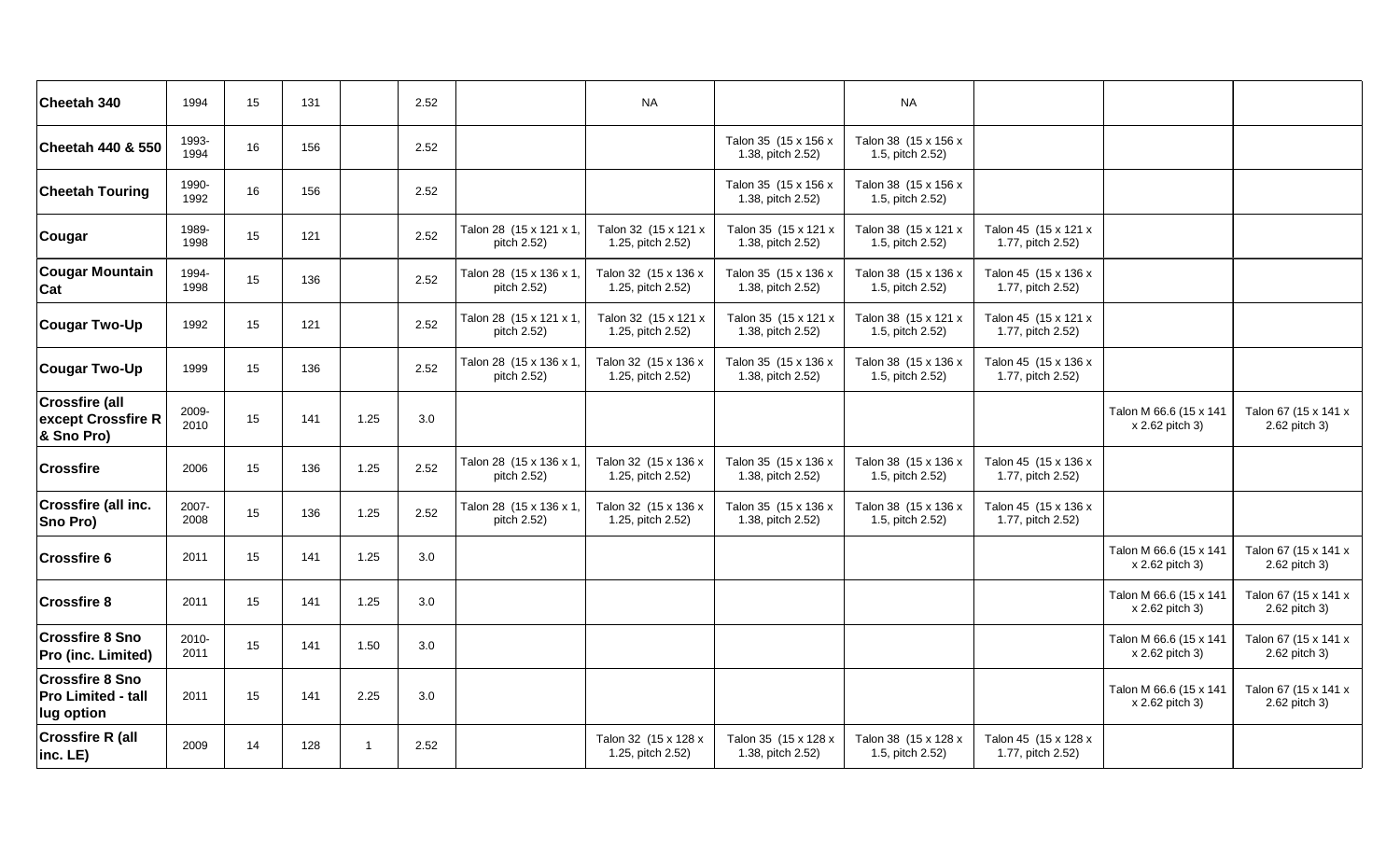| <b>Crossfire Sno Pro</b><br>(all)                   | 2009          | 15   | 141 | 1.5            | 3.0  |                                        |                                           |                                           |                                          |                                           | Talon M 66.6 (15 x 141<br>x 2.62 pitch 3)    | Talon 67 (15 x 141 x<br>2.62 pitch 3) |
|-----------------------------------------------------|---------------|------|-----|----------------|------|----------------------------------------|-------------------------------------------|-------------------------------------------|------------------------------------------|-------------------------------------------|----------------------------------------------|---------------------------------------|
| <b>El Tigre EXT</b>                                 | 1989-<br>1991 | 15   | 121 |                | 2.52 | Talon 28 (15 x 121 x 1,<br>pitch 2.52) | Talon 32 (15 x 121 x<br>1.25, pitch 2.52) | Talon 35 (15 x 121 x<br>1.38, pitch 2.52) | Talon 38 (15 x 121 x<br>1.5, pitch 2.52) | Talon 45 (15 x 121 x<br>1.77, pitch 2.52) |                                              |                                       |
| <b>El Tigre EXT</b><br><b>Mountain Cat</b>          | 91            | 15   | 136 |                | 2.52 | Talon 28 (15 x 136 x 1,<br>pitch 2.52) | Talon 32 (15 x 136 x<br>1.25, pitch 2.52) | Talon 35 (15 x 136 x<br>1.38, pitch 2.52) | Talon 38 (15 x 136 x<br>1.5, pitch 2.52) | Talon 45 (15 x 136 x<br>1.77, pitch 2.52) |                                              |                                       |
| EXT 550, 580, EFI,<br>Deluxe & 600<br><b>Triple</b> | 1992-<br>1998 | 15   | 121 |                | 2.52 | Talon 28 (15 x 121 x 1,<br>pitch 2.52) | Talon 32 (15 x 121 x<br>1.25, pitch 2.52) | Talon 35 (15 x 121 x<br>1.38, pitch 2.52) | Talon 38 (15 x 121 x<br>1.5, pitch 2.52) | Talon 45 (15 x 121 x<br>1.77, pitch 2.52) |                                              |                                       |
| <b>EXT Special</b>                                  | 1991-<br>1992 | 15   | 121 |                | 2.52 | Talon 28 (15 x 121 x 1,<br>pitch 2.52) | Talon 32 (15 x 121 x<br>1.25, pitch 2.52) | Talon 35 (15 x 121 x<br>1.38, pitch 2.52) | Talon 38 (15 x 121 x<br>1.5, pitch 2.52) | Talon 45 (15 x 121 x<br>1.77, pitch 2.52) |                                              |                                       |
| <b>EXT Mountain Cat</b>                             | 1992-<br>1998 | 15   | 136 |                | 2.52 | Talon 28 (15 x 136 x 1,<br>pitch 2.52) | Talon 32 (15 x 136 x<br>1.25, pitch 2.52) | Talon 35 (15 x 136 x<br>1.38, pitch 2.52) | Talon 38 (15 x 136 x<br>1.5, pitch 2.52) | Talon 45 (15 x 136 x<br>1.77, pitch 2.52) |                                              |                                       |
| F 8 EXT                                             | 2011          | 15   | 144 | 1.25           | 2.52 |                                        |                                           | Talon 35 (15 x 144 x<br>1.38, pitch 2.52) | Talon 38 (15 x 144 x<br>1.5, pitch 2.52) | Talon 45 (15 x 144 x<br>1.77, pitch 2.52) |                                              |                                       |
| F series (all)                                      | 2007-<br>2010 | 15   | 128 |                | 2.52 |                                        | Talon 32 (15 x 128 x<br>1.25, pitch 2.52) | Talon 35 (15 x 128 x<br>1.38, pitch 2.52) | Talon 38 (15 x 128 x<br>1.5, pitch 2.52) | Talon 45 (15 x 128 x<br>1.77, pitch 2.52) |                                              |                                       |
| F 570                                               | 2012-<br>2014 | 15   | 128 | 1,25           | 2.52 |                                        | Talon 32 (15 x 128 x<br>1.25, pitch 2.52) | Talon 35 (15 x 128 x<br>1.38, pitch 2.52) | Talon 38 (15 x 128 x<br>1.5, pitch 2.52) | Talon 45 (15 x 128 x<br>1.77, pitch 2.52) |                                              |                                       |
| F <sub>5</sub>                                      | 2014          | 15   | 128 | $\overline{1}$ | 2.52 |                                        | Talon 32 (15 x 128 x<br>1.25, pitch 2.52) | Talon 35 (15 x 128 x<br>1.38, pitch 2.52) | Talon 38 (15 x 128 x<br>1.5, pitch 2.52) | Talon 45 (15 x 128 x<br>1.77, pitch 2.52) |                                              |                                       |
| F800 Sno Pro                                        | 2012-<br>2013 | 15   | 129 | 1,25           | 2,86 |                                        | Talon 32 (15 x 129 x<br>1.25, pitch 2.86) | Talon 35 (15 x 129 x<br>1.38, pitch 2.86) | Talon 38 (15 x 129 x<br>1.5, pitch 2.86) | Talon 45 (15 x 129 x<br>1.77, pitch 2.86) |                                              |                                       |
| F1100 (all)                                         | 2012-<br>2013 | 15   | 128 | 1,25           | 2,52 |                                        | Talon 32 (15 x 128 x<br>1.25, pitch 2.52) | Talon 35 (15 x 128 x<br>1.38, pitch 2.52) | Talon 38 (15 x 128 x<br>1.5, pitch 2.52) | Talon 45 (15 x 128 x<br>1.77, pitch 2.52) |                                              |                                       |
| Firecat F5, F6 & F7<br>(all)                        | 2003-<br>2006 | 13.5 | 128 |                | 2.52 |                                        | Talon 32 (15 x 128 x<br>1.25, pitch 2.52) | Talon 35 (15 x 128 x<br>1.38, pitch 2.52) | Talon 38 (15 x 128 x<br>1.5, pitch 2.52) | Talon 45 (15 x 128 x<br>1.77, pitch 2.52) |                                              |                                       |
| Firecat F6 EXT &<br>F7 EXT (all incl.<br>Sno pro)   | 2004-<br>2005 | 13.5 | 144 |                | 2.52 |                                        |                                           | Talon 35 (15 x 144 x<br>1.38, pitch 2.52) | Talon 38 (15 x 144 x<br>1.5, pitch 2.52) | Talon 45 (144 x 15 x<br>177, pitch 2.52)  |                                              |                                       |
| <b>FX CROSSTREK</b>                                 | 2016          | 15   | 137 |                | 2,86 |                                        | Talon 32 (15 x 137 x<br>1.25, pitch 2.86) | Talon 35 (15 x 137 x<br>1.38, pitch 2.86) | Talon 38 (15 x 137 x<br>1.5, pitch 2.86) | Talon 45 (15 x 137 x<br>1.77, pitch 2.86) | Talon M 66,6<br>(15x137x2.62, pitch<br>2.62) | Talon 67 (15x137x2.62,<br>pitch 2.86) |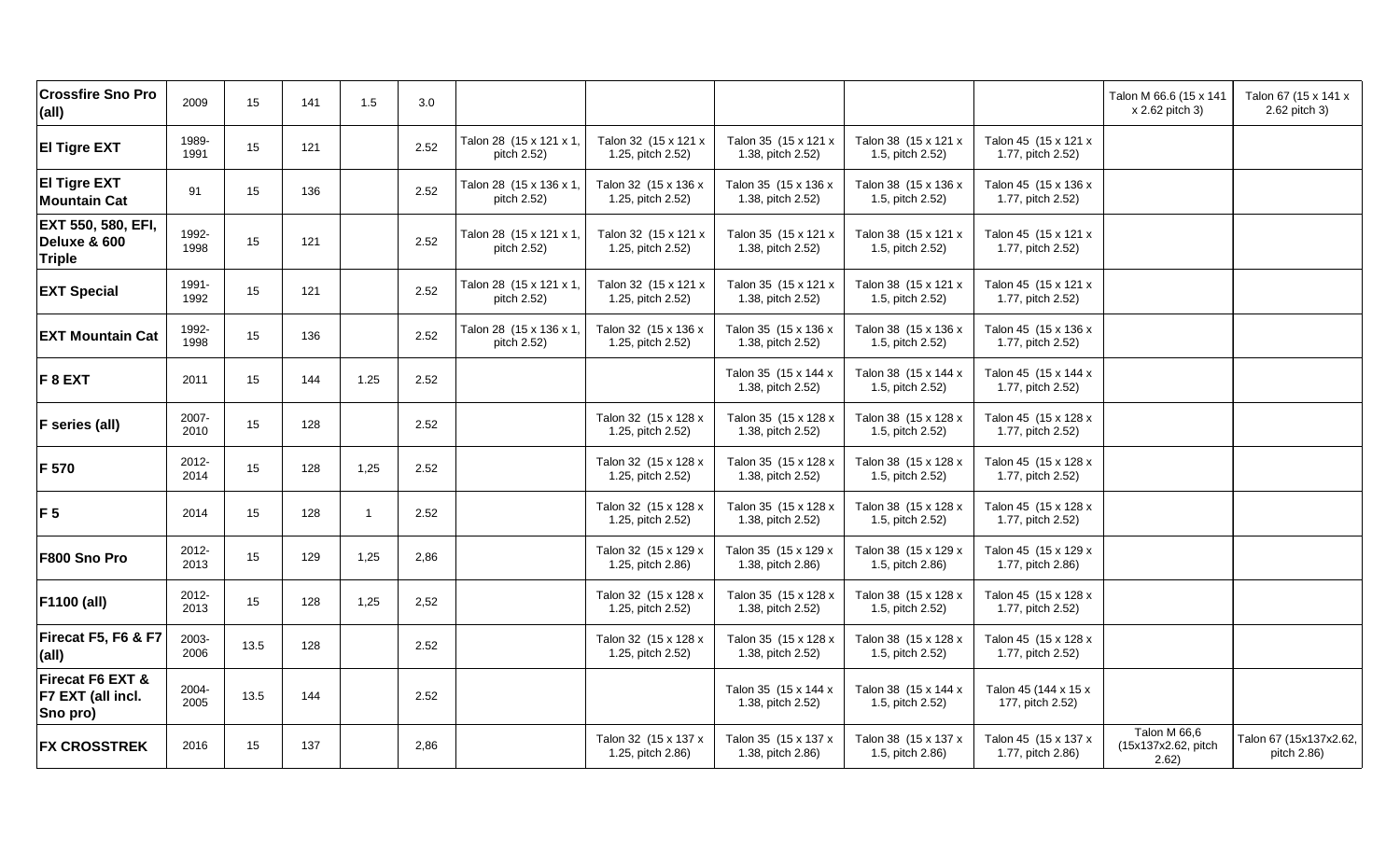| <b>FX 6000</b><br>(CROSSTREK,<br><b>CROSS</b><br><b>COUNTRY)</b>           | 2017          | 15 | 137 | 2,86 |                                        | Talon 32 (15 x 137 x<br>1.25, pitch 2.86) | Talon 35 (15 x 137 x<br>1.38, pitch 2.86) | Talon 38 (15 x 137 x<br>1.5, pitch 2.86) | Talon 45 (15 x 137 x<br>1.77, pitch 2.86) | Talon M 66,6<br>(15x137x2.62, pitch<br>2.62) | Talon 67 (15x137x2.62,<br>pitch 2.86) |
|----------------------------------------------------------------------------|---------------|----|-----|------|----------------------------------------|-------------------------------------------|-------------------------------------------|------------------------------------------|-------------------------------------------|----------------------------------------------|---------------------------------------|
| <b>FX 6000 HIGH</b><br><b>COUNTRY)</b>                                     | 2017          | 15 | 141 | 3.0  |                                        |                                           |                                           |                                          |                                           | Talon M 66.6 (15 x 141<br>x 2.62 pitch 3)    | Talon 67 (15 x 141 x<br>2.62 pitch 3) |
| <b>FX 7000</b><br><b>CROSSTREK</b>                                         | 2017          | 15 | 137 | 2,86 |                                        | Talon 32 (15 x 137 x<br>1.25, pitch 2.86) | Talon 35 (15 x 137 x<br>1.38, pitch 2.86) | Talon 38 (15 x 137 x<br>1.5, pitch 2.86) | Talon 45 (15 x 137 x<br>1.77, pitch 2.86) | Talon M 66,6<br>(15x137x2.62, pitch<br>2.62) | Talon 67 (15x137x2.62,<br>pitch 2.86) |
| <b>FX 7000</b><br><b>CROSSTOUR</b>                                         | 2017          | 15 | 146 | 2,86 |                                        |                                           | Talon 35 (15 x 146 x<br>1,38, pitch 2.86) | Talon 38 (15 x 146 x<br>1.5, pitch 2.86) | Talon 45 (15 x 146 x<br>1.77, pitch 2.86) | Talon M 66,6<br>(15x146x2.62, pitch<br>2.86) | Talon 67 (15x146x2.62,<br>pitch 2,86) |
| <b>FX 8000 (HIGH</b><br><b>COUNTRY, HIGH</b><br><b>COUNTRY LES</b><br>141) | 2017          | 15 | 141 | 3.0  |                                        |                                           |                                           |                                          |                                           | Talon M 66.6 (15 x 141<br>x 2.62 pitch 3)    | Talon 67 (15 x 141 x<br>2.62 pitch 3) |
| <b>FX 8000 HIGH</b><br><b>COUNTRY 153</b>                                  | 2017          | 15 | 153 | 3.0  |                                        |                                           |                                           |                                          |                                           | Talon M 66.6 (15 x 153<br>x 2.62 pitch 3)    | Talon 67 (15 x 153 x<br>2.62 pitch 3) |
| <b>FX 9000</b><br>(CROSSTREK,<br><b>CROSS</b><br><b>COUNTRY)</b>           | 2017          | 15 | 137 | 2,86 |                                        | Talon 32 (15 x 137 x<br>1.25, pitch 2.86) | Talon 35 (15 x 137 x<br>1.38, pitch 2.86) | Talon 38 (15 x 137 x<br>1.5, pitch 2.86) | Talon 45 (15 x 137 x<br>1.77, pitch 2.86) | Talon M 66,6<br>(15x137x2.62, pitch<br>2.62) | Talon 67 (15x137x2.62,<br>pitch 2.86) |
| <b>FX 9000 HIGH</b><br>COUNTRY / 141                                       | 2017          | 15 | 141 | 3.0  |                                        |                                           |                                           |                                          |                                           | Talon M 66.6 (15 x 141<br>x 2.62 pitch 3)    | Talon 67 (15 x 141 x<br>2.62 pitch 3) |
| <b>FX 9000 HIGH</b><br><b>COUNTRY 153</b>                                  | 2017          | 15 | 153 | 3.0  |                                        |                                           |                                           |                                          |                                           | Talon M 66.6 (15 x 153<br>x 2.62 pitch 3)    | Talon 67 (15 x 153 x<br>2.62 pitch 3) |
| Jag (incl. Deluxe)                                                         | 1992-<br>1999 | 15 | 121 | 2.52 | Talon 28 (15 x 121 x 1,<br>pitch 2.52) | Talon 32 (15 x 121 x<br>1.25, pitch 2.52) | Talon 35 (15 x 121 x<br>1.38, pitch 2.52) | Talon 38 (15 x 121 x<br>1.5, pitch 2.52) | Talon 45 (15 x 121 x<br>1.77, pitch 2.52) |                                              |                                       |
| Jag & Jag AFS<br>(incl. 340 &<br>Deluxe)                                   | 1989-<br>1991 | 15 | 116 | 2.52 |                                        | <b>NA</b>                                 |                                           | <b>NA</b>                                |                                           |                                              |                                       |
| <b>Jag AFS Long</b><br><b>Track (also see</b><br>Super Jag)                | 1991-<br>1993 | 15 | 151 | 2.52 |                                        |                                           | Talon 35 (15 x 151 x<br>1.38, pitch 2.52) | Talon 38 (15 x 151 x<br>1.5, pitch 2.52) | Talon 45 (15 x 151 x<br>1.77, pitch 2.52) |                                              |                                       |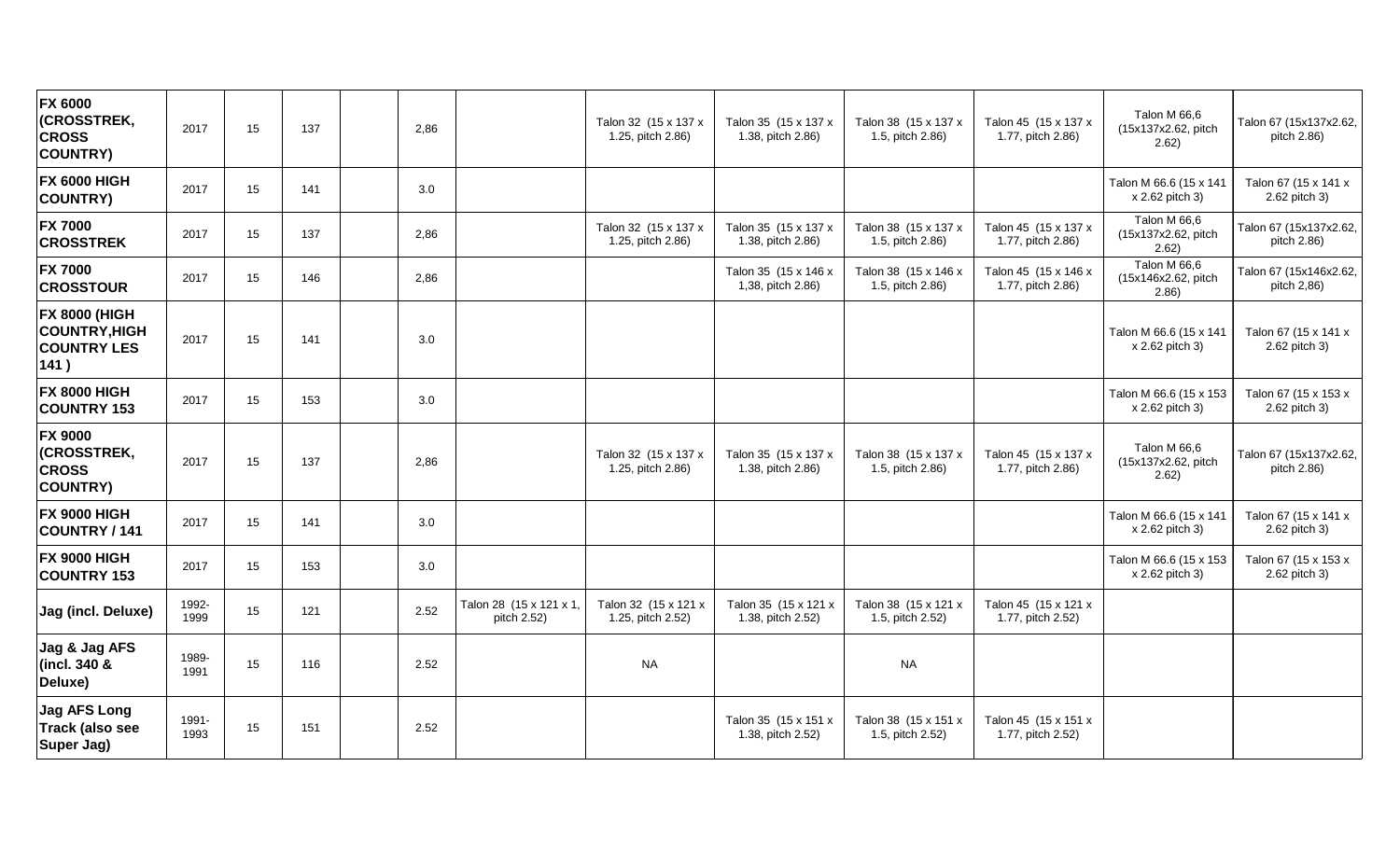| Jag Mountain Cat         | 91            | 15 | 131 |      | 2.52 |                                        | <b>NA</b>                                 |                                           | <b>NA</b>                                |                                           |                                           |                                       |
|--------------------------|---------------|----|-----|------|------|----------------------------------------|-------------------------------------------|-------------------------------------------|------------------------------------------|-------------------------------------------|-------------------------------------------|---------------------------------------|
| Jag Special              | 1991          | 15 | 116 |      | 2.52 |                                        | <b>NA</b>                                 |                                           | <b>NA</b>                                |                                           |                                           |                                       |
| Jag Special & Jag<br>Z   | 1992-<br>1995 | 15 | 121 |      | 2.52 | Talon 28 (15 x 121 x 1,<br>pitch 2.52) | Talon 32 (15 x 121 x<br>1.25, pitch 2.52) | Talon 35 (15 x 121 x<br>1.38, pitch 2.52) | Talon 38 (15 x 121 x<br>1.5, pitch 2.52) | Talon 45 (15 x 121 x<br>1.77, pitch 2.52) |                                           |                                       |
| Jaguar Z1 (4-<br>stroke) | 2006-<br>2008 | 15 | 121 |      | 2.52 | Talon 28 (15 x 121 x 1,<br>pitch 2.52) | Talon 32 (15 x 121 x<br>1.25, pitch 2.52) | Talon 35 (15 x 121 x<br>1.38, pitch 2.52) | Talon 38 (15 x 121 x<br>1.5, pitch 2.52) | Talon 45 (15 x 121 x<br>1.77, pitch 2.52) |                                           |                                       |
| <b>King Cat</b>          | 2004-<br>2006 | 15 | 162 |      | 2.52 |                                        |                                           |                                           |                                          |                                           | Talon M 66.6 (15 x 162<br>x 2.62 pitch 3) | Talon 67 (15 x 162 x<br>2.62 pitch 3) |
| <b>Lynx 2000</b>         | 2015-<br>2016 | 15 | 128 | 1,25 | 2,52 |                                        | Talon 32 (15 x 128 x<br>1.25, pitch 2.52) | Talon 35 (15 x 128 x<br>1.38, pitch 2.52) | Talon 38 (15 x 128 x<br>1.5, pitch 2.52) | Talon 45 (15 x 128 x<br>1.77, pitch 2.52) |                                           |                                       |
| <b>Lynx 2000 ES</b>      | 2017          | 15 | 129 | 1,25 | 2,86 |                                        | Talon 32 (15 x 129 x<br>1.25, pitch 2.86) | Talon 35 (15 x 129 x<br>1.38, pitch 2.86) | Talon 38 (15 x 129 x<br>1.5, pitch 2.86) | Talon 45 (15 x 129 x<br>1.77, pitch 2.86) |                                           |                                       |
| <b>Lynx 2000 LT</b>      | 2015          | 15 | 144 | 1.25 | 2.52 |                                        |                                           | Talon 35 (15 x 144 x<br>1.38, pitch 2.52) | Talon 38 (15 x 144 x<br>1.5, pitch 2.52) | Talon 45 (15 x 144 x<br>1.77, pitch 2.52) |                                           |                                       |
| Lynx 2000 LT ES          | 2017          | 15 | 144 |      | 2.52 |                                        |                                           | Talon 35 (15 x 144 x<br>1.38, pitch 2.52) | Talon 38 (15 x 144 x<br>1.5, pitch 2.52) | Talon 45 (15 x 144 x<br>1.77, pitch 2.52) |                                           |                                       |
| Lynx (incl. Deluxe)      | 1991-<br>1993 | 15 | 116 |      | 2.52 |                                        | <b>NA</b>                                 |                                           | <b>NA</b>                                |                                           |                                           |                                       |
| <b>Lynx Mountain Cat</b> | 1992-<br>1993 | 15 | 131 |      | 2.52 |                                        | <b>NA</b>                                 |                                           | $\sf NA$                                 |                                           |                                           |                                       |
| M 5                      | 2005-<br>2006 | 15 | 141 | 1.6  | 3.0  |                                        |                                           |                                           |                                          |                                           | Talon M 66.6 (15 x 141<br>x 2.62 pitch 3) | Talon 67 (15 x 141 x<br>2.62 pitch 3) |
| M 6 / 141                | 2005-<br>2007 | 15 | 141 | 2.25 | 3.0  |                                        |                                           |                                           |                                          |                                           | Talon M 66.6 (15 x 141<br>x 2.62 pitch 3) | Talon 67 (15 x 141 x<br>2.62 pitch 3) |
| M 6 / 153                | 2005-<br>2011 | 15 | 153 | 2.25 | 3.0  |                                        |                                           |                                           |                                          |                                           | Talon M 66.6 (15 x 153<br>x 2.62 pitch 3) | Talon 67 (15 x 153 x<br>2.62 pitch 3) |
| M 7/141                  | 2005-<br>2006 | 15 | 141 | 2.25 | 3.0  |                                        |                                           |                                           |                                          |                                           | Talon M 66.6 (15 x 141<br>x 2.62 pitch 3) | Talon 67 (15 x 141 x<br>2.62 pitch 3) |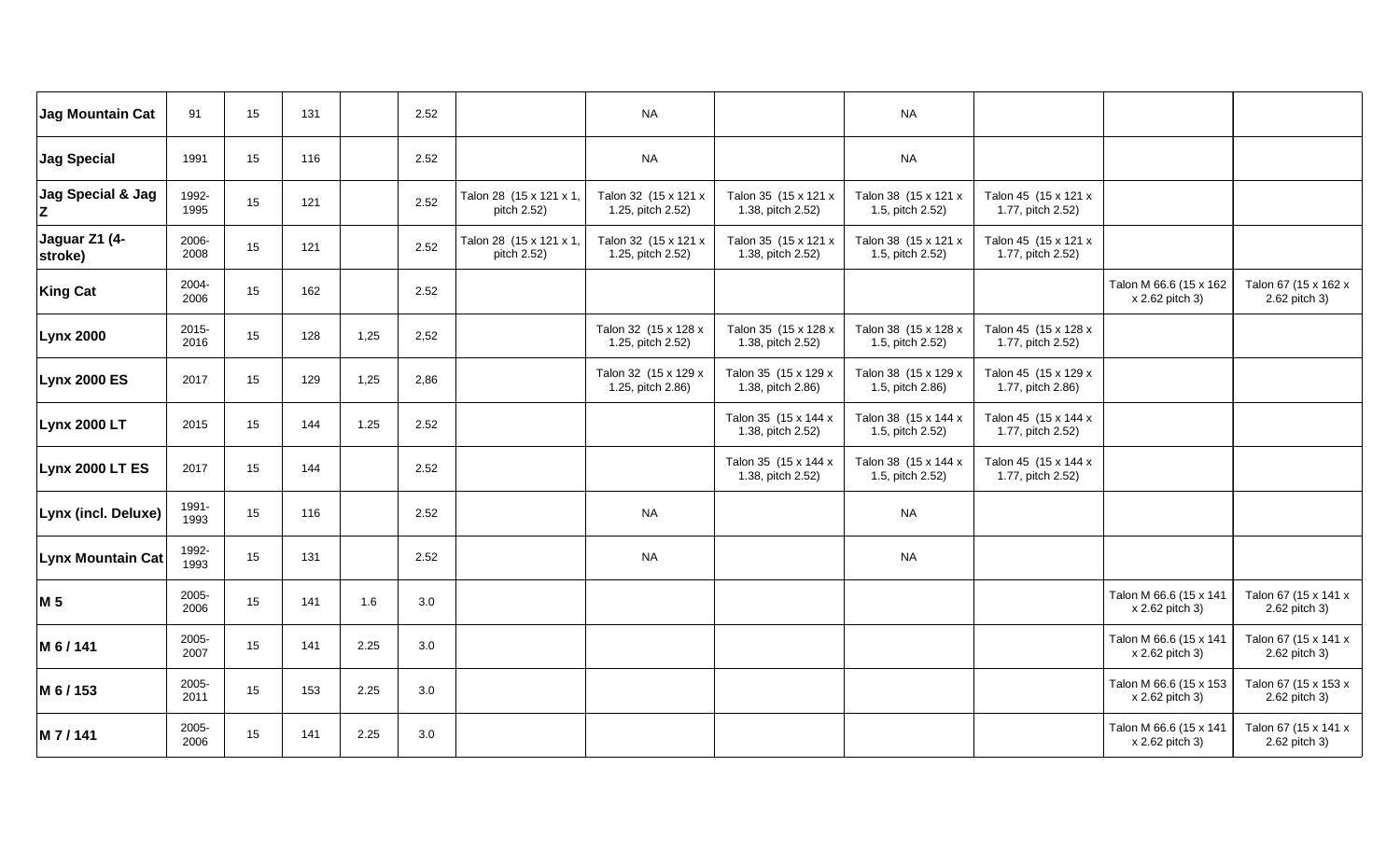| M 7 / 153 (all incl.<br>Limited)              | 2005-<br>2006 | 15 | 153     | 2.25 | 3.0 |  |  | Talon M 66.6 (15 x 153<br>x 2.62 pitch 3)                                                | Talon 67 (15 x 153 x<br>2.62 pitch 3)                                            |
|-----------------------------------------------|---------------|----|---------|------|-----|--|--|------------------------------------------------------------------------------------------|----------------------------------------------------------------------------------|
| M 7 / 162 (all incl.<br>Limited)              | 2005-<br>2006 | 15 | 162     | 2.25 | 3.0 |  |  | Talon M 66.6 (15 x 162<br>x 2.62 pitch 3)                                                | Talon 67 (15 x 162 x<br>2.62 pitch 3)                                            |
| M 8/141                                       | 2007          | 15 | 141     | 2.25 | 3.0 |  |  | Talon M 66.6 (15 x 141<br>x 2.62 pitch 3)                                                | Talon 67 (15 x 141 x<br>2.62 pitch 3)                                            |
| M 8 / 153 (all incl.<br>Sno Pro &<br>Limited) | 2007-<br>2011 | 15 | 153     | 2.25 | 3.0 |  |  | Talon M 66.6 (15 x 153<br>x 2.62 pitch 3)                                                | Talon 67 (15 x 153 x<br>2.62 pitch 3)                                            |
| M 8 / 162 (incl. Sno<br>Pro)                  | 2009-<br>2011 | 15 | 162     | 2.25 | 3.0 |  |  | Talon M 66.6 (15 x 162<br>x 2.62 pitch 3)                                                | Talon 67 (15 x 162 x<br>2.62 pitch 3)                                            |
| M 8 / 162                                     | 2007-<br>2008 | 15 | 162     | 2.25 | 3.0 |  |  | Talon M 66.6 (15 x 162<br>x 2.62 pitch 3)                                                | Talon 67 (15 x 162 x<br>2.62 pitch 3)                                            |
| <b>M8 HCR (Hill</b><br><b>Climb Racer)</b>    | 2010-<br>2011 | 15 | 153     | 2.25 | 3.0 |  |  | Talon M 66.6 (15 x 153<br>x 2.62 pitch 3)                                                | Talon 67 (15 x 153 x<br>2.62 pitch 3)                                            |
| <b>M800</b>                                   | 2012-<br>2013 | 15 | 153     | 2,25 | 3.0 |  |  | Talon M 66.6 (15 x 153<br>x 2.62 pitch 3)                                                | Talon 67 (15 x 153 x<br>2.62 pitch 3)                                            |
| <b>M800 Sno</b><br><b>Pro/HCR</b>             | 2012-<br>2013 | 15 | 153/162 | 2,25 | 3.0 |  |  | Talon M 66.6 (15 x 153<br>x 2.62 pitch 3) /<br>Talon M 66.6 (15 x 162<br>x 2.62 pitch 3) | Talon 67 (15 x 153 x<br>2.62 pitch 3) /<br>Talon 67 (15 x 162 x<br>2.62 pitch 3) |
| M 1000 / 153 (all<br>incl. Sno Pro)           | 2007-<br>2009 | 15 | 153     | 2.25 | 3.0 |  |  | Talon M 66.6 (15 x 153<br>x 2.62 pitch 3)                                                | Talon 67 (15 x 153 x<br>2.62 pitch 3)                                            |
| M 1000 / 162 (all<br>incl. Sno Pro)           | 2007-<br>2011 | 15 | 162     | 2.25 | 3.0 |  |  | Talon M 66.6 (15 x 162<br>x 2.62 pitch 3)                                                | Talon 67 (15 x 162 x<br>2.62 pitch 3)                                            |
| M1100 Turbo (all)                             | 2012          | 15 | 162     | 2,52 | 3.0 |  |  | Talon M 66.6 (15 x 162<br>x 2.62 pitch 3)                                                | Talon 67 (15 x 162 x<br>2.62 pitch 3)                                            |
| <b>M 1100 (except</b><br>Turbo)               | 2012          | 15 | 153     | 2,25 | 3.0 |  |  | Talon M 66.6 (15 x 153<br>x 2.62 pitch 3)                                                | Talon 67 (15 x 153 x<br>2.62 pitch 3)                                            |
| M 1100/1100 Turbo                             | 2013          | 15 | 153     | 2,25 | 3.0 |  |  | Talon M 66.6 (15 x 153<br>x 2.62 pitch 3)                                                | Talon 67 (15 x 153 x<br>2.62 pitch 3)                                            |
| M 1100 Sno Pro<br><b>Turbo</b>                | 2013          | 15 | 162     | 2,6  | 3.0 |  |  | Talon M 66.6 (15 x 162<br>x 2.62 pitch 3)                                                | Talon 67 (15 x 162 x<br>2.62 pitch 3)                                            |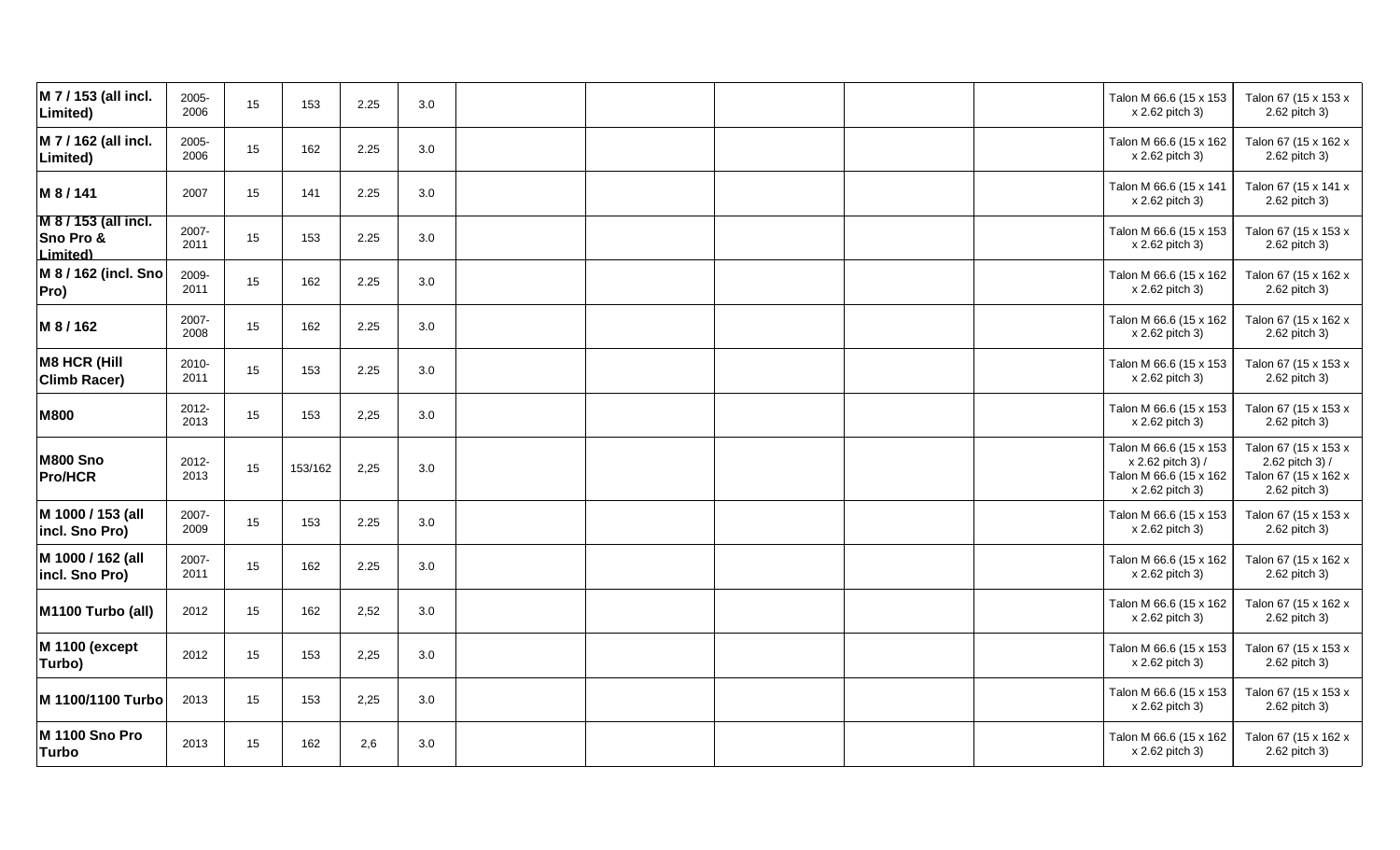| M 6000 141                                                                 | 2016-<br>2017 | 15 | 141 |      | 3.0 |  |  | Talon M 66.6 (15 x 141<br>x 2.62 pitch 3) | Talon 67 (15 x 141 x<br>2.62 pitch 3) |
|----------------------------------------------------------------------------|---------------|----|-----|------|-----|--|--|-------------------------------------------|---------------------------------------|
| M 6000 153                                                                 | 2015-<br>2017 | 15 | 153 | 2,25 | 3.0 |  |  | Talon M 66.6 (15 x 153<br>x 2.62 pitch 3) | Talon 67 (15 x 153 x<br>2.62 pitch 3) |
| M 7000                                                                     | 2015          | 15 | 153 | 2,25 | 3.0 |  |  | Talon M 66.6 (15 x 153<br>x 2.62 pitch 3) | Talon 67 (15 x 153 x<br>2.62 pitch 3) |
| M 7000 153                                                                 | 2016          | 15 | 153 | 2,25 | 3.0 |  |  | Talon M 66.6 (15 x 153<br>x 2.62 pitch 3) | Talon 67 (15 x 153 x<br>2.62 pitch 3) |
| M 7000 162                                                                 | 2016          | 15 | 162 | 2,25 | 3.0 |  |  | Talon M 66.6 (15 x 162<br>x 2.62 pitch 3) | Talon 67 (15 x 162 x<br>2.62 pitch 3) |
| M 8000 153                                                                 | 2014-<br>2017 | 15 | 153 | 2,25 | 3.0 |  |  | Talon M 66.6 (15 x 153<br>x 2.62 pitch 3) | Talon 67 (15 x 153 x<br>2.62 pitch 3) |
| M 8000 HCR 153                                                             | 2014-<br>2015 | 15 | 153 | 2,6  | 3.0 |  |  | Talon M 66.6 (15 x 153<br>x 2.62 pitch 3) | Talon 67 (15 x 153 x<br>2.62 pitch 3) |
| M 8000 Limited,<br><b>Limited ES and</b><br>Sno Pro 162                    | 2014-<br>2015 | 15 | 162 | 2,6  | 3.0 |  |  | Talon M 66.6 (15 x 162<br>x 2.62 pitch 3) | Talon 67 (15 x 162 x<br>2.62 pitch 3) |
| M 8000 162                                                                 | 2016-<br>2017 | 15 | 162 | 2,6  | 3.0 |  |  | Talon M 66.6 (15 x 162<br>x 2.62 pitch 3) | Talon 67 (15 x 162 x<br>2.62 pitch 3) |
| M 8000 Limited,<br><b>Limited ES, Sno</b><br>Pro, Mc Clure,<br>Kincaid 153 | 2015          | 15 | 153 | 2,6  | 3.0 |  |  | Talon M 66.6 (15 x 153<br>x 2.62 pitch 3) | Talon 67 (15 x 153 x<br>2.62 pitch 3) |
| M 8000 141                                                                 | 2016          | 15 | 141 |      | 3.0 |  |  | Talon M 66.6 (15 x 141<br>x 2.62 pitch 3) | Talon 67 (15 x 141 x<br>2.62 pitch 3) |
| M 9000 153                                                                 | 2014          | 15 | 153 | 2,25 | 3.0 |  |  | Talon M 66.6 (15 x 153<br>x 2.62 pitch 3) | Talon 67 (15 x 153 x<br>2.62 pitch 3) |
| M 9000 HCR 162                                                             | 2014-<br>2015 | 15 | 153 | 2,6  | 3.0 |  |  | Talon M 66.6 (15 x 153<br>x 2.62 pitch 3) | Talon 67 (15 x 153 x<br>2.62 pitch 3) |
| M 9000 Limited,<br>Sno Pro 162                                             | 2014-<br>2015 | 15 | 162 | 2,6  | 3.0 |  |  | Talon M 66.6 (15 x 162<br>x 2.62 pitch 3) | Talon 67 (15 x 162 x<br>2.62 pitch 3) |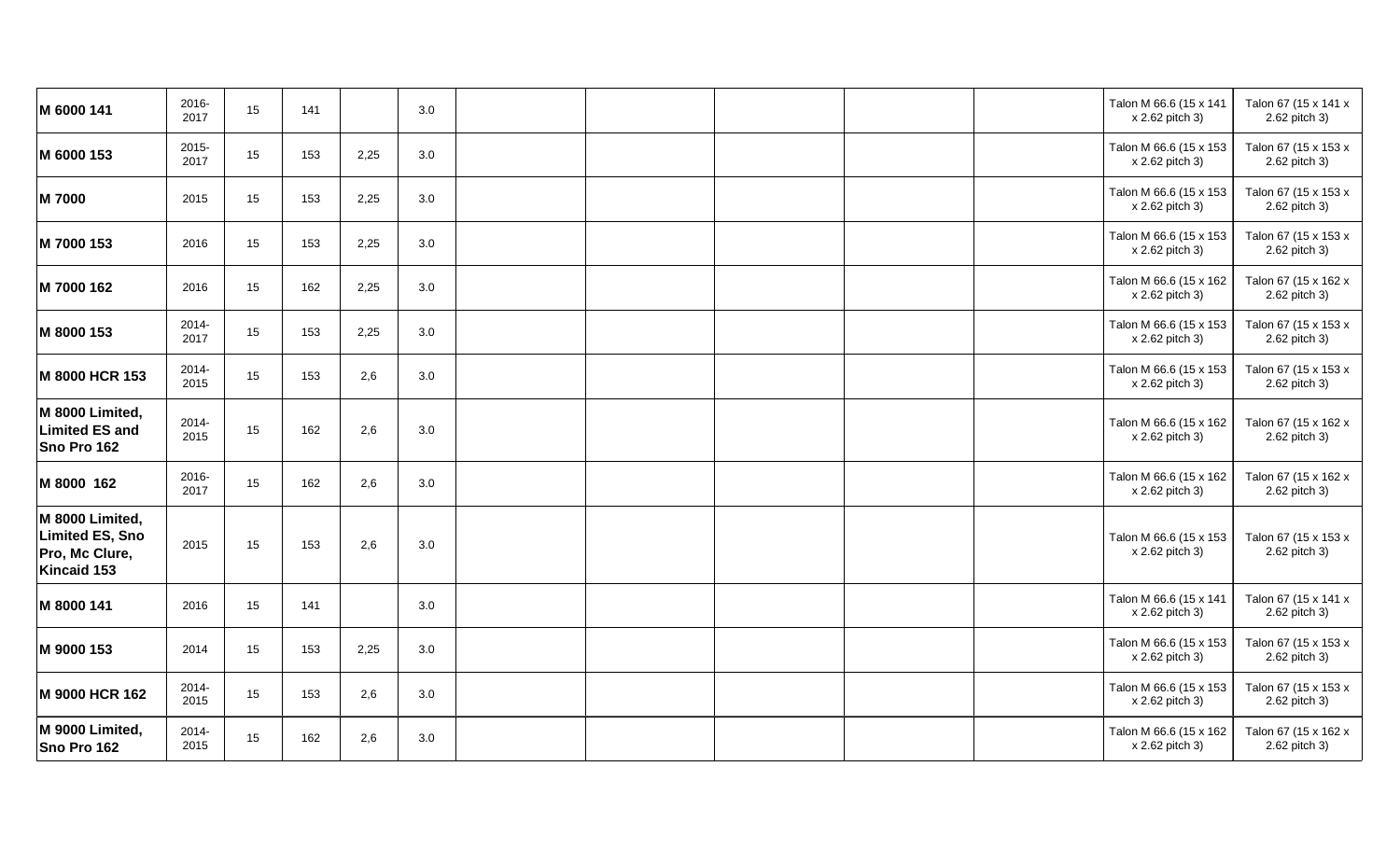| M 9000 162                                        | 2016-<br>2017    | 15 | 162 |      | 3.0  |                                        |                                           |                                           |                                          |                                           | Talon M 66.6 (15 x 162<br>x 2.62 pitch 3)    | Talon 67 (15 x 162 x<br>2.62 pitch 3) |
|---------------------------------------------------|------------------|----|-----|------|------|----------------------------------------|-------------------------------------------|-------------------------------------------|------------------------------------------|-------------------------------------------|----------------------------------------------|---------------------------------------|
| <b>Mountain Cat 500</b>                           | $2001 -$<br>2002 | 15 | 136 |      | 2.52 | Talon 28 (15 x 136 x 1,<br>pitch 2.52) | Talon 32 (15 x 136 x<br>1.25, pitch 2.52) | Talon 35 (15 x 136 x<br>1.38, pitch 2.52) | Talon 38 (15 x 136 x<br>1.5, pitch 2.52) | Talon 45 (15 x 136 x<br>1.77, pitch 2.52) |                                              |                                       |
| <b>Mountain Cat 570</b>                           | 2002-<br>2004    | 15 | 136 |      | 2.52 | Talon 28 (15 x 136 x 1,<br>pitch 2.52) | Talon 32 (15 x 136 x<br>1.25, pitch 2.52) | Talon 35 (15 x 136 x<br>1.38, pitch 2.52) | Talon 38 (15 x 136 x<br>1.5, pitch 2.52) | Talon 45 (15 x 136 x<br>1.77, pitch 2.52) |                                              |                                       |
| <b>Mountain Cat 600</b><br><b>136 (incl. EFI)</b> | $2001 -$<br>2003 | 15 | 136 |      | 2.52 | Talon 28 (15 x 136 x 1,<br>pitch 2.52) | Talon 32 (15 x 136 x<br>1.25, pitch 2.52) | Talon 35 (15 x 136 x<br>1.38, pitch 2.52) | Talon 38 (15 x 136 x<br>1.5, pitch 2.52) | Talon 45 (15 x 136 x<br>1.77, pitch 2.52) |                                              |                                       |
| Mountain Cat 600 /<br><b>144 (incl. EFI)</b>      | 2002-<br>2004    | 15 | 144 |      | 2.52 |                                        |                                           | Talon 35 (15 x 144 x<br>1.38, pitch 2.52) | Talon 38 (15 x 144 x<br>1.5, pitch 2.52) | Talon 45 (15 x 144 x<br>1.77, pitch 2.52) |                                              |                                       |
| <b>Mountain Cat 800</b><br>144 (incl. EFI)        | $2001 -$<br>2003 | 15 | 144 |      | 2.52 |                                        |                                           | Talon 35 (15 x 144 x<br>1.38, pitch 2.52) | Talon 38 (15 x 144 x<br>1.5, pitch 2.52) | Talon 45 (15 x 144 x<br>1.77, pitch 2.52) |                                              |                                       |
| Mountain Cat 800 /<br>151 (incl. EFI & LE)        | 2002-<br>2004    | 15 | 151 |      | 2.52 |                                        |                                           | Talon 35 (15 x 151 x<br>1.38, pitch 2.52) | Talon 38 (15 x 151 x<br>1.5, pitch 2.52) | Talon 45 (15 x 151 x<br>1.77, pitch 2.52) |                                              |                                       |
| <b>Mountain Cat 800/</b><br>159 (incl. EFI)       | 2004             | 15 | 159 |      | 2.52 |                                        | <b>NA</b>                                 |                                           | <b>NA</b>                                |                                           |                                              |                                       |
| <b>Mountain Cat 900/</b><br>144                   | 2003             | 15 | 144 |      | 2.52 |                                        |                                           | Talon 35 (15 x 144 x<br>1.38, pitch 2.52) | Talon 38 (15 x 144 x<br>1.5, pitch 2.52) | Talon 45 (15 x 144 x<br>1.77, pitch 2.52) |                                              |                                       |
| <b>Mountain Cat 900</b><br>151 (incl. EFI)        | 2003-<br>2004    | 15 | 151 |      | 2.52 |                                        |                                           | Talon 35 (15 x 151 x<br>1.38, pitch 2.52) | Talon 38 (15 x 151 x<br>1.5, pitch 2.52) | Talon 45 (15 x 151 x<br>1.77, pitch 2.52) |                                              |                                       |
| <b>Mountain Cat 900/</b><br>159 (incl. EFI)       | 2004             | 15 | 159 |      | 2.52 |                                        | <b>NA</b>                                 |                                           | <b>NA</b>                                |                                           |                                              |                                       |
| Pantera                                           | 1989             | 16 | 121 |      | 2.52 | Talon 28 (15 x 121 x 1,<br>pitch 2.52) | Talon 32 (15 x 121 x<br>1.25, pitch 2.52) | Talon 35 (15 x 121 x<br>1.38, pitch 2.52) | Talon 38 (15 x 121 x<br>1.5, pitch 2.52) | Talon 45 (15 x 121 x<br>1.77, pitch 2.52) |                                              |                                       |
| Pantera                                           | 1991-<br>1992    | 15 | 121 |      | 2.52 | Talon 28 (15 x 121 x 1,<br>pitch 2.52) | Talon 32 (15 x 121 x<br>1.25, pitch 2.52) | Talon 35 (15 x 121 x<br>1.38, pitch 2.52) | Talon 38 (15 x 121 x<br>1.5, pitch 2.52) | Talon 45 (15 x 121 x<br>1.77, pitch 2.52) |                                              |                                       |
| Pantera (all)                                     | 1992-<br>2005    | 15 | 136 |      | 2.52 | Talon 28 (15 x 136 x 1,<br>pitch 2.52) | Talon 32 (15 x 136 x<br>1.25, pitch 2.52) | Talon 35 (15 x 136 x<br>1.38, pitch 2.52) | Talon 38 (15 x 136 x<br>1.5, pitch 2.52) | Talon 45 (15 x 136 x<br>1.77, pitch 2.52) |                                              |                                       |
| Pantera, Pantera<br>Limited                       | 2015             | 15 | 146 | 1,25 | 2,86 |                                        |                                           | Talon 35 (15 x 146 x<br>1.38, pitch 2.86) | Talon 38 (15 x 146 x<br>1.5, pitch 2.86) | Talon 45 (15 x 146 x<br>1.77, pitch 2.86) | Talon M 66,6<br>(15x146x2.62, pitch<br>2.62) | Talon 67 (15x146x2.62,<br>pitch 2.86) |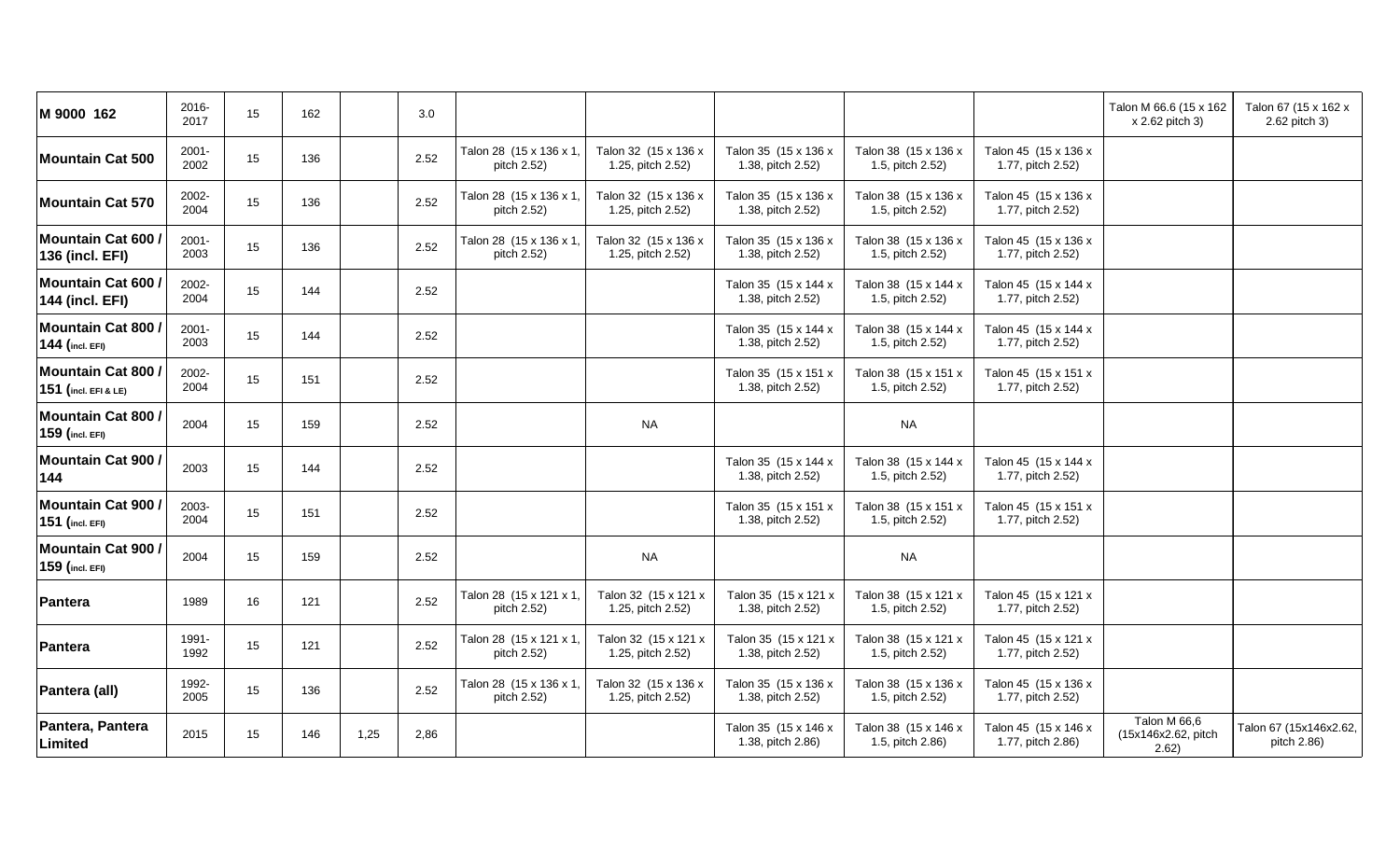| Pantera 3000, 7000<br><b>LIMITED</b>                | 2017          | 15 | 146 | 2,86        |                                        |                                                                                        | Talon 35 (15 x 146 x<br>1.38, pitch 2.86) | Talon 38 (15 x 146 x<br>1.5, pitch 2.86) | Talon 45 (15 x 146 x<br>1.77, pitch 2.86) | Talon M 66,6<br>(15x146x2.62, pitch<br>2.62) | Talon 67 (15x146x2.62,<br>pitch 2.86) |
|-----------------------------------------------------|---------------|----|-----|-------------|----------------------------------------|----------------------------------------------------------------------------------------|-------------------------------------------|------------------------------------------|-------------------------------------------|----------------------------------------------|---------------------------------------|
| Pantera 7000<br><b>LIMITED XT</b>                   | 2017          | 20 | 154 | 2,86        |                                        | Talon WT(154 x 20 x<br>1.25, pitch 2.86) Talon<br>WTS (154 x 20 x 1.25,<br>pitch 2.86) |                                           |                                          |                                           |                                              |                                       |
| Panther (incl. Deluxe)                              | 1989-<br>1991 | 16 | 121 | 2.52        | Talon 28 (15 x 121 x 1<br>pitch 2.52)  | Talon 32 (15 x 121 x<br>1.25, pitch 2.52)                                              | Talon 35 (15 x 121 x<br>1.38, pitch 2.52) | Talon 38 (15 x 121 x<br>1.5, pitch 2.52) | Talon 45 (15 x 121 x<br>1.77, pitch 2.52) |                                              |                                       |
| <b>Panther (all except</b><br><b>Panther Trail)</b> | 1992-<br>2008 | 15 | 136 | 2.52        | Talon 28 (15 x 136 x 1<br>pitch 2.52)  | Talon 32 (15 x 136 x<br>1.25, pitch 2.52)                                              | Talon 35 (15 x 136 x<br>1.38, pitch 2.52) | Talon 38 (15 x 136 x<br>1.5, pitch 2.52) | Talon 45 (15 x 136 x<br>1.77, pitch 2.52) |                                              |                                       |
| <b>Panther Mountain</b><br>Cat                      | 1990-<br>1991 | 16 | 136 | 2.52        | Talon 28 (15 x 136 x 1,<br>pitch 2.52) | Talon 32 (15 x 136 x<br>1.25, pitch 2.52)                                              | Talon 35 (15 x 136 x<br>1.38, pitch 2.52) | Talon 38 (15 x 136 x<br>1.5, pitch 2.52) | Talon 45 (15 x 136 x<br>1.77, pitch 2.52) |                                              |                                       |
| <b>Panther Trail</b><br>(single seater)             | 2007          | 15 | 121 | 2.52<br>1.0 | Talon 28 (15 x 121 x 1<br>pitch 2.52)  | Talon 32 (15 x 121 x<br>1.25, pitch 2.52)                                              | Talon 35 (15 x 121 x<br>1.38, pitch 2.52) | Talon 38 (15 x 121 x<br>1.5, pitch 2.52) | Talon 45 (15 x 121 x<br>1.77, pitch 2.52) |                                              |                                       |
| <b>Powder Extreme</b>                               | 1997-<br>1999 | 15 | 136 | 2.52        | Talon 28 (15 x 136 x 1,<br>pitch 2.52) | Talon 32 (15 x 136 x<br>1.25, pitch 2.52)                                              | Talon 35 (15 x 136 x<br>1.38, pitch 2.52) | Talon 38 (15 x 136 x<br>1.5, pitch 2.52) | Talon 45 (15 x 136 x<br>1.77, pitch 2.52) |                                              |                                       |
| <b>Powder Special</b>                               | 1995-<br>2000 | 15 | 136 | 2.52        | Talon 28 (15 x 136 x 1<br>pitch 2.52)  | Talon 32 (15 x 136 x<br>1.25, pitch 2.52)                                              | Talon 35 (15 x 136 x<br>1.38, pitch 2.52) | Talon 38 (15 x 136 x<br>1.5, pitch 2.52) | Talon 45 (15 x 136 x<br>1.77, pitch 2.52) |                                              |                                       |
| <b>Prowler</b>                                      | 1990-<br>1994 | 15 | 121 | 2.52        | Talon 28 (15 x 121 x 1<br>pitch 2.52)  | Talon 32 (15 x 121 x<br>1.25, pitch 2.52)                                              | Talon 35 (15 x 121 x<br>1.38, pitch 2.52) | Talon 38 (15 x 121 x<br>1.5, pitch 2.52) | Talon 45 (15 x 121 x<br>1.77, pitch 2.52) |                                              |                                       |
| <b>Prowler Mountain</b><br>Cat                      | 1991          | 15 | 136 | 2.52        | Talon 28 (15 x 136 x 1<br>pitch 2.52)  | Talon 32 (15 x 136 x<br>1.25, pitch 2.52)                                              | Talon 35 (15 x 136 x<br>1.38, pitch 2.52) | Talon 38 (15 x 136 x<br>1.5, pitch 2.52) | Talon 45 (15 x 136 x<br>1.77, pitch 2.52) |                                              |                                       |
| <b>Prowler Special &amp;</b><br><b>Prowler Z</b>    | 1991-<br>1993 | 15 | 121 | 2.52        | Talon 28 (15 x 121 x 1,<br>pitch 2.52) | Talon 32 (15 x 121 x<br>1.25, pitch 2.52)                                              | Talon 35 (15 x 121 x<br>1.38, pitch 2.52) | Talon 38 (15 x 121 x<br>1.5, pitch 2.52) | Talon 45 (15 x 121 x<br>1.77, pitch 2.52) |                                              |                                       |
| Prowler 2-Up                                        | 1992-<br>1995 | 15 | 136 | 2.52        | Talon 28 (15 x 136 x 1)<br>pitch 2.52) | Talon 32 (15 x 136 x<br>1.25, pitch 2.52)                                              | Talon 35 (15 x 136 x<br>1.38, pitch 2.52) | Talon 38 (15 x 136 x<br>1.5, pitch 2.52) | Talon 45 (15 x 136 x<br>1.77, pitch 2.52) |                                              |                                       |
| Puma (incl. Deluxe)                                 | 1994-<br>1998 | 15 | 121 | 2.52        | Talon 28 (15 x 121 x 1,<br>pitch 2.52) | Talon 32 (15 x 121 x<br>1.25, pitch 2.52)                                              | Talon 35 (15 x 121 x<br>1.38, pitch 2.52) | Talon 38 (15 x 121 x<br>1.5, pitch 2.52) | Talon 45 (15 x 121 x<br>1.77, pitch 2.52) |                                              |                                       |
| <b>Puma Two-Up</b>                                  | 1995-<br>1998 | 15 | 136 | 2.52        | Talon 28 (15 x 136 x 1,<br>pitch 2.52) | Talon 32 (15 x 136 x<br>1.25, pitch 2.52)                                              | Talon 35 (15 x 136 x<br>1.38, pitch 2.52) | Talon 38 (15 x 136 x<br>1.5, pitch 2.52) | Talon 45 (15 x 136 x<br>1.77, pitch 2.52) |                                              |                                       |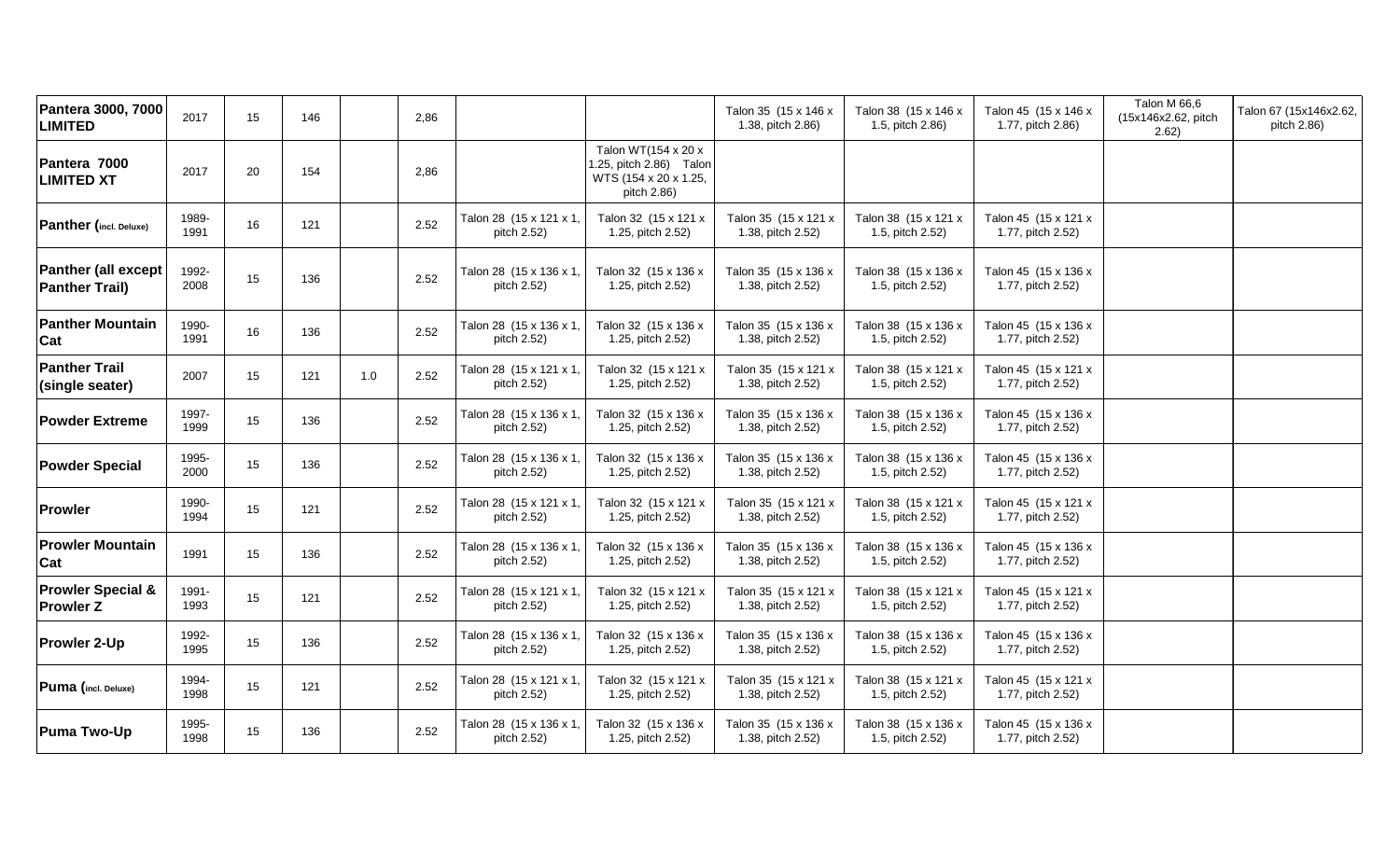| Sabercat (all<br>except Sabercat<br>EXT)             | 2004-<br>2006    | 13.5 | 128 |      | 2.52 |                                        | Talon 32 (15 x 128 x<br>1.25, pitch 2.52) | Talon 35 (15 x 128 x<br>1.38, pitch 2.52) | Talon 38 (15 x 128 x<br>1.5, pitch 2.52) | Talon 45 (15 x 128 x<br>1.77, pitch 2.52) |  |
|------------------------------------------------------|------------------|------|-----|------|------|----------------------------------------|-------------------------------------------|-------------------------------------------|------------------------------------------|-------------------------------------------|--|
| Sabercat EXT (all)                                   | 2004-<br>2006    | 13.5 | 144 | 1,5  | 2.52 |                                        |                                           | Talon 35 (15 x 144 x<br>1.38, pitch 2.52) | Talon 38 (15 x 144 x<br>1.5, pitch 2.52) | Talon 45 (15 x 144 x<br>1.77, pitch 2.52) |  |
| Sno Pro 500 (racer<br>replica)                       | 2010-<br>2013    | 15   | 128 | 1.0  | 2.52 |                                        | Talon 32 (15 x 128 x<br>1.25, pitch 2.52) | Talon 35 (15 x 128 x<br>1.38, pitch 2.52) | Talon 38 (15 x 128 x<br>1.5, pitch 2.52) | Talon 45 (15 x 128 x<br>1.77, pitch 2.52) |  |
| Sno Pro 120                                          | 2012-<br>2014    | 10   | 68  | 0,5  | 2.52 |                                        | <b>NA</b>                                 |                                           | <b>NA</b>                                |                                           |  |
| <b>Super Jag</b>                                     | 1989-<br>1992    | 16   | 156 |      | 2.52 |                                        |                                           | Talon 35 (15 x 156 x<br>1.38, pitch 2.52) | Talon 38 (15 x 156 x<br>1.5, pitch 2.52) |                                           |  |
| TZ1 (4-stroke)                                       | $2011 -$<br>2014 | 15   | 144 | 1.0  | 2.52 |                                        |                                           | Talon 35 (15 x 144 x<br>1.38, pitch 2.52) | Talon 38 (15 x 144 x<br>1.5, pitch 2.52) | Talon 45 (15 x 144 x<br>1.77, pitch 2.52) |  |
| TZ1 LXR & TZ1<br>LXR Turbo (4-<br>stroke)            | $2011 -$<br>2014 | 15   | 144 | 1.25 | 2.52 |                                        |                                           | Talon 35 (15 x 144 x<br>1.38, pitch 2.52) | Talon 38 (15 x 144 x<br>1.5, pitch 2.52) | Talon 45 (15 x 144 x<br>1.77, pitch 2.52) |  |
| T Z1 & T Z1 Turbo<br>(4-stroke, all incl.<br>LXR)    | 2008-<br>2010    | 15   | 144 | 1.0  | 2.52 |                                        |                                           | Talon 35 (15 x 144 x<br>1.38, pitch 2.52) | Talon 38 (15 x 144 x<br>1.5, pitch 2.52) | Talon 45 (15 x 144 x<br>1.77, pitch 2.52) |  |
| T660 Trail (incl. Turbo<br>Trail & Turbo ST)         | 2004-<br>2007    | 15   | 121 |      | 2.52 | Talon 28 (15 x 121 x 1,<br>pitch 2.52) | Talon 32 (15 x 121 x<br>1.25, pitch 2.52) | Talon 35 (15 x 121 x<br>1.38, pitch 2.52) | Talon 38 (15 x 121 x<br>1.5, pitch 2.52) | Talon 45 (15 x 121 x<br>1.77, pitch 2.52) |  |
| <b>T660 Touring (incl.</b><br>Turbo Touring & TT LE) | 2004-<br>2007    | 15   | 136 |      | 2.52 | Talon 28 (15 x 136 x 1,<br>pitch 2.52) | Talon 32 (15 x 136 x<br>1.25, pitch 2.52) | Talon 35 (15 x 136 x<br>1.38, pitch 2.52) | Talon 38 (15 x 136 x<br>1.5, pitch 2.52) | Talon 45 (15 x 136 x<br>1.77, pitch 2.52) |  |
| T 570                                                | $2011 -$<br>2014 | 15   | 144 | -1   | 2.52 |                                        |                                           | Talon 35 (15 x 136 x<br>1.38, pitch 2.52) | Talon 38 (15 x 144 x<br>1.5, pitch 2.52) | Talon 45 (15 x 144 x<br>1.77, pitch 2.52) |  |
| Thundercat                                           | 1993-<br>2002    | 15   | 121 |      | 2.52 | Talon 28 (15 x 121 x 1,<br>pitch 2.52) | Talon 32 (15 x 121 x<br>1.25, pitch 2.52) | Talon 35 (15 x 121 x<br>1.38, pitch 2.52) | Talon 38 (15 x 121 x<br>1.5, pitch 2.52) | Talon 45 (15 x 121 x<br>1.77, pitch 2.52) |  |
| <b>Thundercat</b><br><b>Mountain Cat</b>             | 1994-<br>2000    | 15   | 136 |      | 2.52 | Talon 28 (15 x 136 x 1,<br>pitch 2.52) | Talon 32 (15 x 136 x<br>1.25, pitch 2.52) | Talon 35 (15 x 136 x<br>1.38, pitch 2.52) | Talon 38 (15 x 136 x<br>1.5, pitch 2.52) | Talon 45 (15 x 136 x<br>1.77, pitch 2.52) |  |
| <b>Triple Touring</b>                                | 1998-<br>2001    | 15   | 136 |      | 2.52 |                                        | Talon 32 (15 x 136 x<br>1.25, pitch 2.52) | Talon 35 (15 x 136 x<br>1.38, pitch 2.52) | Talon 38 (15 x 136 x<br>1.5, pitch 2.52) | Talon 45 (15 x 136 x<br>1.77, pitch 2.52) |  |
| Wildcat (incl. Wildcat<br>EFI)                       | 1989-<br>1996    | 15   | 121 |      | 2.52 | Talon 28 (15 x 121 x 1,<br>pitch 2.52) | Talon 32 (15 x 121 x<br>1.25, pitch 2.52) | Talon 35 (15 x 121 x<br>1.38, pitch 2.52) | Talon 38 (15 x 121 x<br>1.5, pitch 2.52) | Talon 45 (15 x 121 x<br>1.77, pitch 2.52) |  |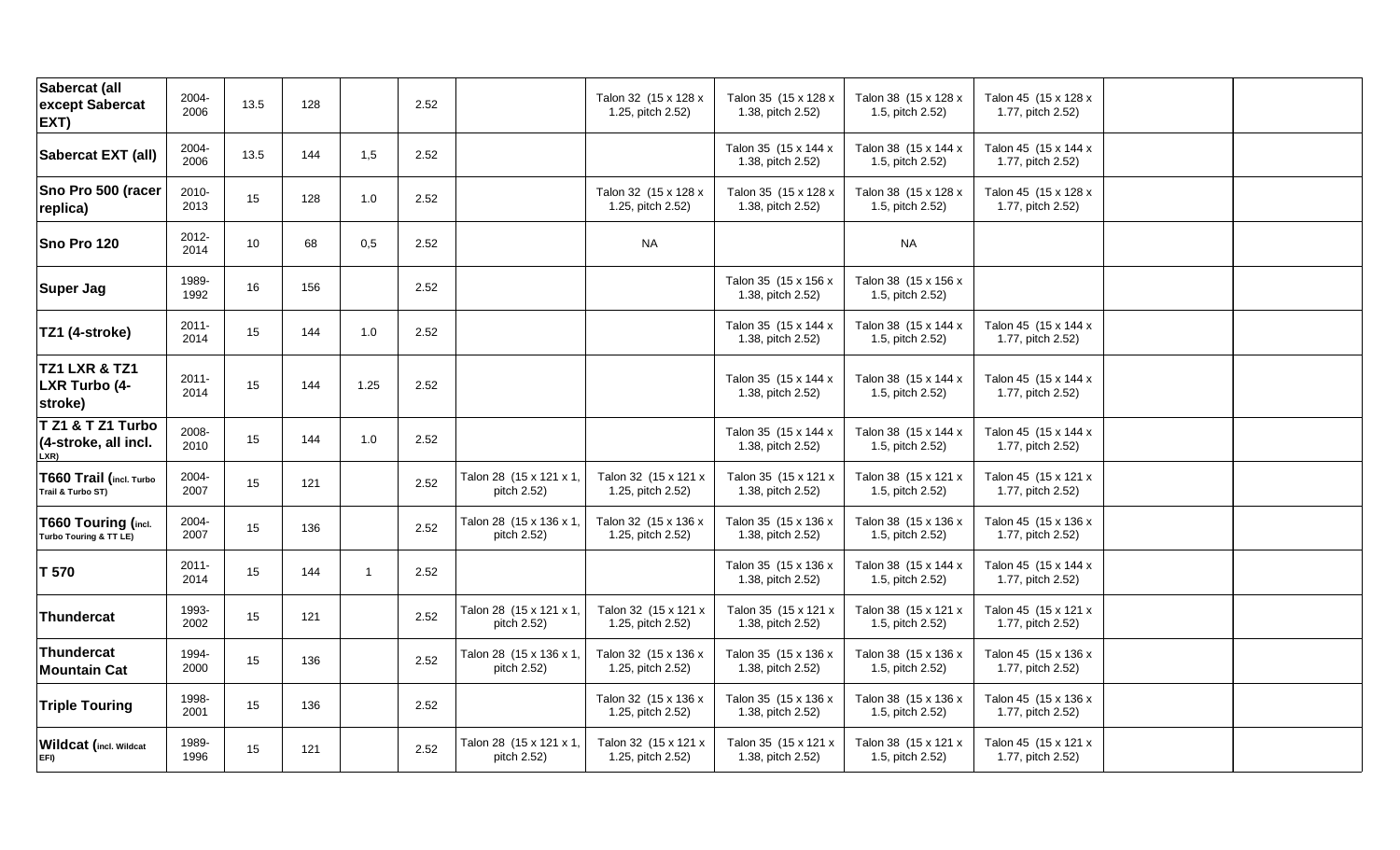| <b>Wildcat EFI</b><br><b>Touring</b>                                              | 1995-<br>1996 | 15 | 136 |       | 2.52 | Talon 28 (15 x 136 x 1,<br>pitch 2.52) | Talon 32 (15 x 136 x<br>1.25, pitch 2.52) | Talon 35 (15 x 136 x<br>1.38, pitch 2.52) | Talon 38 (15 x 136 x<br>1.5, pitch 2.52) | Talon 45 (15 x 136 x<br>1.77, pitch 2.52) |                                              |                                       |
|-----------------------------------------------------------------------------------|---------------|----|-----|-------|------|----------------------------------------|-------------------------------------------|-------------------------------------------|------------------------------------------|-------------------------------------------|----------------------------------------------|---------------------------------------|
| <b>Wildcat Mountain</b><br>Cat (all)                                              | 1991-<br>1996 | 15 | 136 |       | 2.52 | Talon 28 (15 x 136 x 1,<br>pitch 2.52) | Talon 32 (15 x 136 x<br>1.25, pitch 2.52) | Talon 35 (15 x 136 x<br>1.38, pitch 2.52) | Talon 38 (15 x 136 x<br>1.5, pitch 2.52) | Talon 45 (15 x 136 x<br>1.77, pitch 2.52) |                                              |                                       |
| XF (except HC)                                                                    | 2012-<br>2013 | 15 | 141 | 1,5   | 3.0  |                                        |                                           |                                           |                                          |                                           | Talon M 66.6 (15 x 141<br>x 2.62 pitch 3)    | Talon 67 (15 x 141 x<br>2.62 pitch 3) |
| XF HC                                                                             | 2012-<br>2013 | 15 | 141 | 2,25  | 3.0  |                                        |                                           |                                           |                                          |                                           | Talon M 66.6 (15 x 141<br>x 2.62 pitch 3)    | Talon 67 (15 x 141 x<br>2.62 pitch 3) |
| <b>XF</b> (except<br>Limiited, LXR, Sno<br>Pro (all))                             | 2015          | 15 | 141 | 1,352 | 3.0  |                                        |                                           |                                           |                                          |                                           | Talon M 66.6 (15 x 141<br>x 2.62 pitch 3)    | Talon 67 (15 x 141 x<br>2.62 pitch 3) |
| XF Limiited, LXR,<br>Sno Pro (all)                                                | 2014          | 15 | 137 | 1,25  | 2,86 |                                        | Talon 32 (15 x 137 x<br>1.25, pitch 2.86) | Talon 35 (15 x 137 x<br>1.38, pitch 2.86) | Talon 38 (15 x 137 x<br>1.5, pitch 2.86) | Talon 45 (15 x 137 x<br>1.77, pitch 2.86) | Talon M 66,6<br>(15x137x2.62, pitch<br>2.62) | Talon 67 (15x137x2.62,<br>pitch 2.86) |
| <b>XF (except Cross</b><br><b>Tour, Cross</b><br><b>Country, High</b><br>Country) | 2015          | 15 | 137 | 1,25  | 2,86 |                                        | Talon 32 (15 x 137 x<br>1.25, pitch 2.86) | Talon 35 (15 x 137 x<br>1.38, pitch 2.86) | Talon 38 (15 x 137 x<br>1.5, pitch 2.86) | Talon 45 (15 x 137 x<br>1.77, pitch 2.86) | Talon M 66,6<br>(15x137x2.62, pitch<br>2.62) | Talon 67 (15x137x2.62,<br>pitch 2.86) |
| XF ( Cross Tour,<br><b>Cross Country,</b><br><b>High Country)</b>                 | 2015          | 15 | 141 | 1,25  | 3.0  |                                        |                                           |                                           |                                          |                                           | Talon M 66.6 (15 x 141<br>x 2.62 pitch 3)    | Talon 67 (15 x 141 x<br>2.62 pitch 3) |
| <b>XF Cross Tour</b>                                                              | 2016          | 15 | 146 | 1,25  | 2,86 |                                        |                                           | Talon 35 (15 x 146 x<br>1.38, pitch 2.86) | Talon 38 (15 x 146 x<br>1.5, pitch 2.86) | Talon 45 (15 x 146 x<br>1.77, pitch 2.86) | Talon M 66,6<br>(15x146x2.62, pitch<br>2.62) | Talon 67 (15x146x2.62,<br>pitch 2.86) |
| <b>XF High Country</b>                                                            | 2016          | 15 | 141 | 1,25  | 3.0  |                                        |                                           |                                           |                                          |                                           | Talon M 66.6 (15 x 141<br>x 2.62 pitch 3)    | Talon 67 (15 x 141 x<br>2.62 pitch 3) |
| <b>FX CROSSTREK</b>                                                               | 2016          | 15 | 137 |       | 2,86 |                                        | Talon 32 (15 x 137 x<br>1.25, pitch 2.86) | Talon 35 (15 x 137 x<br>1.38, pitch 2.86) | Talon 38 (15 x 137 x<br>1.5, pitch 2.86) | Talon 45 (15 x 137 x<br>1.77, pitch 2.86) | Talon M 66,6<br>(15x137x2.62, pitch<br>2.62) | Talon 67 (15x137x2.62,<br>pitch 2.86) |
| Z (all, except 120)                                                               | 1995-<br>2007 | 15 | 121 |       | 2.52 | Talon 28 (15 x 121 x 1,<br>pitch 2.52) | Talon 32 (15 x 121 x<br>1.25, pitch 2.52) | Talon 35 (15 x 121 x<br>1.38, pitch 2.52) | Talon 38 (15 x 121 x<br>1.5, pitch 2.52) | Talon 45 (15 x 121 x<br>1.77, pitch 2.52) |                                              |                                       |
| Z1 & Z1 Turbo (4-<br>stroke, all except<br>Sno Pro)                               | 2009          | 15 | 128 | 1.0   | 2.52 |                                        | Talon 32 (15 x 128 x<br>1.25, pitch 2.52) | Talon 35 (15 x 128 x<br>1.38, pitch 2.52) | Talon 38 (15 x 128 x<br>1.5, pitch 2.52) | Talon 45 (15 x 128 x<br>1.77, pitch 2.52) |                                              |                                       |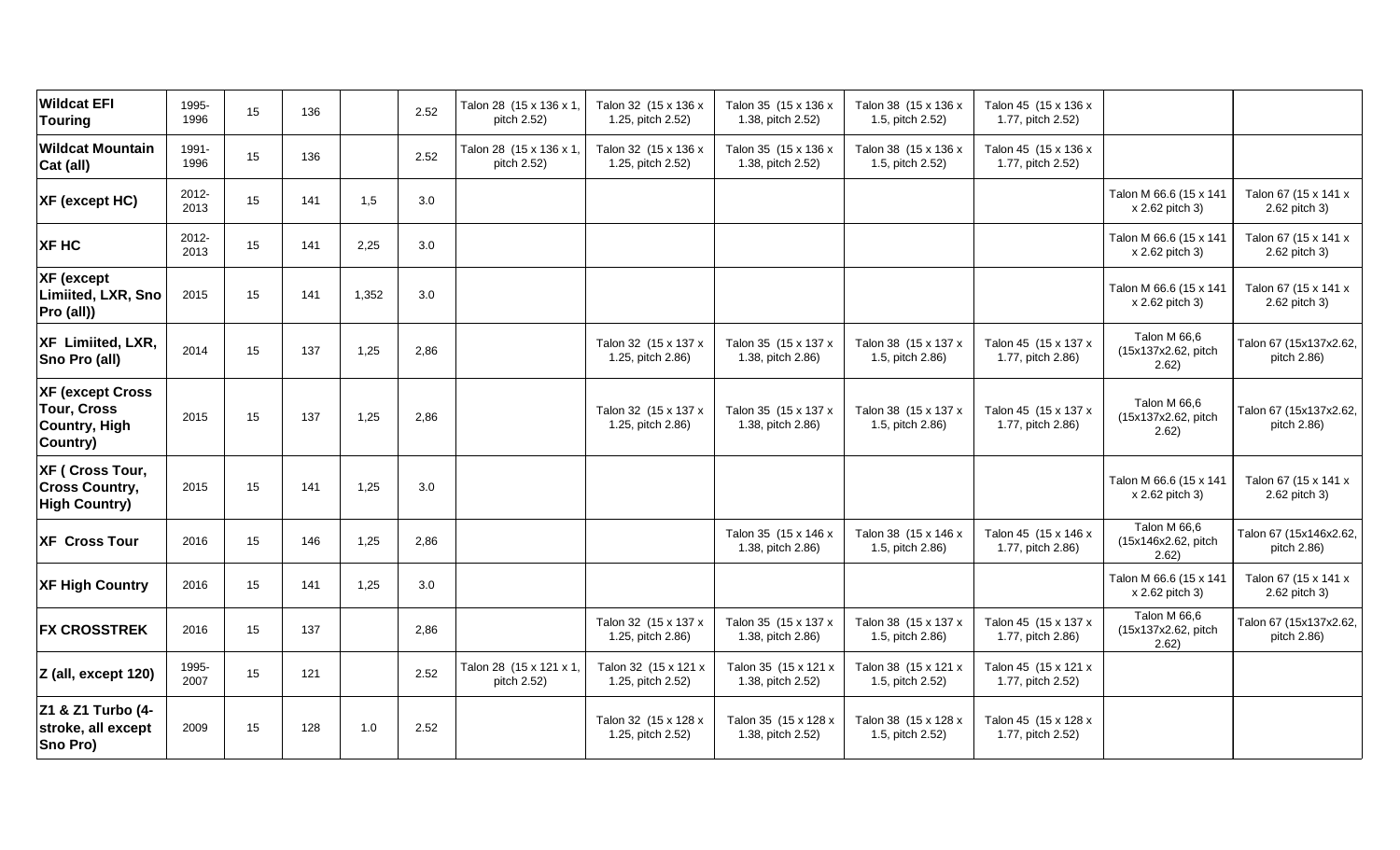| Z1 & Z1 Turbo (4-<br>stroke, all except<br>Sno Pro) | 2010          | 15 | 128 | 1.0  | 2.52 |                                        | Talon 32 (15 x 128 x<br>1.25, pitch 2.52) | Talon 35 (15 x 128 x<br>1.38, pitch 2.52) | Talon 38 (15 x 128 x<br>1.5, pitch 2.52) | Talon 45 (15 x 128 x<br>1.77, pitch 2.52) |                                              |                                       |
|-----------------------------------------------------|---------------|----|-----|------|------|----------------------------------------|-------------------------------------------|-------------------------------------------|------------------------------------------|-------------------------------------------|----------------------------------------------|---------------------------------------|
| Z1 LXR (4-stroke)                                   | 2011          | 15 | 128 | 1.0  | 2.52 |                                        | Talon 32 (15 x 128 x<br>1.25, pitch 2.52) | Talon 35 (15 x 128 x<br>1.38, pitch 2.52) | Talon 38 (15 x 128 x<br>1.5, pitch 2.52) | Talon 45 (15 x 128 x<br>1.77, pitch 2.52) |                                              |                                       |
| Z1 Sno Pro                                          | 2011          | 15 | 128 | 1.25 | 2.52 |                                        | Talon 32 (15 x 128 x<br>1.25, pitch 2.52) | Talon 35 (15 x 128 x<br>1.38, pitch 2.52) | Talon 38 (15 x 128 x<br>1.5, pitch 2.52) | Talon 45 (15 x 128 x<br>1.77, pitch 2.52) |                                              |                                       |
| Z1 Turbo EXT (4-<br>Stroke, incl. Limited)          | 2010          | 15 | 144 | 1.25 | 2.52 |                                        |                                           | Talon 35 (15 x 144 x<br>1.38, pitch 2.52) | Talon 38 (15 x 144 x<br>1.5, pitch 2.52) | Talon 45 (15 x 144 x<br>1.77, pitch 2.52) |                                              |                                       |
| Z1 Turbo EXT (4-<br>Stroke, incl. Limited)          | 2011          | 15 | 144 | 1.25 | 2.52 |                                        |                                           | Talon 35 (15 x 144 x<br>1.38, pitch 2.52) | Talon 38 (15 x 144 x<br>1.5, pitch 2.52) | Talon 45 (15 x 144 x<br>1.77, pitch 2.52) |                                              |                                       |
| Z1 Turbo LXR (4-<br>stroke)                         | 2011          | 15 | 128 | 1.25 | 2.52 |                                        | Talon 32 (15 x 128 x<br>1.25, pitch 2.52) | Talon 35 (15 x 128 x<br>1.38, pitch 2.52) | Talon 38 (15 x 128 x<br>1.5, pitch 2.52) | Talon 45 (15 x 128 x<br>1.77, pitch 2.52) |                                              |                                       |
| Z1 Turbo LXR &<br>Sno Pro LXR (incl.<br>Limited)    | 2009-<br>2011 | 15 | 128 | 1.25 | 2.52 |                                        | Talon 32 (15 x 128 x<br>1.25, pitch 2.52) | Talon 35 (15 x 128 x<br>1.38, pitch 2.52) | Talon 38 (15 x 128 x<br>1.5, pitch 2.52) | Talon 45 (15 x 128 x<br>1.77, pitch 2.52) |                                              |                                       |
| ZL (all)                                            | 1996-<br>2003 | 15 | 121 |      | 2.52 | Talon 28 (15 x 121 x 1,<br>pitch 2.52) | Talon 32 (15 x 121 x<br>1.25, pitch 2.52) | Talon 35 (15 x 121 x<br>1.38, pitch 2.52) | Talon 38 (15 x 121 x<br>1.5, pitch 2.52) | Talon 45 (15 x 121 x<br>1.77, pitch 2.52) |                                              |                                       |
| ZR (all incl. Sno<br>Pro, except 120)               | 1994-<br>2006 | 15 | 121 |      | 2.52 | Talon 28 (15 x 121 x 1,<br>pitch 2.52) | Talon 32 (15 x 121 x<br>1.25, pitch 2.52) | Talon 35 (15 x 121 x<br>1.38, pitch 2.52) | Talon 38 (15 x 121 x<br>1.5, pitch 2.52) | Talon 45 (15 x 121 x<br>1.77, pitch 2.52) |                                              |                                       |
| <b>ZR LXR 3000</b>                                  | 2017          | 15 | 129 |      | 2,86 |                                        | Talon 32 (15 x 129 x<br>1.25, pitch 2.86) | Talon 35 (15 x 129 x<br>1.38, pitch 2.86) | Talon 38 (15 x 129 x<br>1.5, pitch 2.86) | Talon 45 (15 x 129 x<br>1.77, pitch 2.86) |                                              |                                       |
| ZR 4000/129                                         | 2017          | 15 | 129 |      | 2,86 |                                        | Talon 32 (15 x 129 x<br>1.25, pitch 2.86) | Talon 35 (15 x 129 x<br>1.38, pitch 2.86) | Talon 38 (15 x 129 x<br>1.5, pitch 2.86) | Talon 45 (15 x 129 x<br>1.77, pitch 2.86) |                                              |                                       |
| ZR 5000 (137)                                       | 2017          | 15 | 137 |      | 2,86 |                                        | Talon 32 (15 x 137 x<br>1.25, pitch 2.86) | Talon 35 (15 x 137 x<br>1.38, pitch 2.86) | Talon 38 (15 x 137 x<br>1.5, pitch 2.86) | Talon 45 (15 x 137 x<br>1.77, pitch 2.86) | Talon M 66,6<br>(15x137x2.62, pitch<br>2.62) | Talon 67 (15x137x2.62,<br>pitch 2.86) |
| <b>ZR (all except LXR</b><br>500)                   | 2014          | 15 | 129 | 1,25 | 2,86 |                                        | Talon 32 (15 x 129 x<br>1.25, pitch 2.86) | Talon 35 (15 x 129 x<br>1.38, pitch 2.86) | Talon 38 (15 x 129 x<br>1.5, pitch 2.86) | Talon 45 (15 x 129 x<br>1.77, pitch 2.86) |                                              |                                       |
| ZR (all except LXR<br>5000 & LXR 4000)              | 2015          | 15 | 129 | 1,25 | 2,86 |                                        | Talon 32 (15 x 129 x<br>1.25, pitch 2.86) | Talon 35 (15 x 129 x<br>1.38, pitch 2.86) | Talon 38 (15 x 129 x<br>1.5, pitch 2.86) | Talon 45 (15 x 129 x<br>1.77, pitch 2.86) |                                              |                                       |
| <b>ZR LXR 500</b>                                   | 2014          | 15 | 129 | 1,5  | 2,86 |                                        | Talon 32 (15 x 129 x<br>1.25, pitch 2.86) | Talon 35 (15 x 129 x<br>1.38, pitch 2.86) | Talon 38 (15 x 129 x<br>1.5, pitch 2.86) | Talon 45 (15 x 129 x<br>1.77, pitch 2.86) |                                              |                                       |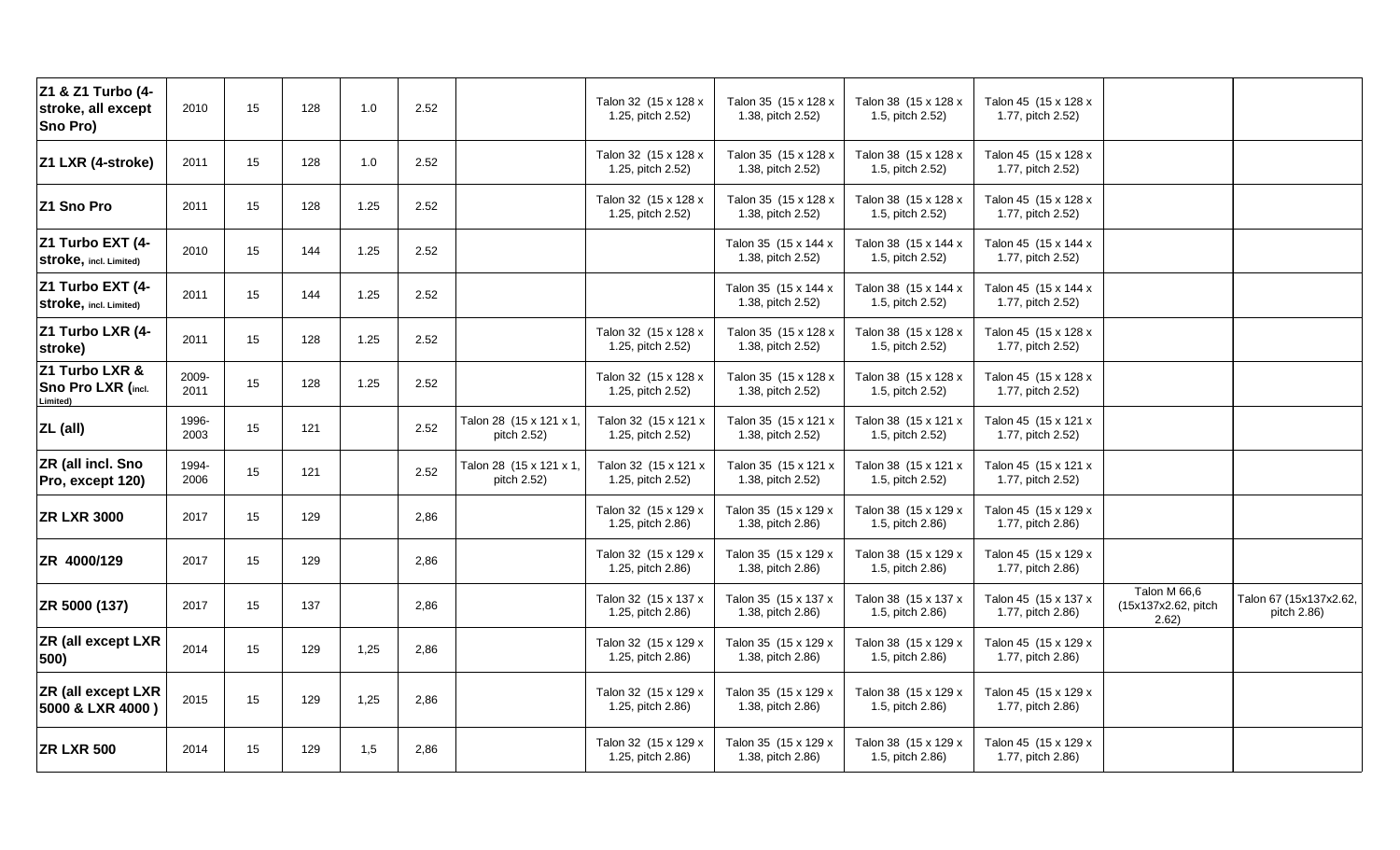| <b>ZR LXR 5000 &amp;</b><br><b>LXR 4000</b> | 2015-<br>2016 | 15 | 129 | 1,5 | 2,86 |                                        | Talon 32 (15 x 129 x<br>1.25, pitch 2.86) | Talon 35 (15 x 129 x<br>1.38, pitch 2.86) | Talon 38 (15 x 129 x<br>1.5, pitch 2.86) | Talon 45 (15 x 129 x<br>1.77, pitch 2.86) |                                              |                                       |
|---------------------------------------------|---------------|----|-----|-----|------|----------------------------------------|-------------------------------------------|-------------------------------------------|------------------------------------------|-------------------------------------------|----------------------------------------------|---------------------------------------|
| ZR 6000 (129)                               | 2016-<br>2017 | 15 | 129 |     | 2,86 |                                        | Talon 32 (15 x 129 x<br>1.25, pitch 2.86) | Talon 35 (15 x 129 x<br>1.38, pitch 2.86) | Talon 38 (15 x 129 x<br>1.5, pitch 2.86) | Talon 45 (15 x 129 x<br>1.77, pitch 2.86) |                                              |                                       |
| ZR 6000 (137)                               | 2016-<br>2017 | 15 | 137 |     | 2,86 |                                        | Talon 32 (15 x 137 x<br>1.25, pitch 2.86) | Talon 35 (15 x 137 x<br>1.38, pitch 2.86) | Talon 38 (15 x 137 x<br>1.5, pitch 2.86) | Talon 45 (15 x 137 x<br>1.77, pitch 2.86) | Talon M 66,6<br>(15x137x2.62, pitch<br>2.62) | Talon 67 (15x137x2.62,<br>pitch 2.86) |
| ZR 7000 (129)                               | 2016-<br>2017 | 15 | 129 |     | 2,86 |                                        | Talon 32 (15 x 129 x<br>1.25, pitch 2.86) | Talon 35 (15 x 129 x<br>1.38, pitch 2.86) | Talon 38 (15 x 129 x<br>1.5, pitch 2.86) | Talon 45 (15 x 129 x<br>1.77, pitch 2.86) |                                              |                                       |
| ZR 7000 (137)                               | 2016-<br>2017 | 15 | 137 |     | 2,86 |                                        | Talon 32 (15 x 137 x<br>1.25, pitch 2.86) | Talon 35 (15 x 137 x<br>1.38, pitch 2.86) | Talon 38 (15 x 137 x<br>1.5, pitch 2.86) | Talon 45 (15 x 137 x<br>1.77, pitch 2.86) | Talon M 66,6<br>(15x137x2.62, pitch<br>2.62) | Talon 67 (15x137x2.62,<br>pitch 2.86) |
| ZR 8000 (129)                               | 2016-<br>2017 | 15 | 129 |     | 2,86 |                                        | Talon 32 (15 x 129 x<br>1.25, pitch 2.86) | Talon 35 (15 x 129 x<br>1.38, pitch 2.86) | Talon 38 (15 x 129 x<br>1.5, pitch 2.86) | Talon 45 (15 x 129 x<br>1.77, pitch 2.86) |                                              |                                       |
| ZR 8000 (137)                               | 2016-<br>2017 | 15 | 137 |     | 2,86 |                                        | Talon 32 (15 x 137 x<br>1.25, pitch 2.86) | Talon 35 (15 x 137 x<br>1.38, pitch 2.86) | Talon 38 (15 x 137 x<br>1.5, pitch 2.86) | Talon 45 (15 x 137 x<br>1.77, pitch 2.86) | Talon M 66,6<br>(15x137x2.62, pitch<br>2.62  | Talon 67 (15x137x2.62,<br>pitch 2.86) |
| ZR 9000 (129)                               | 2016-<br>2017 | 15 | 129 |     | 2,86 |                                        | Talon 32 (15 x 129 x<br>1.25, pitch 2.86) | Talon 35 (15 x 129 x<br>1.38, pitch 2.86) | Talon 38 (15 x 129 x<br>1.5, pitch 2.86) | Talon 45 (15 x 129 x<br>1.77, pitch 2.86) |                                              |                                       |
| ZR 9000 (137)                               | 2016-<br>2017 | 15 | 137 |     | 2,86 |                                        | Talon 32 (15 x 137 x<br>1.25, pitch 2.86) | Talon 35 (15 x 137 x<br>1.38, pitch 2.86) | Talon 38 (15 x 137 x<br>1.5, pitch 2.86) | Talon 45 (15 x 137 x<br>1.77, pitch 2.86) | Talon M 66,6<br>(15x137x2.62, pitch<br>2.62) | Talon 67 (15x137x2.62,<br>pitch 2.86) |
| ZRT (all)                                   | 1994-<br>2002 | 15 | 121 |     | 2.52 | Talon 28 (15 x 121 x 1,<br>pitch 2.52) | Talon 32 (15 x 121 x<br>1.25, pitch 2.52) | Talon 35 (15 x 121 x<br>1.38, pitch 2.52) | Talon 38 (15 x 121 x<br>1.5, pitch 2.52) | Talon 45 (15 x 121 x<br>1.77, pitch 2.52) |                                              |                                       |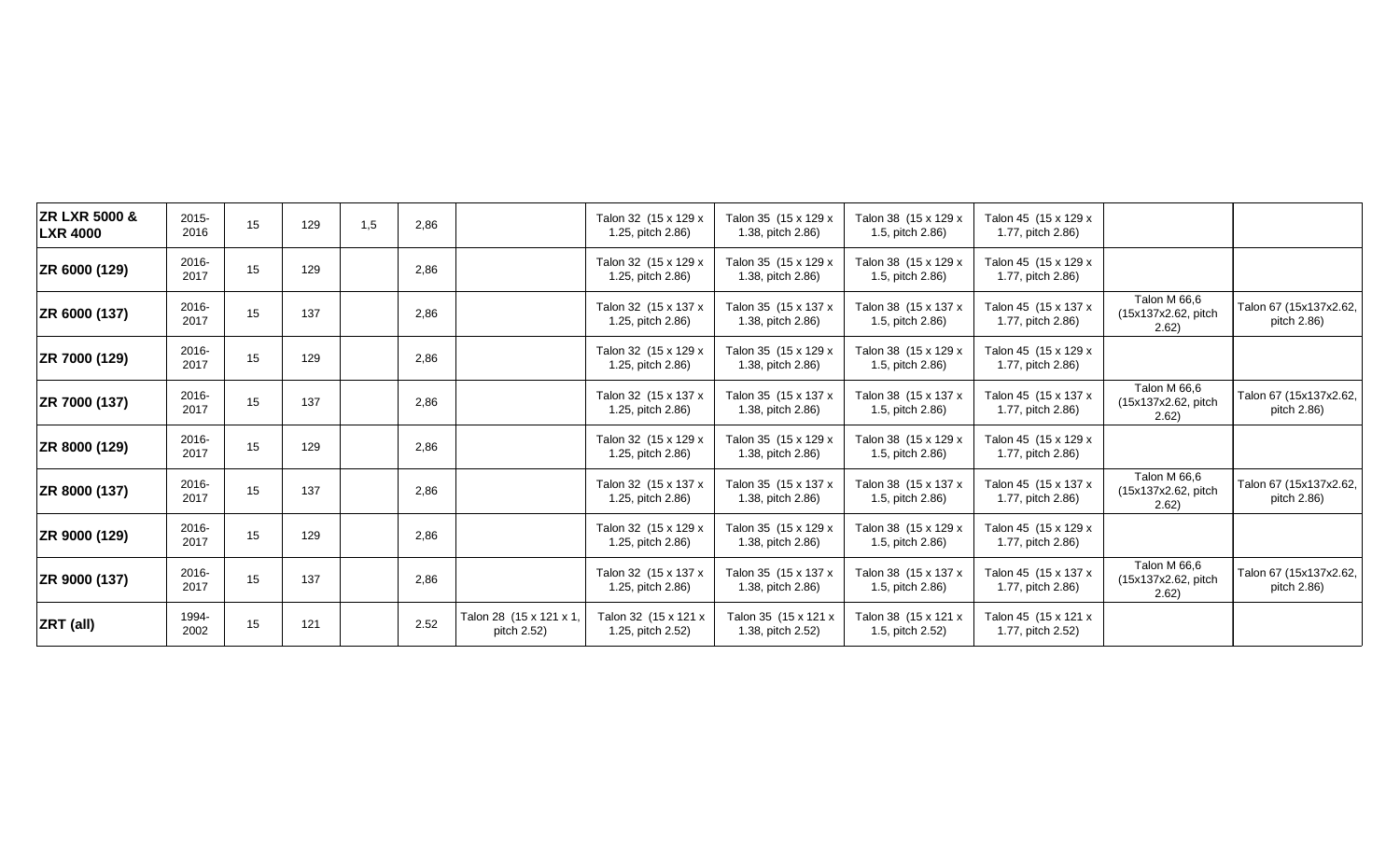|                                             |                  |        |        |                          |        | Таблица применяемости гусениц Composit |                                                                                                                       |                                                |                                          |                                                                                                                                                     |                                               |                                       |
|---------------------------------------------|------------------|--------|--------|--------------------------|--------|----------------------------------------|-----------------------------------------------------------------------------------------------------------------------|------------------------------------------------|------------------------------------------|-----------------------------------------------------------------------------------------------------------------------------------------------------|-----------------------------------------------|---------------------------------------|
| <b>BRP Ski-Doo</b><br>$\bigodot$<br>ski-doo |                  |        |        |                          |        |                                        | Для удобства поиска по модели воспользуйтесь клавишами CTRL+F.                                                        | гусеницы.<br>Примечание: 1 дюйм равен 2,54 см. |                                          | Внимание!!! При подборе гусениц необходимо учитывать высоту туннеля каждого конкретного снегохода и, исходя из этого, подбирать высоту грунтозацепа |                                               |                                       |
|                                             | $\Gamma$ oð      | Ширина | Длина  | Грунто-<br>зацеп в       | Шаг    |                                        |                                                                                                                       |                                                | <b>Модель гусеницы Composit</b>          |                                                                                                                                                     |                                               |                                       |
| Модель снегохода                            | выпуска          | (дюйм) | (дюйм) | opuzu-<br>нале<br>(дюйм) | (дюйм) | (1.1)                                  | Грунтозацеп - 28 мм   Грунтозацеп - 32 мм   Грунтозацеп - 35 мм   Грунтозацеп - 38 мм   Грунтозацеп - 45 мм<br>(1.25) | (1.38)                                         | (1.5)                                    | (1.77)                                                                                                                                              | Грунтозацеп - 66<br>MM(2,62)                  | Грунтозацеп - 67<br>мм (2,62)         |
| Elite (side-by-side<br>two-seater)          | 2004-<br>2005    | 15     | 136    |                          | 2.52   | Talon 28 (15 x 136 x 1,<br>pitch 2.52) | Talon 32 (15 x 136 x<br>1.25, pitch 2.52)                                                                             | Talon 35 (15 x 136 x<br>1.38, pitch 2.52)      | Talon 38 (15 x 136 x<br>1.5, pitch 2.52) | Talon 45 (15 x 136 x<br>1.77, pitch 2.52)                                                                                                           |                                               |                                       |
| <b>Expedition (incl. SE)</b>                | 2010             | 20     | 156    | 1.25                     | 2.52   |                                        | Talon WT(156 x 20 x<br>1.25, pitch 2.52) Talon<br>WTS (156 x 20 x 1.25,<br>pitch 2.52)                                |                                                |                                          |                                                                                                                                                     |                                               |                                       |
| <b>Expedition SE &amp;</b><br>LE (all)      | $2011 -$<br>2014 | 20     | 154    | 1.25                     | 2.86   |                                        | Talon WT(154 x 20 x<br>1.25, pitch 2.86) Talon<br>WTS(154 x 20 x 1.25,<br>pitch 2.86)                                 |                                                |                                          |                                                                                                                                                     |                                               |                                       |
| <b>Expedition SE &amp;</b><br>$LE$ (all)    | 2016-<br>2017    | 20     | 154    | $1.25 -$<br>1.75         | 2.86   |                                        | Talon WT(154 x 20 x<br>1.25, pitch 2.86) Talon<br>WTS(154 x 20 x 1.25,<br>pitch 2.86)                                 |                                                |                                          |                                                                                                                                                     |                                               |                                       |
| <b>Expedition Sport</b>                     | 2005-<br>2008    | 16     | 136    |                          | 2.52   | Talon 28 (15 x 136 x 1,<br>pitch 2.52) | Talon 32 (15 x 136 x<br>1.25, pitch 2.52)                                                                             | Talon 35 (15 x 136 x<br>1.38, pitch 2.52)      | Talon 38 (15 x 136 x<br>1.5, pitch 2.52) | Talon 45 (15 x 136 x<br>1.77, pitch 2.52)                                                                                                           |                                               |                                       |
| <b>Expedition Sport</b><br>(all)            | $2011 -$<br>2014 | 16     | 154    | 1.5                      | 2.86   |                                        |                                                                                                                       |                                                |                                          | Talon 45 (15 x 154 x<br>1.77, pitch 2.86)                                                                                                           | Talon M 66,6<br>(15x154x2.62, pitch<br>(2.86) | Talon 67 (15x154x2.62,<br>pitch 2.86) |
| <b>Expedition Sport</b>                     | 2016-<br>2017    | 16     | 154    | 1.5                      | 2.86   |                                        |                                                                                                                       |                                                |                                          | Talon 45 (15 x 154 x<br>1.77, pitch 2.86)                                                                                                           | Talon M 66,6<br>(15x154x2.62, pitch<br>2.86   | Talon 67 (15x154x2.62,<br>pitch 2.86) |
| <b>Expedition TUV</b><br>Yeti II (all)      | 2005-<br>2009    | 20     | 156    |                          | 2.52   |                                        | Talon WT(156 x 20 x<br>1.25, pitch 2.52) Talon<br>WTS (156 x 20 x 1.25,<br>pitch 2.52)                                |                                                |                                          |                                                                                                                                                     |                                               |                                       |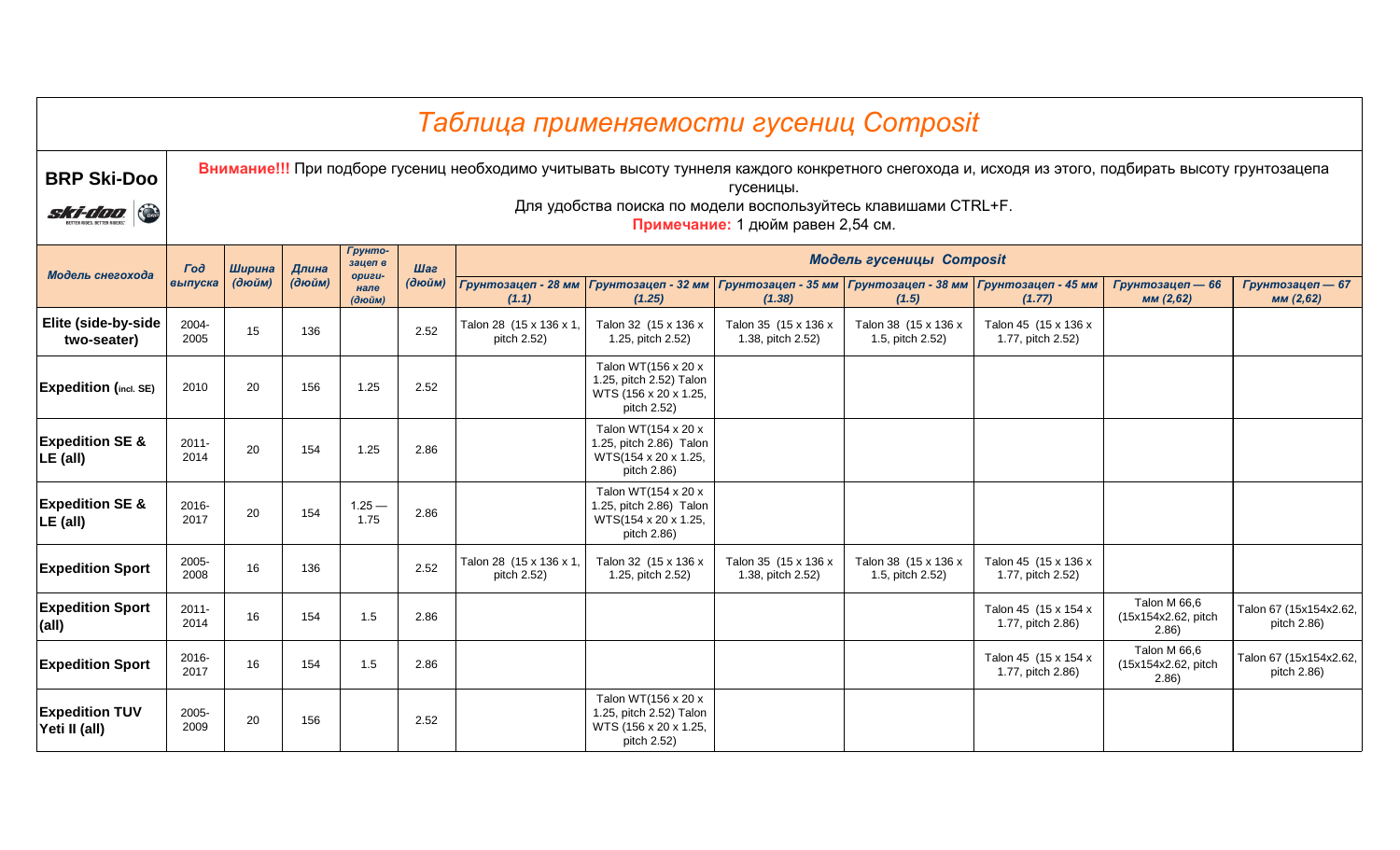| <b>Expedition TUV</b><br><b>Rev-XU</b>            | 2009          | 20 | 156 | 1.25 | 2.52 |                                        | Talon WT(156 x 20 x<br>1.25, pitch 2.52) Talon<br>WTS (156 x 20 x 1.25,<br>pitch 2.52) |                                           |                                          |                                           |  |
|---------------------------------------------------|---------------|----|-----|------|------|----------------------------------------|----------------------------------------------------------------------------------------|-------------------------------------------|------------------------------------------|-------------------------------------------|--|
| Formula III (all,<br>except LT)                   | 1996-<br>2000 | 15 | 121 |      | 2.52 | Talon 28 (15 x 121 x 1,<br>pitch 2.52) | Talon 32 (15 x 121 x<br>1.25, pitch 2.52)                                              | Talon 35 (15 x 121 x<br>1.38, pitch 2.52) | Talon 38 (15 x 121 x<br>1.5, pitch 2.52) | Talon 45 (15 x 121 x<br>1.77, pitch 2.52) |  |
| Formula III LT (all)                              | 1996-<br>1998 | 15 | 136 |      | 2.52 | Talon 28 (15 x 136 x 1,<br>pitch 2.52) | Talon 32 (15 x 136 x<br>1.25, pitch 2.52)                                              | Talon 35 (15 x 136 x<br>1.38, pitch 2.52) | Talon 38 (15 x 136 x<br>1.5, pitch 2.52) | Talon 45 (15 x 136 x<br>1.77, pitch 2.52) |  |
| Formula 500 (incl. LC<br>& Deluxe)                | 1997-<br>2000 | 15 | 121 |      | 2.52 | Talon 28 (15 x 121 x 1,<br>pitch 2.52) | Talon 32 (15 x 121 x<br>1.25, pitch 2.52)                                              | Talon 35 (15 x 121 x<br>1.38, pitch 2.52) | Talon 38 (15 x 121 x<br>1.5, pitch 2.52) | Talon 45 (15 x 121 x<br>1.77, pitch 2.52) |  |
| Formula 583 (incl.<br>Deluxe)                     | 1997-<br>1999 | 15 | 121 |      | 2.52 | Talon 28 (15 x 121 x 1,<br>pitch 2.52) | Talon 32 (15 x 121 x<br>1.25, pitch 2.52)                                              | Talon 35 (15 x 121 x<br>1.38, pitch 2.52) | Talon 38 (15 x 121 x<br>1.5, pitch 2.52) | Talon 45 (15 x 121 x<br>1.77, pitch 2.52) |  |
| <b>Formula Deluxe</b><br>(all)                    | 1999-<br>2001 | 15 | 121 |      | 2.52 | Talon 28 (15 x 121 x 1,<br>pitch 2.52) | Talon 32 (15 x 121 x<br>1.25, pitch 2.52)                                              | Talon 35 (15 x 121 x<br>1.38, pitch 2.52) | Talon 38 (15 x 121 x<br>1.5, pitch 2.52) | Talon 45 (15 x 121 x<br>1.77, pitch 2.52) |  |
| <b>Formula Grand</b><br><b>Touring</b>            | 1993          | 16 | 121 |      | 2.52 | Talon 28 (15 x 121 x 1,<br>pitch 2.52) | Talon 32 (15 x 121 x<br>1.25, pitch 2.52)                                              | Talon 35 (15 x 121 x<br>1.38, pitch 2.52) | Talon 38 (15 x 121 x<br>1.5, pitch 2.52) | Talon 45 (15 x 121 x<br>1.77, pitch 2.52) |  |
| Formula Mach 1<br>(incl. Mach 1 two-<br>up)       | 1989-<br>1993 | 16 | 121 |      | 2.52 | Talon 28 (15 x 121 x 1,<br>pitch 2.52) | Talon 32 (15 x 121 x<br>1.25, pitch 2.52)                                              | Talon 35 (15 x 121 x<br>1.38, pitch 2.52) | Talon 38 (15 x 121 x<br>1.5, pitch 2.52) | Talon 45 (15 x 121 x<br>1.77, pitch 2.52) |  |
| Formula Mach 1<br><b>XTC</b>                      | 1990-<br>1993 | 16 | 138 |      | 2.52 |                                        | <b>NA</b>                                                                              |                                           | <b>NA</b>                                |                                           |  |
| <b>Formula Mach Z</b>                             | 1993          | 15 | 121 |      | 2.52 | Talon 28 (15 x 121 x 1,<br>pitch 2.52) | Talon 32 (15 x 121 x<br>1.25, pitch 2.52)                                              | Talon 35 (15 x 121 x<br>1.38, pitch 2.52) | Talon 38 (15 x 121 x<br>1.5, pitch 2.52) | Talon 45 (15 x 121 x<br>1.77, pitch 2.52) |  |
| Formula MX (all,<br>except LT, XTC &<br><u>Z)</u> | 1990-<br>1993 | 16 | 121 |      | 2.52 | Talon 28 (15 x 121 x 1,<br>pitch 2.52) | Talon 32 (15 x 121 x<br>1.25, pitch 2.52)                                              | Talon 35 (15 x 121 x<br>1.38, pitch 2.52) | Talon 38 (15 x 121 x<br>1.5, pitch 2.52) | Talon 45 (15 x 121 x<br>1.77, pitch 2.52) |  |
| <b>Formula MX LT</b>                              | 1990          | 16 | 138 |      | 2.52 |                                        | <b>NA</b>                                                                              |                                           | <b>NA</b>                                |                                           |  |
| <b>Formula MX XTC</b><br>(all)                    | 1991-<br>1993 | 16 | 138 |      | 2.52 |                                        | <b>NA</b>                                                                              |                                           | <b>NA</b>                                |                                           |  |
| <b>Formula MX Z</b>                               | 1993          | 15 | 121 |      | 2.52 | Talon 28 (15 x 121 x 1,<br>pitch 2.52) | Talon 32 (15 x 121 x<br>1.25, pitch 2.52)                                              | Talon 35 (15 x 121 x<br>1.38, pitch 2.52) | Talon 38 (15 x 121 x<br>1.5, pitch 2.52) | Talon 45 (15 x 121 x<br>1.77, pitch 2.52) |  |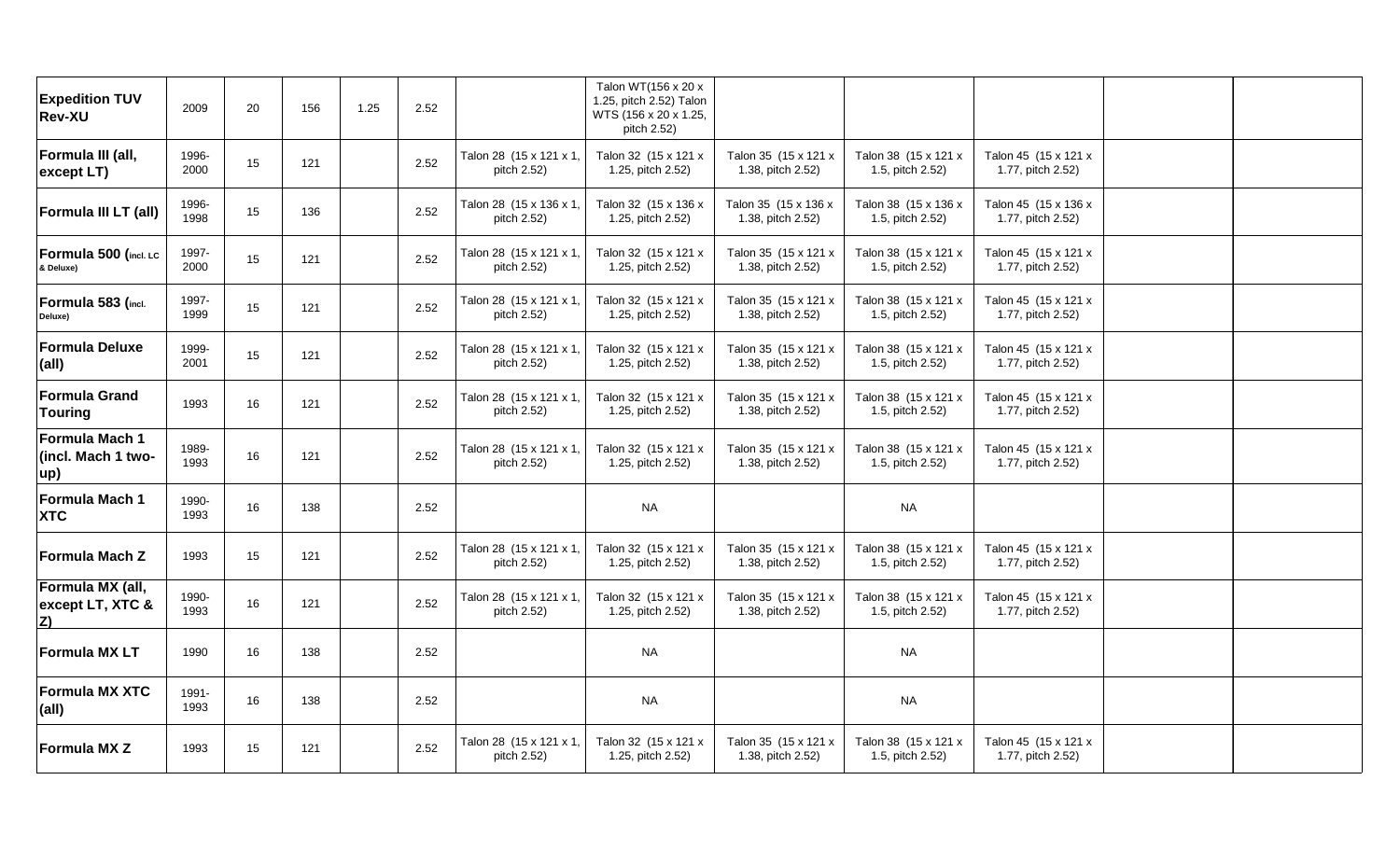| Formula Plus (all,<br>except LT, X &<br>XTC)      | 1990-<br>1993 | 16 | 121 |           | 2.52 | Talon 28 (15 x 121 x 1,<br>pitch 2.52) | Talon 32 (15 x 121 x<br>1.25, pitch 2.52) | Talon 35 (15 x 121 x<br>1.38, pitch 2.52) | Talon 38 (15 x 121 x<br>1.5, pitch 2.52) | Talon 45 (15 x 121 x<br>1.77, pitch 2.52) |                                              |                                       |
|---------------------------------------------------|---------------|----|-----|-----------|------|----------------------------------------|-------------------------------------------|-------------------------------------------|------------------------------------------|-------------------------------------------|----------------------------------------------|---------------------------------------|
| <b>Formula Plus LT</b>                            | 1990          | 16 | 138 |           | 2.52 |                                        | <b>NA</b>                                 |                                           | <b>NA</b>                                |                                           |                                              |                                       |
| <b>Formula Plus X</b>                             | 1993          | 15 | 121 |           | 2.52 | Talon 28 (15 x 121 x 1,<br>pitch 2.52) | Talon 32 (15 x 121 x<br>1.25, pitch 2.52) | Talon 35 (15 x 121 x<br>1.38, pitch 2.52) | Talon 38 (15 x 121 x<br>1.5, pitch 2.52) | Talon 45 (15 x 121 x<br>1.77, pitch 2.52) |                                              |                                       |
| <b>Formula Plus XTC</b>                           | 1991-<br>1993 | 16 | 138 |           | 2.52 |                                        | <b>NA</b>                                 |                                           | <b>NA</b>                                |                                           |                                              |                                       |
| Formula S (incl.<br>Electric), SL, SLS, SS, ST    | 1994-<br>2000 | 15 | 121 |           | 2.52 | Talon 28 (15 x 121 x 1,<br>pitch 2.52) | Talon 32 (15 x 121 x<br>1.25, pitch 2.52) | Talon 35 (15 x 121 x<br>1.38, pitch 2.52) | Talon 38 (15 x 121 x<br>1.5, pitch 2.52) | Talon 45 (15 x 121 x<br>1.77, pitch 2.52) |                                              |                                       |
| Formula STX (583)                                 | 1996          | 15 | 121 |           | 2.52 | Talon 28 (15 x 121 x 1,<br>pitch 2.52) | Talon 32 (15 x 121 x<br>1.25, pitch 2.52) | Talon 35 (15 x 121 x<br>1.38, pitch 2.52) | Talon 38 (15 x 121 x<br>1.5, pitch 2.52) | Talon 45 (15 x 121 x<br>1.77, pitch 2.52) |                                              |                                       |
| <b>Formula STX LT</b><br>(583)                    | 1995-<br>1996 | 15 | 136 |           | 2.52 | Talon 28 (15 x 136 x 1,<br>pitch 2.52) | Talon 32 (15 x 136 x<br>1.25, pitch 2.52) | Talon 35 (15 x 136 x<br>1.38, pitch 2.52) | Talon 38 (15 x 136 x<br>1.5, pitch 2.52) | Talon 45 (15 x 136 x<br>1.77, pitch 2.52) |                                              |                                       |
| <b>Formula STX LT &amp;</b><br><b>STX 2 (583)</b> | 1994          | 15 | 121 |           | 2.52 | Talon 28 (15 x 121 x 1,<br>pitch 2.52) | Talon 32 (15 x 121 x<br>1.25, pitch 2.52) | Talon 35 (15 x 121 x<br>1.38, pitch 2.52) | Talon 38 (15 x 121 x<br>1.5, pitch 2.52) | Talon 45 (15 x 121 x<br>1.77, pitch 2.52) |                                              |                                       |
| Formula Z (all)                                   | 1994-<br>2000 | 15 | 121 |           | 2.52 | Talon 28 (15 x 121 x 1,<br>pitch 2.52) | Talon 32 (15 x 121 x<br>1.25, pitch 2.52) | Talon 35 (15 x 121 x<br>1.38, pitch 2.52) | Talon 38 (15 x 121 x<br>1.5, pitch 2.52) | Talon 45 (15 x 121 x<br>1.77, pitch 2.52) |                                              |                                       |
| Freestyle (all,<br>except Back<br>Country 550F)   | 2006-<br>2008 | 15 | 121 | .725      | 2.52 | Talon 28 (15 x 121 x 1,<br>pitch 2.52) | Talon 32 (15 x 121 x<br>1.25, pitch 2.52) | Talon 35 (15 x 121 x<br>1.38, pitch 2.52) | Talon 38 (15 x 121 x<br>1.5, pitch 2.52) | Talon 45 (15 x 121 x<br>1.77, pitch 2.52) |                                              |                                       |
| FreeRide 137                                      | 2012-<br>2015 | 16 | 137 | 2,25      | 2,86 |                                        |                                           | Talon 35 (15 x 137 x<br>1.38, pitch 2.86) | Talon 38 (15 x 137 x<br>1.5, pitch 2.86) | Talon 45 (15 x 137 x<br>1.77, pitch 2.86) | Talon M 66,6<br>(15x137x2.62, pitch<br>2.62) | Talon 67 (15x137x2.62,<br>pitch 2.86) |
| FreeRide 137                                      | 2016-<br>2017 | 16 | 137 | 2.2 / 1.7 | 2,86 |                                        |                                           | Talon 35 (15 x 137 x<br>1.38, pitch 2.86) | Talon 38 (15 x 137 x<br>1.5, pitch 2.86) | Talon 45 (15 x 137 x<br>1.77, pitch 2.86) | Talon M 66,6<br>(15x137x2.62, pitch<br>2.62) | Talon 67 (15x137x2.62,<br>pitch 2.86) |
| FreeRide 146                                      | 2012-<br>2014 | 16 | 146 | 2,25      | 2,86 |                                        |                                           | Talon 35 (15 x 146 x<br>1.38, pitch 2.86) | Talon 38 (15 x 146 x<br>1.5, pitch 2.86) | Talon 45 (15 x 146 x<br>1.77, pitch 2.86) | Talon M 66,6<br>(15x146x2.62, pitch<br>2.62) | Talon 67 (15x146x2.62,<br>pitch 2.86) |
| FreeRide 146                                      | 2016-<br>2017 | 16 | 146 | 2,5       | 2,86 |                                        |                                           | Talon 35 (15 x 146 x<br>1.38, pitch 2.86) | Talon 38 (15 x 146 x<br>1.5, pitch 2.86) | Talon 45 (15 x 146 x<br>1.77, pitch 2.86) | Talon M 66,6<br>(15x146x2.62, pitch<br>2.62) | Talon 67 (15x146x2.62,<br>pitch 2.86) |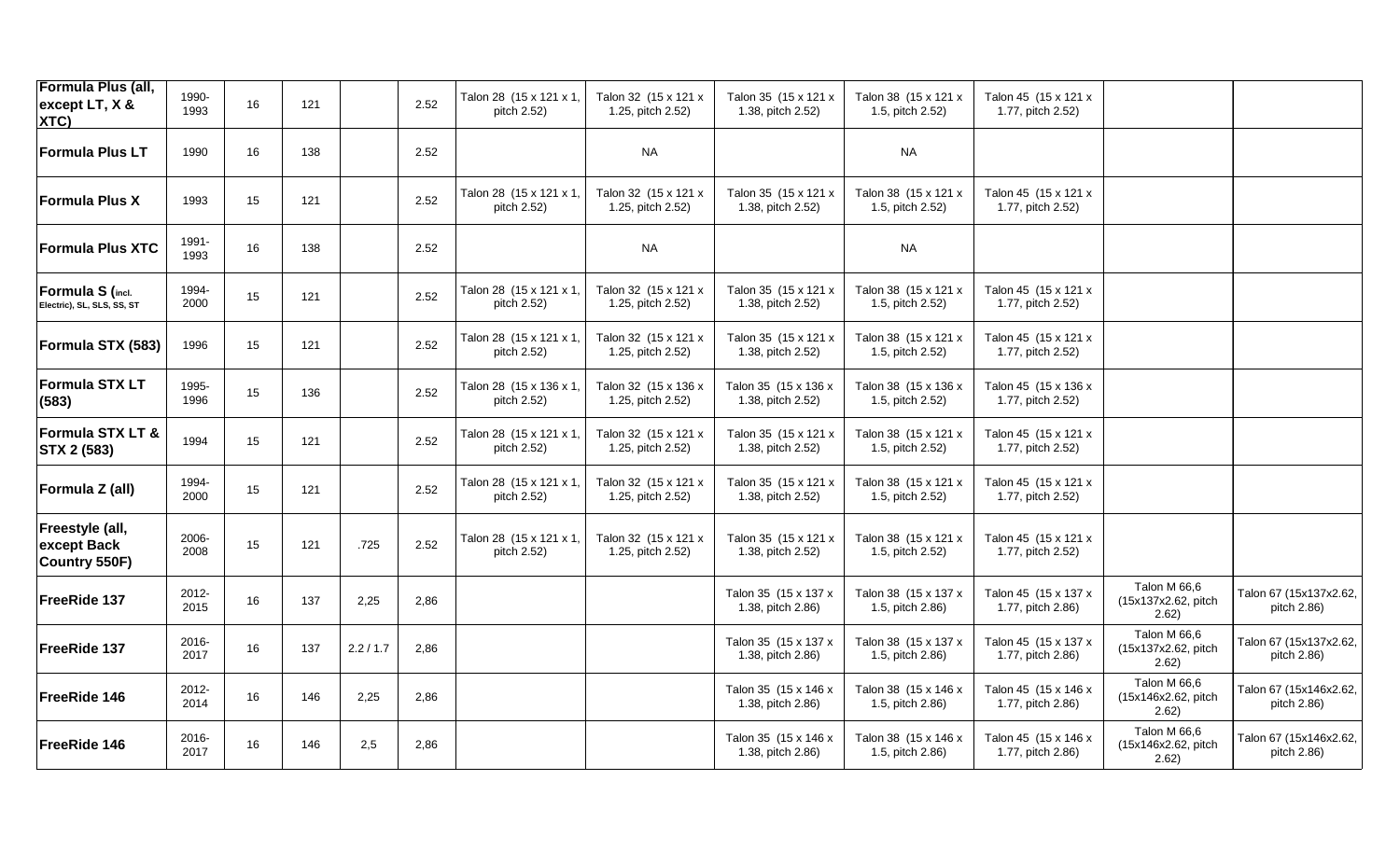| FreeRide 154                                                | 2012-<br>2014    | 16    | 154 | 2,5                     | 2,86 |                                        |                                           |                                           |                                          | Talon 45 (15 x 154 x<br>1.77, pitch 2.86) | Talon M 66,6<br>(15x154x2.62, pitch<br>2.62) | Talon 67 (15x154x2.62,<br>pitch 2.86)                        |
|-------------------------------------------------------------|------------------|-------|-----|-------------------------|------|----------------------------------------|-------------------------------------------|-------------------------------------------|------------------------------------------|-------------------------------------------|----------------------------------------------|--------------------------------------------------------------|
| FreeRide 154                                                | $2015 -$<br>2017 | 16    | 154 | 2,5                     | 2,86 |                                        |                                           |                                           |                                          | Talon 45 (15 x 154 x<br>1.77, pitch 2.86) | 2.62 pitch 2.86)                             | Talon M 66.6 (15x154 x Talon 67 (15x154x2.62,<br>pitch 2.86) |
| <b>Freestyle Back</b><br><b>Country 550F</b>                | 2007-<br>2009    | 16    | 136 | 1.25                    | 2.52 | Talon 28 (15 x 136 x 1,<br>pitch 2.52) | Talon 32 (15 x 136 x<br>1.25, pitch 2.52) | Talon 35 (15 x 136 x<br>1.38, pitch 2.52) | Talon 38 (15 x 136 x<br>1.5, pitch 2.52) | Talon 45 (15 x 136 x<br>1.77, pitch 2.52) |                                              |                                                              |
| <b>Grand Touring</b><br>(включая SE)                        | 1994             | 16    | 121 |                         | 2.52 | Talon 28 (15 x 121 x 1,<br>pitch 2.52) | Talon 32 (15 x 121 x<br>1.25, pitch 2.52) | Talon 35 (15 x 121 x<br>1.38, pitch 2.52) | Talon 38 (15 x 121 x<br>1.5, pitch 2.52) | Talon 45 (15 x 121 x<br>1.77, pitch 2.52) |                                              |                                                              |
| <b>Grand Touring (incl.</b><br>SE)                          | 1995-<br>2003    | 15    | 136 | 0.88                    | 2.52 | Talon 28 (15 x 136 x 1,<br>pitch 2.52) | Talon 32 (15 x 136 x<br>1.25, pitch 2.52) | Talon 35 (15 x 136 x<br>1.38, pitch 2.52) | Talon 38 (15 x 136 x<br>1.5, pitch 2.52) | Talon 45 (15 x 136 x<br>1.77, pitch 2.52) |                                              |                                                              |
| <b>Grand Touring SE</b><br>(4-stroke) & LE<br>(all)         | 2010-<br>2015    | 15    | 137 | 1.0                     | 2.86 |                                        | Talon 32 (15 x 137 x<br>1.25, pitch 2.86) | Talon 35 (15 x 137 x<br>1.38, pitch 2.86) | Talon 38 (15 x 137 x<br>1.5, pitch 2.86) | Talon 45 (15 x 137 x<br>1.77, pitch 2.86) | Talon M 66,6<br>(15x137x2.62, pitch<br>2.62) | Talon 67 (15x137x2.62,<br>pitch 2.86)                        |
| <b>Grand Touring</b><br>Sport 550F & 600                    | $2011 -$<br>2014 | 16    | 137 | 0.75                    | 2.86 |                                        | Talon 32 (15 x 137 x<br>1.25, pitch 2.86) | Talon 35 (15 x 137 x<br>1.38, pitch 2.86) | Talon 38 (15 x 137 x<br>1.5, pitch 2.86) | Talon 45 (15 x 137 x<br>1.77, pitch 2.86) | Talon M 66.6<br>(15x137x2.62, pitch<br>2.62) | Talon 67 (15x137x2.62,<br>pitch 2.86)                        |
| <b>Grand Touring</b><br><b>Sport ACE 600 (4-</b><br>stroke) | 2012-<br>2015    | 15    | 137 | $\overline{\mathbf{1}}$ | 2.86 |                                        | Talon 32 (15 x 137 x<br>1.25, pitch 2.86) | Talon 35 (15 x 137 x<br>1.38, pitch 2.86) | Talon 38 (15 x 137 x<br>1.5, pitch 2.86) | Talon 45 (15 x 137 x<br>1.77, pitch 2.86) | Talon M 66,6<br>(15x137x2.62, pitch<br>2.62) | Talon 67 (15x137x2.62,<br>pitch 2.86)                        |
| <b>Grand Touring</b>                                        | 2016-<br>2017    | 15/16 | 137 | 1.0                     | 2.86 |                                        | Talon 32 (15 x 137 x<br>1.25, pitch 2.86) | Talon 35 (15 x 137 x<br>1.38, pitch 2.86) | Talon 38 (15 x 137 x<br>1.5, pitch 2.86) | Talon 45 (15 x 137 x<br>1.77, pitch 2.86) | Talon M 66,6<br>(15x137x2.62, pitch<br>2.62) | Talon 67 (15x137x2.62,<br>pitch 2.86)                        |
| <b>Grand Touring</b><br><b>XTC</b>                          | 1994             | 16    | 136 |                         | 2.52 | Talon 28 (15 x 136 x 1,<br>pitch 2.52) | Talon 32 (15 x 136 x<br>1.25, pitch 2.52) | Talon 35 (15 x 136 x<br>1.38, pitch 2.52) | Talon 38 (15 x 136 x<br>1.5, pitch 2.52) | Talon 45 (15 x 136 x<br>1.77, pitch 2.52) |                                              |                                                              |
| GSX (all)                                                   | 2004-<br>2007    | 15    | 121 |                         | 2.52 | Talon 28 (15 x 121 x 1,<br>pitch 2.52) | Talon 32 (15 x 121 x<br>1.25, pitch 2.52) | Talon 35 (15 x 121 x<br>1.38, pitch 2.52) | Talon 38 (15 x 121 x<br>1.5, pitch 2.52) | Talon 45 (15 x 121 x<br>1.77, pitch 2.52) |                                              |                                                              |
| <b>GSX</b> (all, except<br>Fan, SE & Sport)                 | 2008-<br>2011    | 15    | 120 | 1.0                     | 2.86 |                                        | Talon 32 (15 x 120 x<br>1.25, pitch 2.86) | Talon 35 (15 x 120 x<br>1.38, pitch 2.86) | Talon 38 (15 x 120 x<br>1.5, pitch 2.86) | Talon 45 (15 x 120 x<br>1.77, pitch 2.86) |                                              |                                                              |
| <b>GSX LE (all)</b>                                         | 2014-<br>2015    | 15    | 120 | 1.25                    | 2.86 |                                        | Talon 32 (15 x 120 x<br>1.25, pitch 2.86) | Talon 35 (15 x 120 x<br>1.38, pitch 2.86) | Talon 38 (15 x 120 x<br>1.5, pitch 2.86) | Talon 45 (15 x 120 x<br>1.77, pitch 2.86) |                                              |                                                              |
| <b>GSX SE (all)</b>                                         | 2014-<br>2015    | 15    | 137 | 1.25                    | 2.86 |                                        | Talon 32 (15 x 137 x<br>1.25, pitch 2.86) | Talon 35 (15 x 137 x<br>1.38, pitch 2.86) | Talon 38 (15 x 137 x<br>1.5, pitch 2.86) | Talon 45 (15 x 137 x<br>1.77, pitch 2.86) | Talon M 66,6<br>(15x137x2.62, pitch<br>2.62) | Talon 67 (15x137x2.62,<br>pitch 2.86)                        |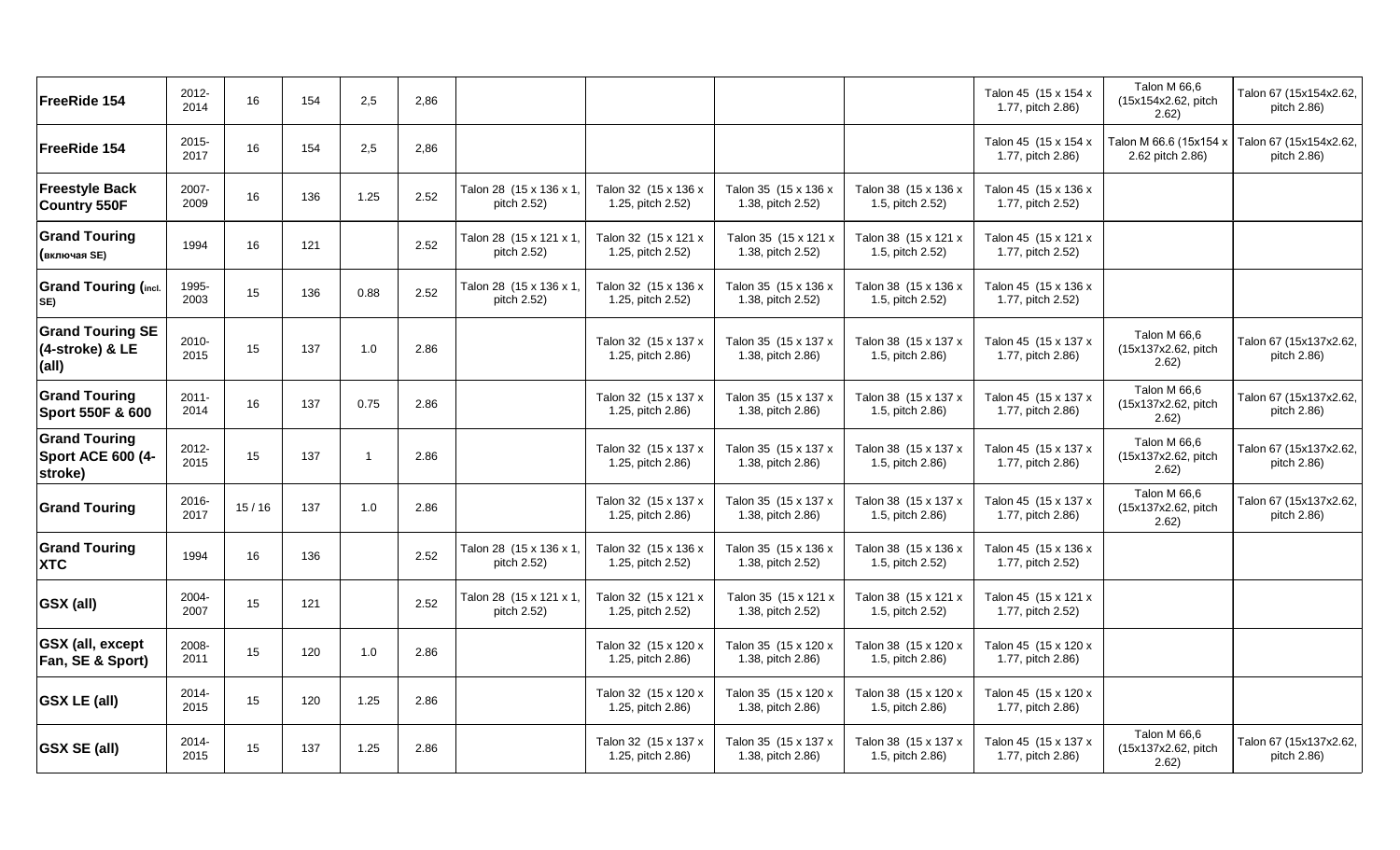| <b>GSX SE &amp; Sport</b>                  | 2010-<br>2011 | 15 | 137 | 1.0  | 2.86 |                                        | Talon 32 (15 x 137 x<br>1.25, pitch 2.86) | Talon 35 (15 x 137 x<br>1.38, pitch 2.86) | Talon 38 (15 x 137 x<br>1.5, pitch 2.86) | Talon 45 (15 x 137 x<br>1.77, pitch 2.86) | Talon M 66,6<br>(15x137x2.62, pitch<br>2.62) | Talon 67 (15x137x2.62,<br>pitch 2.86) |
|--------------------------------------------|---------------|----|-----|------|------|----------------------------------------|-------------------------------------------|-------------------------------------------|------------------------------------------|-------------------------------------------|----------------------------------------------|---------------------------------------|
| <b>GSX Fan</b>                             | 2008-<br>2009 | 15 | 121 | 0.88 | 2.52 | Talon 28 (15 x 121 x 1,<br>pitch 2.52) | Talon 32 (15 x 121 x<br>1.25, pitch 2.52) | Talon 35 (15 x 121 x<br>1.38, pitch 2.52) | Talon 38 (15 x 121 x<br>1.5, pitch 2.52) | Talon 45 (15 x 121 x<br>1.77, pitch 2.52) |                                              |                                       |
| GTX (all)                                  | 2005-<br>2008 | 15 | 136 |      | 2.52 | Talon 28 (15 x 136 x 1,<br>pitch 2.52) | Talon 32 (15 x 136 x<br>1.25, pitch 2.52) | Talon 35 (15 x 136 x<br>1.38, pitch 2.52) | Talon 38 (15 x 136 x<br>1.5, pitch 2.52) | Talon 45 (15 x 136 x<br>1.77, pitch 2.52) |                                              |                                       |
| GTX (all, except<br>Fan)                   | 2009          | 15 | 137 | 1.25 | 2.86 |                                        | Talon 32 (15 x 137 x<br>1.25, pitch 2.86) | Talon 35 (15 x 137 x<br>1.38, pitch 2.86) | Talon 38 (15 x 137 x<br>1.5, pitch 2.86) | Talon 45 (15 x 137 x<br>1.77, pitch 2.86) | Talon M 66,6<br>(15x137x2.62, pitch<br>2.62) | Talon 67 (15x137x2.62,<br>pitch 2.86) |
| <b>GTX Fan</b>                             | 2009          | 16 | 136 | 1.25 | 2.52 | Talon 28 (15 x 136 x 1,<br>pitch 2.52) | Talon 32 (15 x 136 x<br>1.25, pitch 2.52) | Talon 35 (15 x 136 x<br>1.38, pitch 2.52) | Talon 38 (15 x 136 x<br>1.5, pitch 2.52) | Talon 45 (15 x 136 x<br>1.77, pitch 2.52) |                                              |                                       |
| Legend Fan,<br>Sport, GS & SE<br>(all)     | 2002-<br>2005 | 15 | 121 | 0.88 | 2.52 | Talon 28 (15 x 121 x 1,<br>pitch 2.52) | Talon 32 (15 x 121 x<br>1.25, pitch 2.52) | Talon 35 (15 x 121 x<br>1.38, pitch 2.52) | Talon 38 (15 x 121 x<br>1.5, pitch 2.52) | Talon 45 (15 x 121 x<br>1.77, pitch 2.52) |                                              |                                       |
| Legend GT (all,<br>incl. SE)               | 2004-<br>2005 | 15 | 136 | 0.88 | 2.52 | Talon 28 (15 x 136 x 1,<br>pitch 2.52) | Talon 32 (15 x 136 x<br>1.25, pitch 2.52) | Talon 35 (15 x 136 x<br>1.38, pitch 2.52) | Talon 38 (15 x 136 x<br>1.5, pitch 2.52) | Talon 45 (15 x 136 x<br>1.77, pitch 2.52) |                                              |                                       |
| <b>Legend Touring V-</b><br>800 (4-stroke) | 2007-<br>2009 | 15 | 136 | 0.88 | 2.52 | Talon 28 (15 x 136 x 1,<br>pitch 2.52) | Talon 32 (15 x 136 x<br>1.25, pitch 2.52) | Talon 35 (15 x 136 x<br>1.38, pitch 2.52) | Talon 38 (15 x 136 x<br>1.5, pitch 2.52) | Talon 45 (15 x 136 x<br>1.77, pitch 2.52) |                                              |                                       |
| <b>Legend Trail V-800</b><br>(4-stroke)    | 2007-<br>2008 | 15 | 121 | 0.88 | 2.52 | Talon 28 (15 x 121 x 1,<br>pitch 2.52) | Talon 32 (15 x 121 x<br>1.25, pitch 2.52) | Talon 35 (15 x 121 x<br>1.38, pitch 2.52) | Talon 38 (15 x 121 x<br>1.5, pitch 2.52) | Talon 45 (15 x 121 x<br>1.77, pitch 2.52) |                                              |                                       |
| Mach 1                                     | 1994          | 16 | 121 |      | 2.52 | Talon 28 (15 x 121 x 1,<br>pitch 2.52) | Talon 32 (15 x 121 x<br>1.25, pitch 2.52) | Talon 35 (15 x 121 x<br>1.38, pitch 2.52) | Talon 38 (15 x 121 x<br>1.5, pitch 2.52) | Talon 45 (15 x 121 x<br>1.77, pitch 2.52) |                                              |                                       |
| Mach 1 (all)                               | 1995-<br>2000 | 15 | 121 |      | 2.52 | Talon 28 (15 x 121 x 1,<br>pitch 2.52) | Talon 32 (15 x 121 x<br>1.25, pitch 2.52) | Talon 35 (15 x 121 x<br>1.38, pitch 2.52) | Talon 38 (15 x 121 x<br>1.5, pitch 2.52) | Talon 45 (15 x 121 x<br>1.77, pitch 2.52) |                                              |                                       |
| Mach Z (all)                               | 2005-<br>2007 | 15 | 121 |      | 2.52 | Talon 28 (15 x 121 x 1,<br>pitch 2.52) | Talon 32 (15 x 121 x<br>1.25, pitch 2.52) | Talon 35 (15 x 121 x<br>1.38, pitch 2.52) | Talon 38 (15 x 121 x<br>1.5, pitch 2.52) | Talon 45 (15 x 121 x<br>1.77, pitch 2.52) |                                              |                                       |
| Mach Z (all, except<br>LT)                 | 1994-<br>2003 | 15 | 121 |      | 2.52 | Talon 28 (15 x 121 x 1,<br>pitch 2.52) | Talon 32 (15 x 121 x<br>1.25, pitch 2.52) | Talon 35 (15 x 121 x<br>1.38, pitch 2.52) | Talon 38 (15 x 121 x<br>1.5, pitch 2.52) | Talon 45 (15 x 121 x<br>1.77, pitch 2.52) |                                              |                                       |
| <b>Mach Z Adrenaline</b>                   | 2008          | 15 | 121 | 1.0  | 2.52 | Talon 28 (15 x 121 x 1,<br>pitch 2.52) | Talon 32 (15 x 121 x<br>1.25, pitch 2.52) | Talon 35 (15 x 121 x<br>1.38, pitch 2.52) | Talon 38 (15 x 121 x<br>1.5, pitch 2.52) | Talon 45 (15 x 121 x<br>1.77, pitch 2.52) |                                              |                                       |
|                                            |               |    |     |      |      |                                        |                                           |                                           |                                          |                                           |                                              |                                       |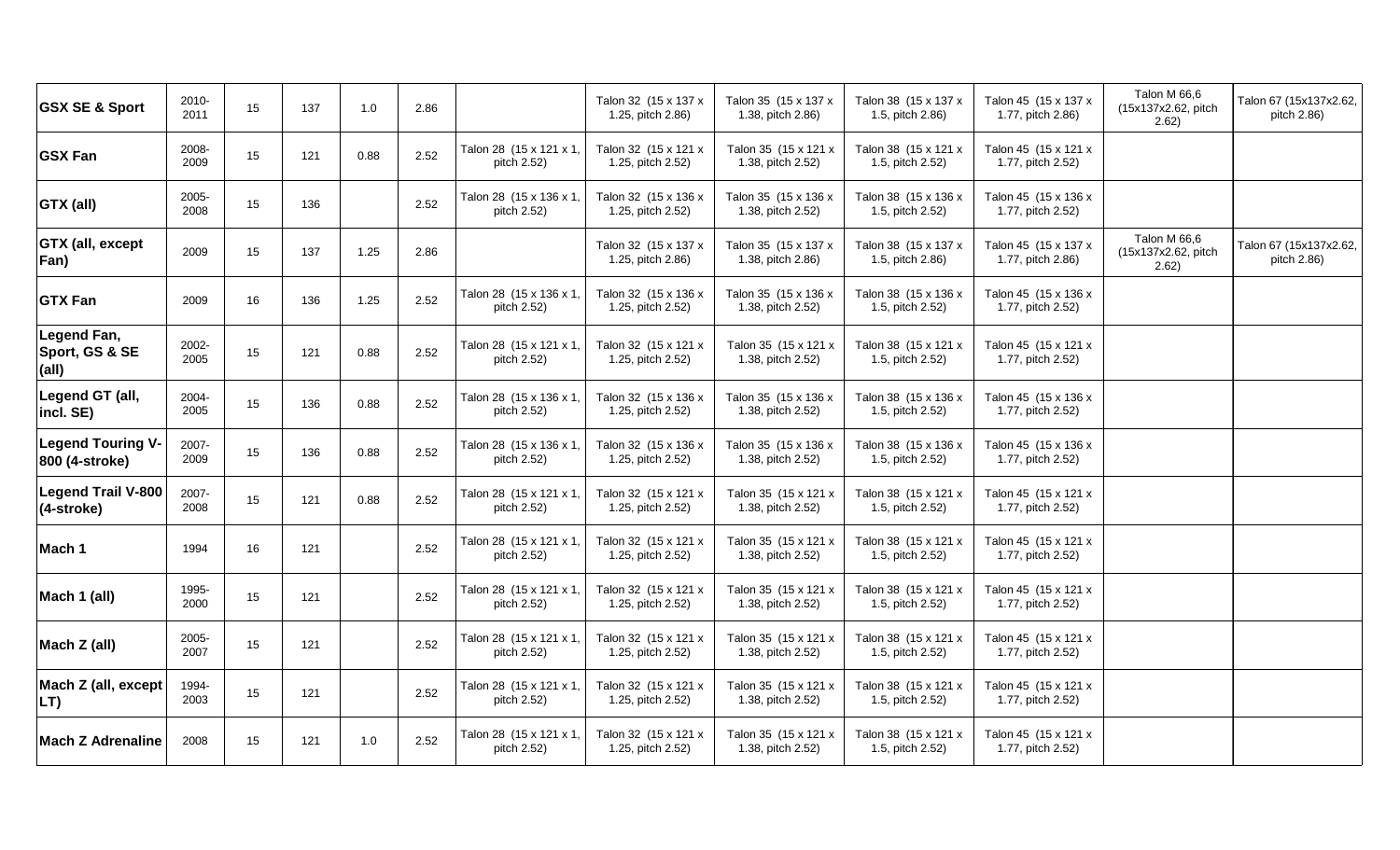| Mach Z X                                                  | 2008          | 15 | 121 | 1.25 | 2.52 | Talon 28 (15 x 121 x 1,<br>pitch 2.52) | Talon 32 (15 x 121 x<br>1.25, pitch 2.52) | Talon 35 (15 x 121 x<br>1.38, pitch 2.52) | Talon 38 (15 x 121 x<br>1.5, pitch 2.52) | Talon 45 (15 x 121 x<br>1.77, pitch 2.52) |                                              |                                       |
|-----------------------------------------------------------|---------------|----|-----|------|------|----------------------------------------|-------------------------------------------|-------------------------------------------|------------------------------------------|-------------------------------------------|----------------------------------------------|---------------------------------------|
| Mach Z LT                                                 | 1997-<br>1998 | 15 | 136 |      | 2.52 | Talon 28 (15 x 136 x 1,<br>pitch 2.52) | Talon 32 (15 x 136 x<br>1.25, pitch 2.52) | Talon 35 (15 x 136 x<br>1.38, pitch 2.52) | Talon 38 (15 x 136 x<br>1.5, pitch 2.52) | Talon 45 (15 x 136 x<br>1.77, pitch 2.52) |                                              |                                       |
| Mach Z LT                                                 | 2008          | 15 | 136 | 1.25 | 2.52 | Talon 28 (15 x 136 x 1,<br>pitch 2.52) | Talon 32 (15 x 136 x<br>1.25, pitch 2.52) | Talon 35 (15 x 136 x<br>1.38, pitch 2.52) | Talon 38 (15 x 136 x<br>1.5, pitch 2.52) | Talon 45 (15 x 136 x<br>1.77, pitch 2.52) |                                              |                                       |
| <b>MX</b>                                                 | 1994-<br>1995 | 15 | 121 |      | 2.52 | Talon 28 (15 x 121 x 1,<br>pitch 2.52) | Talon 32 (15 x 121 x<br>1.25, pitch 2.52) | Talon 35 (15 x 121 x<br>1.38, pitch 2.52) | Talon 38 (15 x 121 x<br>1.5, pitch 2.52) | Talon 45 (15 x 121 x<br>1.77, pitch 2.52) |                                              |                                       |
| MX-Z X (all)                                              | 2008-<br>2015 | 15 | 120 | 1.25 | 2.86 |                                        | Talon 32 (15 x 120 x<br>1.25, pitch 2.86) | Talon 35 (15 x 120 x<br>1.38, pitch 2.86) | Talon 38 (15 x 120 x<br>1.5, pitch 2.86) | Talon 45 (15 x 120 x<br>1.77, pitch 2.86) |                                              |                                       |
| MX-Z Sport 600<br><b>ACE 600 (4-stroke)</b><br>& 600 Carb | 2015          | 15 | 120 | 1.25 | 2.86 |                                        | Talon 32 (15 x 120 x<br>1.25, pitch 2.86) | Talon 35 (15 x 120 x<br>1.38, pitch 2.86) | Talon 38 (15 x 120 x<br>1.5, pitch 2.86) | Talon 45 (15 x 120 x<br>1.77, pitch 2.86) |                                              |                                       |
| <b>MX-Z Sport ACE</b><br>600 (4-stroke)                   | 2014          | 15 | 120 | 1.0  | 2.86 |                                        | Talon 32 (15 x 120 x<br>1.25, pitch 2.86) | Talon 35 (15 x 120 x<br>1.38, pitch 2.86) | Talon 38 (15 x 120 x<br>1.5, pitch 2.86) | Talon 45 (15 x 120 x<br>1.77, pitch 2.86) |                                              |                                       |
| MX-Z Sport 550F &<br>600 carb                             | 2014          | 15 | 120 | 1.25 | 2.86 |                                        | Talon 32 (15 x 120 x<br>1.25, pitch 2.86) | Talon 35 (15 x 120 x<br>1.38, pitch 2.86) | Talon 38 (15 x 120 x<br>1.5, pitch 2.86) | Talon 45 (15 x 120 x<br>1.77, pitch 2.86) |                                              |                                       |
| <b>MX-Z TNT (all)</b>                                     | 2014-<br>2015 | 15 | 120 | 1.25 | 2.86 |                                        | Talon 32 (15 x 120 x<br>1.25, pitch 2.86) | Talon 35 (15 x 120 x<br>1.38, pitch 2.86) | Talon 38 (15 x 120 x<br>1.5, pitch 2.86) | Talon 45 (15 x 120 x<br>1.77, pitch 2.86) |                                              |                                       |
| <b>MX-Z Fan &amp; 550X</b>                                | 2008-<br>2009 | 15 | 121 | 1.25 | 2.52 | Talon 28 (15 x 121 x 1,<br>pitch 2.52) | Talon 32 (15 x 121 x<br>1.25, pitch 2.52) | Talon 35 (15 x 121 x<br>1.38, pitch 2.52) | Talon 38 (15 x 121 x<br>1.5, pitch 2.52) | Talon 45 (15 x 121 x<br>1.77, pitch 2.52) |                                              |                                       |
| <b>MX-Z Renegade</b><br>(all)                             | 2002-<br>2004 | 15 | 136 |      | 2.52 | Talon 28 (15 x 136 x 1,<br>pitch 2.52) | Talon 32 (15 x 136 x<br>1.25, pitch 2.52) | Talon 35 (15 x 136 x<br>1.38, pitch 2.52) | Talon 38 (15 x 136 x<br>1.5, pitch 2.52) | Talon 45 (15 x 136 x<br>1.77, pitch 2.52) |                                              |                                       |
| <b>MX-Z Renegade</b><br>(all, incl.<br><b>Renegade X</b>  | 2005-<br>2007 | 16 | 136 |      | 2.52 | Talon 28 (15 x 136 x 1,<br>pitch 2.52) | Talon 32 (15 x 136 x<br>1.25, pitch 2.52) | Talon 35 (15 x 136 x<br>1.38, pitch 2.52) | Talon 38 (15 x 136 x<br>1.5, pitch 2.52) | Talon 45 (15 x 136 x<br>1.77, pitch 2.52) |                                              |                                       |
| MX-Z Renegade &<br><b>Renegade X</b>                      | 2008-<br>2009 | 16 | 137 | 1.25 | 2.86 |                                        | Talon 32 (15 x 137 x<br>1.25, pitch 2.86) | Talon 35 (15 x 137 x<br>1.38, pitch 2.86) | Talon 38 (15 x 137 x<br>1.5, pitch 2.86) | Talon 45 (15 x 137 x<br>1.77, pitch 2.86) | Talon M 66,6<br>(15x137x2.62, pitch<br>2.62) | Talon 67 (15x137x2.62,<br>pitch 2.86) |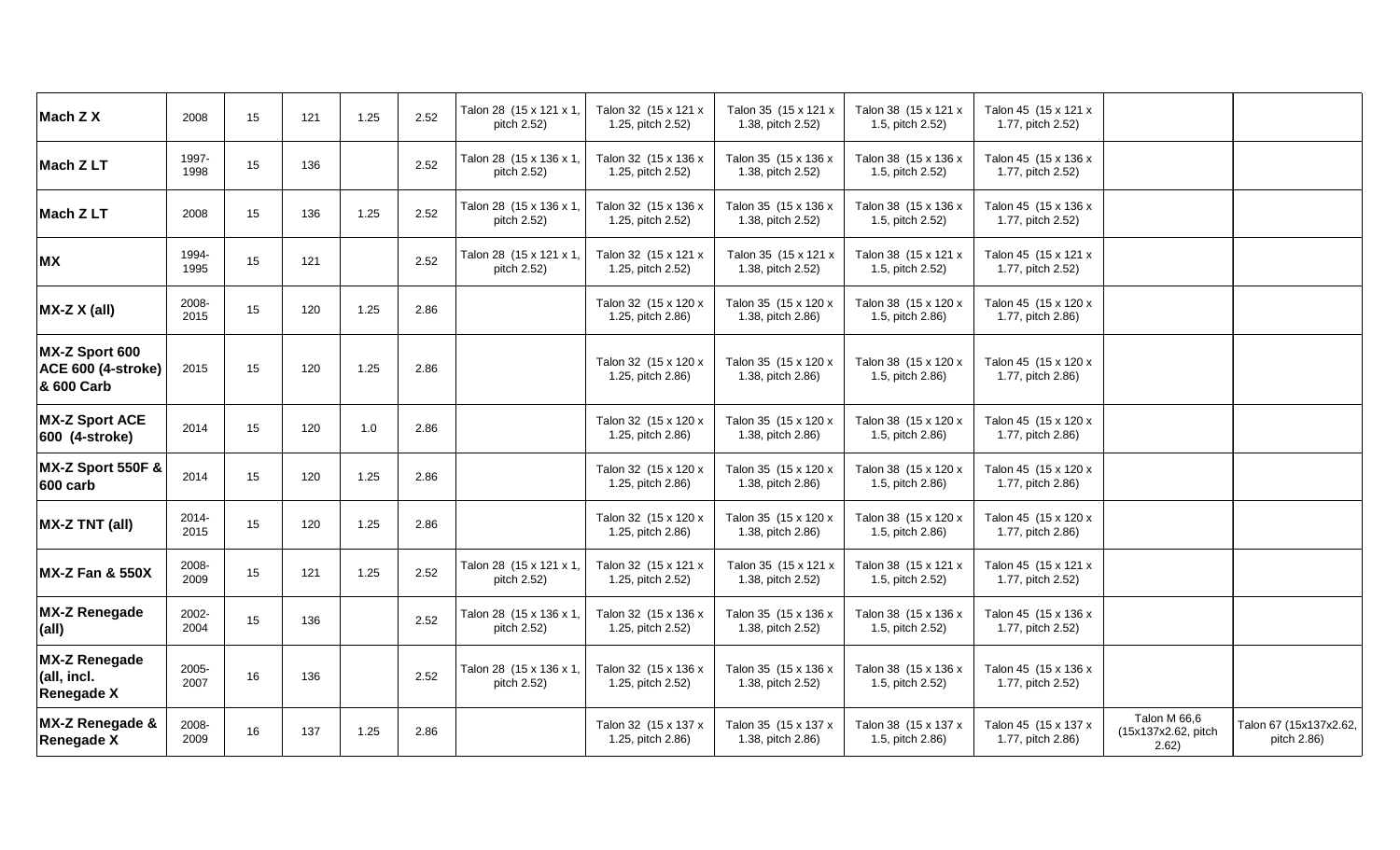| Nordik 50                                                            | 1989-<br>1991    | 20    | 146 | <b>NA</b>   | 1.968 |                                        | <b>NA</b>                                 |                                           | <b>NA</b>                                |                                           |                                              |                                                              |
|----------------------------------------------------------------------|------------------|-------|-----|-------------|-------|----------------------------------------|-------------------------------------------|-------------------------------------------|------------------------------------------|-------------------------------------------|----------------------------------------------|--------------------------------------------------------------|
| Nordik <sub>60</sub>                                                 | 1989-<br>1991    | 24    | 146 | <b>NA</b>   | 1.968 |                                        | <b>NA</b>                                 |                                           | <b>NA</b>                                |                                           |                                              |                                                              |
| Renegade<br><b>Adrenaline</b>                                        | 2014-<br>2015    | 16    | 137 | 1.25        | 2.86  |                                        | Talon 32 (15 x 137 x<br>1.25, pitch 2.86) | Talon 35 (15 x 137 x<br>1.38, pitch 2.86) | Talon 38 (15 x 137 x<br>1.5, pitch 2.86) | Talon 45 (15 x 137 x<br>1.77, pitch 2.86) | Talon M 66,6<br>(15x137x2.62, pitch<br>2.62) | Talon 67 (15x137x2.62,<br>pitch 2.86)                        |
| Renegade<br><b>Backcountry &amp;</b><br><b>Backcountry X</b>         | 2010-<br>2015    | 16    | 137 | 1.75        | 2.86  |                                        | Talon 32 (15 x 137 x<br>1.25, pitch 2.86) | Talon 35 (15 x 137 x<br>1.38, pitch 2.86) | Talon 38 (15 x 137 x<br>1.5, pitch 2.86) | Talon 45 (15 x 137 x<br>1.77, pitch 2.86) | Talon M 66,6<br>(15x137x2.62, pitch<br>2.62) | Talon 67 (15x137x2.62,<br>pitch 2.86)                        |
| <b>Renegade Sport</b>                                                | $2011 -$<br>2015 | 15    | 137 | 1.25        | 2.86  |                                        | Talon 32 (15 x 137 x<br>1.25, pitch 2.86) | Talon 35 (15 x 137 x<br>1.38, pitch 2.86) | Talon 38 (15 x 137 x<br>1.5, pitch 2.86) | Talon 45 (15 x 137 x<br>1.77, pitch 2.86) | Talon M 66,6<br>(15x137x2.62, pitch<br>2.62) | Talon 67 (15x137x2.62,<br>pitch 2.86)                        |
| <b>Renegade X &amp; X-</b><br><b>RS</b>                              | $2013 -$<br>2015 | 16    | 137 | 1.25        | 2.86  |                                        | Talon 32 (15 x 137 x<br>1.25, pitch 2.86) | Talon 35 (15 x 137 x<br>1.38, pitch 2.86) | Talon 38 (15 x 137 x<br>1.5, pitch 2.86) | Talon 45 (15 x 137 x<br>1.77, pitch 2.86) | Talon M 66,6<br>(15x137x2.62, pitch<br>2.62) | Talon 67 (15x137x2.62,<br>pitch 2.86)                        |
| Renegade /137                                                        | 2016-<br>2017    | 16/15 | 137 | $1.7 - 1.2$ | 2.86  |                                        | Talon 32 (15 x 137 x<br>1.25, pitch 2.86) | Talon 35 (15 x 137 x<br>1.38, pitch 2.86) | Talon 38 (15 x 137 x<br>1.5, pitch 2.86) | Talon 45 (15 x 137 x<br>1.77, pitch 2.86) | Talon M 66,6<br>(15x137x2.62, pitch<br>2.62) | Talon 67 (15x137x2.62,<br>pitch 2.86)                        |
| Renegade /146                                                        | $2016 -$<br>2017 | 16    | 146 | $2.0 - 1.6$ | 2.86  |                                        |                                           | Talon 35 (15 x 146 x<br>1.38, pitch 2.86) | Talon 38 (15 x 146 x<br>1.5, pitch 2.86) | Talon 45 (15 x 146 x<br>1.77, pitch 2.86) | 2.62 pitch 2.86)                             | Talon M 66.6 (15x146 x Talon 67 (15x145x2.62,<br>pitch 2.86) |
| Renegade (all,<br>except<br><b>Backcountry</b><br>versions)          | 2010-<br>2013    | 15    | 137 | 1.25        | 2.86  |                                        | Talon 32 (15 x 137 x<br>1.25, pitch 2.86) | Talon 35 (15 x 137 x<br>1.38, pitch 2.86) | Talon 38 (15 x 137 x<br>1.5, pitch 2.86) | Talon 45 (15 x 137 x<br>1.77, pitch 2.86) | Talon M 66,6<br>(15x137x2.62, pitch<br>2.62) | Talon 67 (15x137x2.62,<br>pitch 2.86)                        |
| Safari (all, except<br><b>Safari Citation &amp;</b><br>Safari Scout) | 1990-<br>1994    | 16    | 124 |             | 2.52  |                                        | <b>NA</b>                                 |                                           | <b>NA</b>                                |                                           |                                              |                                                              |
| Scout (incl. Safari Scout)                                           | 1989-<br>1992    | 16    | 114 |             | 1.968 |                                        | <b>NA</b>                                 |                                           | <b>NA</b>                                |                                           |                                              |                                                              |
| <b>Skandic 380 &amp; 500</b>                                         | 1995-<br>2000    | 15    | 136 |             | 2.52  | Talon 28 (15 x 136 x 1,<br>pitch 2.52) | Talon 32 (15 x 136 x<br>1.25, pitch 2.52) | Talon 35 (15 x 136 x<br>1.38, pitch 2.52) | Talon 38 (15 x 136 x<br>1.5, pitch 2.52) | Talon 45 (15 x 136 x<br>1.77, pitch 2.52) |                                              |                                                              |
| <b>Skandic LT</b>                                                    | $2001 -$<br>2007 | 15    | 156 |             | 2.52  |                                        |                                           | Talon 35 (15 x 156 x<br>1.38, pitch 2.52) | Talon 38 (15 x 156 x<br>1.5, pitch 2.52) |                                           |                                              |                                                              |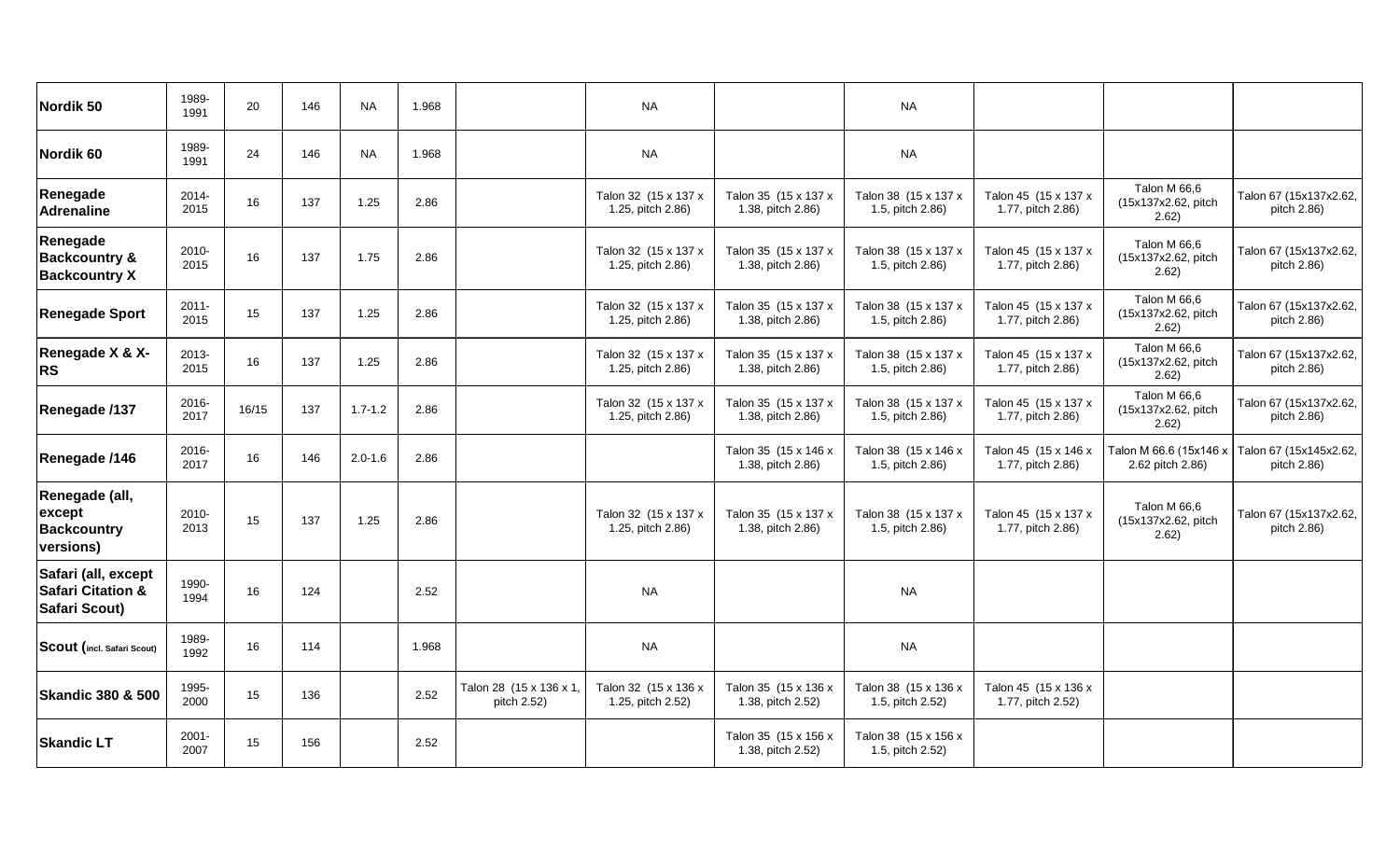| <b>Skandic Sport</b>                                          | 2003-<br>2004    | 15 | 136 |      | 2.52  | Talon 28 (15 x 136 x 1,<br>pitch 2.52) | Talon 32 (15 x 136 x<br>1.25, pitch 2.52)                                              | Talon 35 (15 x 136 x<br>1.38, pitch 2.52) | Talon 38 (15 x 136 x<br>1.5, pitch 2.52) | Talon 45 (15 x 136 x<br>1.77, pitch 2.52) |                                              |                                                              |
|---------------------------------------------------------------|------------------|----|-----|------|-------|----------------------------------------|----------------------------------------------------------------------------------------|-------------------------------------------|------------------------------------------|-------------------------------------------|----------------------------------------------|--------------------------------------------------------------|
| <b>Skandic SUV</b>                                            | 2003-<br>2010    | 20 | 156 |      | 2.52  |                                        | Talon WT(156 x 20 x<br>1.25, pitch 2.52) Talon<br>WTS (156 x 20 x 1.25,<br>pitch 2.52) |                                           |                                          |                                           |                                              |                                                              |
| <b>Skandic SWT (V-</b><br>800 4-stroke)                       | $2011 -$<br>2015 | 24 | 156 | 1.25 | 2.52  |                                        | <b>NA</b>                                                                              |                                           |                                          |                                           |                                              |                                                              |
| <b>Skandic SWT</b>                                            | 2016-<br>2017    | 24 | 156 | 1.25 | 2.52  |                                        | <b>NA</b>                                                                              |                                           |                                          |                                           |                                              |                                                              |
| <b>Skandic SWT</b>                                            | 1997-<br>2010    | 24 | 156 |      | 2.52  |                                        | <b>NA</b>                                                                              |                                           |                                          |                                           |                                              |                                                              |
| <b>Skandic Tundra</b>                                         | 2002-<br>2005    | 15 | 139 |      | 1.968 |                                        | <b>NA</b>                                                                              |                                           | <b>NA</b>                                |                                           |                                              |                                                              |
| <b>Skandic Tundra</b>                                         | 2006-<br>2011    | 15 | 136 | .725 | 2.52  | Talon 28 (15 x 136 x 1,<br>pitch 2.52) | Talon 32 (15 x 136 x<br>1.25, pitch 2.52)                                              | Talon 35 (15 x 136 x<br>1.38, pitch 2.52) | Talon 38 (15 x 136 x<br>1.5, pitch 2.52) | Talon 45 (15 x 136 x<br>1.77, pitch 2.52) |                                              |                                                              |
| <b>Skandic Tundra</b><br><b>Xtreme E-TEC</b>                  | $2011 -$<br>2013 | 16 | 154 | 2.25 | 2.86  |                                        |                                                                                        |                                           |                                          | Talon 45 (15 x 154 x<br>1.77, pitch 2.86) | 2.62 pitch 2.86)                             | Talon M 66.6 (15x154 x Talon 67 (15x154x2.62,<br>pitch 2.86) |
| <b>Skandic Tundra</b><br>Sport 550F                           | 2010-<br>2011    | 16 | 137 | 1.25 | 2.86  |                                        |                                                                                        | Talon 35 (15 x 137 x<br>1.38, pitch 2.86) | Talon 38 (15 x 137 x<br>1.5, pitch 2.86) | Talon 45 (15 x 137 x<br>1.77, pitch 2.86) | Talon M 66,6<br>(15x137x2.62, pitch<br>2.62) | Talon 67 (15x137x2.62,<br>pitch 2.86)                        |
| <b>Skandic WT (incl.</b><br>LC)                               | 1995-<br>2010    | 20 | 156 |      | 2.52  |                                        | Talon WT(156 x 20 x<br>1.25, pitch 2.52) Talon<br>WTS (156 x 20 x 1.25,<br>pitch 2.52) |                                           |                                          |                                           |                                              |                                                              |
| <b>Skandic WT 600</b><br>ACE 4-stroke & E-<br><b>TEC/550F</b> | $2011 -$<br>2015 | 20 | 154 | 1,5  | 2,86  |                                        | Talon WT(154 x 20 x<br>1.25, pitch 2.86) Talon<br>WTS (154 x 20 x 1.25,<br>pitch 2.86) |                                           |                                          |                                           |                                              |                                                              |
| <b>Skandic WT</b>                                             | 2016-<br>2017    | 20 | 154 | 1,5  | 2,86  |                                        | Talon WT(154 x 20 x<br>1.25, pitch 2.86) Talon<br>WTS (154 x 20 x 1.25,<br>pitch 2.86) |                                           |                                          |                                           |                                              |                                                              |
| <b>Skandic II 377</b>                                         | 1993-<br>1994    | 16 | 139 |      | 1.968 |                                        | <b>NA</b>                                                                              |                                           | <b>NA</b>                                |                                           |                                              |                                                              |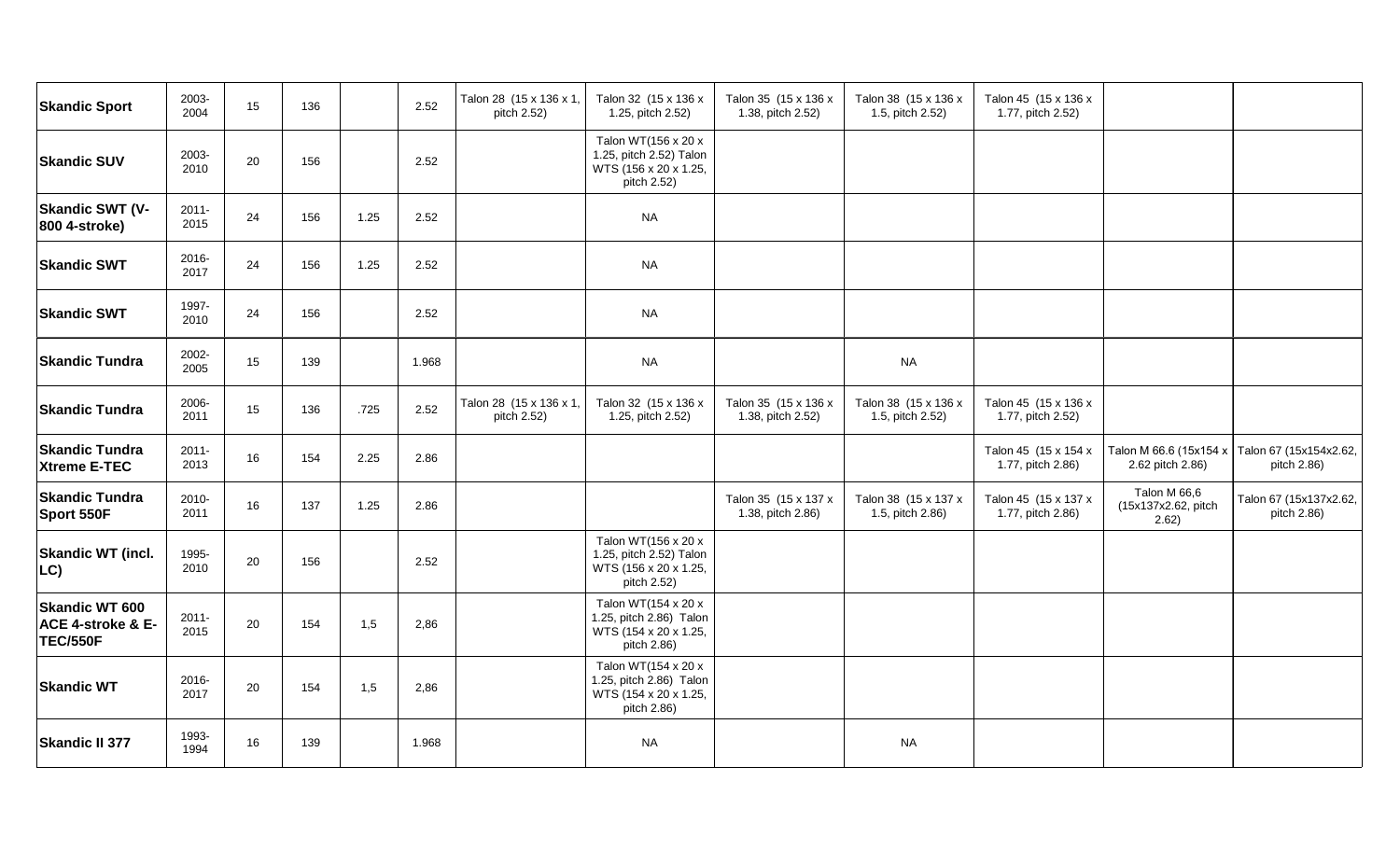| <b>Skandic II R</b>                         | 1992          | 16 | 139 |      | 1.968 |                                        | <b>NA</b>                                 |                                           | <b>NA</b>                                |                                           |                                              |                                       |
|---------------------------------------------|---------------|----|-----|------|-------|----------------------------------------|-------------------------------------------|-------------------------------------------|------------------------------------------|-------------------------------------------|----------------------------------------------|---------------------------------------|
| <b>Skandic II 503</b>                       | 1993-<br>1994 | 16 | 139 |      | 1.968 |                                        | <b>NA</b>                                 |                                           | <b>NA</b>                                |                                           |                                              |                                       |
| <b>Skandic II 503 SLT</b>                   | 1993-<br>1994 | 15 | 156 |      | 2.52  |                                        |                                           | Talon 35 (15 x 156 x<br>1.38, pitch 2.52) | Talon 38 (15 x 156 x<br>1.5, pitch 2.52) |                                           |                                              |                                       |
| Summit (all)                                | 1994-<br>2000 | 15 | 136 |      | 2.52  | Talon 28 (15 x 136 x 1,<br>pitch 2.52) | Talon 32 (15 x 136 x<br>1.25, pitch 2.52) | Talon 35 (15 x 136 x<br>1.38, pitch 2.52) | Talon 38 (15 x 136 x<br>1.5, pitch 2.52) | Talon 45 (15 x 136 x<br>1.77, pitch 2.52) |                                              |                                       |
| <b>Summit 600 &amp; 700</b>                 | 2001          | 15 | 144 |      | 2.52  |                                        |                                           | Talon 35 (15 x 144 x<br>1.38, pitch 2.52) | Talon 38 (15 x 144 x<br>1.5, pitch 2.52) | Talon 45 (15 x 144 x<br>1.77, pitch 2.52) |                                              |                                       |
| <b>Summit</b><br><b>Adrenaline</b>          | 2003          | 15 | 144 |      | 2.52  |                                        |                                           | Talon 35 (15 x 144 x<br>1.38, pitch 2.52) | Talon 38 (15 x 144 x<br>1.5, pitch 2.52) | Talon 45 (15 x 144 x<br>1.77, pitch 2.52) |                                              |                                       |
| <b>Summit</b><br><b>Adrenaline</b>          | 2004          | 16 | 144 |      | 2.52  |                                        |                                           | Talon 35 (15 x 144 x<br>1.38, pitch 2.52) | Talon 38 (15 x 144 x<br>1.5, pitch 2.52) | Talon 45 (15 x 144 x<br>1.77, pitch 2.52) |                                              |                                       |
| <b>Summit</b><br>Adrenaline / 144           | 2005-<br>2008 | 16 | 144 | 2.0  | 2.52  |                                        |                                           | Talon 35 (15 x 144 x<br>1.38, pitch 2.52) | Talon 38 (15 x 144 x<br>1.5, pitch 2.52) | Talon 45 (15 x 144 x<br>1.77, pitch 2.52) |                                              |                                       |
| <b>Summit</b><br>Adrenaline / 151           | 2005-<br>2007 | 16 | 151 | 2.0  | 2.52  |                                        |                                           | Talon 35 (15 x 151 x<br>1.38, pitch 2.52) | Talon 38 (15 x 151 x<br>1.5, pitch 2.52) | Talon 45 (15 x 151 x<br>1.77, pitch 2.52) |                                              |                                       |
| <b>Summit Everest</b><br>600 & 600 HO / 146 | 2009          | 15 | 146 | 2.0  | 2.86  |                                        |                                           | Talon 35 (15 x 146 x<br>1.38, pitch 2.86) | Talon 38 (15 x 146 x<br>1.5, pitch 2.86) | Talon 45 (15 x 146 x<br>1.77, pitch 2.86) | Talon M 66,6<br>(15x146x2.62, pitch<br>2.62) | Talon 67 (15x146x2.62,<br>pitch 2.86) |
| <b>Summit Everest</b><br>600 & 800 / 146    | 2011          | 16 | 146 | 2.25 | 2.86  |                                        |                                           | Talon 35 (15 x 146 x<br>1.38, pitch 2.86) | Talon 38 (15 x 146 x<br>1.5, pitch 2.86) | Talon 45 (15 x 146 x<br>1.77, pitch 2.86) | Talon M 66,6<br>(15x146x2.62, pitch<br>2.62) | Talon 67 (15x146x2.62,<br>pitch 2.86) |
| <b>Summit Everest</b><br>800R / 146         | 2009          | 16 | 146 | 2.25 | 2.86  |                                        |                                           | Talon 35 (15 x 146 x<br>1.38, pitch 2.86) | Talon 38 (15 x 146 x<br>1.5, pitch 2.86) | Talon 45 (15 x 146 x<br>1.77, pitch 2.86) | Talon M 66,6<br>(15x146x2.62, pitch<br>2.62) | Talon 67 (15x146x2.62,<br>pitch 2.86) |
| <b>Summit Everest /</b><br>146              | 2008,<br>2010 | 16 | 146 | 2.25 | 2.86  |                                        |                                           | Talon 35 (15 x 146 x<br>1.38, pitch 2.86) | Talon 38 (15 x 146 x<br>1.5, pitch 2.86) | Talon 45 (15 x 146 x<br>1.77, pitch 2.86) | Talon M 66,6<br>(15x146x2.62, pitch<br>2.62) | Talon 67 (15x146x2.62,<br>pitch 2.86) |
| <b>Summit Everest/</b><br>154               | 2008-<br>2011 | 16 | 154 | 2.25 | 2.86  |                                        |                                           |                                           |                                          | Talon 45 (15 x 154 x<br>1.77, pitch 2.86) | Talon M 66.6 (15 x 154<br>x 2.62 pitch 2.86) | Talon 67 (15x154x2.62,<br>pitch 2.86) |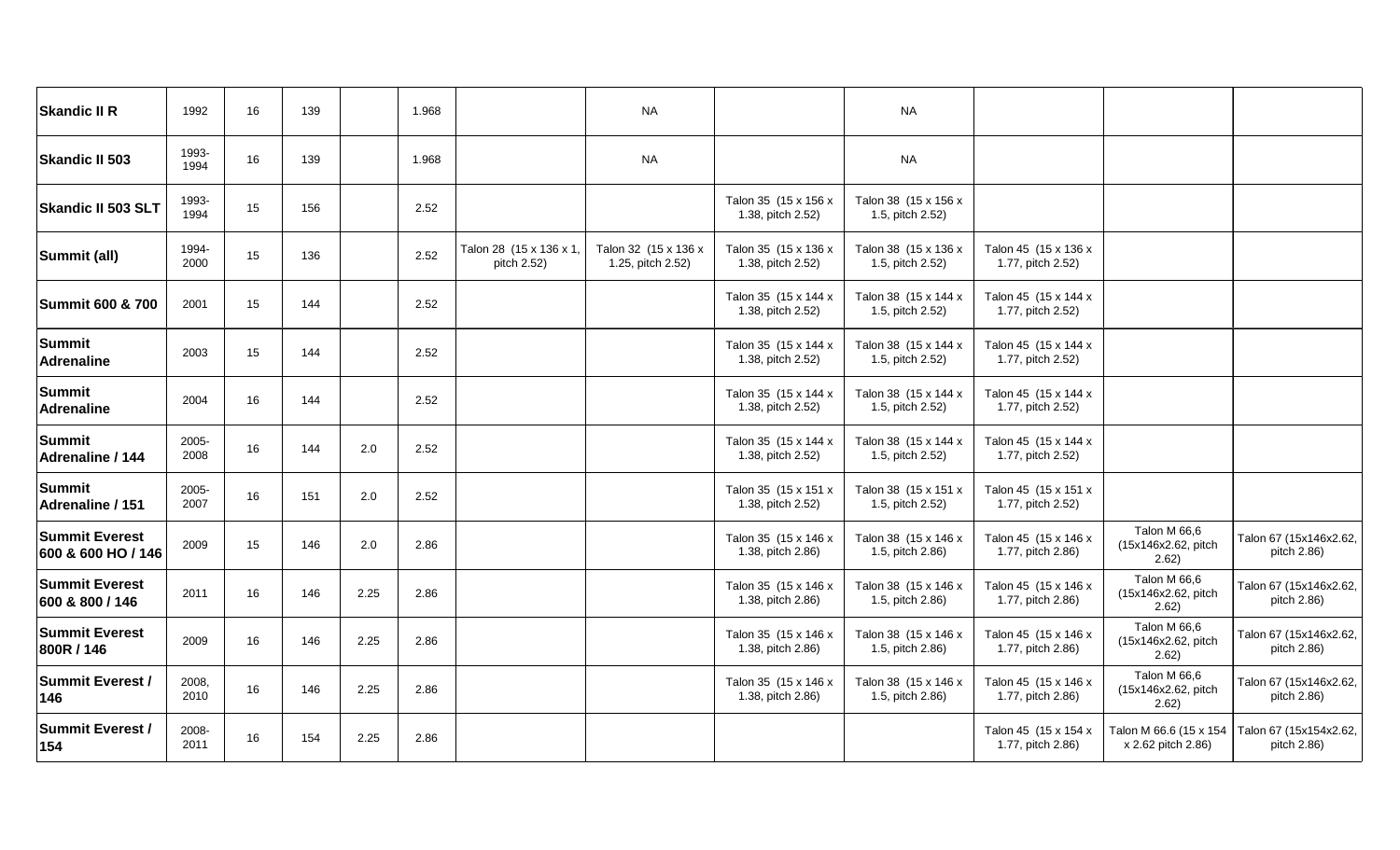| <b>Summit Everest /</b><br>163             | 2009-<br>2011    | 16 | 163 | 2.25 | 2.86 |                                        |                                           |                                           |                                          |                                           | x 2.62 pitch 2.86)                           | Talon M 66.6 (15 x 163   Talon 67 (15x163x2.62,<br>pitch 2.86) |
|--------------------------------------------|------------------|----|-----|------|------|----------------------------------------|-------------------------------------------|-------------------------------------------|------------------------------------------|-------------------------------------------|----------------------------------------------|----------------------------------------------------------------|
| Summit Fan (550)                           | 2001-<br>2009    | 16 | 136 | 1.75 | 2.52 | Talon 28 (15 x 136 x 1,<br>pitch 2.52) | Talon 32 (15 x 136 x<br>1.25, pitch 2.52) | Talon 35 (15 x 136 x<br>1.38, pitch 2.52) | Talon 38 (15 x 136 x<br>1.5, pitch 2.52) | Talon 45 (15 x 136 x<br>1.77, pitch 2.52) |                                              |                                                                |
| <b>Summit Freeride</b>                     | 2011             | 16 | 154 | 2.25 | 2.86 |                                        |                                           |                                           |                                          | Talon 45 (15 x 154 x<br>1.77, pitch 2.86) | Talon M 66.6 (15 x 154<br>x 2.62 pitch 2.86) | Talon 67 (15x154x2.62,<br>pitch 2.86)                          |
| <b>Summit Highmark</b>                     | $2001 -$<br>2003 | 15 | 151 |      | 2.52 |                                        |                                           | Talon 35 (15 x 151 x<br>1.38, pitch 2.52) | Talon 38 (15 x 151 x<br>1.5, pitch 2.52) | Talon 45 (15 x 151 x<br>1.77, pitch 2.52) |                                              |                                                                |
| <b>Summit Highmark</b>                     | 2004             | 16 | 151 |      | 2.52 |                                        |                                           | Talon 35 (15 x 151 x<br>1.38, pitch 2.52) | Talon 38 (15 x 151 x<br>1.5, pitch 2.52) | Talon 45 (15 x 151 x<br>1.77, pitch 2.52) |                                              |                                                                |
| <b>Summit Highmark</b><br>/ 151 (1000 SDI) | 2007             | 16 | 151 | 2.25 | 2.52 |                                        |                                           | Talon 35 (15 x 151 x<br>1.38, pitch 2.52) | Talon 38 (15 x 151 x<br>1.5, pitch 2.52) | Talon 45 (15 x 151 x<br>1.77, pitch 2.52) |                                              |                                                                |
| <b>Summit Highmark</b><br>/162 (1000 SDI)  | 2005-<br>2007    | 16 | 162 |      | 2.52 |                                        | <b>NA</b>                                 |                                           | <b>NA</b>                                |                                           |                                              |                                                                |
| <b>Summit Highmark</b><br><b>Extreme</b>   | 2003-<br>2004    | 16 | 159 |      | 2.52 |                                        | <b>NA</b>                                 |                                           | <b>NA</b>                                |                                           |                                              |                                                                |
| <b>Summit Highmark</b>                     | $2001 -$<br>2003 | 15 | 151 |      | 2.52 |                                        |                                           | Talon 35 (15 x 151 x<br>1.38, pitch 2.52) | Talon 38 (15 x 151 x<br>1.5, pitch 2.52) | Talon 45 (15 x 151 x<br>1.77, pitch 2.52) |                                              |                                                                |
| <b>Summit Highmark</b>                     | 2004             | 16 | 151 |      | 2.52 |                                        |                                           | Talon 35 (15 x 151 x<br>1.38, pitch 2.52) | Talon 38 (15 x 151 x<br>1.5, pitch 2.52) | Talon 45 (15 x 151 x<br>1.77, pitch 2.52) |                                              |                                                                |
| <b>Summit Highmark</b><br>X/163            | 2008-<br>2009    | 16 | 163 | 2.25 | 2.86 |                                        | <b>NA</b>                                 |                                           | <b>NA</b>                                |                                           |                                              |                                                                |
| <b>Summit Highmark</b><br>X/154            | 2008-<br>2009    | 16 | 154 | 2.25 | 2.86 |                                        |                                           |                                           |                                          | Talon 45 (15 x 154 x<br>1.77, pitch 2.86) | x 2.62 pitch 2.86)                           | Talon M 66.6 (15 x 154   Talon 67 (15x154x2.62,<br>pitch 2.86) |
| <b>Summit Highmark</b><br>X/146            | 2008-<br>2009    | 16 | 146 | 2.25 | 2.86 |                                        |                                           | Talon 35 (15 x 146 x<br>1.38, pitch 2.86) | Talon 38 (15 x 146 x<br>1.5, pitch 2.86) | Talon 45 (15 x 146 x<br>1.77, pitch 2.86) | Talon M 66.6 (15 x 146<br>x 2.62 pitch 2.86) | Talon 67 (15x146x2.62,<br>pitch 2.86)                          |
| <b>Summit Highmark</b><br>X/144            | 2005-<br>2007    | 16 | 144 |      | 2.52 |                                        |                                           | Talon 35 (15 x 144 x<br>1.38, pitch 2.52) | Talon 38 (15 x 144 x<br>1.5, pitch 2.52) | Talon 45 (15 x 144 x<br>1.77, pitch 2.52) |                                              |                                                                |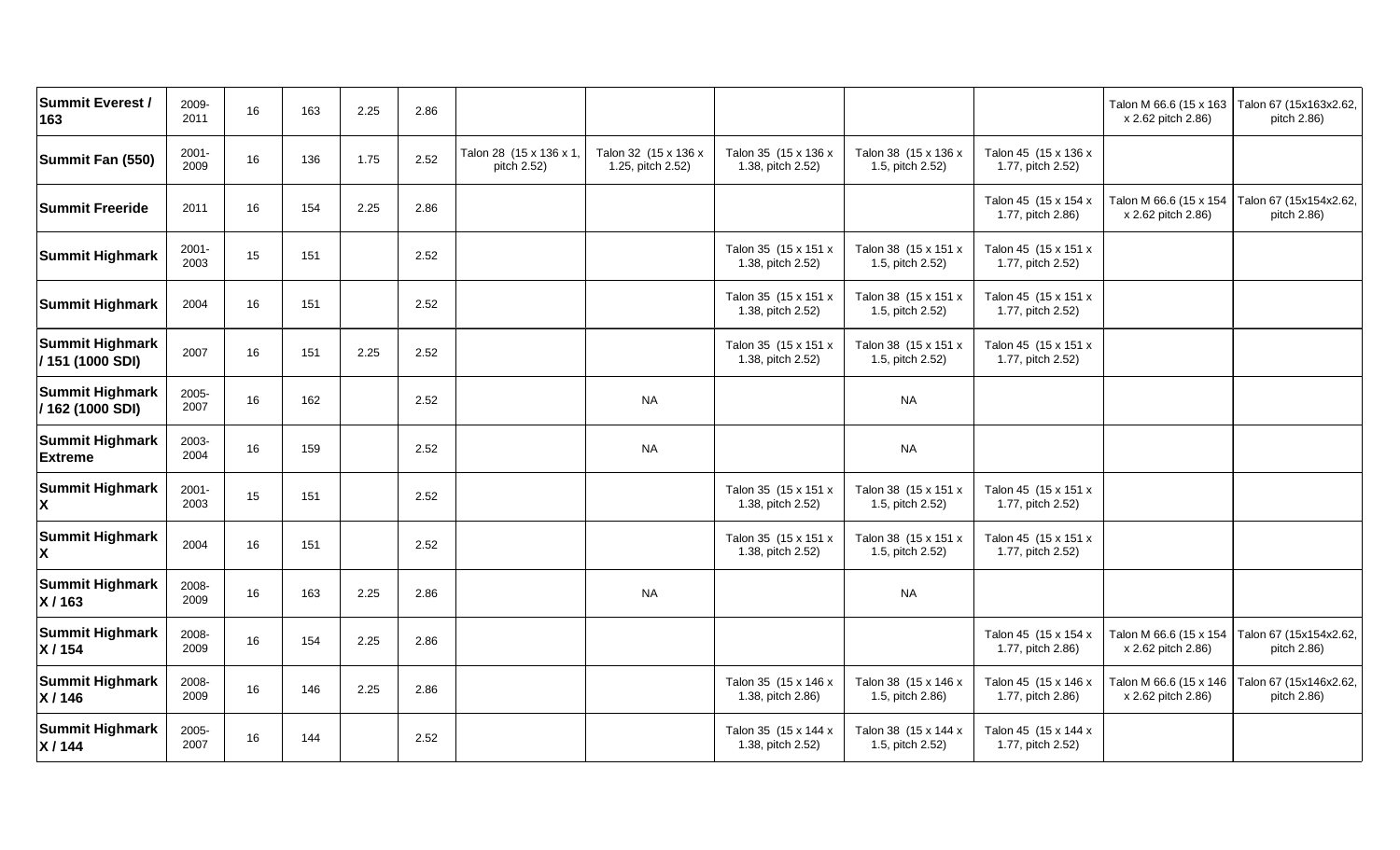| <b>Summit Highmark</b><br>X/151              | 2005-<br>2007 | 16 | 151 |      | 2.52 |           | Talon 35 (15 x 151 x<br>1.38, pitch 2.52) | Talon 38 (15 x 151 x<br>1.5, pitch 2.52) | Talon 45 (15 x 151 x<br>1.77, pitch 2.52) |                                              |                                                                |
|----------------------------------------------|---------------|----|-----|------|------|-----------|-------------------------------------------|------------------------------------------|-------------------------------------------|----------------------------------------------|----------------------------------------------------------------|
| <b>Summit Highmark</b><br>X/159              | 2005-<br>2007 | 16 | 159 |      | 2.52 | <b>NA</b> |                                           | <b>NA</b>                                |                                           |                                              |                                                                |
| <b>Summit Highmark</b><br>X / 162 (1000 SDI) | 2005-<br>2007 | 16 | 162 |      | 2.52 | <b>NA</b> |                                           | <b>NA</b>                                |                                           |                                              |                                                                |
| <b>Summit SP</b>                             | 2011          | 16 | 154 | 2.25 | 2.86 |           |                                           |                                          | Talon 45 (15 x 154 x<br>1.77, pitch 2.86) | Talon M 66.6 (15 x 154<br>x 2.62 pitch 2.86) | Talon 67 (15x154x2.62,<br>pitch 2.86)                          |
| Summit SP / 146                              | 2014-<br>2017 | 16 | 146 | 2.5  | 2.86 |           |                                           |                                          | Talon 45 (15 x 146 x<br>1.77, pitch 2.86) | Talon M 66.6 (15 x 146<br>x 2.62 pitch 2.86) | Talon 67 (15x146x2.62,<br>pitch 2.86)                          |
| Summit SP / 154                              | 2014-<br>2017 | 16 | 154 | 2.5  | 2.86 |           |                                           |                                          | Talon 45 (15 x 154 x<br>1.77, pitch 2.86) | Talon M 66.6 (15 x 154<br>x 2.62 pitch 2.86) | Talon 67 (15x154x2.62,<br>pitch 2.86)                          |
| Summit SP / 163                              | 2014-<br>2016 | 16 | 163 | 2.5  | 2.86 |           |                                           |                                          |                                           | Talon M 66.6 (15 x 163<br>x 2.62 pitch 2.86) | Talon 67 (15x163x2.62,<br>pitch 2.86)                          |
| Summit SP-T3 & X-<br>T3/154                  | 2016          | 16 | 153 | 3.0  | 3.0  |           |                                           |                                          |                                           | Talon M 66.6 (15 x 153<br>x 2.62 pitch 3)    | Talon 67 (15 x 153 x<br>2.62 pitch 3)                          |
| Summit SP-T3 & X-<br>T3/163                  | 2016          | 16 | 163 | 3.0  | 2.86 |           |                                           |                                          |                                           | x 2.62 pitch 2.86)                           | Talon M 66.6 (15 x 163   Talon 67 (15x163x2.62,<br>pitch 2.86) |
| Summit SP-T3 & X-<br>T3/174                  | 2016-<br>2017 | 16 | 174 | 3.0  | 3.0  |           |                                           |                                          |                                           | Talon M 66.6 (15 x 174<br>x 2.62 pitch 3)    | Talon 67 (15 x 174 x<br>2.62 pitch 3)                          |
| <b>Summit Sport (all)</b>                    | 2002,<br>2004 | 15 | 144 |      | 2.52 |           | Talon 35 (15 x 144 x<br>1.38, pitch 2.52) | Talon 38 (15 x 144 x<br>1.5, pitch 2.52) | Talon 45 (15 x 144 x<br>1.77, pitch 2.52) |                                              |                                                                |
| <b>Summit Sport</b>                          | 2010-<br>2011 | 15 | 146 | 2.0  | 2.86 |           | Talon 35 (15 x 146 x<br>1.38, pitch 2.86) | Talon 38 (15 x 146 x<br>1.5, pitch 2.86) | Talon 45 (15 x 146 x<br>1.77, pitch 2.86) | Talon M 66.6 (15 x 146<br>x 2.62 pitch 2.86) | Talon 67 (15x146x2.62,<br>pitch 2.86)                          |
| <b>Summit Sport 146</b>                      | 2012-<br>2013 | 16 | 146 | 2,25 | 2,86 |           | Talon 35 (15 x 146 x<br>1.38, pitch 2.86) | Talon 38 (15 x 146 x<br>1.5, pitch 2.86) | Talon 45 (15 x 146 x<br>1.77, pitch 2.86) | Talon M 66.6 (15 x 146<br>x 2.62 pitch 2.86) | Talon 67 (15x146x2.62,<br>pitch 2.86)                          |
| <b>Summit Sport 154</b>                      | 2012-<br>2013 | 16 | 154 | 2,5  | 2,86 |           |                                           |                                          | Talon 45 (15 x 154 x<br>1.77, pitch 2.86) | Talon M 66.6 (15 x 154<br>x 2.62 pitch 2.86) | Talon 67 (15x154x2.62,<br>pitch 2.86)                          |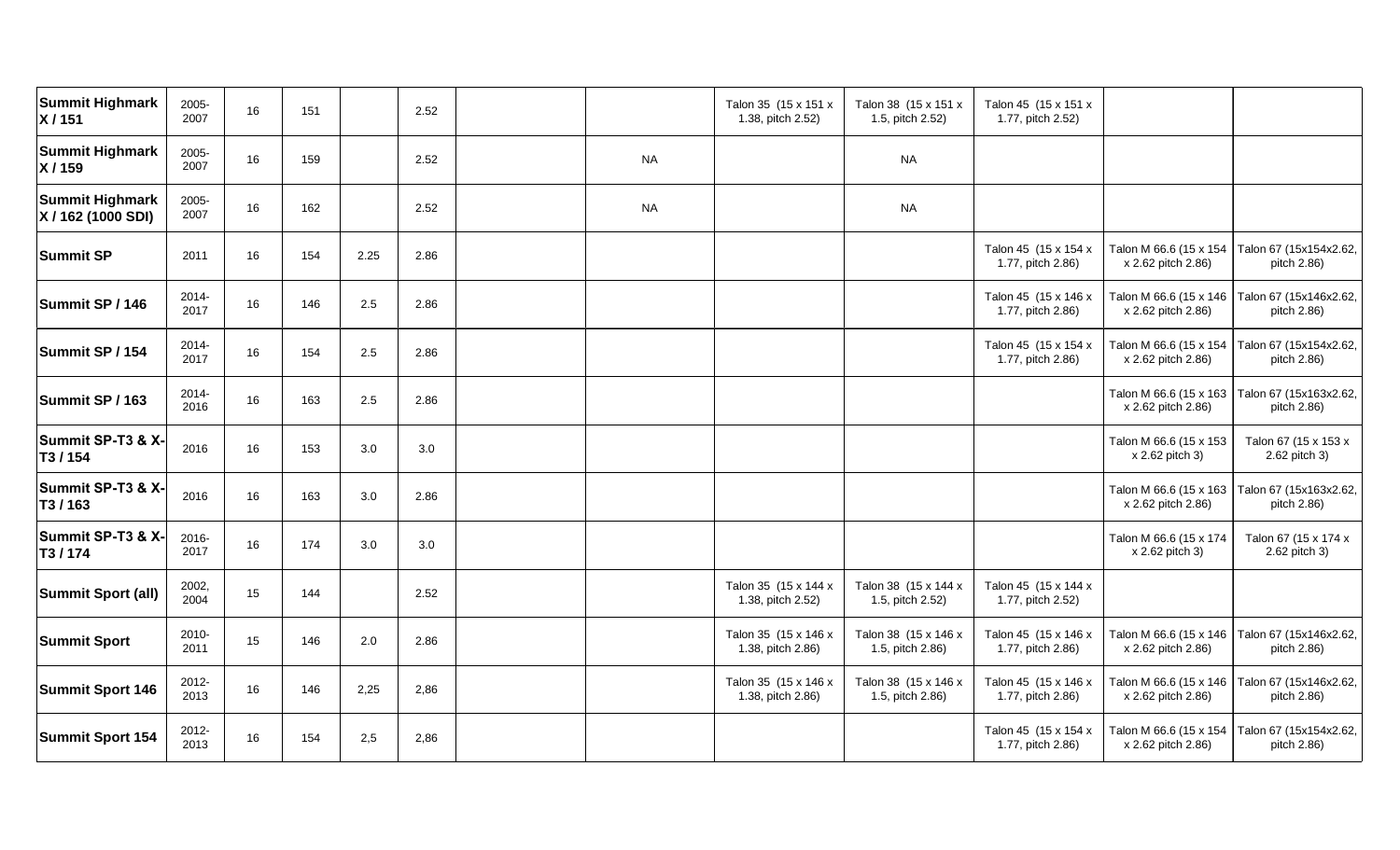| <b>Summit Sport</b>                            | 2017             | 16 | 146 | 2.2  | 2.86 |  | Talon 35 (15 x 146 x<br>1.38, pitch 2.86) | Talon 38 (15 x 146 x<br>1.5, pitch 2.86) | Talon 45 (15 x 146 x<br>1.77, pitch 2.86) | Talon M 66.6 (15 x 146   Talon 67 (15x146x2.62,<br>x 2.62 pitch 2.86) | pitch 2.86)                             |
|------------------------------------------------|------------------|----|-----|------|------|--|-------------------------------------------|------------------------------------------|-------------------------------------------|-----------------------------------------------------------------------|-----------------------------------------|
| <b>Summit Sport 600</b><br>Carb                | $2011 -$<br>2015 | 16 | 146 | 2.25 | 2.86 |  | Talon 35 (15 x 146 x<br>1.38, pitch 2.86) | Talon 38 (15 x 146 x<br>1.5, pitch 2.86) | Talon 45 (15 x 146 x<br>1.77, pitch 2.86) | Talon M 66.6 (15 x 146<br>x 2.62 pitch 2.86)                          | Talon 67 (15x146x2.62,<br>pitch 2.86)   |
| <b>Summit Sport 800-</b><br><b>R</b> PowerTec  | 2012-<br>2015    | 16 | 154 | 2.25 | 2.86 |  |                                           |                                          | Talon 45 (15 x 154 x<br>1.77, pitch 2.86) | Talon M 66.6 (15 x 154<br>x 2.62 pitch 2.86)                          | Talon 67 (15x154x2.62,<br>pitch 2.86)   |
| Summit X (all)                                 | $2001 -$<br>2003 | 15 | 144 |      | 2.52 |  | Talon 35 (15 x 144 x<br>1.38, pitch 2.52) | Talon 38 (15 x 144 x<br>1.5, pitch 2.52) | Talon 45 (15 x 144 x<br>1.77, pitch 2.52) |                                                                       |                                         |
| Summit X 146                                   | $2011 -$<br>2015 | 16 | 146 | 2.25 | 2.86 |  | Talon 35 (15 x 146 x<br>1.38, pitch 2.86) | Talon 38 (15 x 146 x<br>1.5, pitch 2.86) | Talon 45 (15 x 146 x<br>1.77, pitch 2.86) | Talon M 66.6 (15 x 146<br>x 2.62 pitch 2.86)                          | Talon 67 (15x146x2.62,<br>pitch 2.86)   |
| Summit X 154                                   | $2011 -$<br>2016 | 16 | 154 | 2.25 | 2.86 |  |                                           |                                          | Talon 45 (15 x 154 x<br>1.77, pitch 2.86) | Talon M 66.6 (15 x 154<br>x 2.62 pitch 2.86)                          | Talon 67 (15x154x2.62,<br>pitch 2.86)   |
| Summit X 163                                   | 2012-<br>2015    | 16 | 163 | 2.25 | 2.86 |  |                                           |                                          |                                           | Talon M 66.6 (15 x 163<br>x 2.62 pitch 2.86)                          | Talon 67 (15x163x2.62,<br>pitch 2.86)   |
| Summit X 163                                   | 2012-<br>2013    | 16 | 163 | 2,5  | 2,86 |  |                                           |                                          |                                           | Talon M 66.6 (15 x 163<br>x 2.62 pitch 2.86)                          | Talon 67 (15x163x2.62,<br>pitch 2.86)   |
| Summit X T3 163                                | 2015             | 16 | 162 | 3.0  | 3.0  |  |                                           |                                          |                                           | Talon M 66.6 (15x162 x<br>2.62 pitch 3)                               | Talon 67 (15 x 162 x<br>2.62 pitch 3)   |
| Summit X T3 174                                | 2015             | 16 | 174 | 3.0  | 3.0  |  |                                           |                                          |                                           | Talon M 66.6 (15x174 x<br>2.62 pitch 3)                               | Talon 67 (15 x 174 x<br>2.62 pitch 3)   |
| <b>Summit 850 E-Tec</b>                        | 2017             | 16 | 154 | 3.0  | 3.5  |  |                                           |                                          |                                           | Talon M 66.6 (15x154 x<br>2.62 pitch 3,5)                             | Talon 67 (15 x 154 x<br>2.62 pitch 3,5) |
| <b>Summit 850 E-Tec</b>                        | 2017             | 16 | 165 | 3.0  | 3.5  |  |                                           |                                          |                                           | Talon M 66.6 (15x165 x<br>2.62 pitch 3,5)                             | Talon 67 (15 x 165 x<br>2.62 pitch 3,5) |
| <b>Summit X-RS</b>                             | 2007             | 16 | 151 | 2.25 | 2.52 |  | Talon 35 (15 x 151 x<br>1.38, pitch 2.52) | Talon 38 (15 x 151 x<br>1.5, pitch 2.52) | Talon 45 (15 x 151 x<br>1.77, pitch 2.52) |                                                                       |                                         |
| <b>Summit X-RS</b><br><b>Hillclimb Edition</b> | 2010             | 16 | 154 | 2.25 | 2.86 |  |                                           |                                          | Talon 45 (15 x 154 x<br>1.77, pitch 2.86) | Talon M 66.6 (15 x 154<br>x 2.62 pitch 2.86)                          | Talon 67 (15x154x2.62,<br>pitch 2.86)   |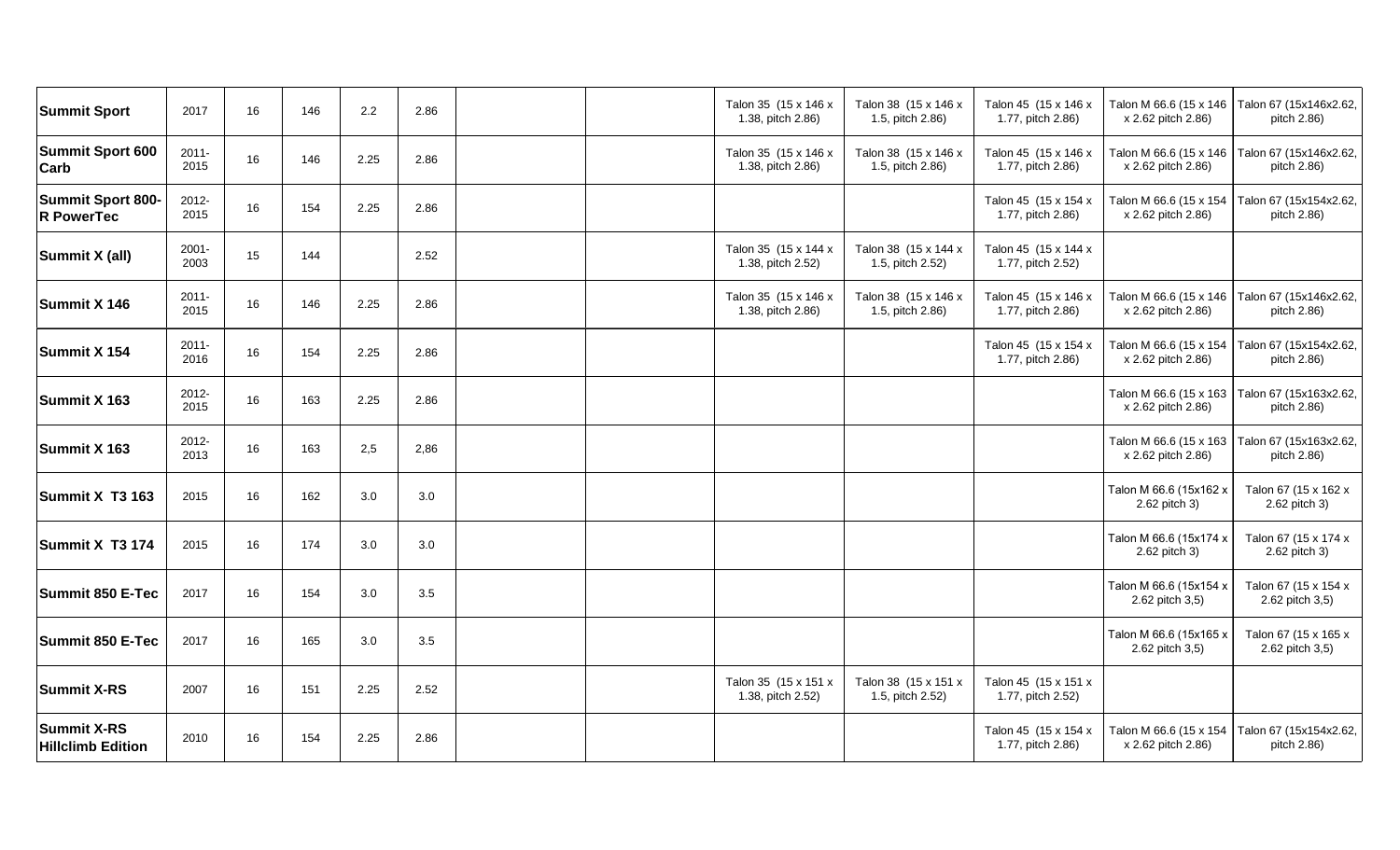| Touring (all,<br>except Touring E<br>и $L$ ) | 1995-<br>2002 | 15 | 136 |     | 2.52  | Talon 28 (15 x 136 x 1,<br>pitch 2.52) | Talon 32 (15 x 136 x<br>1.25, pitch 2.52) | Talon 35 (15 x 136 x<br>1.38, pitch 2.52) | Talon 38 (15 x 136 x<br>1.5, pitch 2.52) | Talon 45 (15 x 136 x<br>1.77, pitch 2.52) |                                              |                                       |
|----------------------------------------------|---------------|----|-----|-----|-------|----------------------------------------|-------------------------------------------|-------------------------------------------|------------------------------------------|-------------------------------------------|----------------------------------------------|---------------------------------------|
| <b>Touring E</b>                             | 1996-<br>1998 | 15 | 121 |     | 2.52  | Talon 28 (15 x 121 x 1,<br>pitch 2.52) | Talon 32 (15 x 121 x<br>1.25, pitch 2.52) | Talon 35 (15 x 121 x<br>1.38, pitch 2.52) | Talon 38 (15 x 121 x<br>1.5, pitch 2.52) | Talon 45 (15 x 121 x<br>1.77, pitch 2.52) |                                              |                                       |
| <b>Touring E</b>                             | 1998-<br>2000 | 15 | 136 |     | 2.52  | Talon 28 (15 x 136 x 1,<br>pitch 2.52) | Talon 32 (15 x 136 x<br>1.25, pitch 2.52) | Talon 35 (15 x 136 x<br>1.38, pitch 2.52) | Talon 38 (15 x 136 x<br>1.5, pitch 2.52) | Talon 45 (15 x 136 x<br>1.77, pitch 2.52) |                                              |                                       |
| <b>Touring ELTII</b>                         | 1996          | 15 | 136 |     | 2.52  | Talon 28 (15 x 136 x 1,<br>pitch 2.52) | Talon 32 (15 x 136 x<br>1.25, pitch 2.52) | Talon 35 (15 x 136 x<br>1.38, pitch 2.52) | Talon 38 (15 x 136 x<br>1.5, pitch 2.52) | Talon 45 (15 x 136 x<br>1.77, pitch 2.52) |                                              |                                       |
| <b>Touring ELTII</b>                         | 1997          | 15 | 136 |     | 2.52  | Talon 28 (15 x 136 x 1,<br>pitch 2.52) | Talon 32 (15 x 136 x<br>1.25, pitch 2.52) | Talon 35 (15 x 136 x<br>1.38, pitch 2.52) | Talon 38 (15 x 136 x<br>1.5, pitch 2.52) | Talon 45 (15 x 136 x<br>1.77, pitch 2.52) |                                              |                                       |
| <b>Touring L</b>                             | 1995          | 15 | 121 |     | 2.52  | Talon 28 (15 x 121 x 1,<br>pitch 2.52) | Talon 32 (15 x 121 x<br>1.25, pitch 2.52) | Talon 35 (15 x 121 x<br>1.38, pitch 2.52) | Talon 38 (15 x 121 x<br>1.5, pitch 2.52) | Talon 45 (15 x 121 x<br>1.77, pitch 2.52) |                                              |                                       |
| <b>Tundra &amp; Tundra II</b>                | 1988-<br>1994 | 15 | 124 |     | 1.968 |                                        | <b>NA</b>                                 |                                           | <b>NA</b>                                |                                           |                                              |                                       |
| Tundra LT &<br><b>Tundra II LT</b>           | 1988-<br>1994 | 15 | 139 |     | 1.968 |                                        | <b>NA</b>                                 |                                           | <b>NA</b>                                |                                           |                                              |                                       |
| Tundra (all)                                 | 1995-<br>2000 | 15 | 139 |     | 1.968 |                                        | <b>NA</b>                                 |                                           | <b>NA</b>                                |                                           |                                              |                                       |
| <b>Tundra LT</b>                             | 2012-<br>2015 | 16 | 154 | 1,5 | 2,86  |                                        |                                           |                                           |                                          | Talon 45 (15 x 154 x<br>1.77, pitch 2.86) | Talon M 66.6 (15 x 154<br>x 2.62 pitch 2.86) | Talon 67 (15x154x2.62,<br>pitch 2.86) |
| <b>Tundra Sport</b>                          | 2015          | 15 | 137 | 1.0 | 2.86  |                                        |                                           | Talon 35 (15 x 137 x<br>1.38, pitch 2.86) | Talon 38 (15 x 137 x<br>1.5, pitch 2.86) | Talon 45 (15 x 137 x<br>1.77, pitch 2.86) | Talon M 66,6<br>(15x137x2.62, pitch<br>2.62) | Talon 67 (15x137x2.62,<br>pitch 2.86) |
| Tundra - LT-<br><b>Sport 2-Stroke</b>        | 2016          | 16 | 137 | 1.2 | 2.86  |                                        |                                           | Talon 35 (15 x 137 x<br>1.38, pitch 2.86) | Talon 38 (15 x 137 x<br>1.5, pitch 2.86) | Talon 45 (15 x 137 x<br>1.77, pitch 2.86) | Talon M 66,6<br>(15x137x2.62, pitch<br>2.62) | Talon 67 (15x137x2.62,<br>pitch 2.86) |
| Tundra - LT-<br>Sport_4-Stroke /<br>137      | 2016          | 16 | 137 | 1.2 | 2.86  |                                        |                                           | Talon 35 (15 x 137 x<br>1.38, pitch 2.86) | Talon 38 (15 x 137 x<br>1.5, pitch 2.86) | Talon 45 (15 x 137 x<br>1.77, pitch 2.86) | Talon M 66,6<br>(15x137x2.62, pitch<br>2.62) | Talon 67 (15x137x2.62,<br>pitch 2.86) |
| Tundra - LT-<br>Sport_4-Stroke /<br>154      | 2016          | 16 | 154 | 1,5 | 2,86  |                                        |                                           |                                           |                                          | Talon 45 (15 x 154 x<br>1.77, pitch 2.86) | Talon M 66.6 (15 x 154<br>x 2.62 pitch 2.86) | Talon 67 (15x154x2.62,<br>pitch 2.86) |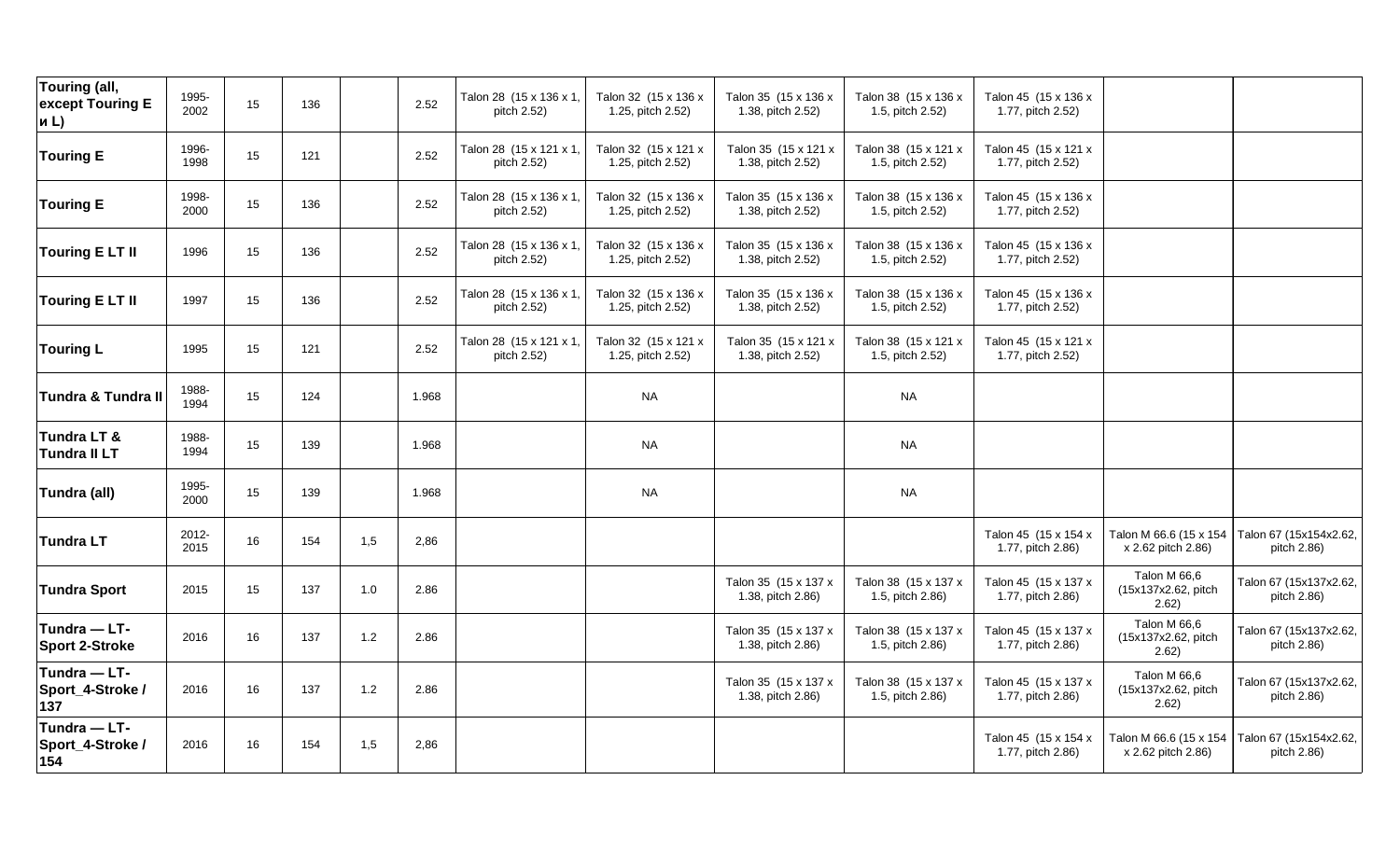| $T$ undra — LT-<br><b>Sport / 137</b> | 2017          | 16 | 137 |      | 2.86 | Talon 35 (15 x 137 x<br>1.38, pitch 2.86) | Talon 38 (15 x 137 x<br>1.5, pitch 2.86) | Talon 45 (15 x 137 x<br>1.77, pitch 2.86) | Talon M 66,6<br>(15x137x2.62, pitch<br>2.62) | Talon 67 (15x137x2.62,<br>pitch 2.86)                          |
|---------------------------------------|---------------|----|-----|------|------|-------------------------------------------|------------------------------------------|-------------------------------------------|----------------------------------------------|----------------------------------------------------------------|
| $T$ undra — LT-<br><b>Sport / 154</b> | 2017          | 16 | 154 | .5   | 2,86 |                                           |                                          | Talon 45 (15 x 154 x<br>1.77, pitch 2.86) | x 2.62 pitch 2.86)                           | Talon M 66.6 (15 x 154   Talon 67 (15x154x2.62,<br>pitch 2.86) |
| <b>Tundra Xtreme</b>                  | 2012-<br>2017 | 16 | 154 | 2.25 | 2.86 |                                           |                                          | Talon 45 (15 x 154 x<br>1.77, pitch 2.86) | x 2.62 pitch 2.86)                           | Talon M 66.6 (15 x 154   Talon 67 (15x154x2.62,<br>pitch 2.86) |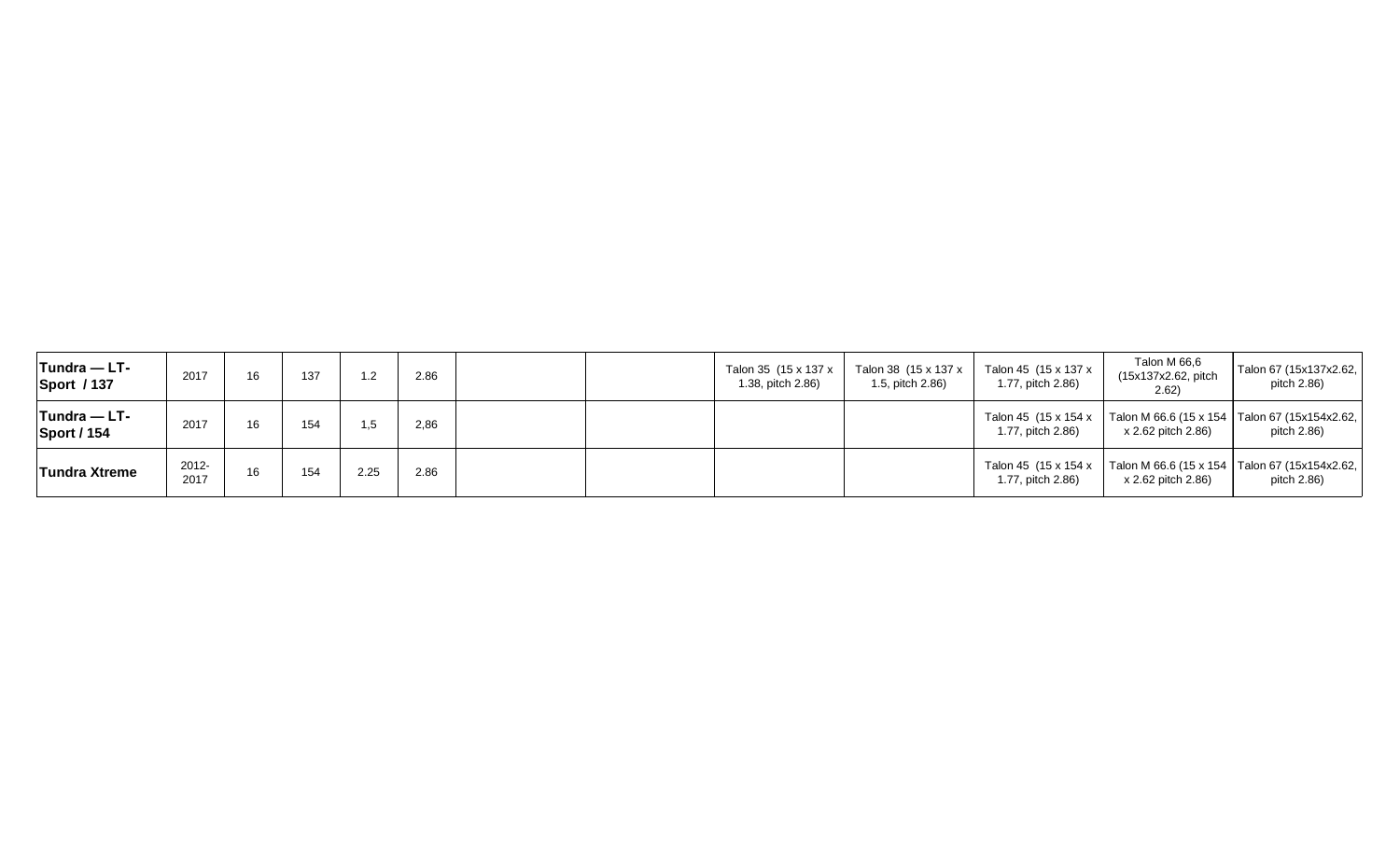|                                                                   |               |                                             |        |                          |        | Таблица применяемости гусениц Composit                                                                                                              |                                                                                        |                                                |                                                                                                |                                           |                               |                               |  |  |
|-------------------------------------------------------------------|---------------|---------------------------------------------|--------|--------------------------|--------|-----------------------------------------------------------------------------------------------------------------------------------------------------|----------------------------------------------------------------------------------------|------------------------------------------------|------------------------------------------------------------------------------------------------|-------------------------------------------|-------------------------------|-------------------------------|--|--|
| <b>BRP Lynx</b><br>$\bigodot$<br><i>LYNX</i>                      |               |                                             |        |                          |        | Внимание!!! При подборе гусениц необходимо учитывать высоту туннеля каждого конкретного снегохода и, исходя из этого, подбирать высоту грунтозацепа |                                                                                        | гусеницы.<br>Примечание: 1 дюйм равен 2,54 см. | Для удобства поиска по модели воспользуйтесь клавишами CTRL+F.                                 |                                           |                               |                               |  |  |
|                                                                   | $\Gamma$ oð   | Ширина                                      | Длина  | Грунто-<br>зацеп в       | Шаг    |                                                                                                                                                     |                                                                                        |                                                | <b>Модель гусеницы Composit</b>                                                                |                                           |                               |                               |  |  |
| Модель снегохода                                                  | выпуска       | (дюйм)                                      | (дюйм) | opuzu-<br>нале<br>(дюйм) | (дюйм) | Грунтозацеп - 28 мм<br>(1.1)                                                                                                                        | (1.25)                                                                                 | (1.38)                                         | Грунтозацеп - 32 мм   Грунтозацеп - 35 мм   Грунтозацеп - 38 мм   Грунтозацеп - 45 мм<br>(1.5) | (1.77)                                    | Грунтозацеп - 66<br>мм (2,62) | Грунтозацеп - 67<br>мм (2,62) |  |  |
| <b>550 SUV</b>                                                    | 2003          | 20                                          | 156    |                          | 2.52   |                                                                                                                                                     | Talon WT(156 x 20 x<br>1.25, pitch 2.52) Talon<br>WTS (156 x 20 x 1.25,<br>pitch 2.52) |                                                |                                                                                                |                                           |                               |                               |  |  |
| 650 & 650S                                                        | 1983-<br>1996 | <b>NA</b><br>24<br>150<br>2.52<br><b>NA</b> |        |                          |        |                                                                                                                                                     |                                                                                        |                                                |                                                                                                |                                           |                               |                               |  |  |
| 6900 (all, incl.<br>FCE)                                          | 1996-<br>2007 | 24                                          | 156    |                          | 2.52   |                                                                                                                                                     | <b>Beaver SWT</b>                                                                      |                                                |                                                                                                |                                           |                               |                               |  |  |
| 5900 (all, incl. FCE<br>& ST)                                     | 1996-<br>2003 | 20                                          | 156    |                          | 2.52   |                                                                                                                                                     | Talon WT(156 x 20 x<br>1.25, pitch 2.52) Talon<br>WTS (156 x 20 x 1.25,<br>pitch 2.52) |                                                |                                                                                                |                                           |                               |                               |  |  |
| 5900 (all, incl.<br>GLX, LC, FC, LT,<br><b>LTSE &amp; Syncro)</b> | 1989-<br>1995 | 20                                          | 154    |                          | 2.52   |                                                                                                                                                     | <b>NA</b>                                                                              |                                                | <b>NA</b>                                                                                      |                                           |                               |                               |  |  |
| 8000 Ockelbo                                                      | 1991-<br>1993 | 15                                          | 148    |                          | 2.52   |                                                                                                                                                     | <b>NA</b>                                                                              |                                                | <b>NA</b>                                                                                      |                                           |                               |                               |  |  |
| Adventure (all)                                                   | 2005-<br>2006 | 15                                          | 144    |                          | 2.52   |                                                                                                                                                     |                                                                                        | Talon 35 (15 x 144 x<br>1.38, pitch 2.52)      | Talon 38 (15 x 144 x<br>1.5, pitch 2.52)                                                       | Talon 45 (15 x 144 x<br>1.77, pitch 2.52) |                               |                               |  |  |
| <b>Adventure 300</b>                                              | 2007          | 15                                          | 136    |                          | 2.52   | Talon 28 (15 x 136 x 1,<br>pitch 2.52)                                                                                                              | Talon 32 (15 x 136 x<br>1.25, pitch 2.52)                                              | Talon 35 (15 x 136 x<br>1.38, pitch 2.52)      | Talon 38 (15 x 136 x<br>1.5, pitch 2.52)                                                       | Talon 45 (15 x 136 x<br>1.77, pitch 2.52) |                               |                               |  |  |
| Adventure 550F &<br>600                                           | 2007-<br>2009 | 15                                          | 144    |                          | 2.52   |                                                                                                                                                     |                                                                                        | Talon 35 (15 x 144 x<br>1.38, pitch 2.52)      | Talon 38 (15 x 144 x<br>1.5, pitch 2.52)                                                       | Talon 45 (15 x 144 x<br>1.77, pitch 2.52) |                               |                               |  |  |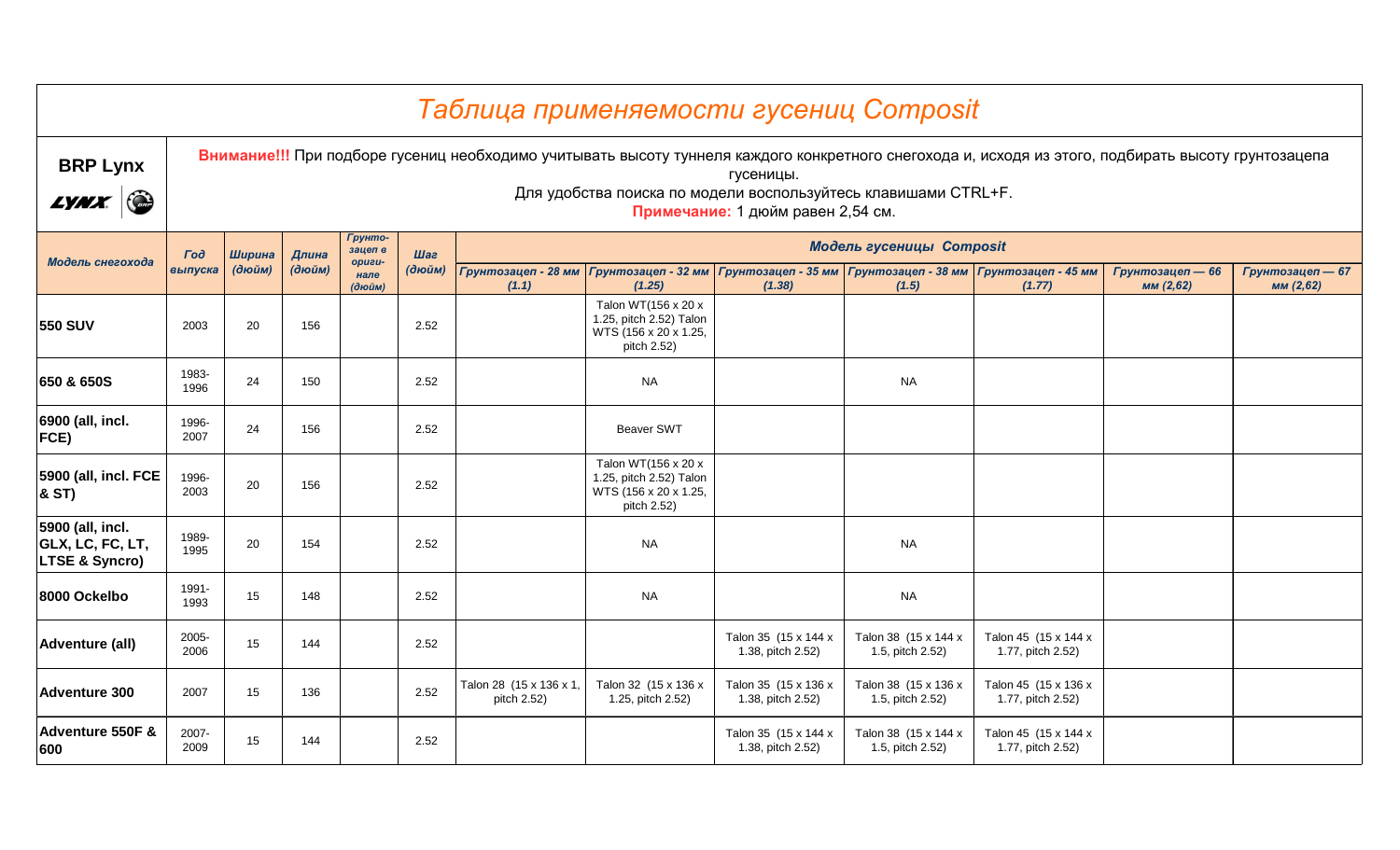| <b>Adventure 600</b><br><b>ACE</b>                         | 2011             | 15     | 136 | 1,0   | 2.86 | Talon 28 (15 x 136 x 1,<br>pitch 2.52) | Talon 32 (15 x 136 x<br>1.25, pitch 2.52)                                              | Talon 35 (15 x 136 x<br>1.38, pitch 2.52) | Talon 38 (15 x 136 x<br>1.5, pitch 2.52) | Talon 45 (15 x 136 x<br>1.77, pitch 2.52) |                                               |                                       |
|------------------------------------------------------------|------------------|--------|-----|-------|------|----------------------------------------|----------------------------------------------------------------------------------------|-------------------------------------------|------------------------------------------|-------------------------------------------|-----------------------------------------------|---------------------------------------|
| <b>Adventure LX 600</b><br><b>ACE</b>                      | 2012-<br>2016    | 15     | 137 | 1,352 | 2.86 |                                        | Talon 32 (15 x 137 x<br>1.25, pitch 2.86)                                              | Talon 35 (15 x 137 x<br>1.38, pitch 2.86) | Talon 38 (15 x 137 x<br>1.5, pitch 2.86) | Talon 45 (15 x 137 x<br>1.77, pitch 2.86) | Talon M 66,6<br>(15x137x2.62, pitch<br>2,86)  | Talon 67 (15x137x2.62,<br>pitch 2,86) |
| <b>Adventure V-800</b><br>(4-stroke)                       | 2007             | 15     | 136 |       | 2.52 | Talon 28 (15 x 136 x 1,<br>pitch 2.52) | Talon 32 (15 x 136 x<br>1.25, pitch 2.52)                                              | Talon 35 (15 x 136 x<br>1.38, pitch 2.52) | Talon 38 (15 x 136 x<br>1.5, pitch 2.52) | Talon 45 (15 x 136 x<br>1.77, pitch 2.52) |                                               |                                       |
| <b>Adventure V-800</b><br>(4-stroke)                       | 2008-<br>2010    | 16     | 136 |       | 2.52 | Talon 28 (15 x 136 x 1,<br>pitch 2.52) | Talon 32 (15 x 136 x<br>1.25, pitch 2.52)                                              | Talon 35 (15 x 136 x<br>1.38, pitch 2.52) | Talon 38 (15 x 136 x<br>1.5, pitch 2.52) | Talon 45 (15 x 136 x<br>1.77, pitch 2.52) |                                               |                                       |
| <b>Adventure Grand</b><br><b>Tourer</b>                    | 2009             | 20     | 156 |       | 2.52 |                                        | Talon WT(156 x 20 x<br>1.25, pitch 2.52) Talon<br>WTS (156 x 20 x 1.25,<br>pitch 2.52) |                                           |                                          |                                           |                                               |                                       |
| <b>Adventure Grand</b><br><b>Tourer</b>                    | 2010             | 20     | 154 |       | 2.86 |                                        | Talon WT(154 x 20 x<br>1.25, pitch 2.86) Talon<br>WTS (154 x 20 x 1.25,<br>pitch 2.86) |                                           |                                          |                                           |                                               |                                       |
| <b>Adventure Grand</b><br>Tourer 600 E-Tec<br>& 1200 4-Tec | $2011 -$<br>2016 | $20\,$ | 154 | 1,25  | 2.86 |                                        | Talon WT(154 x 20 x<br>1.25, pitch 2.86) Talon<br>WTS (154 x 20 x 1.25,<br>pitch 2.86) |                                           |                                          |                                           |                                               |                                       |
| Boondoker 3700                                             | 2013-<br>2016    | 16     | 146 | 2,25  | 2,86 |                                        |                                                                                        | Talon 35 (15 x 146 x<br>1,38, pitch 2.86) | Talon 38 (15 x 146 x<br>1.5, pitch 2.86) | Talon 45 (15 x 146 x<br>1.77, pitch 2.86) | Talon M 66,6<br>(15x146x2.62, pitch<br>2,86)  | Talon 67 (15x146x2.62,<br>pitch 2,86) |
| Boondoker 3700                                             | 2014-<br>2016    | 16     | 146 | 2,25  | 2,86 |                                        |                                                                                        | Talon 35 (15 x 146 x<br>1,38, pitch 2.86) | Talon 38 (15 x 146 x<br>1.5, pitch 2.86) | Talon 45 (15 x 146 x<br>1.77, pitch 2.86) | Talon M 66,6<br>(15x146x2.62, pitch<br>(2.86) | Talon 67 (15x146x2.62,<br>pitch 2,86) |
| Boondoker 3900                                             | 2013-<br>2016    | 16     | 154 | 2,25  | 2,86 |                                        |                                                                                        |                                           |                                          | Talon 45 (15 x 154 x<br>1.77, pitch 2.86) | Talon M 66,6<br>(15x154x2.62, pitch<br>(2.86) | Talon 67 (15x154x2.62,<br>pitch 2.86) |
| <b>Boondocker DS</b><br>4100 800R E-TEC                    | 2016             | 15     | 162 | 3,0   | 3,0  |                                        |                                                                                        |                                           |                                          |                                           | Talon M 66,6<br>(15x162x2.62, pitch 3)        | Talon 67 (15x162x2.62,<br>pitch 3)    |
| <b>Boondoker DS 900</b><br>E-Tec                           | $2014 -$<br>2015 | 16     | 154 | 2,25  | 2,86 |                                        |                                                                                        |                                           |                                          | Talon 45 (15 x 154 x<br>1.77, pitch 2.86) | Talon M 66,6<br>(15x154x2.62, pitch<br>2.62)  | Talon 67 (15x154x2.62,<br>pitch 2.86) |
| Cobra                                                      | 1992-<br>1993    | 16     | 130 |       | 2.52 |                                        | <b>NA</b>                                                                              |                                           | <b>NA</b>                                |                                           |                                               |                                       |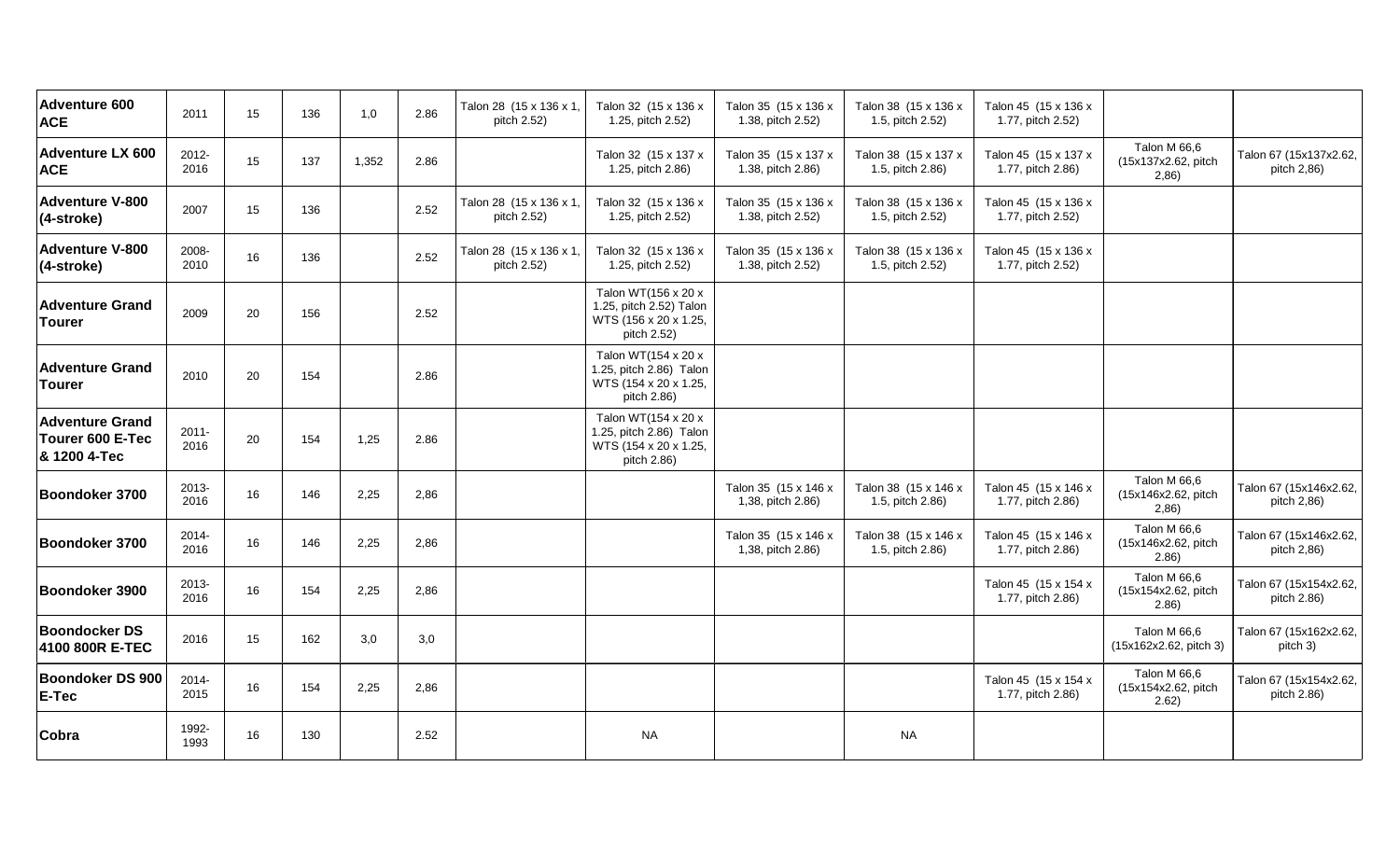| <b>Cobra Enduro</b>                                                | 1994-<br>1995    | 15 | 126 | 2.52        |                                        | <b>NA</b>                                 |                                           | <b>NA</b>                                |                                           |                                              |                                       |
|--------------------------------------------------------------------|------------------|----|-----|-------------|----------------------------------------|-------------------------------------------|-------------------------------------------|------------------------------------------|-------------------------------------------|----------------------------------------------|---------------------------------------|
| <b>Cobra Grand</b><br><b>Touring &amp; Cobra</b><br><b>Touring</b> | 1992-<br>1996    | 15 | 139 | 2.52        |                                        | <b>NA</b>                                 |                                           | <b>NA</b>                                |                                           |                                              |                                       |
| <b>Cobra Racing</b>                                                | 1993             | 15 | 130 | 2.52        |                                        | <b>NA</b>                                 |                                           | <b>NA</b>                                |                                           |                                              |                                       |
| <b>Cobra Racing</b>                                                | 1994-<br>1995    | 15 | 126 | 2.52        |                                        | <b>NA</b>                                 |                                           | <b>NA</b>                                |                                           |                                              |                                       |
| <b>Cobra Ultra</b>                                                 | 1996             | 15 | 126 | 2.52        |                                        | <b>NA</b>                                 |                                           | <b>NA</b>                                |                                           |                                              |                                       |
| Commander (all)                                                    | 2016             | 16 | 154 | 1,5<br>2.86 |                                        |                                           |                                           |                                          | Talon 45 (15 x 154 x<br>1.77, pitch 2.86) | Talon M 66,6<br>(15x154x2.62, pitch<br>2.62) | Talon 67 (15x154x2.62,<br>pitch 2.86) |
| <b>Enduro</b>                                                      | 1993             | 15 | 126 | 2.52        |                                        | <b>NA</b>                                 |                                           | <b>NA</b>                                |                                           |                                              |                                       |
| <b>Enduro (all except</b><br>99 500 Special)                       | 1996-<br>1999    | 15 | 126 | 2.52        |                                        | <b>NA</b>                                 |                                           | <b>NA</b>                                |                                           |                                              |                                       |
| Enduro (all)                                                       | 2000-<br>2005    | 15 | 121 | 2.52        | Talon 28 (15 x 121 x 1,<br>pitch 2.52) | Talon 32 (15 x 121 x<br>1.25, pitch 2.52) | Talon 35 (15 x 121 x<br>1.38, pitch 2.52) | Talon 38 (15 x 121 x<br>1.5, pitch 2.52) | Talon 45 (15 x 121 x<br>1.77, pitch 2.52) |                                              |                                       |
| Enduro 500<br><b>Special</b>                                       | 1999             | 15 | 121 | 2.52        | Talon 28 (15 x 121 x 1,<br>pitch 2.52) | Talon 32 (15 x 121 x<br>1.25, pitch 2.52) | Talon 35 (15 x 121 x<br>1.38, pitch 2.52) | Talon 38 (15 x 121 x<br>1.5, pitch 2.52) | Talon 45 (15 x 121 x<br>1.77, pitch 2.52) |                                              |                                       |
| Explorer 500 &<br>550F                                             | $2001 -$<br>2005 | 15 | 136 | 2.52        | Talon 28 (15 x 136 x 1,<br>pitch 2.52) | Talon 32 (15 x 136 x<br>1.25, pitch 2.52) | Talon 35 (15 x 136 x<br>1.38, pitch 2.52) | Talon 38 (15 x 136 x<br>1.5, pitch 2.52) | Talon 45 (15 x 136 x<br>1.77, pitch 2.52) |                                              |                                       |
| <b>Forest Fox</b>                                                  | 1996             | 15 | 153 | 2.52        |                                        | <b>NA</b>                                 |                                           | <b>NA</b>                                |                                           |                                              |                                       |
| <b>Forest Fox &amp;</b><br><b>Forest Fox S</b>                     | 1997-<br>2008    | 15 | 156 | 2.52        |                                        |                                           | Talon 35 (15 x 156 x<br>1.38, pitch 2.52) | Talon 38 (15 x 156 x<br>1.5, pitch 2.52) |                                           |                                              |                                       |
| <b>G-Touring (all)</b>                                             | 1998-<br>2000    | 15 | 136 | 2.52        | Talon 28 (15 x 136 x 1,<br>pitch 2.52) | Talon 32 (15 x 136 x<br>1.25, pitch 2.52) | Talon 35 (15 x 136 x<br>1.38, pitch 2.52) | Talon 38 (15 x 136 x<br>1.5, pitch 2.52) | Talon 45 (15 x 136 x<br>1.77, pitch 2.52) |                                              |                                       |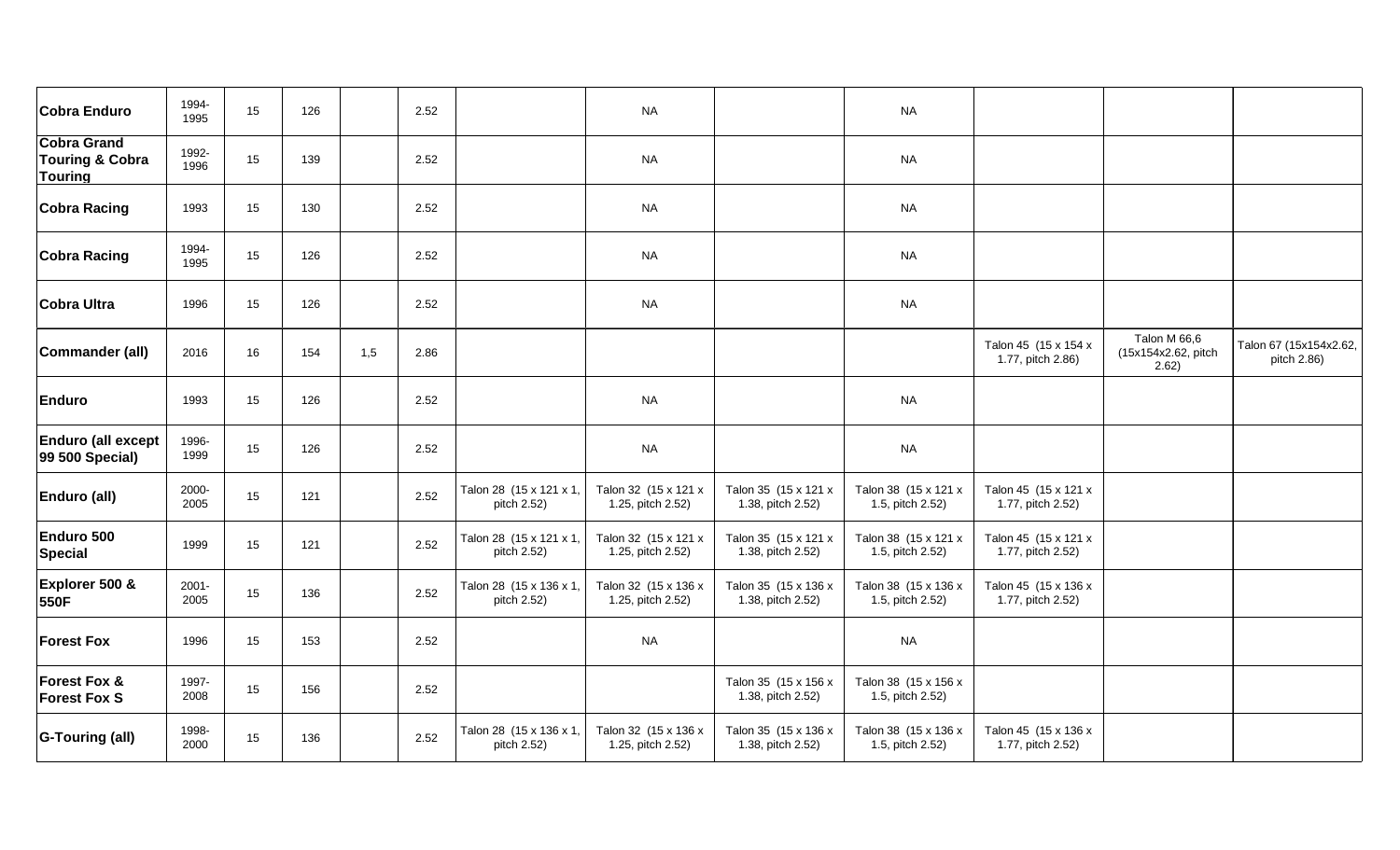| <b>GL 2300</b>                         | 1991          | 15     | 130 | 2.52 | <b>NA</b> |                                           | <b>NA</b>                                |  |
|----------------------------------------|---------------|--------|-----|------|-----------|-------------------------------------------|------------------------------------------|--|
| GL 230 / 2300 &<br>3300                | 1989-<br>1990 | 15     | 131 | 2.52 | <b>NA</b> |                                           | <b>NA</b>                                |  |
| GL 250 (all, incl. S<br>& Syncro)      | 1989-<br>1992 | 15     | 154 | 2.52 | $\sf NA$  |                                           | <b>NA</b>                                |  |
| GL 360 S & Syncro                      | 1992-<br>1993 | 15     | 154 | 2.52 | <b>NA</b> |                                           | <b>NA</b>                                |  |
| <b>GL 360 S</b>                        | 1994          | 15     | 156 | 2.52 |           | Talon 35 (15 x 156 x<br>1.38, pitch 2.52) | Talon 38 (15 x 156 x<br>1.5, pitch 2.52) |  |
| <b>GL 360 S</b>                        | 1995          | $15\,$ | 153 | 2.52 | $\sf NA$  |                                           | $\sf NA$                                 |  |
| <b>GL 3900 LTS</b>                     | 1992          | 15     | 153 | 2.52 | $\sf NA$  |                                           | <b>NA</b>                                |  |
| GL 3900 (all, incl.<br>LTS & Syncro)   | 1989-<br>1991 | $15\,$ | 154 | 2.52 | $\sf NA$  |                                           | <b>NA</b>                                |  |
| <b>GL Sports LTS</b>                   | 1991-<br>1992 | $15\,$ | 130 | 2.52 | $\sf NA$  |                                           | <b>NA</b>                                |  |
| <b>GLS 3500 FC</b>                     | 1992          | $16\,$ | 130 | 2.52 | $\sf NA$  |                                           | $\sf NA$                                 |  |
| <b>GLS 3500 FC</b>                     | 1993          | 16     | 131 | 2.52 | $\sf NA$  |                                           | <b>NA</b>                                |  |
| <b>GLS (all)</b>                       | 1989-<br>1990 | $15\,$ | 131 | 2.52 | <b>NA</b> |                                           | <b>NA</b>                                |  |
| <b>GLS (all)</b>                       | 1991          | $15\,$ | 130 | 2.52 | $\sf NA$  |                                           | $\sf NA$                                 |  |
| <b>GLX Finlandia (incl.</b><br>Syncro) | 1989-<br>1990 | 20     | 130 | 2.52 | <b>NA</b> |                                           | <b>NA</b>                                |  |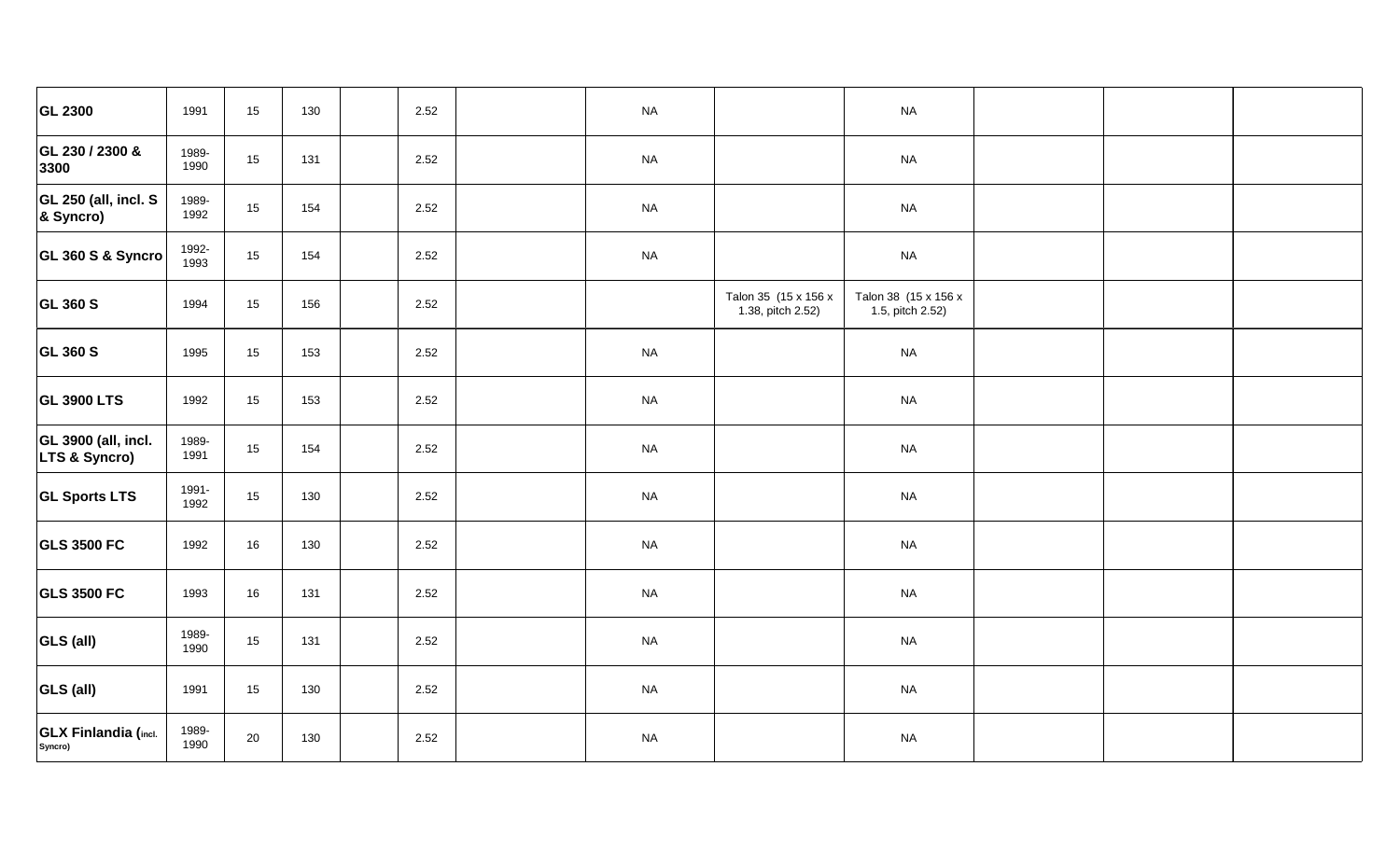| <b>GLX Finlandia (incl.</b><br>Syncro)                | 1990          | 20 | 130 | 2.52 |                                        | <b>NA</b>                                 |                                           | <b>NA</b>                                |                                           |  |
|-------------------------------------------------------|---------------|----|-----|------|----------------------------------------|-------------------------------------------|-------------------------------------------|------------------------------------------|-------------------------------------------|--|
| <b>GLX Finlandia</b>                                  | 1991          | 20 | 131 | 2.52 |                                        | <b>NA</b>                                 |                                           | <b>NA</b>                                |                                           |  |
| <b>Grand Touring &amp;</b><br><b>Grand Touring HC</b> | 1997          | 15 | 139 | 2.52 |                                        | <b>NA</b>                                 |                                           | <b>NA</b>                                |                                           |  |
| Light & Light<br><b>Touring</b>                       | 1994-<br>1998 | 15 | 126 | 2.52 |                                        | <b>NA</b>                                 |                                           | <b>NA</b>                                |                                           |  |
| <b>Light Touring LT</b>                               | 1998-<br>1999 | 15 | 136 | 2.52 | Talon 28 (15 x 136 x 1,<br>pitch 2.52) | Talon 32 (15 x 136 x<br>1.25, pitch 2.52) | Talon 35 (15 x 136 x<br>1.38, pitch 2.52) | Talon 38 (15 x 136 x<br>1.5, pitch 2.52) | Talon 45 (15 x 136 x<br>1.77, pitch 2.52) |  |
| <b>Mountain 800</b>                                   | 2004          | 15 | 156 | 2.52 |                                        |                                           | Talon 35 (15 x 156 x<br>1.38, pitch 2.52) | Talon 38 (15 x 156 x<br>1.5, pitch 2.52) |                                           |  |
| Racing 440                                            | 1999-<br>2004 | 15 | 121 | 2.52 | Talon 28 (15 x 121 x 1,<br>pitch 2.52) | Talon 32 (15 x 121 x<br>1.25, pitch 2.52) | Talon 35 (15 x 121 x<br>1.38, pitch 2.52) | Talon 38 (15 x 121 x<br>1.5, pitch 2.52) | Talon 45 (15 x 121 x<br>1.77, pitch 2.52) |  |
| <b>Racing Giant</b>                                   | 1995          | 15 | 126 | 2.53 |                                        | <b>NA</b>                                 |                                           | <b>NA</b>                                |                                           |  |
| Racing                                                | 1996-<br>1998 | 15 | 126 | 2.52 |                                        | <b>NA</b>                                 |                                           | <b>NA</b>                                |                                           |  |
| Ranger (all, except<br>600 & Mountain<br>800)         | 2003-<br>2005 | 15 | 156 | 2.52 |                                        |                                           | Talon 35 (15 x 156 x<br>1.38, pitch 2.52) | Talon 38 (15 x 156 x<br>1.5, pitch 2.52) |                                           |  |
| Ranger (all)                                          | 2006-<br>2010 | 15 | 156 | 2.52 |                                        |                                           | Talon 35 (15 x 156 x<br>1.38, pitch 2.52) | Talon 38 (15 x 156 x<br>1.5, pitch 2.52) |                                           |  |
| <b>Ranger Mountain</b><br>800                         | 2003          | 15 | 144 | 2.52 |                                        |                                           | Talon 35 (15 x 144 x<br>1.38, pitch 2.52) | Talon 38 (15 x 144 x<br>1.5, pitch 2.52) | Talon 45 (15 x 144 x<br>1.77, pitch 2.52) |  |
| Ranger 600                                            | 2004-<br>2005 | 15 | 144 | 2.52 |                                        |                                           | Talon 35 (15 x 144 x<br>1.38, pitch 2.52) | Talon 38 (15 x 144 x<br>1.5, pitch 2.52) | Talon 45 (15 x 144 x<br>1.77, pitch 2.52) |  |
| Ranger & Ranger<br>King (all)                         | 1997-<br>2002 | 15 | 156 | 2.52 |                                        |                                           | Talon 35 (15 x 156 x<br>1.38, pitch 2.52) | Talon 38 (15 x 156 x<br>1.5, pitch 2.52) |                                           |  |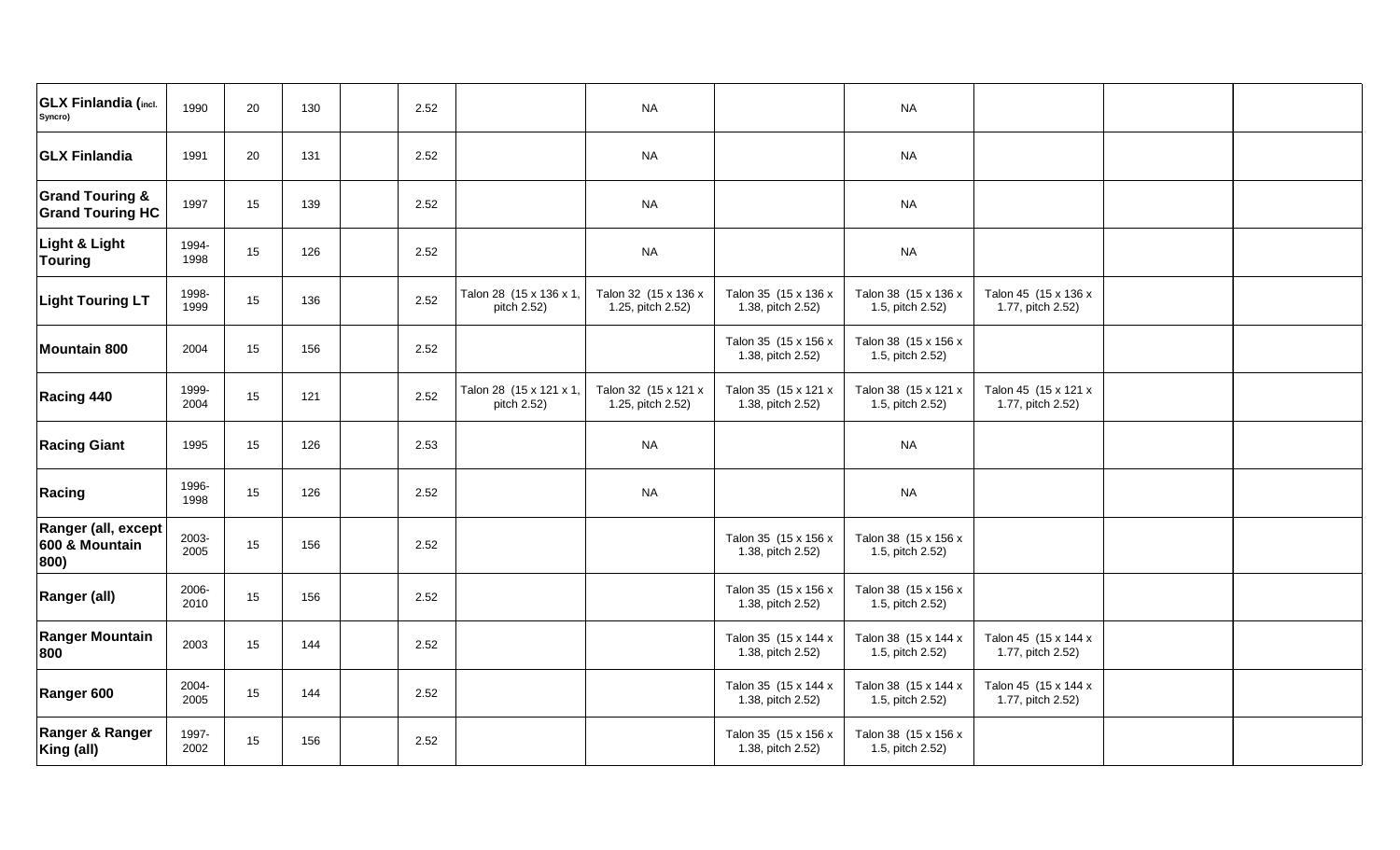| Ranger & Ranger<br>King (all)                       | 1993-<br>1996    | 15 | 153 |                | 2.52 |                                        | <b>NA</b>                                 |                                           | <b>NA</b>                                |                                           |                                              |                                       |
|-----------------------------------------------------|------------------|----|-----|----------------|------|----------------------------------------|-------------------------------------------|-------------------------------------------|------------------------------------------|-------------------------------------------|----------------------------------------------|---------------------------------------|
| 49 Ranger 600<br><b>ACE</b>                         | 2015             | 16 | 163 | 1,5            | 2.86 |                                        | <b>NA</b>                                 |                                           | <b>NA</b>                                |                                           |                                              |                                       |
| 49 Ranger 600<br>ACE/900 ACE                        | 2016             | 16 | 163 | 1,5            | 2.86 |                                        | <b>NA</b>                                 |                                           | <b>NA</b>                                |                                           |                                              |                                       |
| 49 Ranger 600 E-<br><b>Tec</b>                      | 2016             | 16 | 163 | 1,5            | 2.86 |                                        |                                           |                                           |                                          |                                           | Talon M 66.6<br>(15x163x2.86 pitch<br>2.86)  | Talon 67 (15x163x2.86<br>pitch 2.86)  |
| 49 Ranger 600 E-<br>Tec/4-TEC                       | $2011 -$<br>2012 | 16 | 154 | 1,5            | 2.86 |                                        |                                           |                                           |                                          | Talon 45 (15 x 154 x<br>1.77, pitch 2.86) | Talon M 66,6<br>(15x154x2.62, pitch<br>2.62) | Talon 67 (15x154x2.62,<br>pitch 2.86) |
| 49 Ranger 600 E-<br><b>Tec</b>                      | 2013             | 16 | 154 | $\overline{2}$ | 2.86 |                                        |                                           |                                           |                                          | Talon 45 (15 x 154 x<br>1.77, pitch 2.86) | Talon M 66,6<br>(15x154x2.62, pitch<br>2.62) | Talon 67 (15x154x2.62,<br>pitch 2.86) |
| <b>RAVE (all)</b>                                   | 1994-<br>1999    | 15 | 126 |                | 2.52 |                                        | <b>NA</b>                                 |                                           | <b>NA</b>                                |                                           |                                              |                                       |
| <b>RAVE (all)</b>                                   | 2000-<br>2008    | 15 | 121 |                | 2.52 | Talon 28 (15 x 121 x 1,<br>pitch 2.52) | Talon 32 (15 x 121 x<br>1.25, pitch 2.52) | Talon 35 (15 x 121 x<br>1.38, pitch 2.52) | Talon 38 (15 x 121 x<br>1.5, pitch 2.52) | Talon 45 (15 x 121 x<br>1.77, pitch 2.52) |                                              |                                       |
| <b>RAVE</b> (all, except<br>600 RS)                 | 2009             | 15 | 121 |                | 2.52 | Talon 28 (15 x 121 x 1,<br>pitch 2.52) | Talon 32 (15 x 121 x<br>1.25, pitch 2.52) | Talon 35 (15 x 121 x<br>1.38, pitch 2.52) | Talon 38 (15 x 121 x<br>1.5, pitch 2.52) | Talon 45 (15 x 121 x<br>1.77, pitch 2.52) |                                              |                                       |
| <b>RAVE (all)</b>                                   | 2010             | 15 | 120 |                | 2.86 |                                        | Talon 32 (15 x 120 x<br>1.25, pitch 2.86) | Talon 35 (15 x 120 x<br>1.38, pitch 2.86) | Talon 38 (15 x 120 x<br>1.5, pitch 2.86) | Talon 45 (15 x 120 x<br>1.77, pitch 2.86) |                                              |                                       |
| <b>RAVE 550</b>                                     | 2011             | 15 | 120 | 1,0            | 2.86 |                                        | Talon 32 (15 x 120 x<br>1.25, pitch 2.86) | Talon 35 (15 x 120 x<br>1.38, pitch 2.86) | Talon 38 (15 x 120 x<br>1.5, pitch 2.86) | Talon 45 (15 x 120 x<br>1.77, pitch 2.86) |                                              |                                       |
| <b>RAVE 550</b>                                     | 2014             | 15 | 120 | 1,25           | 2.86 |                                        | Talon 32 (15 x 120 x<br>1.25, pitch 2.86) | Talon 35 (15 x 120 x<br>1.38, pitch 2.86) | Talon 38 (15 x 120 x<br>1.5, pitch 2.86) | Talon 45 (15 x 120 x<br>1.77, pitch 2.86) |                                              |                                       |
| RAVE 600 Ace                                        | 2015             | 15 | 129 | 1,5            | 2.86 |                                        | Talon 32 (15 x 129 x<br>1.25, pitch 2.86) | Talon 35 (15 x 129 x<br>1.38, pitch 2.86) | Talon 38 (15 x 129 x<br>1.5, pitch 2.86) | Talon 45 (15 x 129 x<br>1.77, pitch 2.86) |                                              |                                       |
| <b>RAVE RE 600 E-</b><br><b>Tec &amp; 800 E-Tec</b> | 2012             | 15 | 129 | 1,5            | 2.86 |                                        | Talon 32 (15 x 129 x<br>1.25, pitch 2.86) | Talon 35 (15 x 129 x<br>1.38, pitch 2.86) | Talon 38 (15 x 129 x<br>1.5, pitch 2.86) | Talon 45 (15 x 129 x<br>1.77, pitch 2.86) |                                              |                                       |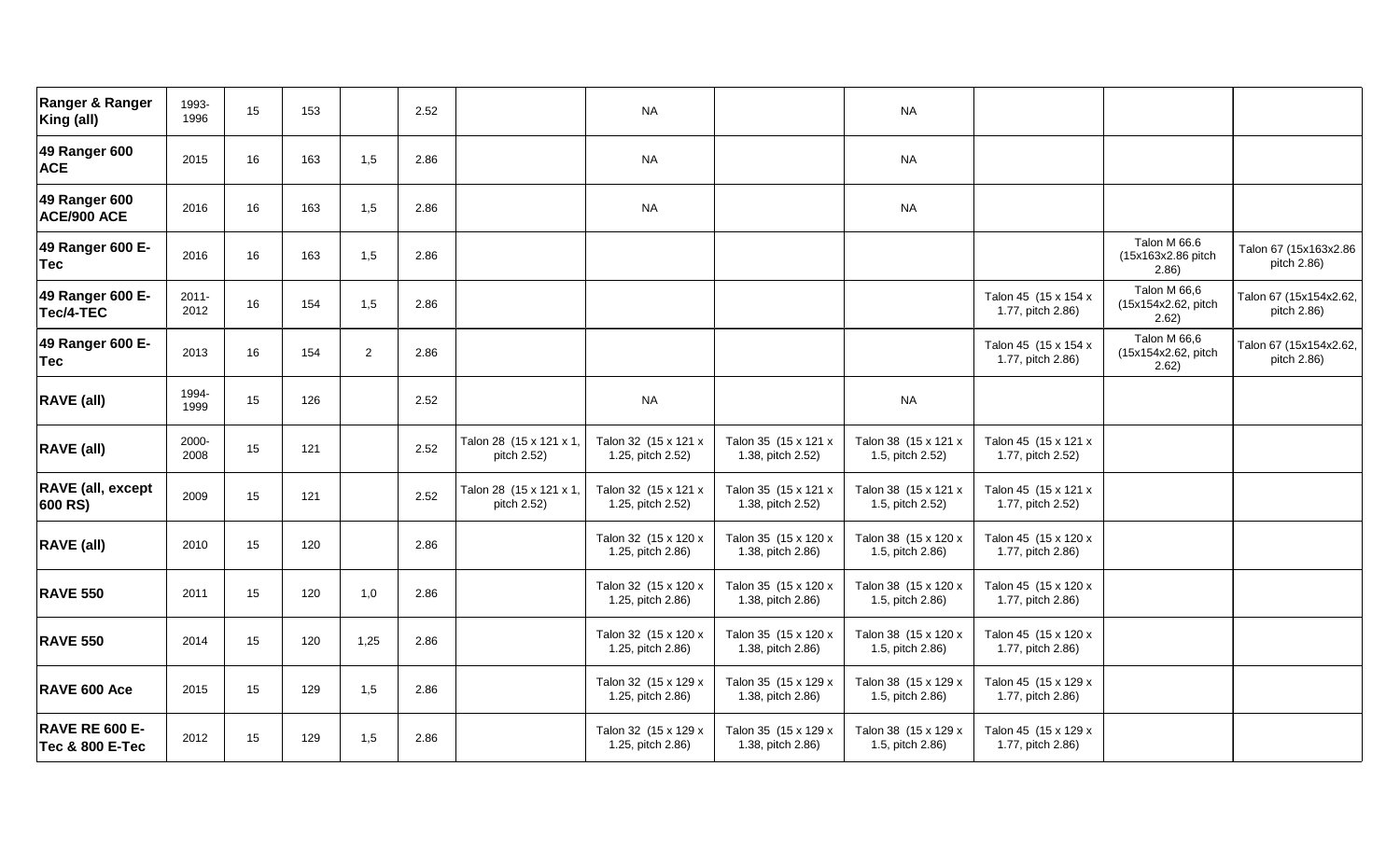| <b>RAVE RE 600 E-</b><br><b>Tec &amp; 800 E-Tec</b>                          | 2014             | 15 | 120 | 1,25 | 2.86 |                                        | Talon 32 (15 x 120 x<br>1.25, pitch 2.86)                                              | Talon 35 (15 x 120 x<br>1.38, pitch 2.86) | Talon 38 (15 x 120 x<br>1.5, pitch 2.86) | Talon 45 (15 x 120 x<br>1.77, pitch 2.86) |  |
|------------------------------------------------------------------------------|------------------|----|-----|------|------|----------------------------------------|----------------------------------------------------------------------------------------|-------------------------------------------|------------------------------------------|-------------------------------------------|--|
| <b>RAVE RE 600/800</b><br>E-Tec                                              | 2015             | 15 | 129 | 1,5  | 2.86 |                                        | Talon 32 (15 x 129 x<br>1.25, pitch 2.86)                                              | Talon 35 (15 x 129 x<br>1.38, pitch 2.86) | Talon 38 (15 x 129 x<br>1.5, pitch 2.86) | Talon 45 (15 x 129 x<br>1.77, pitch 2.86) |  |
| RAVE (incl. RE 600<br><b>E-TEC / 800R E-</b><br>TEC, 600 E-TEC /<br>600 ACE) | 2016             | 15 | 129 | 1,5  | 2.86 |                                        | Talon 32 (15 x 129 x<br>1.25, pitch 2.86)                                              | Talon 35 (15 x 129 x<br>1.38, pitch 2.86) | Talon 38 (15 x 129 x<br>1.5, pitch 2.86) | Talon 45 (15 x 129 x<br>1.77, pitch 2.86) |  |
| <b>RAVE SC 600 E-</b><br><b>Tec</b>                                          | 2011             | 15 | 120 | 1,25 | 2.86 |                                        | Talon 32 (15 x 120 x<br>1.25, pitch 2.86)                                              | Talon 35 (15 x 120 x<br>1.38, pitch 2.86) | Talon 38 (15 x 120 x<br>1.5, pitch 2.86) | Talon 45 (15 x 120 x<br>1.77, pitch 2.86) |  |
| <b>RAVE 643</b>                                                              | 1992             | 15 | 130 |      | 2.52 |                                        | <b>NA</b>                                                                              |                                           | <b>NA</b>                                |                                           |  |
| <b>RAVE 643</b>                                                              | 1993             | 15 | 131 |      | 2.52 |                                        | <b>NA</b>                                                                              |                                           | <b>NA</b>                                |                                           |  |
| Safari 400                                                                   | $2001 -$<br>2006 | 15 | 136 |      | 2.52 | Talon 28 (15 x 136 x 1,<br>pitch 2.52) | Talon 32 (15 x 136 x<br>1.25, pitch 2.52)                                              | Talon 35 (15 x 136 x<br>1.38, pitch 2.52) | Talon 38 (15 x 136 x<br>1.5, pitch 2.52) | Talon 45 (15 x 136 x<br>1.77, pitch 2.52) |  |
| Snow Cross (670<br>RAVE)                                                     | 1996             | 15 | 126 |      | 2.52 |                                        | <b>NA</b>                                                                              |                                           | <b>NA</b>                                |                                           |  |
| <b>Sport Touring 600</b><br><b>SDI</b>                                       | 2005             | 15 | 144 |      | 2.52 |                                        |                                                                                        | Talon 35 (15 x 144 x<br>1.38, pitch 2.52) | Talon 38 (15 x 144 x<br>1.5, pitch 2.52) | Talon 45 (15 x 144 x<br>1.77, pitch 2.52) |  |
| <b>Sport Touring (all)</b>                                                   | $2001 -$<br>2004 | 15 | 136 |      | 2.52 | Talon 28 (15 x 136 x 1,<br>pitch 2.52) | Talon 32 (15 x 136 x<br>1.25, pitch 2.52)                                              | Talon 35 (15 x 136 x<br>1.38, pitch 2.52) | Talon 38 (15 x 136 x<br>1.5, pitch 2.52) | Talon 45 (15 x 136 x<br>1.77, pitch 2.52) |  |
| <b>Sport XR</b>                                                              | 1997-<br>1999    | 15 | 126 |      | 2.52 |                                        | <b>NA</b>                                                                              |                                           | <b>NA</b>                                |                                           |  |
| ST 600 & 550                                                                 | 2002-<br>2007    | 20 | 156 |      | 2.52 |                                        | Talon WT(156 x 20 x<br>1.25, pitch 2.52) Talon<br>WTS (156 x 20 x 1.25,<br>pitch 2.52) |                                           |                                          |                                           |  |
| Touring 500LC &<br>500F                                                      | 2000             | 15 | 136 |      | 2.52 | Talon 28 (15 x 136 x 1,<br>pitch 2.52) | Talon 32 (15 x 136 x<br>1.25, pitch 2.52)                                              | Talon 35 (15 x 136 x<br>1.38, pitch 2.52) | Talon 38 (15 x 136 x<br>1.5, pitch 2.52) | Talon 45 (15 x 136 x<br>1.77, pitch 2.52) |  |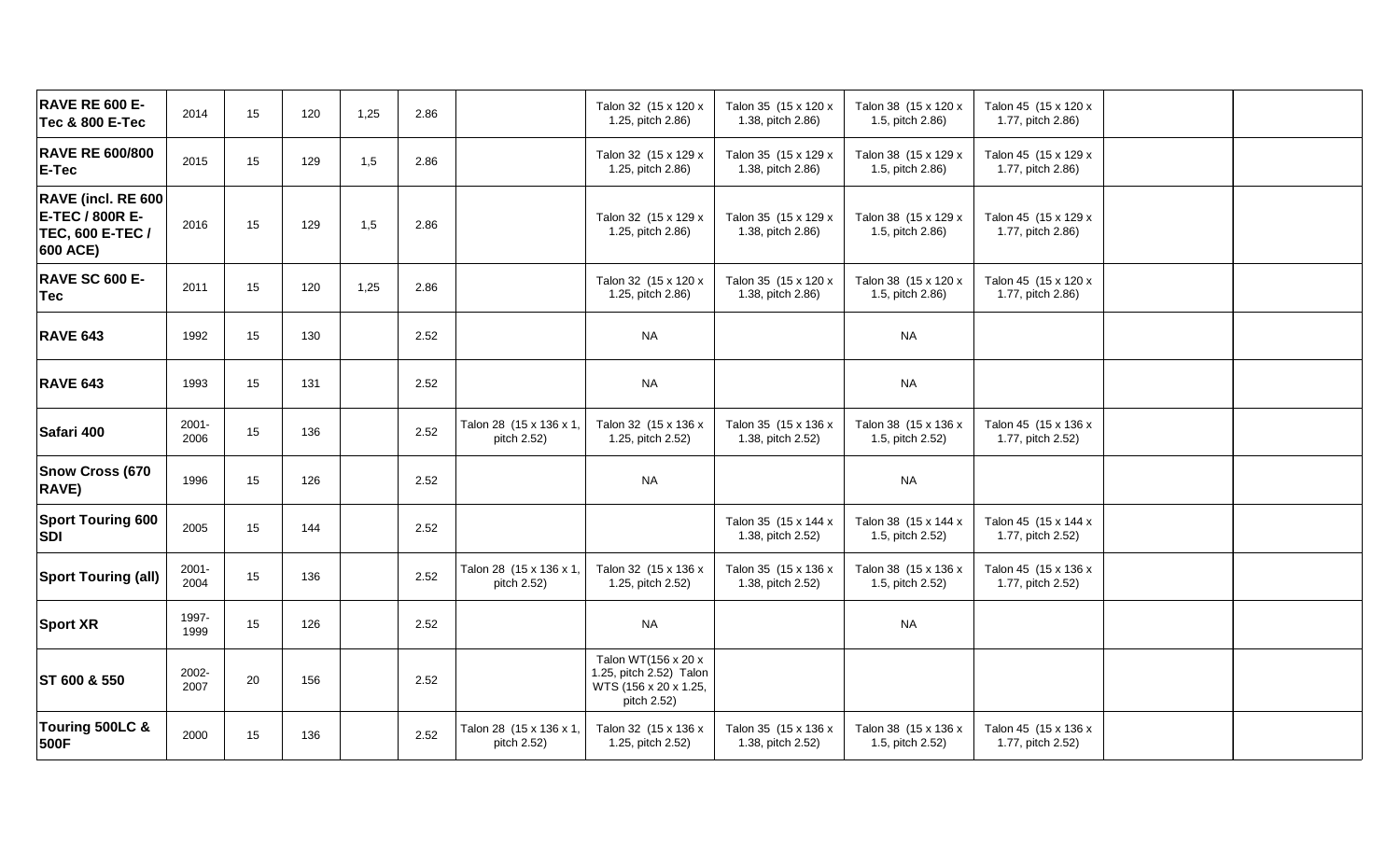| <b>Touring V-1000 (4-</b><br>stroke)             | 2005             | 15 | 156 |       | 2.52 |                                        |                                           | Talon 35 (15 x 156 x<br>1.38, pitch 2.52) | Talon 38 (15 x 156 x<br>1.5, pitch 2.52) |                                           |                                              |                                       |
|--------------------------------------------------|------------------|----|-----|-------|------|----------------------------------------|-------------------------------------------|-------------------------------------------|------------------------------------------|-------------------------------------------|----------------------------------------------|---------------------------------------|
| <b>Touring 400F</b>                              | 2000             | 15 | 126 |       | 2.52 |                                        | <b>NA</b>                                 |                                           | <b>NA</b>                                |                                           |                                              |                                       |
| <b>Traveller 500</b>                             | 2001             | 15 | 136 |       | 2.52 | Talon 28 (15 x 136 x 1,<br>pitch 2.52) | Talon 32 (15 x 136 x<br>1.25, pitch 2.52) | Talon 35 (15 x 136 x<br>1.38, pitch 2.52) | Talon 38 (15 x 136 x<br>1.5, pitch 2.52) | Talon 45 (15 x 136 x<br>1.77, pitch 2.52) |                                              |                                       |
| <b>Ultra</b>                                     | 1994-<br>1995    | 15 | 126 |       | 2.52 |                                        | <b>NA</b>                                 |                                           | <b>NA</b>                                |                                           |                                              |                                       |
| <b>XR 500LC</b>                                  | 2000             | 15 | 126 |       | 2.52 |                                        | <b>NA</b>                                 |                                           | <b>NA</b>                                |                                           |                                              |                                       |
| <b>XR 500F</b>                                   | 2000             | 15 | 121 |       | 2.52 | Talon 28 (15 x 121 x 1,<br>pitch 2.52) | Talon 32 (15 x 121 x<br>1.25, pitch 2.52) | Talon 35 (15 x 121 x<br>1.38, pitch 2.52) | Talon 38 (15 x 121 x<br>1.5, pitch 2.52) |                                           |                                              |                                       |
| Xtrim (all, except<br><b>Xtrim</b><br>Commander) | 2006-<br>2009    | 15 | 144 |       | 2.52 |                                        |                                           | Talon 35 (15 x 144 x<br>1.38, pitch 2.52) | Talon 38 (15 x 144 x<br>1.5, pitch 2.52) | Talon 45 (15 x 144 x<br>1.77, pitch 2.52) |                                              |                                       |
| Xtrim (all, except<br><b>Xtrim</b><br>Commander) | 2010             | 16 | 146 |       | 2.86 |                                        |                                           | Talon 35 (15 x 146 x<br>1.38, pitch 2.86) | Talon 38 (15 x 146 x<br>1.5, pitch 2.86) | Talon 45 (15 x 146 x<br>1.77, pitch 2.86) | Talon M 66,6<br>(15x146x2.62, pitch<br>2.62) | Talon 67 (15x146x2.62,<br>pitch 2.86) |
| Xtrim 550, 550<br>PAC & SC 600 E-<br><b>Tec</b>  | $2011 -$<br>2015 | 16 | 146 | 1,5   | 2.86 |                                        |                                           | Talon 35 (15 x 146 x<br>1.38, pitch 2.86) | Talon 38 (15 x 146 x<br>1.5, pitch 2.86) | Talon 45 (15 x 146 x<br>1.77, pitch 2.86) | Talon M 66,6<br>(15x146x2.62, pitch<br>2.62) | Talon 67 (15x146x2.62,<br>pitch 2.86) |
| Xtrim 600 ACE                                    | 2016             | 15 | 146 | 1,352 | 2.86 |                                        | Talon 32 (146 x 15 x<br>1.25, pitch 2.86) | Talon 35 (15 x 146 x<br>1.38, pitch 2.86) | Talon 38 (15 x 146 x<br>1.5, pitch 2.86) | Talon 45 (15 x 146 x<br>1.77, pitch 2.86) | Talon M 66,6<br>(15x146x2.62, pitch<br>2.62) | Talon 67 (15x146x2.62,<br>pitch 2.86) |
| <b>Xtrim Boondocker</b><br><b>800R E-Tec</b>     | $2011 -$<br>2012 | 15 | 146 | 1,75  | 2.86 |                                        |                                           | Talon 35 (15 x 146 x<br>1.38, pitch 2.86) | Talon 38 (15 x 146 x<br>1.5, pitch 2.86) | Talon 45 (15 x 146 x<br>1.77, pitch 2.86) | Talon M 66,6<br>(15x146x2.62, pitch<br>2.62) | Talon 67 (15x146x2.62,<br>pitch 2.86) |
| Xtrim RE 800R E-TE                               | 2016             | 15 | 137 | 1,352 | 2.86 |                                        | Talon 32 (15 x 137 x<br>1.25, pitch 2.86) | Talon 35 (15 x 137 x<br>1.38, pitch 2.86) | Talon 38 (15 x 137 x<br>1.5, pitch 2.86) | Talon 45 (15 x 137 x<br>1.77, pitch 2.86) | Talon M 66,6<br>(15x137x2.62, pitch<br>2.62) | Talon 67 (15x137x2.62,<br>pitch 2.86) |
| Xtrim SC 600 E-<br><b>TEC / 900 ACE</b>          | 2016             | 15 | 146 | 1,352 | 2.86 |                                        | Talon 32 (146 x 15 x<br>1.25, pitch 2.86) | Talon 35 (15 x 146 x<br>1.38, pitch 2.86) | Talon 38 (15 x 146 x<br>1.5, pitch 2.86) | Talon 45 (15 x 146 x<br>1.77, pitch 2.86) | Talon M 66,6<br>(15x146x2.62, pitch<br>2.62) | Talon 67 (15x146x2.62,<br>pitch 2.86) |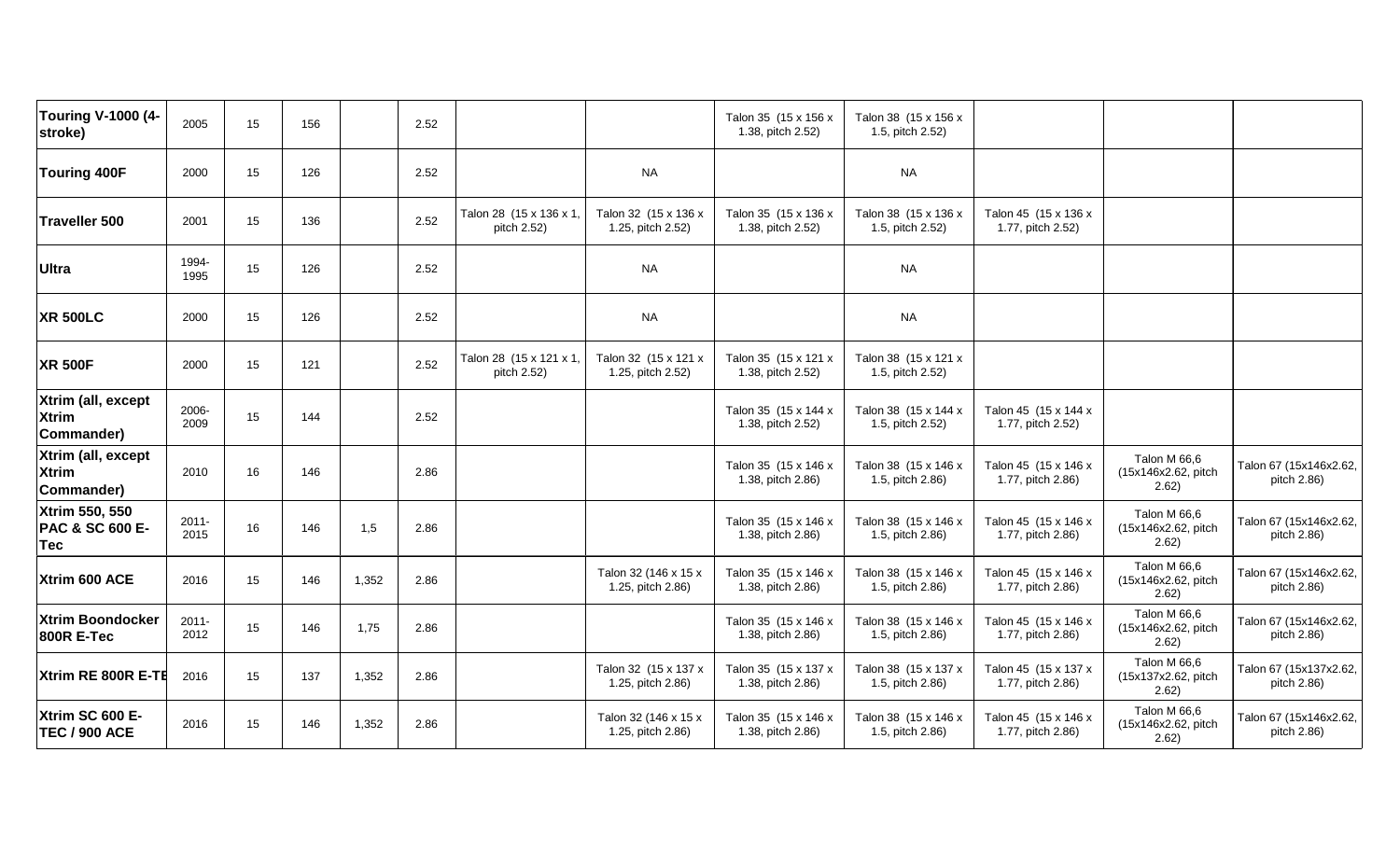| <b>Xtrim Commander</b><br>600 (incl. SDI)                     | 2009-<br>2010    | 20 | 154 |      | 2.86 | Talon WT(154 x 20 x<br>1.25, pitch 2.86) Talon<br>WTS (154 x 20 x 1.25,<br>pitch 2.86) |  |  |
|---------------------------------------------------------------|------------------|----|-----|------|------|----------------------------------------------------------------------------------------|--|--|
| <b>Xtrim Commander</b><br><b>600 E-Tec (incl. LTD)</b>        | $2011 -$<br>2015 | 20 | 154 | 1,5  | 2.86 | Talon WT(154 x 20 x<br>1.25, pitch 2.86) Talon<br>WTS(154 x 20 x 1.25,<br>pitch 2.86)  |  |  |
| Yeti (all, incl. 59<br>Yeti, except Yeti<br><b>PRO V-800)</b> | 2004-<br>2010    | 20 | 156 |      | 2.52 | Talon WT(156 x 20 x<br>1.25, pitch 2.52) Talon<br>WTS (156 x 20 x 1.25,<br>pitch 2.52) |  |  |
| <b>Yeti 550</b>                                               | 2011             | 20 | 156 |      | 2.52 | Talon WT(156 x 20 x<br>1.25, pitch 2.52) Talon<br>WTS (156 x 20 x 1.25,<br>pitch 2.52) |  |  |
| 59 Yeti 550                                                   | 2012-<br>2015    | 20 | 154 | 1,25 | 2.86 | Talon WT(154 x 20 x<br>1.25, pitch 2.86) Talon<br>WTS (154 x 20 x 1.25,<br>pitch 2.86) |  |  |
| 59 Yeti 600 ACE                                               | $2011 -$<br>2015 | 20 | 154 | 1,25 | 2.86 | Talon WT(154 x 20 x<br>1.25, pitch 2.86) Talon<br>WTS (154 x 20 x 1.25,<br>pitch 2.86) |  |  |
| 69 Yeti (incl. Army,<br>600 & 900 ACE)                        | 2012-<br>2016    | 24 | 156 |      | 2,52 | <b>NA</b>                                                                              |  |  |
| 69 Alpine 1200                                                | 2013             | 24 | 156 |      | 2,52 | <b>NA</b>                                                                              |  |  |
| 69 Alpine 1200                                                | 2016             | 24 | 156 |      | 2,52 | <b>NA</b>                                                                              |  |  |
| Yeti PRO V-800 (4-<br>stroke)                                 | 2007-<br>2013    | 24 | 156 | 1,25 | 2.52 | <b>NA</b>                                                                              |  |  |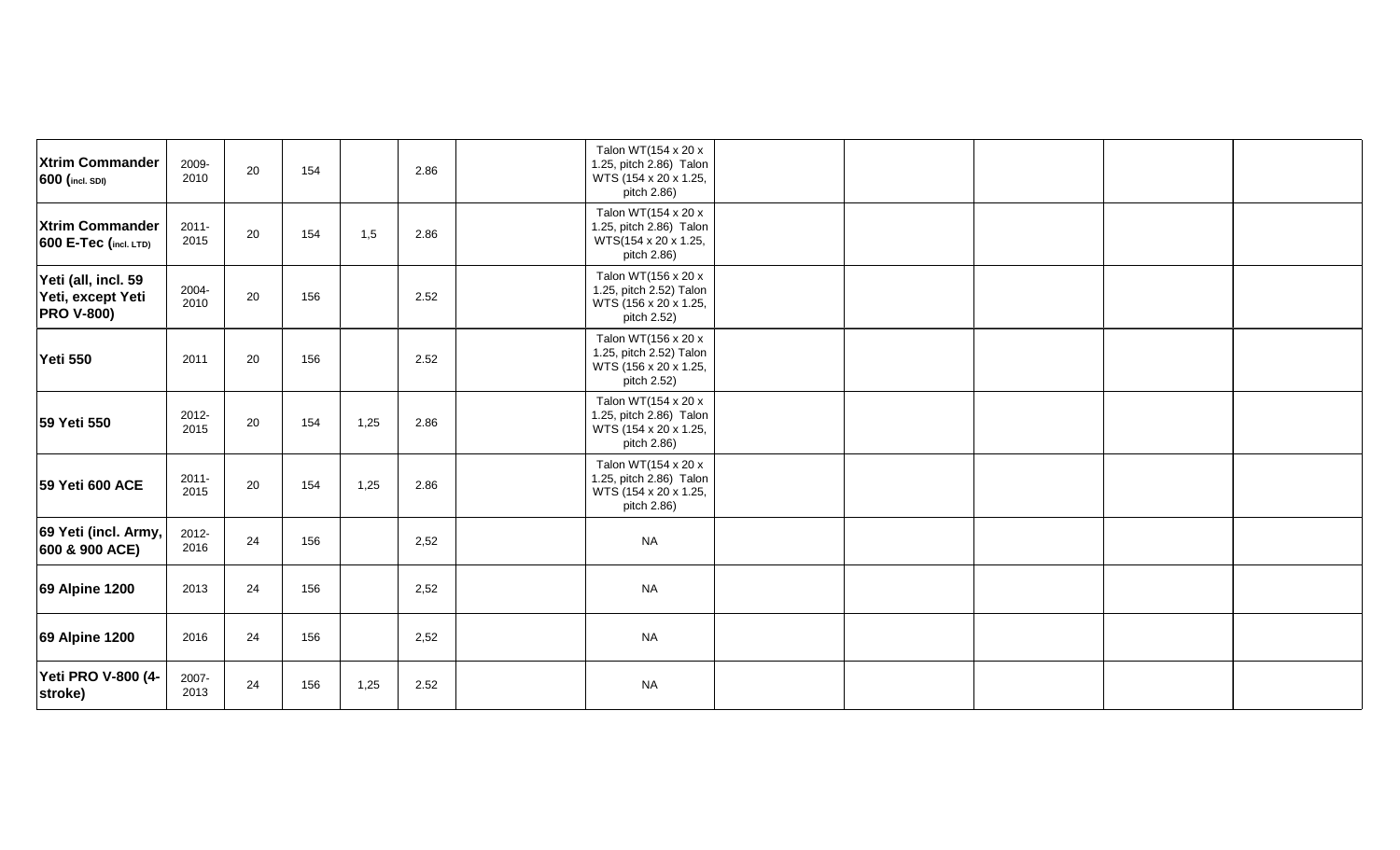|                                  |                  |        |        |                          |        | Таблица применяемости гусениц Composit                                                                                                              |                                           |                                                                                                                  |                                                                          |                                           |                               |                               |
|----------------------------------|------------------|--------|--------|--------------------------|--------|-----------------------------------------------------------------------------------------------------------------------------------------------------|-------------------------------------------|------------------------------------------------------------------------------------------------------------------|--------------------------------------------------------------------------|-------------------------------------------|-------------------------------|-------------------------------|
| <b>Polaris</b><br><b>POLARIS</b> |                  |        |        |                          |        | Внимание!!! При подборе гусениц необходимо учитывать высоту туннеля каждого конкретного снегохода и, исходя из этого, подбирать высоту грунтозацепа |                                           | гусеницы.<br>Для удобства поиска по модели воспользуйтесь клавишами CTRL+F.<br>Примечание: 1 дюйм равен 2,54 см. |                                                                          |                                           |                               |                               |
|                                  | <b>Tod</b>       | Ширина | Длина  | Грунто-<br>зацеп в       | Шаг    |                                                                                                                                                     |                                           |                                                                                                                  | Модель гусеницы Composit                                                 |                                           |                               |                               |
| Модель снегохода                 | выпуска          | (дюйм) | (дюйм) | -nsupo<br>нале<br>(дюйм) | (дюйм) | Грунтозацеп - 28 мм<br>(1.1)                                                                                                                        | Грунтозацеп - 32 мм<br>(1.25)             | (1.38)                                                                                                           | Грунтозацеп - 35 мм   Грунтозацеп - 38 мм   Грунтозацеп - 45 мм<br>(1.5) | (1.77)                                    | Грунтозацеп — 66<br>мм (2,62) | Грунтозацеп — 67<br>мм (2,62) |
| 340 LX                           | 2007             | 15     | 121    | .66                      | 2.52   | Talon 28 (15 x 121 x 1,<br>pitch 2.52)                                                                                                              | Talon 32 (15 x 121 x<br>1.25, pitch 2.52) | Talon 35 (15 x 121 x<br>1.38, pitch 2.52)                                                                        | Talon 38 (15 x 121 x<br>1.5, pitch 2.52)                                 | Talon 45 (15 x 121 x<br>1.77, pitch 2.52) |                               |                               |
| 340 & 340 LX                     | 2008             | 15     | 121    | .82                      | 2.52   | Talon 28 (15 x 121 x 1,<br>pitch 2.52)                                                                                                              | Talon 32 (15 x 121 x<br>1.25, pitch 2.52) | Talon 35 (15 x 121 x<br>1.38, pitch 2.52)                                                                        | Talon 38 (15 x 121 x<br>1.5, pitch 2.52)                                 | Talon 45 (15 x 121 x<br>1.77, pitch 2.52) |                               |                               |
| 340 Touring                      | 2004-<br>2008    | 15     | 136    |                          | 2.52   | Talon 28 (15 x 136 x 1,<br>pitch 2.52)                                                                                                              | Talon 32 (15 x 136 x<br>1.25, pitch 2.52) | Talon 35 (15 x 136 x<br>1.38, pitch 2.52)                                                                        | Talon 38 (15 x 136 x<br>1.5, pitch 2.52)                                 | Talon 45 (15 x 136 x<br>1.77, pitch 2.52) |                               |                               |
| 340 Touring                      | 1999-<br>2003    | 15     | 133.5  |                          | 2.52   |                                                                                                                                                     | <b>NA</b>                                 |                                                                                                                  | <b>NA</b>                                                                |                                           |                               |                               |
| <b>550 Indy</b>                  | 2014-<br>2015    | 15     | 121    | 0,9                      | 2.52   | Talon 28 (15 x 121 x 1<br>pitch 2.52)                                                                                                               | Talon 32 (15 x 121 x<br>1.25, pitch 2.52) | Talon 35 (15 x 121 x<br>1.38, pitch 2.52)                                                                        | Talon 38 (15 x 121 x<br>1.5, pitch 2.52)                                 | Talon 45 (15 x 121 x<br>1.77, pitch 2.52) |                               |                               |
| 550 LX                           | 2007-<br>2008    | 15     | 121    | .82                      | 2.52   | Talon 28 (15 x 121 x 1,<br>pitch 2.52)                                                                                                              | Talon 32 (15 x 121 x<br>1.25, pitch 2.52) | Talon 35 (15 x 121 x<br>1.38, pitch 2.52)                                                                        | Talon 38 (15 x 121 x<br>1.5, pitch 2.52)                                 | Talon 45 (15 x 121 x<br>1.77, pitch 2.52) |                               |                               |
| <b>550 IQ LXT</b>                | $2011 -$<br>2013 | 15     | 136    | 1.0                      | 2.52   | Talon 28 (15 x 136 x 1,<br>pitch 2.52)                                                                                                              | Talon 32 (15 x 136 x<br>1.25, pitch 2.52) | Talon 35 (15 x 136 x<br>1.38, pitch 2.52)                                                                        | Talon 38 (15 x 136 x<br>1.5, pitch 2.52)                                 | Talon 45 (15 x 136 x<br>1.77, pitch 2.52) |                               |                               |
| 550 Shift 136                    | 2011             | 15     | 136    | 1.25                     | 2.52   | Talon 28 (15 x 136 x 1<br>pitch 2.52)                                                                                                               | Talon 32 (15 x 136 x<br>1.25, pitch 2.52) | Talon 35 (15 x 136 x<br>1.38, pitch 2.52)                                                                        | Talon 38 (15 x 136 x<br>1.5, pitch 2.52)                                 | Talon 45 (15 x 136 x<br>1.77, pitch 2.52) |                               |                               |
| 600 Indy                         | 2014-<br>2015    | 15     | 121    | 0,91                     | 2.52   | Talon 28 (15 x 121 x 1,<br>pitch 2.52)                                                                                                              | Talon 32 (15 x 121 x<br>1.25, pitch 2.52) | Talon 35 (15 x 121 x<br>1.38, pitch 2.52)                                                                        | Talon 38 (15 x 121 x<br>1.5, pitch 2.52)                                 | Talon 45 (15 x 121 x<br>1.77, pitch 2.52) |                               |                               |
| 600 Indy SP                      | 2014-<br>2015    | 15     | 121    | -1                       | 2.52   | Talon 28 (15 x 121 x 1<br>pitch 2.52)                                                                                                               | Talon 32 (15 x 121 x<br>1.25, pitch 2.52) | Talon 35 (15 x 121 x<br>1.38, pitch 2.52)                                                                        | Talon 38 (15 x 121 x<br>1.5, pitch 2.52)                                 | Talon 45 (15 x 121 x<br>1.77, pitch 2.52) |                               |                               |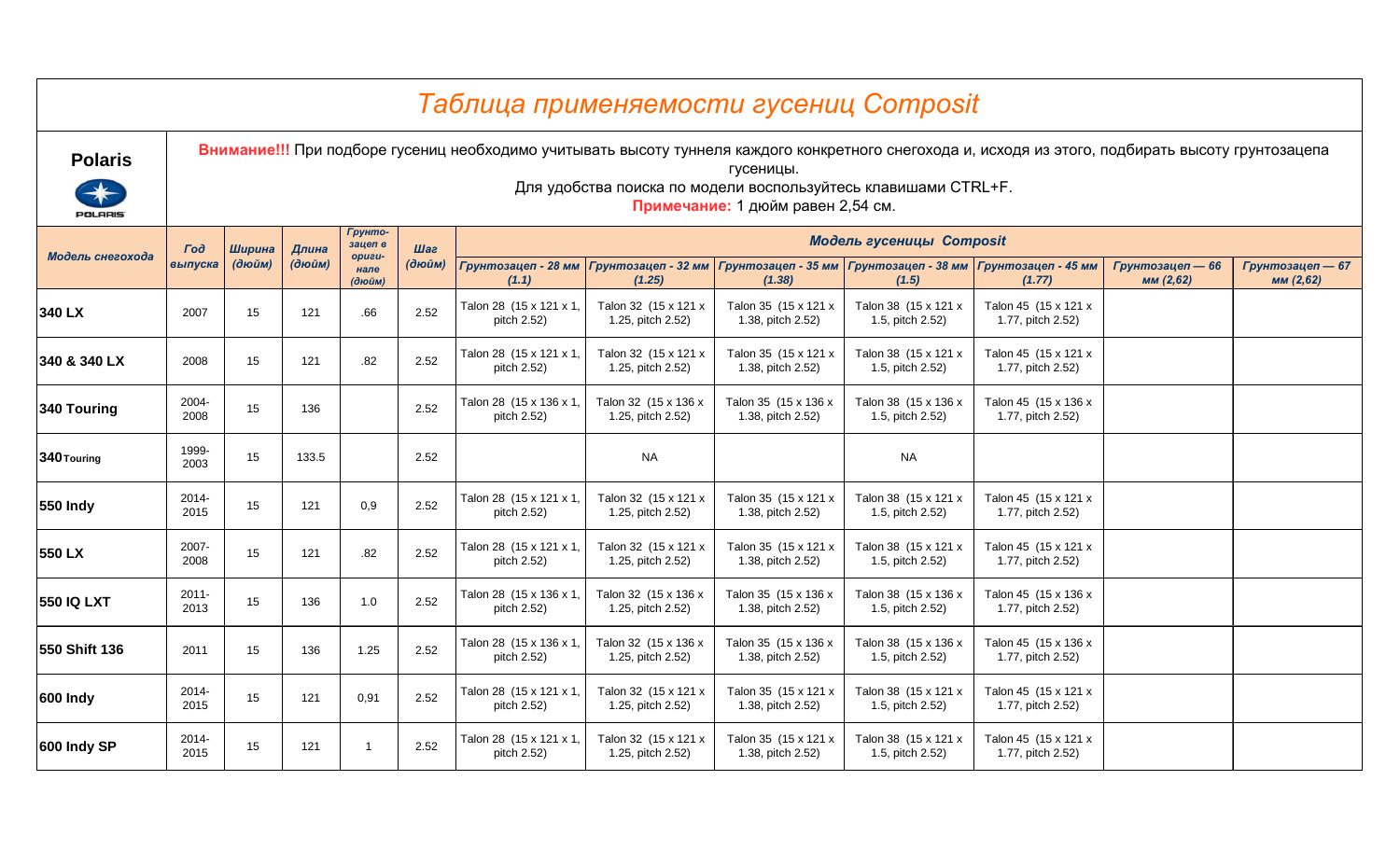| 2008-<br>2009    | 15 | 121 | 1.25 | 2.52 | Talon 28 (15 x 121 x 1,<br>pitch 2.52) | Talon 32 (15 x 121 x<br>1.25, pitch 2.52) | Talon 35 (15 x 121 x<br>1.38, pitch 2.52) | Talon 38 (15 x 121 x<br>1.5, pitch 2.52) | Talon 45 (15 x 121 x<br>1.77, pitch 2.52) |  |
|------------------|----|-----|------|------|----------------------------------------|-------------------------------------------|-------------------------------------------|------------------------------------------|-------------------------------------------|--|
| 2007             | 15 | 121 | 1.0  | 2.52 | Talon 28 (15 x 121 x 1,<br>pitch 2.52) | Talon 32 (15 x 121 x<br>1.25, pitch 2.52) | Talon 35 (15 x 121 x<br>1.38, pitch 2.52) | Talon 38 (15 x 121 x<br>1.5, pitch 2.52) | Talon 45 (15 x 121 x<br>1.77, pitch 2.52) |  |
| 2007-<br>2008    | 15 | 128 | 1.0  | 2.52 |                                        | Talon 32 (15 x 128 x<br>1.25, pitch 2.52) | Talon 35 (15 x 128 x<br>1.38, pitch 2.52) | Talon 38 (15 x 128 x<br>1.5, pitch 2.52) | Talon 45 (15 x 128 x<br>1.77, pitch 2.52) |  |
| 2009-<br>2010    | 15 | 136 | 1.0  | 2.52 | Talon 28 (15 x 136 x 1,<br>pitch 2.52) | Talon 32 (15 x 136 x<br>1.25, pitch 2.52) | Talon 35 (15 x 136 x<br>1.38, pitch 2.52) | Talon 38 (15 x 136 x<br>1.5, pitch 2.52) | Talon 45 (15 x 136 x<br>1.77, pitch 2.52) |  |
| 2009-<br>2010    | 15 | 121 | 1.0  | 2.52 | Talon 28 (15 x 121 x 1)<br>pitch 2.52) | Talon 32 (15 x 121 x<br>1.25, pitch 2.52) | Talon 35 (15 x 121 x<br>1.38, pitch 2.52) | Talon 38 (15 x 121 x<br>1.5, pitch 2.52) | Talon 45 (15 x 128 x<br>1.77, pitch 2.52) |  |
| $2011 -$<br>2014 | 15 | 136 | 1.0  | 2.52 | Talon 28 (15 x 136 x 1,<br>pitch 2.52) | Talon 32 (15 x 136 x<br>1.25, pitch 2.52) | Talon 35 (15 x 136 x<br>1.38, pitch 2.52) | Talon 38 (15 x 136 x<br>1.5, pitch 2.52) | Talon 45 (15 x 136 x<br>1.77, pitch 2.52) |  |
| 2009             | 15 | 136 | 1.0  | 2.52 | Talon 28 (15 x 136 x 1,<br>pitch 2.52) | Talon 32 (15 x 136 x<br>1.25, pitch 2.52) | Talon 35 (15 x 136 x<br>1.38, pitch 2.52) | Talon 38 (15 x 136 x<br>1.5, pitch 2.52) | Talon 45 (15 x 136 x<br>1.77, pitch 2.52) |  |
| 2011             | 15 | 136 | 1.25 | 2.52 | Talon 28 (15 x 136 x 1,<br>pitch 2.52) | Talon 32 (15 x 136 x<br>1.25, pitch 2.52) | Talon 35 (15 x 136 x<br>1.38, pitch 2.52) | Talon 38 (15 x 136 x<br>1.5, pitch 2.52) | Talon 45 (15 x 136 x<br>1.77, pitch 2.52) |  |
| 2008-<br>2009    | 15 | 136 | 1.0  | 2.52 | Talon 28 (15 x 136 x 1,<br>pitch 2.52) | Talon 32 (15 x 136 x<br>1.25, pitch 2.52) | Talon 35 (15 x 136 x<br>1.38, pitch 2.52) | Talon 38 (15 x 136 x<br>1.5, pitch 2.52) | Talon 45 (15 x 136 x<br>1.77, pitch 2.52) |  |
| 2010             | 15 | 136 | 1.0  | 2.52 | Talon 28 (15 x 136 x 1,<br>pitch 2.52) | Talon 32 (15 x 136 x<br>1.25, pitch 2.52) | Talon 35 (15 x 136 x<br>1.38, pitch 2.52) | Talon 38 (15 x 136 x<br>1.5, pitch 2.52) | Talon 45 (15 x 136 x<br>1.77, pitch 2.52) |  |
| 2008             | 15 | 121 | 1.25 | 2.52 | Talon 28 (15 x 121 x 1)<br>pitch 2.52) | Talon 32 (15 x 121 x<br>1.25, pitch 2.52) | Talon 35 (15 x 121 x<br>1.38, pitch 2.52) | Talon 38 (15 x 121 x<br>1.5, pitch 2.52) | Talon 45 (15 x 121 x<br>1.77, pitch 2.52) |  |
| 2015             | 15 | 120 | 1,75 | 2,86 |                                        | Talon 32 (15 x 120 x<br>1.25, pitch 2.86) | Talon 35 (15 x 120 x<br>1.38, pitch 2.86) | Talon 38 (15 x 120 x<br>1.5, pitch 2.86) | Talon 45 (15 x 120 x<br>1.77, pitch 2.86) |  |
| 2015             | 15 | 120 | 1,25 | 2,86 |                                        | Talon 32 (15 x 120 x<br>1.25, pitch 2.86) | Talon 35 (15 x 120 x<br>1.38, pitch 2.86) | Talon 38 (15 x 120 x<br>1.5, pitch 2.86) | Talon 45 (15 x 120 x<br>1.77, pitch 2.86) |  |
| 2016             | 15 | 120 |      | 2,86 |                                        | Talon 32 (15 x 120 x<br>1.25, pitch 2.86) | Talon 35 (15 x 120 x<br>1.38, pitch 2.86) | Talon 38 (15 x 120 x<br>1.5, pitch 2.86) | Talon 45 (15 x 120 x<br>1.77, pitch 2.86) |  |
|                  |    |     |      |      |                                        |                                           |                                           |                                          |                                           |  |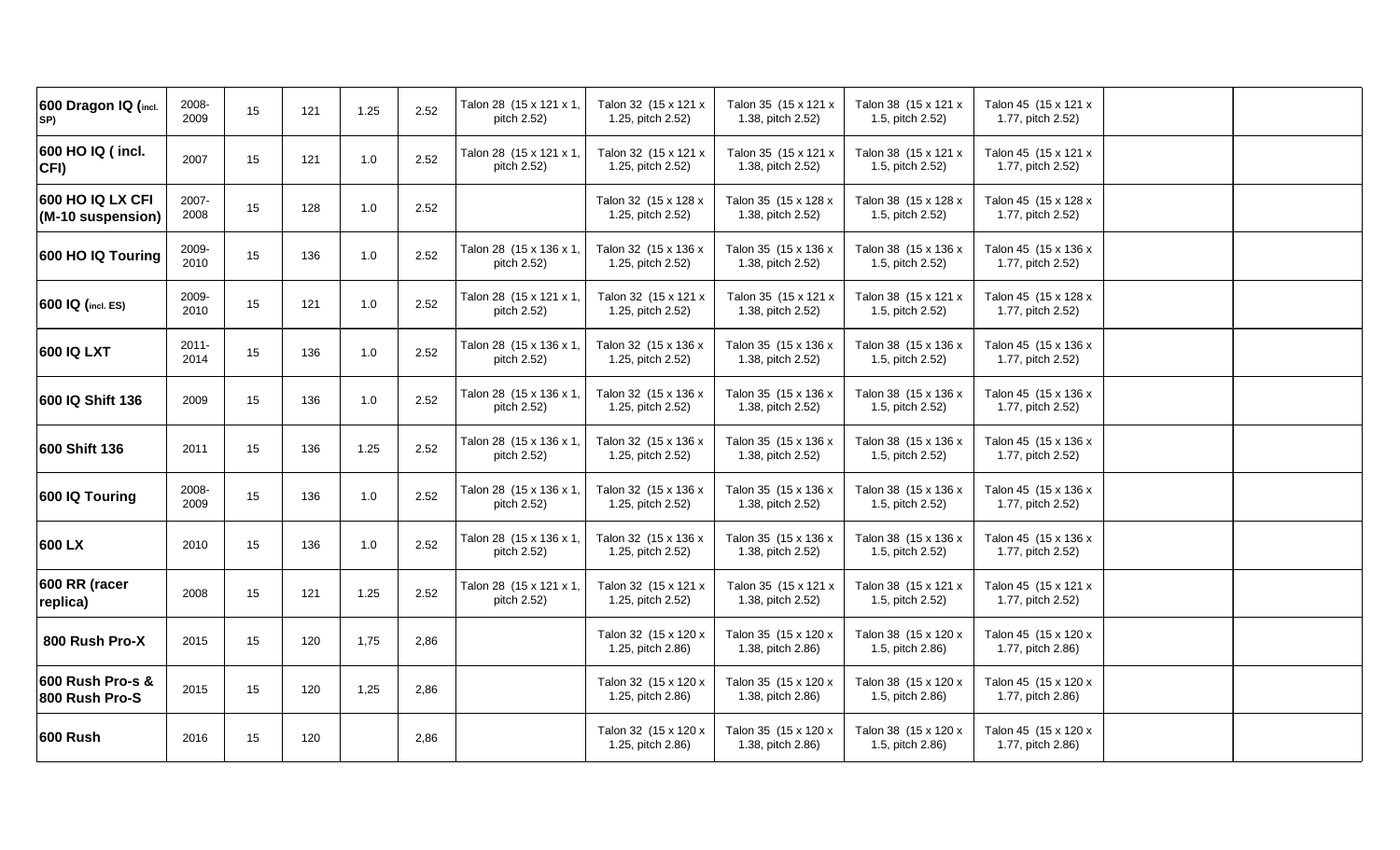| 600 Rush Pro-S                         | 2017             | 15 | 120 |       | 2,86 |                                        | Talon 32 (15 x 120 x<br>1.25, pitch 2.86) | Talon 35 (15 x 120 x<br>1.38, pitch 2.86) | Talon 38 (15 x 120 x<br>1.5, pitch 2.86) | Talon 45 (15 x 120 x<br>1.77, pitch 2.86) |                                              |                                          |
|----------------------------------------|------------------|----|-----|-------|------|----------------------------------------|-------------------------------------------|-------------------------------------------|------------------------------------------|-------------------------------------------|----------------------------------------------|------------------------------------------|
| 600 Rush XCR                           | 2017             | 15 | 121 |       | 2.52 | Talon 28 (15 x 121 x 1,<br>pitch 2.52) | Talon 32 (15 x 121 x<br>1.25, pitch 2.52) | Talon 35 (15 x 121 x<br>1.38, pitch 2.52) | Talon 38 (15 x 121 x<br>1.5, pitch 2.52) | Talon 45 (15 x 121 x<br>1.77, pitch 2.52) |                                              |                                          |
| 600 Rush & 600<br><b>Rush LX</b>       | $2011 -$<br>2014 | 15 | 121 | 1.0   | 2.52 | Talon 28 (15 x 121 x 1,<br>pitch 2.52) | Talon 32 (15 x 121 x<br>1.25, pitch 2.52) | Talon 35 (15 x 121 x<br>1.38, pitch 2.52) | Talon 38 (15 x 121 x<br>1.5, pitch 2.52) | Talon 45 (15 x 121 x<br>1.77, pitch 2.52) |                                              |                                          |
| 600 Rush & Rush<br><b>ES</b>           | 2010             | 15 | 120 | 1.25  | 2.86 |                                        | Talon 32 (15 x 120 x<br>1.25, pitch 2.86) | Talon 35 (15 x 120 x<br>1.38, pitch 2.86) | Talon 38 (15 x 120 x<br>1.5, pitch 2.86) | Talon 45 (15 x 120 x<br>1.77, pitch 2.86) |                                              |                                          |
| 600 Rush Pro-R                         | $2011 -$<br>2013 | 15 | 121 | 1.25  | 2.52 | Talon 28 (15 x 121 x 1,<br>pitch 2.52) | Talon 32 (15 x 121 x<br>1.25, pitch 2.52) | Talon 35 (15 x 121 x<br>1.38, pitch 2.52) | Talon 38 (15 x 121 x<br>1.5, pitch 2.52) | Talon 45 (15 x 121 x<br>1.77, pitch 2.52) |                                              |                                          |
| 700 Dragon IQ                          | 2008             | 15 | 121 | 1.25  | 2.52 | Talon 28 (15 x 121 x 1,<br>pitch 2.52) | Talon 32 (15 x 121 x<br>1.25, pitch 2.52) | Talon 35 (15 x 121 x<br>1.38, pitch 2.52) | Talon 38 (15 x 121 x<br>1.5, pitch 2.52) | Talon 45 (15 x 121 x<br>1.77, pitch 2.52) |                                              |                                          |
| 700 IQ                                 | 2008             | 15 | 121 | 1.0   | 2.52 | Talon 28 (15 x 121 x 1,<br>pitch 2.52) | Talon 32 (15 x 121 x<br>1.25, pitch 2.52) | Talon 35 (15 x 121 x<br>1.38, pitch 2.52) | Talon 38 (15 x 121 x<br>1.5, pitch 2.52) | Talon 45 (15 x 121 x<br>1.77, pitch 2.52) |                                              |                                          |
| 800 Assault RMK<br>146                 | 2009-<br>2010    | 15 | 146 | 2.125 | 2.86 |                                        |                                           | Talon 35 (15 x 146 x<br>1.38, pitch 2.86) | Talon 38 (15 x 146 x<br>1.5, pitch 2.86) | Talon 45 (15 x 146 x<br>1.77, pitch 2.86) | Talon M 66.6 (15 x 146<br>x 2.62 pitch 2.86) | Talon 67 (15 x 146 x<br>2.62 pitch 2.86) |
| 800 Dragon IQ (incl.<br>ES & SP)       | 2008-<br>2010    | 15 | 121 | 1.25  | 2.52 | Talon 28 (15 x 121 x 1,<br>pitch 2.52) | Talon 32 (15 x 121 x<br>1.25, pitch 2.52) | Talon 35 (15 x 121 x<br>1.38, pitch 2.52) | Talon 38 (15 x 121 x<br>1.5, pitch 2.52) | Talon 45 (15 x 121 x<br>1.77, pitch 2.52) |                                              |                                          |
| 800 IQ (incl. ES)                      | 2009-<br>2010    | 15 | 121 | 1.0   | 2.52 | Talon 28 (15 x 121 x 1,<br>pitch 2.52) | Talon 32 (15 x 121 x<br>1.25, pitch 2.52) | Talon 35 (15 x 121 x<br>1.38, pitch 2.52) | Talon 38 (15 x 121 x<br>1.5, pitch 2.52) | Talon 45 (15 x 121 x<br>1.77, pitch 2.52) |                                              |                                          |
| 800 Indy 50th<br><b>Anniversary LE</b> | 2015             | 15 | 121 | 1,25  | 2.52 | Talon 28 (15 x 121 x 1,<br>pitch 2.52) | Talon 32 (15 x 121 x<br>1.25, pitch 2.52) | Talon 35 (15 x 121 x<br>1.38, pitch 2.52) | Talon 38 (15 x 121 x<br>1.5, pitch 2.52) | Talon 45 (15 x 121 x<br>1.77, pitch 2.52) |                                              |                                          |
| 800 Indy SP                            | 2014-<br>2015    | 15 | 121 | 1.0   | 2.52 | Talon 28 (15 x 121 x 1,<br>pitch 2.52) | Talon 32 (15 x 121 x<br>1.25, pitch 2.52) | Talon 35 (15 x 121 x<br>1.38, pitch 2.52) | Talon 38 (15 x 121 x<br>1.5, pitch 2.52) | Talon 45 (15 x 121 x<br>1.77, pitch 2.52) |                                              |                                          |
| 800 LE                                 | 01               | 15 | 121 |       | 2.52 | Talon 28 (15 x 121 x 1,<br>pitch 2.52) | Talon 32 (15 x 121 x<br>1.25, pitch 2.52) | Talon 35 (15 x 121 x<br>1.38, pitch 2.52) | Talon 38 (15 x 121 x<br>1.5, pitch 2.52) | Talon 45 (15 x 121 x<br>1.77, pitch 2.52) |                                              |                                          |
| <b>800 Rush</b>                        | $2011 -$<br>2013 | 15 | 121 | 1.0   | 2.52 | Talon 28 (15 x 121 x 1,<br>pitch 2.52) | Talon 32 (15 x 121 x<br>1.25, pitch 2.52) | Talon 35 (15 x 121 x<br>1.38, pitch 2.52) | Talon 38 (15 x 121 x<br>1.5, pitch 2.52) | Talon 45 (15 x 121 x<br>1.77, pitch 2.52) |                                              |                                          |
|                                        |                  |    |     |       |      |                                        |                                           |                                           |                                          |                                           |                                              |                                          |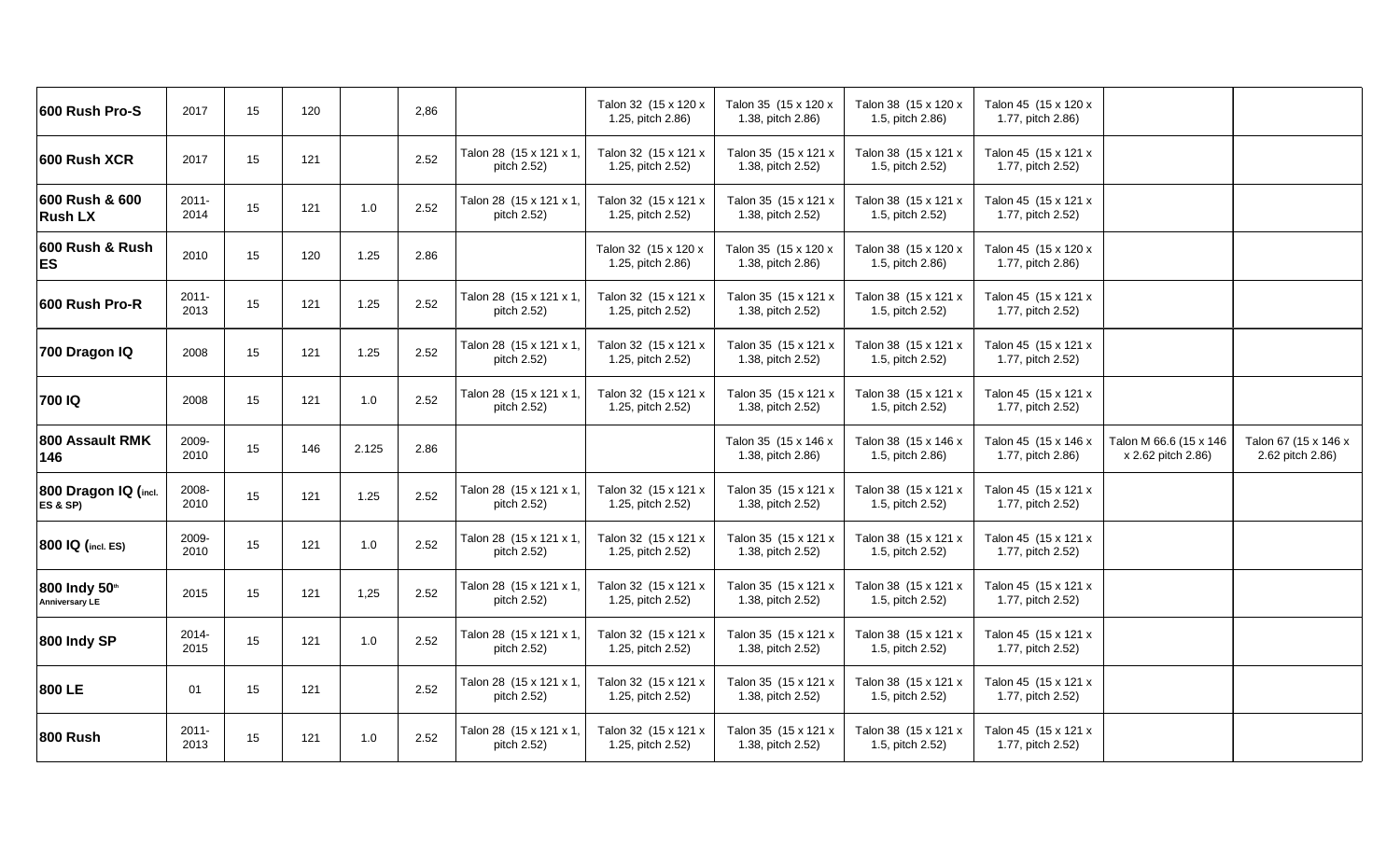| 800 Rush Pro-R                                                            | $2011 -$<br>2014 | 15 | 121   | 1.25 | 2.52 | Talon 28 (15 x 121 x 1,<br>pitch 2.52) | Talon 32 (15 x 121 x<br>1.25, pitch 2.52) | Talon 35 (15 x 121 x<br>1.38, pitch 2.52) | Talon 38 (15 x 121 x<br>1.5, pitch 2.52) | Talon 45 (15 x 121 x<br>1.77, pitch 2.52) |                                              |                                          |
|---------------------------------------------------------------------------|------------------|----|-------|------|------|----------------------------------------|-------------------------------------------|-------------------------------------------|------------------------------------------|-------------------------------------------|----------------------------------------------|------------------------------------------|
| <b>800 Rush</b>                                                           | 2015-<br>2016    | 15 | 120   |      | 2.52 | Talon 28 (120 x 15 x 1,<br>pitch 2.86) | Talon 32 (15 x 120 x<br>1.25, pitch 2.86) | Talon 35 (15 x 120 x<br>1.38, pitch 2.86) | Talon 38 (15 x 120 x<br>1.5, pitch 2.86) | Talon 45 (15 x 120 x<br>1.77, pitch 2.86) |                                              |                                          |
| 800 Rush Pro-S                                                            | 2017             | 15 | 120   |      | 2.52 | Talon 28 (120 x 15 x 1,<br>pitch 2.86) | Talon 32 (15 x 120 x<br>1.25, pitch 2.86) | Talon 35 (15 x 120 x<br>1.38, pitch 2.86) | Talon 38 (15 x 120 x<br>1.5, pitch 2.86) | Talon 45 (15 x 120 x<br>1.77, pitch 2.86) |                                              |                                          |
| 800 Rush XCR                                                              | 2017             | 15 | 121   |      | 2.52 | Talon 28 (15 x 121 x 1,<br>pitch 2.52) | Talon 32 (15 x 121 x<br>1.25, pitch 2.52) | Talon 35 (15 x 121 x<br>1.38, pitch 2.52) | Talon 38 (15 x 121 x<br>1.5, pitch 2.52) | Talon 45 (15 x 121 x<br>1.77, pitch 2.52) |                                              |                                          |
| <b>Classic (all except</b><br>06 700 and some<br>on w/M-10<br>suspension) | 1993-<br>2006    | 15 | 121   |      | 2.52 | Talon 28 (15 x 121 x 1,<br>pitch 2.52) | Talon 32 (15 x 121 x<br>1.25, pitch 2.52) | Talon 35 (15 x 121 x<br>1.38, pitch 2.52) | Talon 38 (15 x 121 x<br>1.5, pitch 2.52) | Talon 45 (15 x 121 x<br>1.77, pitch 2.52) |                                              |                                          |
| Classic 700 (M-10<br>susoension)                                          | 2006             | 15 | 128   | 1.25 | 2.52 |                                        | Talon 32 (15 x 128 x<br>1.25, pitch 2.52) | Talon 35 (15 x 128 x<br>1.38, pitch 2.52) | Talon 38 (15 x 128 x<br>1.5, pitch 2.52) | Talon 45 (15 x 128 x<br>1.77, pitch 2.52) |                                              |                                          |
| <b>Classic 500</b>                                                        | 1989-<br>1991    | 15 | 121   |      | 2.52 | Talon 28 (15 x 121 x 1,<br>pitch 2.52) | Talon 32 (15 x 121 x<br>1.25, pitch 2.52) | Talon 35 (15 x 121 x<br>1.38, pitch 2.52) | Talon 38 (15 x 121 x<br>1.5, pitch 2.52) | Talon 45 (15 x 121 x<br>1.77, pitch 2.52) |                                              |                                          |
| <b>Classic 500</b>                                                        | 1992             | 15 | 133.5 |      | 2.52 |                                        | <b>NA</b>                                 |                                           | <b>NA</b>                                |                                           |                                              |                                          |
| <b>Classic Touring</b><br>500, 600 & 800                                  | 1993-<br>2003    | 15 | 133.5 |      | 2.52 |                                        | <b>NA</b>                                 |                                           | <b>NA</b>                                |                                           |                                              |                                          |
| <b>Classic Touring</b><br>700                                             | 2003             | 15 | 136   |      | 2.52 | Talon 28 (15 x 136 x 1,<br>pitch 2.52) | Talon 32 (15 x 136 x<br>1.25, pitch 2.52) | Talon 35 (15 x 136 x<br>1.38, pitch 2.52) | Talon 38 (15 x 136 x<br>1.5, pitch 2.52) | Talon 45 (15 x 136 x<br>1.77, pitch 2.52) |                                              |                                          |
| Dragon 700                                                                | 2007             | 15 | 121   | 1.25 | 2.52 | Talon 28 (15 x 121 x 1,<br>pitch 2.52) | Talon 32 (15 x 121 x<br>1.25, pitch 2.52) | Talon 35 (15 x 121 x<br>1.38, pitch 2.52) | Talon 38 (15 x 121 x<br>1.5, pitch 2.52) | Talon 45 (15 x 121 x<br>1.77, pitch 2.52) |                                              |                                          |
| Dragon RMK 700                                                            | 2007             | 15 | 154   |      | 2.86 |                                        |                                           |                                           |                                          | Talon 45 (15 x 154 x<br>1.77, pitch 2.86) | Talon M 66.6 (15 x 154<br>x 2.62 pitch 2.86) | Talon 67 (15 x 154 x<br>2.62 pitch 2.86) |
| <b>Edge Touring (all)</b>                                                 | 2004-<br>2005    | 15 | 136   |      | 2.52 | Talon 28 (15 x 136 x 1,<br>pitch 2.52) | Talon 32 (15 x 136 x<br>1.25, pitch 2.52) | Talon 35 (15 x 136 x<br>1.38, pitch 2.52) | Talon 38 (15 x 136 x<br>1.5, pitch 2.52) | Talon 45 (15 x 136 x<br>1.77, pitch 2.52) |                                              |                                          |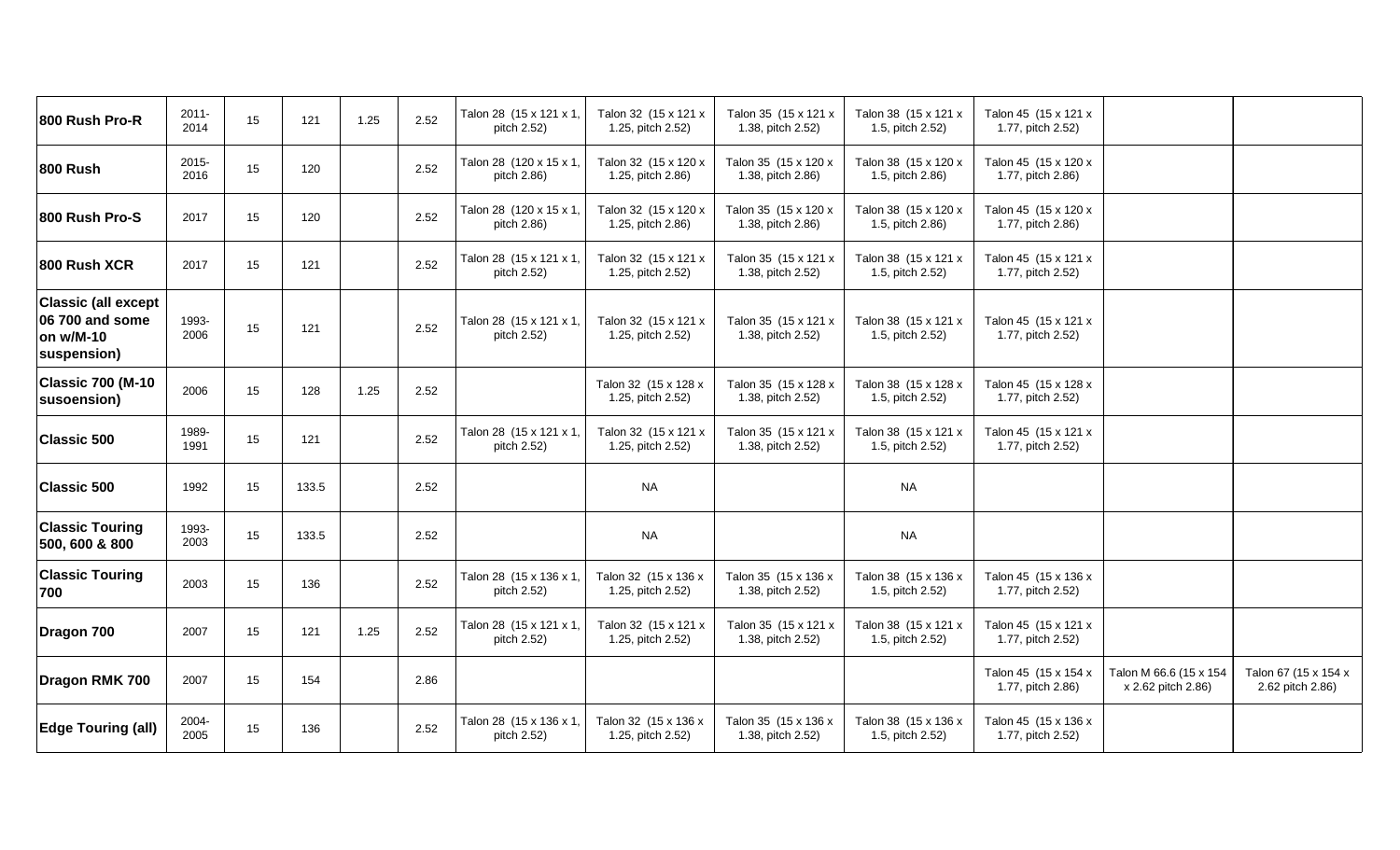| <b>Frontier Classic (4-</b><br>stroke)  | 2003-<br>2004 | 15 | 121 |         | 2.52 | Talon 28 (15 x 121 x 1,<br>pitch 2.52) | Talon 32 (15 x 121 x<br>1.25, pitch 2.52) | Talon 35 (15 x 121 x<br>1.38, pitch 2.52) | Talon 38 (15 x 121 x<br>1.5, pitch 2.52) | Talon 45 (15 x 121 x<br>1.77, pitch 2.52) |  |
|-----------------------------------------|---------------|----|-----|---------|------|----------------------------------------|-------------------------------------------|-------------------------------------------|------------------------------------------|-------------------------------------------|--|
| <b>Frontier Touring (4-</b><br>stroke)  | 2003-<br>2005 | 15 | 136 |         | 2.52 | Talon 28 (15 x 136 x 1,<br>pitch 2.52) | Talon 32 (15 x 136 x<br>1.25, pitch 2.52) | Talon 35 (15 x 136 x<br>1.38, pitch 2.52) | Talon 38 (15 x 136 x<br>1.5, pitch 2.52) | Talon 45 (15 x 136 x<br>1.77, pitch 2.52) |  |
| FS Classic (M-10<br>suspension)         | 2006          | 15 | 128 | 1.25    | 2.52 |                                        | Talon 32 (15 x 128 x<br>1.25, pitch 2.52) | Talon 35 (15 x 128 x<br>1.38, pitch 2.52) | Talon 38 (15 x 128 x<br>1.5, pitch 2.52) | Talon 45 (15 x 128 x<br>1.77, pitch 2.52) |  |
| <b>FS IQ Touring</b>                    | 2006-<br>2009 | 15 | 136 | $1.0\,$ | 2.52 | Talon 28 (15 x 136 x 1,<br>pitch 2.52) | Talon 32 (15 x 136 x<br>1.25, pitch 2.52) | Talon 35 (15 x 136 x<br>1.38, pitch 2.52) | Talon 38 (15 x 136 x<br>1.5, pitch 2.52) | Talon 45 (15 x 136 x<br>1.77, pitch 2.52) |  |
| <b>FST Classic (M-10</b><br>suspension) | 2006          | 15 | 128 | 1.25    | 2.52 |                                        | Talon 32 (15 x 128 x<br>1.25, pitch 2.52) | Talon 35 (15 x 128 x<br>1.38, pitch 2.52) | Talon 38 (15 x 128 x<br>1.5, pitch 2.52) | Talon 45 (15 x 128 x<br>1.77, pitch 2.52) |  |
| <b>FST IQ</b>                           | 2007          | 15 | 121 | 1.25    | 2.52 | Talon 28 (15 x 121 x 1,<br>pitch 2.52) | Talon 32 (15 x 121 x<br>1.25, pitch 2.52) | Talon 35 (15 x 121 x<br>1.38, pitch 2.52) | Talon 38 (15 x 121 x<br>1.5, pitch 2.52) | Talon 45 (15 x 121 x<br>1.77, pitch 2.52) |  |
| <b>FST IQ Cruiser</b>                   | 2007          | 15 | 136 | 1.0     | 2.52 | Talon 28 (15 x 136 x 1,<br>pitch 2.52) | Talon 32 (15 x 136 x<br>1.25, pitch 2.52) | Talon 35 (15 x 136 x<br>1.38, pitch 2.52) | Talon 38 (15 x 136 x<br>1.5, pitch 2.52) | Talon 45 (15 x 136 x<br>1.77, pitch 2.52) |  |
| <b>FST IQ LX (M-10</b><br>suspension)   | 2007          | 15 | 128 | 1.0     | 2.52 |                                        | Talon 32 (15 x 128 x<br>1.25, pitch 2.52) | Talon 35 (15 x 128 x<br>1.38, pitch 2.52) | Talon 38 (15 x 128 x<br>1.5, pitch 2.52) | Talon 45 (15 x 128 x<br>1.77, pitch 2.52) |  |
| <b>FST IQ Touring</b>                   | 2006-<br>2010 | 15 | 136 | 1.0     | 2.52 | Talon 28 (15 x 136 x 1,<br>pitch 2.52) | Talon 32 (15 x 136 x<br>1.25, pitch 2.52) | Talon 35 (15 x 136 x<br>1.38, pitch 2.52) | Talon 38 (15 x 136 x<br>1.5, pitch 2.52) | Talon 45 (15 x 136 x<br>1.77, pitch 2.52) |  |
| <b>Fusion (all)</b>                     | 2005-<br>2006 | 15 | 121 | 1.25    | 2.52 | Talon 28 (15 x 121 x 1,<br>pitch 2.52) | Talon 32 (15 x 121 x<br>1.25, pitch 2.52) | Talon 35 (15 x 121 x<br>1.38, pitch 2.52) | Talon 38 (15 x 121 x<br>1.5, pitch 2.52) | Talon 45 (15 x 121 x<br>1.77, pitch 2.52) |  |
| Indy 340 (incl. Deluxe)                 | 1999-<br>2004 | 15 | 121 |         | 2.52 | Talon 28 (15 x 121 x 1,<br>pitch 2.52) | Talon 32 (15 x 121 x<br>1.25, pitch 2.52) | Talon 35 (15 x 121 x<br>1.38, pitch 2.52) | Talon 38 (15 x 121 x<br>1.5, pitch 2.52) | Talon 45 (15 x 121 x<br>1.77, pitch 2.52) |  |
| Indy 400 (incl. 88 Classic              | 1985-<br>1991 | 15 | 121 |         | 2.52 | Talon 28 (15 x 121 x 1,<br>pitch 2.52) | Talon 32 (15 x 121 x<br>1.25, pitch 2.52) | Talon 35 (15 x 121 x<br>1.38, pitch 2.52) | Talon 38 (15 x 121 x<br>1.5, pitch 2.52) | Talon 45 (15 x 121 x<br>1.77, pitch 2.52) |  |
| Indy 400 (incl. 88 Classic              | 1986-<br>1991 | 15 | 121 |         | 2.52 | Talon 28 (15 x 121 x 1,<br>pitch 2.52) | Talon 32 (15 x 121 x<br>1.25, pitch 2.52) | Talon 35 (15 x 121 x<br>1.38, pitch 2.52) | Talon 38 (15 x 121 x<br>1.5, pitch 2.52) | Talon 45 (15 x 121 x<br>1.77, pitch 2.52) |  |
| Indy 440                                | 1992-<br>1997 | 15 | 121 |         | 2.52 | Talon 28 (15 x 121 x 1,<br>pitch 2.52) | Talon 32 (15 x 121 x<br>1.25, pitch 2.52) | Talon 35 (15 x 121 x<br>1.38, pitch 2.52) | Talon 38 (15 x 121 x<br>1.5, pitch 2.52) | Talon 45 (15 x 121 x<br>1.77, pitch 2.52) |  |
|                                         |               |    |     |         |      |                                        |                                           |                                           |                                          |                                           |  |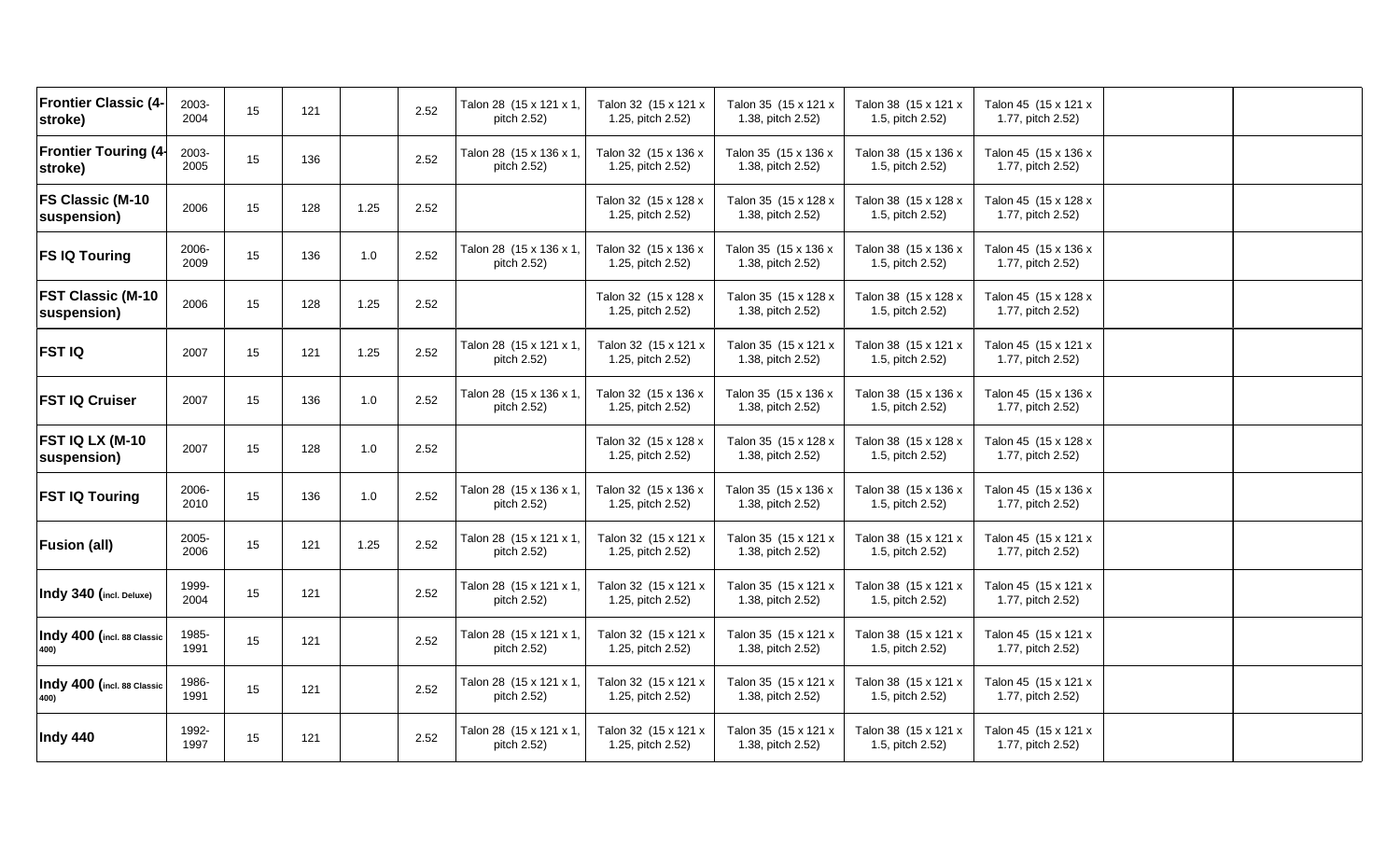| Indy 440 SKS                                       | 1993-<br>1995    | 15 | 133.5 |           | 2.52 |                                        | <b>NA</b>                                 |                                           | <b>NA</b>                                |                                           |                                              |                                          |
|----------------------------------------------------|------------------|----|-------|-----------|------|----------------------------------------|-------------------------------------------|-------------------------------------------|------------------------------------------|-------------------------------------------|----------------------------------------------|------------------------------------------|
| Indy 500 (incl. EFI<br>& SP)                       | 1989-<br>1996    | 15 | 121   |           | 2.52 | Talon 28 (15 x 121 x 1,<br>pitch 2.52) | Talon 32 (15 x 121 x<br>1.25, pitch 2.52) | Talon 35 (15 x 121 x<br>1.38, pitch 2.52) | Talon 38 (15 x 121 x<br>1.5, pitch 2.52) | Talon 45 (15 x 121 x<br>1.77, pitch 2.52) |                                              |                                          |
| Indy 500 triple<br>(Centurion)                     | 1981-<br>1982    | 15 | 121   |           | 2.52 | Talon 28 (15 x 121 x 1,<br>pitch 2.52) | Talon 32 (15 x 121 x<br>1.25, pitch 2.52) | Talon 35 (15 x 121 x<br>1.38, pitch 2.52) | Talon 38 (15 x 121 x<br>1.5, pitch 2.52) | Talon 45 (15 x 121 x<br>1.77, pitch 2.52) |                                              |                                          |
| Indy 500 SKS (incl.<br>EFI)                        | 1990-<br>1996    | 15 | 133.5 |           | 2.52 |                                        | <b>NA</b>                                 |                                           | <b>NA</b>                                |                                           |                                              |                                          |
| <b>Indy 550</b>                                    | 2014-<br>2017    | 15 | 121   |           | 2,52 | Talon 28 (15 x 121 x 1,<br>pitch 2.52) | Talon 32 (15 x 121 x<br>1.25, pitch 2.52) | Talon 35 (15 x 121 x<br>1.38, pitch 2.52) | Talon 38 (15 x 121 x<br>1.5, pitch 2.52) | Talon 45 (15 x 121 x<br>1.77, pitch 2.52) |                                              |                                          |
| Indy 550 144 &<br>Indy 550<br><b>Adventure 144</b> | 2014-<br>2015    | 15 | 144   | 1,352     | 2,52 |                                        |                                           | Talon 35 (15 x 144 x<br>1.38, pitch 2.52) | Talon 38 (15 x 144 x<br>1.5, pitch 2.52) | Talon 45 (144 x 15 x<br>1.77, pitch 2.52) |                                              |                                          |
| <b>Indy 550</b><br><b>Adventure 144</b>            | 2016-<br>2017    | 15 | 144   | 1,352     | 2,52 |                                        |                                           | Talon 35 (15 x 144 x<br>1.38, pitch 2.52) | Talon 38 (15 x 144 x<br>1.5, pitch 2.52) | Talon 45 (144 x 15 x<br>1.77, pitch 2.52) |                                              |                                          |
| Indy 550<br><b>Adventure 155</b>                   | $2015 -$<br>2017 | 15 | 154   | 1,6       | 2,86 |                                        |                                           |                                           |                                          | Talon 45 (15 x 154 x<br>1.77, pitch 2.86) | Talon M 66.6 (15 x 154<br>x 2.62 pitch 2.86) | Talon 67 (15 x 154 x<br>2.62 pitch 2.86) |
| Indy 550 Voyager<br>144                            | 2014-<br>2017    | 15 | 144   | 1,352     | 2,52 |                                        |                                           | Talon 35 (15 x 144 x<br>1.38, pitch 2.52) | Talon 38 (15 x 144 x<br>1.5, pitch 2.52) | Talon 45 (144 x 15 x<br>1.77, pitch 2.52) |                                              |                                          |
| Indy 550 Voyager<br>155                            | 2015-<br>2017    | 15 | 154   | 1,352     | 2,86 |                                        |                                           |                                           |                                          | Talon 45 (15 x 154 x<br>1.77, pitch 2.86) | Talon M 66.6 (15 x 154<br>x 2.62 pitch 2.86) | Talon 67 (15 x 154 x<br>2.62 pitch 2.86) |
| Indy 550 144                                       | 2016             | 15 | 144   | 1,352     | 2,52 |                                        |                                           | Talon 35 (15 x 144 x<br>1.38, pitch 2.52) | Talon 38 (15 x 144 x<br>1.5, pitch 2.52) | Talon 45 (144 x 15 x<br>1.77, pitch 2.52) |                                              |                                          |
| Indy 550 LXT                                       | 2014-<br>2017    | 15 | 144   | $0,9-1,3$ | 2,52 |                                        |                                           | Talon 35 (15 x 144 x<br>1.38, pitch 2.52) | Talon 38 (15 x 144 x<br>1.5, pitch 2.52) | Talon 45 (144 x 15 x<br>1.77, pitch 2.52) |                                              |                                          |
| Indy 600 (inc. SE &<br>LE)                         | 1982             | 15 | 121   |           | 2.52 | Talon 28 (15 x 121 x 1,<br>pitch 2.52) | Talon 32 (15 x 121 x<br>1.25, pitch 2.52) | Talon 35 (15 x 121 x<br>1.38, pitch 2.52) | Talon 38 (15 x 121 x<br>1.5, pitch 2.52) | Talon 45 (15 x 121 x<br>1.77, pitch 2.52) |                                              |                                          |
| Indy 600 (inc. SE &<br>LE)                         | 1984-<br>1987    | 15 | 121   |           | 2.52 | Talon 28 (15 x 121 x 1<br>pitch 2.52)  | Talon 32 (15 x 121 x<br>1.25, pitch 2.52) | Talon 35 (15 x 121 x<br>1.38, pitch 2.52) | Talon 38 (15 x 121 x<br>1.5, pitch 2.52) | Talon 45 (15 x 121 x<br>1.77, pitch 2.52) |                                              |                                          |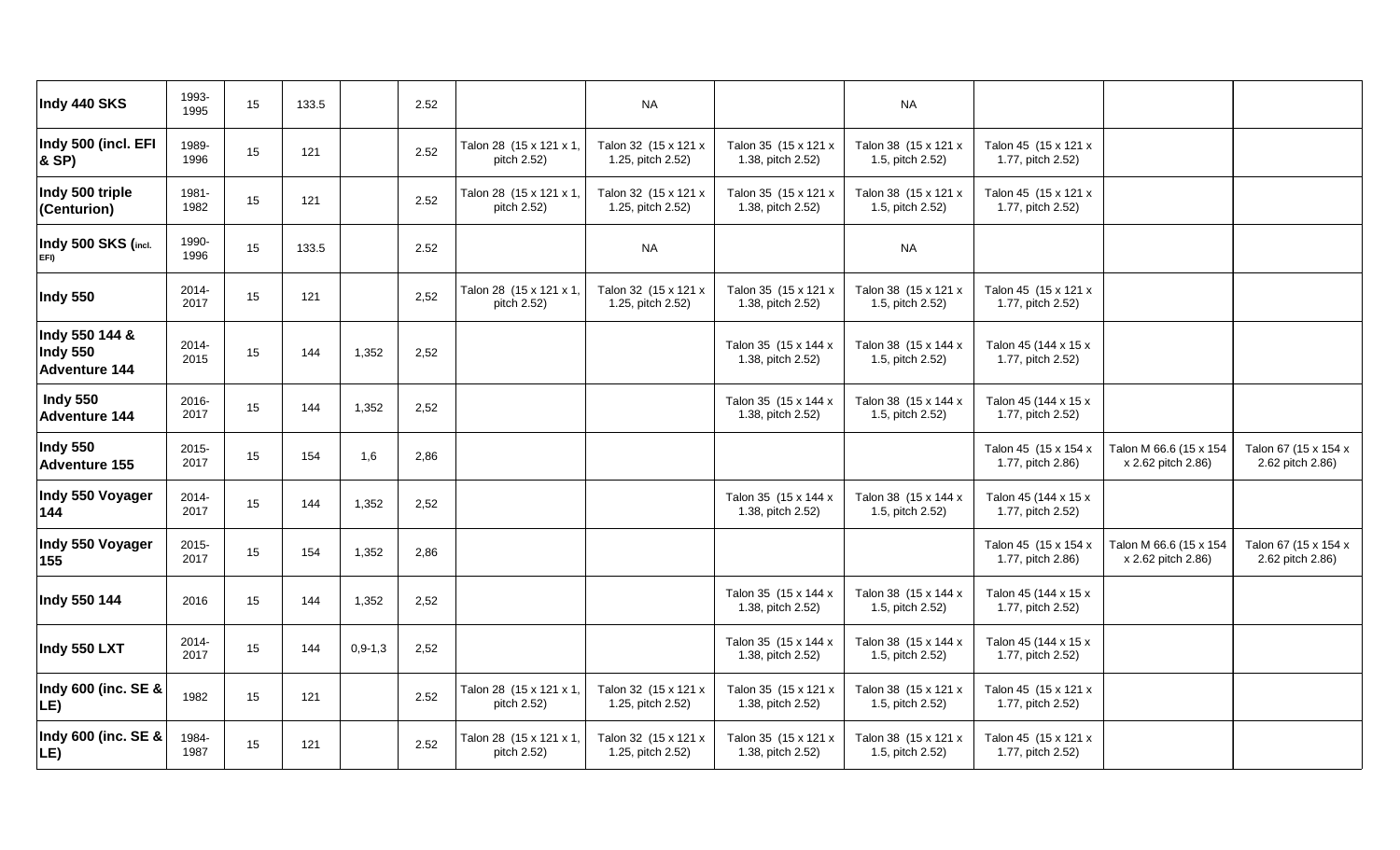| 2014-<br>2017 | 15    | 121   |                | 2,52 | Talon 28 (15 x 121 x 1,<br>pitch 2.52) | Talon 32 (15 x 121 x<br>1.25, pitch 2.52) | Talon 35 (15 x 121 x<br>1.38, pitch 2.52) | Talon 38 (15 x 121 x<br>1.5, pitch 2.52) | Talon 45 (15 x 121 x<br>1.77, pitch 2.52) |                                                                                                                         |  |
|---------------|-------|-------|----------------|------|----------------------------------------|-------------------------------------------|-------------------------------------------|------------------------------------------|-------------------------------------------|-------------------------------------------------------------------------------------------------------------------------|--|
| 2014-<br>2016 | 15    | 121   | $\overline{1}$ | 2,52 | Talon 28 (15 x 121 x 1,<br>pitch 2.52) | Talon 32 (15 x 121 x<br>1.25, pitch 2.52) | Talon 35 (15 x 121 x<br>1.38, pitch 2.52) | Talon 38 (15 x 121 x<br>1.5, pitch 2.52) | Talon 45 (15 x 121 x<br>1.77, pitch 2.52) |                                                                                                                         |  |
| 2014-<br>2017 | 15    | 144   | $\overline{a}$ | 2,52 |                                        |                                           | Talon 35 (15 x 144 x<br>1.38, pitch 2.52) | Talon 38 (15 x 144 x<br>1.5, pitch 2.52) | Talon 45 (144 x 15 x<br>1.77, pitch 2.52) |                                                                                                                         |  |
| 1988-<br>1992 | 15    | 121   |                | 2.52 | Talon 28 (15 x 121 x 1,<br>pitch 2.52) | Talon 32 (15 x 121 x<br>1.25, pitch 2.52) | Talon 35 (15 x 121 x<br>1.38, pitch 2.52) | Talon 38 (15 x 121 x<br>1.5, pitch 2.52) | Talon 45 (15 x 121 x<br>1.77, pitch 2.52) |                                                                                                                         |  |
| 1990          | 15    | 133.5 |                | 2.52 |                                        | <b>NA</b>                                 |                                           | <b>NA</b>                                |                                           |                                                                                                                         |  |
| 1991-<br>1992 | 15    | 116   |                | 2.00 |                                        | <b>NA</b>                                 |                                           | <b>NA</b>                                |                                           |                                                                                                                         |  |
| 1993-<br>1998 | 15    | 121   |                | 2.52 | Talon 28 (15 x 121 x 1,<br>pitch 2.52) | Talon 32 (15 x 121 x<br>1.25, pitch 2.52) | Talon 35 (15 x 121 x<br>1.38, pitch 2.52) | Talon 38 (15 x 121 x<br>1.5, pitch 2.52) | Talon 45 (15 x 121 x<br>1.77, pitch 2.52) |                                                                                                                         |  |
| 1991-<br>1998 | 15    | 133.5 |                | 2.52 |                                        | <b>NA</b>                                 |                                           | $\sf NA$                                 |                                           |                                                                                                                         |  |
| 1993-<br>1995 | 15    | 121   |                | 2.52 | Talon 28 (15 x 121 x 1,<br>pitch 2.52) | Talon 32 (15 x 121 x<br>1.25, pitch 2.52) | Talon 35 (15 x 121 x<br>1.38, pitch 2.52) | Talon 38 (15 x 121 x<br>1.5, pitch 2.52) | Talon 45 (15 x 121 x<br>1.77, pitch 2.52) |                                                                                                                         |  |
| 1991-<br>1995 | 15    | 116   |                | 2.00 |                                        | <b>NA</b>                                 |                                           | <b>NA</b>                                |                                           |                                                                                                                         |  |
| 1989-<br>1992 | 15    | 156   |                | 2.52 |                                        |                                           | Talon 35 (15 x 156 x<br>1.38, pitch 2.52) | Talon 38 (15 x 156 x<br>1.5, pitch 2.52) |                                           |                                                                                                                         |  |
| 2014          | 15    | 136   | 1.0            | 2.52 | Talon 28 (15 x 136 x 1,<br>pitch 2.52) | Talon 32 (15 x 136 x<br>1.25, pitch 2.52) | Talon 35 (15 x 136 x<br>1.38, pitch 2.52) | Talon 38 (15 x 136 x<br>1.5, pitch 2.52) | Talon 45 (15 x 136 x<br>1.77, pitch 2.52) |                                                                                                                         |  |
| 2008          | 15    | 136   | 1.0            | 2.52 | Talon 28 (15 x 136 x 1,<br>pitch 2.52) | Talon 32 (15 x 136 x<br>1.25, pitch 2.52) | Talon 35 (15 x 136 x<br>1.38, pitch 2.52) | Talon 38 (15 x 136 x<br>1.5, pitch 2.52) | Talon 45 (15 x 136 x<br>1.77, pitch 2.52) |                                                                                                                         |  |
|               |       |       |                |      |                                        |                                           |                                           |                                          |                                           |                                                                                                                         |  |
|               | 2008- |       |                |      |                                        |                                           |                                           |                                          |                                           | Talon 32 (15 x 121 x<br>Talon 35 (15 x 121 x<br>Talon 45 (15 x 121 x<br>Talon 28 (15 x 121 x 1,<br>Talon 38 (15 x 121 x |  |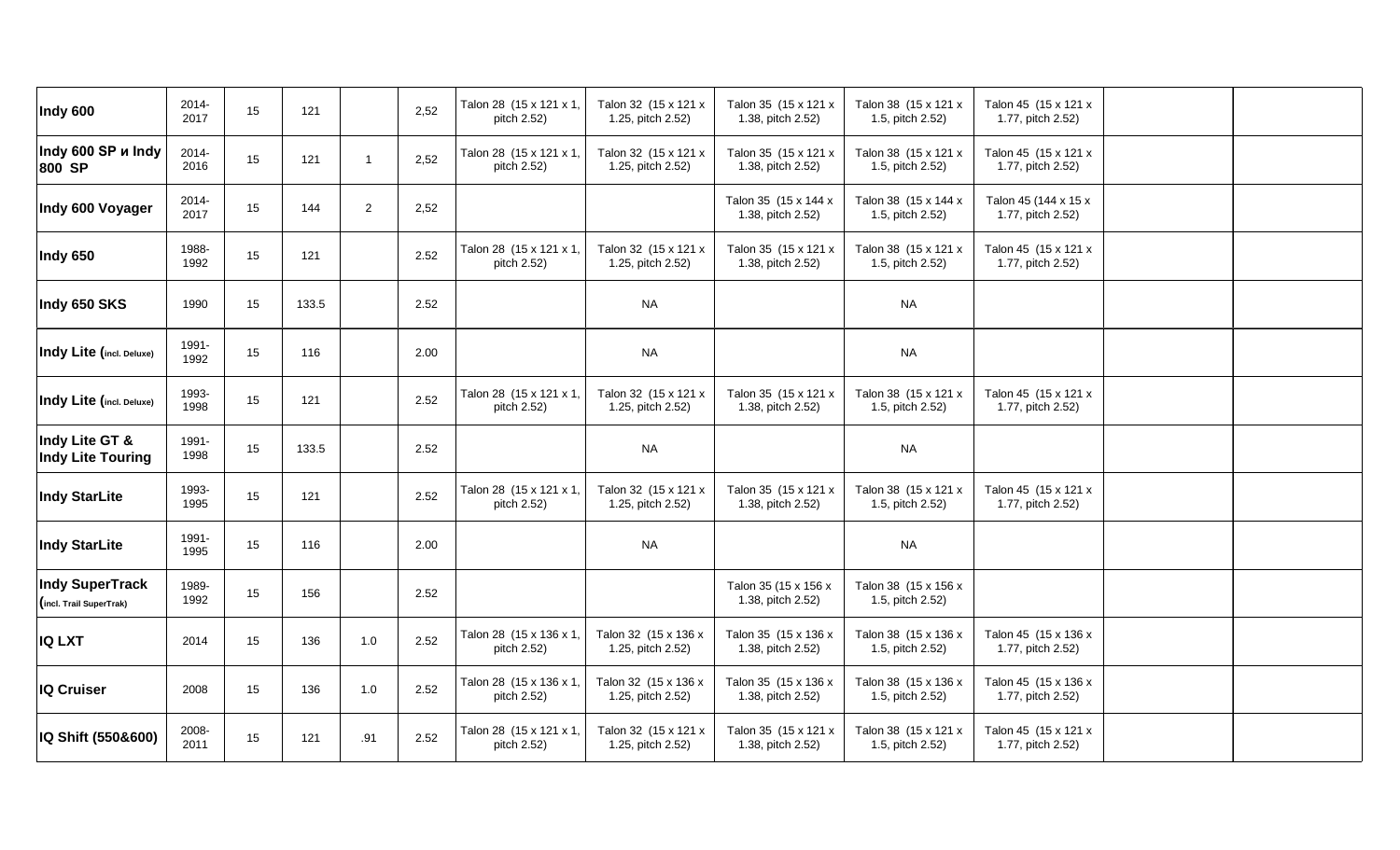| IQ Turbo Dragon                                 | 2008-<br>2010    | 15 | 121   | 1.25 | 2.52 | Talon 28 (15 x 121 x 1,<br>pitch 2.52) | Talon 32 (15 x 121 x<br>1.25, pitch 2.52) | Talon 35 (15 x 121 x<br>1.38, pitch 2.52) | Talon 38 (15 x 121 x<br>1.5, pitch 2.52) | Talon 45 (15 x 121 x<br>1.77, pitch 2.52) |                                              |                                          |
|-------------------------------------------------|------------------|----|-------|------|------|----------------------------------------|-------------------------------------------|-------------------------------------------|------------------------------------------|-------------------------------------------|----------------------------------------------|------------------------------------------|
| <b>IQ Turbo LX</b><br>(suspension M-10)         | 2008             | 15 | 128   | 1.0  | 2.52 |                                        | Talon 32 (15 x 128 x<br>1.25, pitch 2.52) | Talon 35 (15 x 128 x<br>1.38, pitch 2.52) | Talon 38 (15 x 128 x<br>1.5, pitch 2.52) | Talon 45 (15 x 128 x<br>1.77, pitch 2.52) |                                              |                                          |
| Longtrack (incl.<br>LongTrak Reverse)           | 1985-<br>1989    | 15 | 148   |      | 2.52 |                                        | <b>NA</b>                                 |                                           | <b>NA</b>                                |                                           |                                              |                                          |
| Pro X (all except<br>120)                       | 2003-<br>2004    | 15 | 121   |      | 2.52 | Talon 28 (15 x 121 x 1,<br>pitch 2.52) | Talon 32 (15 x 121 x<br>1.25, pitch 2.52) | Talon 35 (15 x 121 x<br>1.38, pitch 2.52) | Talon 38 (15 x 121 x<br>1.5, pitch 2.52) | Talon 45 (15 x 121 x<br>1.77, pitch 2.52) |                                              |                                          |
| Pro X2 (all)                                    | 2004             | 15 | 121   |      | 2.52 | Talon 28 (15 x 121 x 1)<br>pitch 2.52) | Talon 32 (15 x 121 x<br>1.25, pitch 2.52) | Talon 35 (15 x 121 x<br>1.38, pitch 2.52) | Talon 38 (15 x 121 x<br>1.5, pitch 2.52) | Talon 45 (15 x 121 x<br>1.77, pitch 2.52) |                                              |                                          |
| <b>Pro XR 800</b>                               | 2004             | 14 | 121   |      | 2.52 | Talon 28 (15 x 121 x 1,<br>pitch 2.52) | Talon 32 (15 x 121 x<br>1.25, pitch 2.52) | Talon 35 (15 x 121 x<br>1.38, pitch 2.52) | Talon 38 (15 x 121 x<br>1.5, pitch 2.52) | Talon 45 (15 x 121 x<br>1.77, pitch 2.52) |                                              |                                          |
| <b>RMK 500 (incl. EFI)</b>                      | 1996-<br>1999    | 15 | 133.5 |      | 2.52 |                                        | <b>NA</b>                                 |                                           | <b>NA</b>                                |                                           |                                              |                                          |
| RMK 500, 600, 700<br>& 800 / 136                | 2000-<br>2002    | 15 | 136   |      | 2.52 | Talon 28 (15 x 136 x 1,<br>pitch 2.52) | Talon 32 (15 x 136 x<br>1.25, pitch 2.52) | Talon 35 (15 x 136 x<br>1.38, pitch 2.52) | Talon 38 (15 x 136 x<br>1.5, pitch 2.52) | Talon 45 (15 x 136 x<br>1.77, pitch 2.52) |                                              |                                          |
| <b>RMK 600 &amp; 700</b>                        | 1997-<br>1999    | 15 | 136   |      | 2.52 | Talon 28 (15 x 136 x 1,<br>pitch 2.52) | Talon 32 (15 x 136 x<br>1.25, pitch 2.52) | Talon 35 (15 x 136 x<br>1.38, pitch 2.52) | Talon 38 (15 x 136 x<br>1.5, pitch 2.52) | Talon 45 (15 x 136 x<br>1.77, pitch 2.52) |                                              |                                          |
| RMK 600 / 144                                   | $2011 -$<br>2017 | 15 | 144   | 2.0  | 2.52 |                                        |                                           | Talon 35 (15 x 144 x<br>1.38, pitch 2.52) | Talon 38 (15 x 144 x<br>1.5, pitch 2.52) | Talon 45 (144 x 15 x<br>1.77, pitch 2.52) |                                              |                                          |
| RMK 600 (incl. Dragon,<br>ES & HO), 700, 800    | 2001-<br>2010    | 15 | 144   |      | 2.52 |                                        |                                           | Talon 35 (15 x 144 x<br>1.38, pitch 2.52) | Talon 38 (15 x 144 x<br>1.5, pitch 2.52) | Talon 45 (144 x 15 x<br>1.77, pitch 2.52) |                                              |                                          |
| RMK 600 / 155 (incl.<br>Dragon, ES, HO & Shift) | $2011 -$<br>2017 | 15 | 155   | 2.4  | 2.86 |                                        |                                           |                                           |                                          | Talon 45 (15 x 154 x<br>1.77, pitch 2.86) | Talon M 66.6 (15 x 154<br>x 2.62 pitch 2.86) | Talon 67 (15 x 154 x<br>2.62 pitch 2.86) |
| RMK 700 (incl. Dragon<br>& ES) / 155            | 2008             | 15 | 155   | 2.5  | 2.86 |                                        |                                           |                                           |                                          | Talon 45 (15 x 154 x<br>1.77, pitch 2.86) | Talon M 66.6 (15 x 154<br>x 2.62 pitch 2.86) | Talon 67 (15 x 154 x<br>2.62 pitch 2.86) |
| RMK 700 (incl. Dragon<br>& ES) / 155            | 2009             | 15 | 155   | 2.5  | 2.86 |                                        |                                           |                                           |                                          | Talon 45 (15 x 154 x<br>1.77, pitch 2.86) | Talon M 66.6 (15 x 154<br>x 2.62 pitch 2.86) | Talon 67 (15 x 154 x<br>2.62 pitch 2.86) |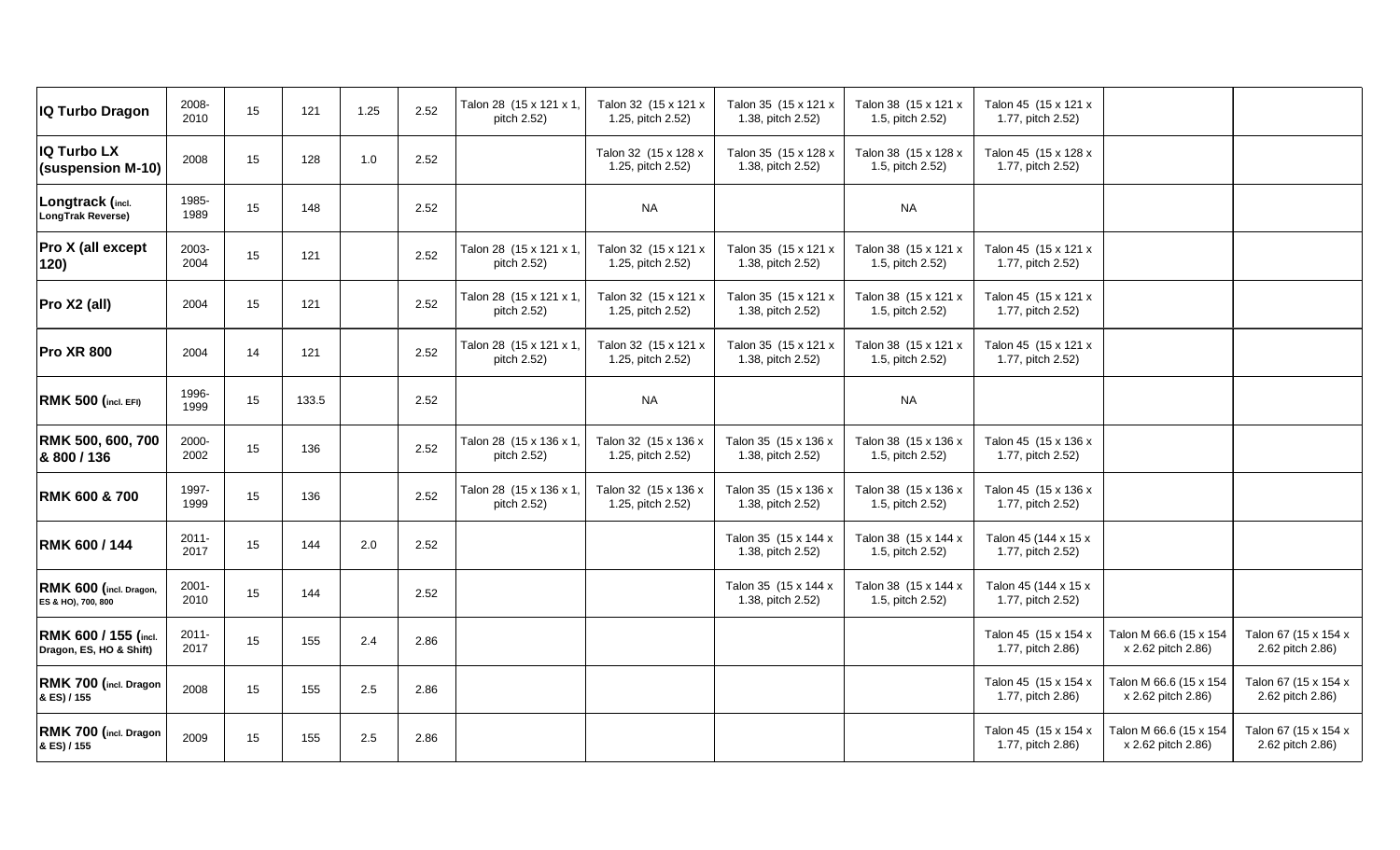| RMK 700 (incl. Dragon<br>& ES) / 155          | 2010             | 15 | 155 | 2.5 | 2.86 |           |                                           |                                          | Talon 45 (15 x 154 x<br>1.77, pitch 2.86) | Talon M 66.6 (15 x 154<br>x 2.62 pitch 2.86) | Talon 67 (15 x 154 x<br>2.62 pitch 2.86) |
|-----------------------------------------------|------------------|----|-----|-----|------|-----------|-------------------------------------------|------------------------------------------|-------------------------------------------|----------------------------------------------|------------------------------------------|
| RMK 700, 800 &<br>900 / 151                   | 2001-<br>2006    | 15 | 151 |     | 2.52 |           | Talon 35 (15 x 151 x<br>1.38, pitch 2.52) | Talon 38 (15 x 151 x<br>1.5, pitch 2.52) | Talon 45 (15 x 151 x<br>1.77, pitch 2.52) |                                              |                                          |
| RMK 700, 800 &<br>900 / 159                   | 2004             | 15 | 159 |     | 2.52 | <b>NA</b> |                                           | <b>NA</b>                                |                                           |                                              |                                          |
| RMK 700, 800 &<br>900 / 159                   | 2006             | 15 | 159 |     | 2.52 | <b>NA</b> |                                           | <b>NA</b>                                |                                           |                                              |                                          |
| RMK 700 / 163                                 | 2008             | 15 | 163 | 2.5 | 2.86 | <b>NA</b> |                                           | <b>NA</b>                                |                                           |                                              |                                          |
| RMK 800 (BKJIO48R ES<br>& Shift) / 144        | 2009-<br>2010    | 15 | 144 |     | 2.52 |           | Talon 35 (15 x 144 x<br>1.38, pitch 2.52) | Talon 38 (15 x 144 x<br>1.5, pitch 2.52) | Talon 45 (144 x 15 x<br>1.77, pitch 2.52) |                                              |                                          |
| <b>RMK 800 (включая</b><br>Dragon & ES) / 155 | 2008-<br>2010    | 15 | 155 | 2.4 | 2.86 |           |                                           |                                          | Talon 45 (15 x 154 x<br>1.77, pitch 2.86) | Talon M 66.6 (15 x 154<br>x 2.62 pitch 2.86) | Talon 67 (15 x 154 x<br>2.62 pitch 2.86) |
| RMK 800 / 155                                 | $2011 -$<br>2016 | 15 | 155 | 2.4 | 2.86 |           |                                           |                                          | Talon 45 (15 x 154 x<br>1.77, pitch 2.86) | Talon M 66.6 (15 x 154<br>x 2.62 pitch 2.86) | Talon 67 (15 x 154 x<br>2.62 pitch 2.86) |
| <b>RMK 800 PRO /</b><br>155, 3"               | 2016-<br>2017    | 15 | 156 | 3.0 | 3.0  |           |                                           |                                          |                                           | Talon M 66.6 (15 x 156<br>x 2.62 pitch 3)    | Talon 67 (15 x 156 x<br>2.62 pitch 3)    |
| RMK 800 Assault /<br>155                      | 2016             | 15 | 155 | 2.4 | 2.86 |           |                                           |                                          | Talon 45 (15 x 154 x<br>1.77, pitch 2.86) | Talon M 66.6 (15 x 154<br>x 2.62 pitch 2.86) | Talon 67 (15 x 154 x<br>2.62 pitch 2.86) |
| RMK 800 Assault<br>155, 3"                    | 2016-<br>2017    | 15 | 156 | 3.0 | 3.0  |           |                                           |                                          |                                           | Talon M 66.6 (15 x 156<br>x 2.62 pitch 3)    | Talon 67 (15 x 156 x<br>2.62 pitch 3)    |
| RMK 800 / 156                                 | 2002             | 15 | 156 | 2.0 | 2.52 |           | Talon 35 (15 x 156 x<br>1.38, pitch 2.52) | Talon 38 (15 x 156 x<br>1.5, pitch 2.52) |                                           |                                              |                                          |
| RMK 800 (incl. Dragon<br>& ES) / 163          | 2008-<br>2016    | 15 | 163 | 2.4 | 2.86 |           |                                           |                                          |                                           | Talon M 66.6 (15 x 163<br>x 2.62 pitch 2.86) | Talon 67 (15 x 163 x<br>2.62 pitch 2.86) |
| RMK 800 Pro / 163<br>3"                       | 2016-<br>2017    | 15 | 162 | 3.0 | 3.0  |           |                                           |                                          |                                           | Talon M 66.6 (15 x 162<br>x 2.62 pitch 3)    | Talon 67 (15 x 162 x<br>2.62 pitch 3)    |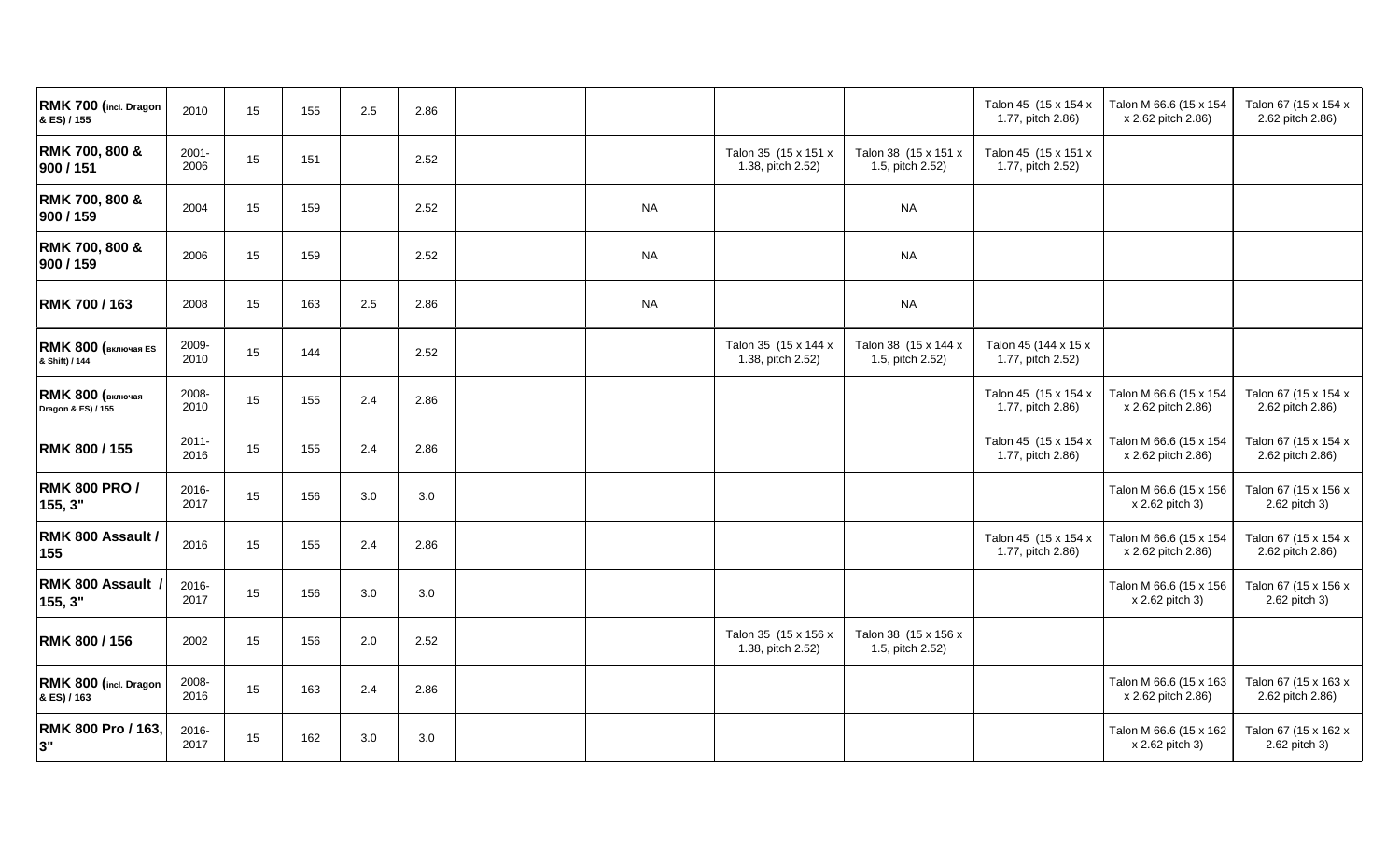| RMK 800 Pro / 163,<br>3"    | 2017          | 15 | 162   | 3.0 | 3.0  |                                        |                                           |                                           |                                          |                                           | Talon M 66.6 (15 x 162<br>x 2.62 pitch 3)    | Talon 67 (15 x 162 x<br>2.62 pitch 3)    |
|-----------------------------|---------------|----|-------|-----|------|----------------------------------------|-------------------------------------------|-------------------------------------------|------------------------------------------|-------------------------------------------|----------------------------------------------|------------------------------------------|
| RMK 800 Pro / 174<br>LE, 3" | 2017          | 15 | 174   | 3.0 | 3.0  |                                        |                                           |                                           |                                          |                                           | Talon M 66 (15 x 174 x<br>2.62 pitch 3)      | Talon 67 (15 x 174 x<br>2.62 pitch 3)    |
| RMK 900 / 166               | 2005-<br>2006 | 15 | 166   | 2.4 | 2.52 |                                        | <b>NA</b>                                 |                                           | <b>NA</b>                                |                                           |                                              |                                          |
| <b>RXL</b>                  | 1990-<br>1993 | 15 | 121   |     | 2.52 | Talon 28 (15 x 121 x 1)<br>pitch 2.52) | Talon 32 (15 x 121 x<br>1.25, pitch 2.52) | Talon 35 (15 x 121 x<br>1.38, pitch 2.52) | Talon 38 (15 x 121 x<br>1.5, pitch 2.52) | Talon 45 (15 x 121 x<br>1.77, pitch 2.52) |                                              |                                          |
| <b>RXL</b>                  | 1994-<br>1995 | 15 | 133.5 |     | 2.52 |                                        | <b>NA</b>                                 |                                           | <b>NA</b>                                |                                           |                                              |                                          |
| <b>RXL</b>                  | 1998          | 15 | 121   |     | 2.52 | Talon 28 (15 x 121 x 1,<br>pitch 2.52) | Talon 32 (15 x 121 x<br>1.25, pitch 2.52) | Talon 35 (15 x 121 x<br>1.38, pitch 2.52) | Talon 38 (15 x 121 x<br>1.5, pitch 2.52) | Talon 45 (15 x 121 x<br>1.77, pitch 2.52) |                                              |                                          |
| <b>RXL SKS</b>              | 1991-<br>1993 | 15 | 133.5 |     | 2.52 |                                        | <b>NA</b>                                 |                                           | <b>NA</b>                                |                                           |                                              |                                          |
| SKS (all)                   | 1993-<br>1995 | 15 | 136   |     | 2.52 | Talon 28 (15 x 136 x 1<br>pitch 2.52)  | Talon 32 (15 x 136 x<br>1.25, pitch 2.52) | Talon 35 (15 x 136 x<br>1.38, pitch 2.52) | Talon 38 (15 x 136 x<br>1.5, pitch 2.52) | Talon 45 (15 x 136 x<br>1.77, pitch 2.52) |                                              |                                          |
| SKS (all)                   | 1999          | 15 | 136   |     | 2.52 | Talon 28 (15 x 136 x 1,<br>pitch 2.52) | Talon 32 (15 x 136 x<br>1.25, pitch 2.52) | Talon 35 (15 x 136 x<br>1.38, pitch 2.52) | Talon 38 (15 x 136 x<br>1.5, pitch 2.52) | Talon 45 (15 x 136 x<br>1.77, pitch 2.52) |                                              |                                          |
| SKS (all)                   | 2003          | 15 | 144   |     | 2.52 |                                        | <b>NA</b>                                 | Talon 35 (15 x 144 x<br>1.38, pitch 2.52) | Talon 38 (15 x 144 x<br>1.5, pitch 2.52) | Talon 45 (144 x 15 x<br>1.77, pitch 2.52) |                                              |                                          |
| <b>SKS 500</b>              | 1996-<br>1997 | 15 | 133.5 |     | 2.52 |                                        | <b>NA</b>                                 |                                           | <b>NA</b>                                |                                           |                                              |                                          |
| <b>SKS 700</b>              | 1997          | 15 | 136   |     | 2.52 | Talon 28 (15 x 136 x 1,<br>pitch 2.52) | Talon 32 (15 x 136 x<br>1.25, pitch 2.52) | Talon 35 (15 x 136 x<br>1.38, pitch 2.52) | Talon 38 (15 x 136 x<br>1.5, pitch 2.52) | Talon 45 (15 x 136 x<br>1.77, pitch 2.52) |                                              |                                          |
| SKS 800 / 155               | 2016          | 15 | 155   |     | 2.86 |                                        |                                           |                                           |                                          | Talon 45 (15 x 154 x<br>1.77, pitch 2.86) | Talon M 66.6 (15 x 154<br>x 2.62 pitch 2.86) | Talon 67 (15 x 154 x<br>2.62 pitch 2.86) |
| <b>Sport</b>                | 1987-<br>1999 | 15 | 121   |     | 2.52 | Talon 28 (15 x 121 x 1)<br>pitch 2.52) | Talon 32 (15 x 121 x<br>1.25, pitch 2.52) | Talon 35 (15 x 121 x<br>1.38, pitch 2.52) | Talon 38 (15 x 121 x<br>1.5, pitch 2.52) | Talon 45 (15 x 121 x<br>1.77, pitch 2.52) |                                              |                                          |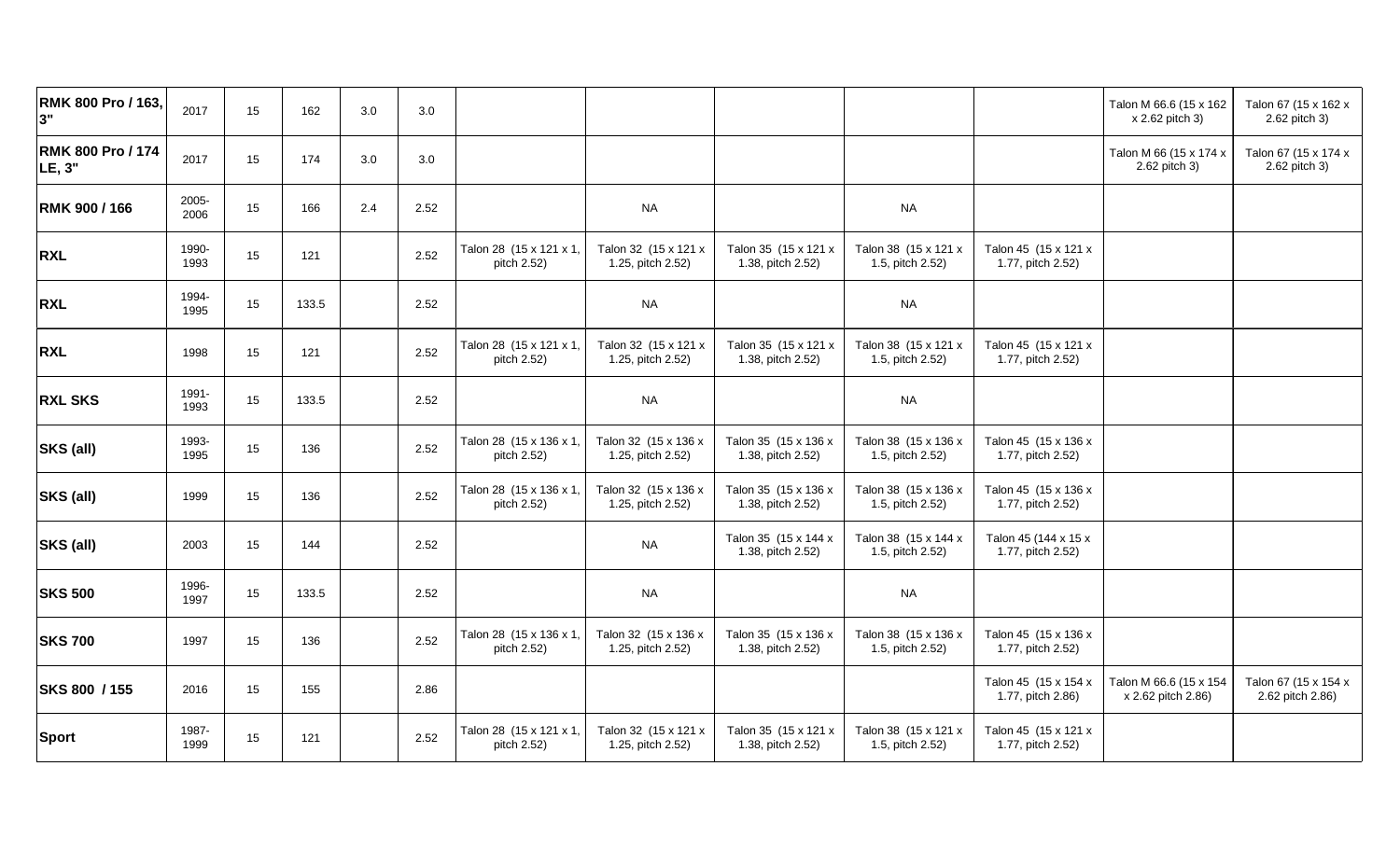| <b>Sport GT</b>                                                 | 1989-<br>1992 | 15 | 141   |      | 2.52 |                                        | <b>NA</b>                                 |                                           | <b>NA</b>                                |                                           |  |
|-----------------------------------------------------------------|---------------|----|-------|------|------|----------------------------------------|-------------------------------------------|-------------------------------------------|------------------------------------------|-------------------------------------------|--|
| <b>Sport SKS</b>                                                | 1994-<br>1995 | 15 | 133.5 |      | 2.52 |                                        | <b>NA</b>                                 |                                           | <b>NA</b>                                |                                           |  |
| <b>Sport Touring (all)</b>                                      | 1996-<br>1999 | 15 | 133.5 |      | 2.52 |                                        | <b>NA</b>                                 |                                           | <b>NA</b>                                |                                           |  |
| <b>Sport Touring (all)</b>                                      | 2000-<br>2004 | 15 | 136   |      | 2.52 | Talon 28 (15 x 136 x 1,<br>pitch 2.52) | Talon 32 (15 x 136 x<br>1.25, pitch 2.52) | Talon 35 (15 x 136 x<br>1.38, pitch 2.52) | Talon 38 (15 x 136 x<br>1.5, pitch 2.52) | Talon 45 (15 x 136 x<br>1.77, pitch 2.52) |  |
| Sprint (incl. ES)                                               | 1986-<br>1990 | 15 | 108   |      | 2.52 |                                        | <b>NA</b>                                 |                                           | <b>NA</b>                                |                                           |  |
| <b>SS</b>                                                       | 1985-<br>1986 | 15 | 120   |      | 2.52 |                                        | <b>NA</b>                                 |                                           | <b>NA</b>                                |                                           |  |
| <b>Star</b>                                                     | 1983-<br>1990 | 15 | 108   |      | 2.52 |                                        | <b>NA</b>                                 |                                           | <b>NA</b>                                |                                           |  |
| <b>StarTrak</b>                                                 | 1983-<br>1990 | 15 | 133.5 |      | 2.52 |                                        | <b>NA</b>                                 |                                           | <b>NA</b>                                |                                           |  |
| Storm (incl. LE)                                                | 1993-<br>1998 | 15 | 121   |      | 2.52 | Talon 28 (15 x 121 x 1,<br>pitch 2.52) | Talon 32 (15 x 121 x<br>1.25, pitch 2.52) | Talon 35 (15 x 121 x<br>1.38, pitch 2.52) | Talon 38 (15 x 121 x<br>1.5, pitch 2.52) | Talon 45 (15 x 121 x<br>1.77, pitch 2.52) |  |
| <b>Storm RMK</b>                                                | 1996-<br>1997 | 15 | 133.5 |      | 2.52 |                                        | <b>NA</b>                                 |                                           | <b>NA</b>                                |                                           |  |
| <b>Storm SKS</b>                                                | 1993-<br>1996 | 15 | 133.5 |      | 2.52 |                                        | <b>NA</b>                                 |                                           | <b>NA</b>                                |                                           |  |
| Super Sport (all)                                               | 1994-<br>1998 | 15 | 121   |      | 2.52 | Talon 28 (15 x 121 x 1,<br>pitch 2.52) | Talon 32 (15 x 121 x<br>1.25, pitch 2.52) | Talon 35 (15 x 121 x<br>1.38, pitch 2.52) | Talon 38 (15 x 121 x<br>1.5, pitch 2.52) | Talon 45 (15 x 121 x<br>1.77, pitch 2.52) |  |
| Switchback (all)                                                | 2004-<br>2007 | 15 | 144   |      | 2.52 |                                        |                                           | Talon 35 (15 x 144 x<br>1.38, pitch 2.52) | Talon 38 (15 x 144 x<br>1.5, pitch 2.52) | Talon 45 (144 x 15 x<br>1.77, pitch 2.52) |  |
| Switchback (all<br>incl. 600, Dragon,<br><b>ES &amp; Turbo)</b> | 2008-<br>2014 | 15 | 136   | 1.25 | 2.52 | Talon 28 (15 x 136 x 1,<br>pitch 2.52) | Talon 32 (15 x 136 x<br>1.25, pitch 2.52) | Talon 35 (15 x 136 x<br>1.38, pitch 2.52) | Talon 38 (15 x 136 x<br>1.5, pitch 2.52) | Talon 45 (15 x 136 x<br>1.77, pitch 2.52) |  |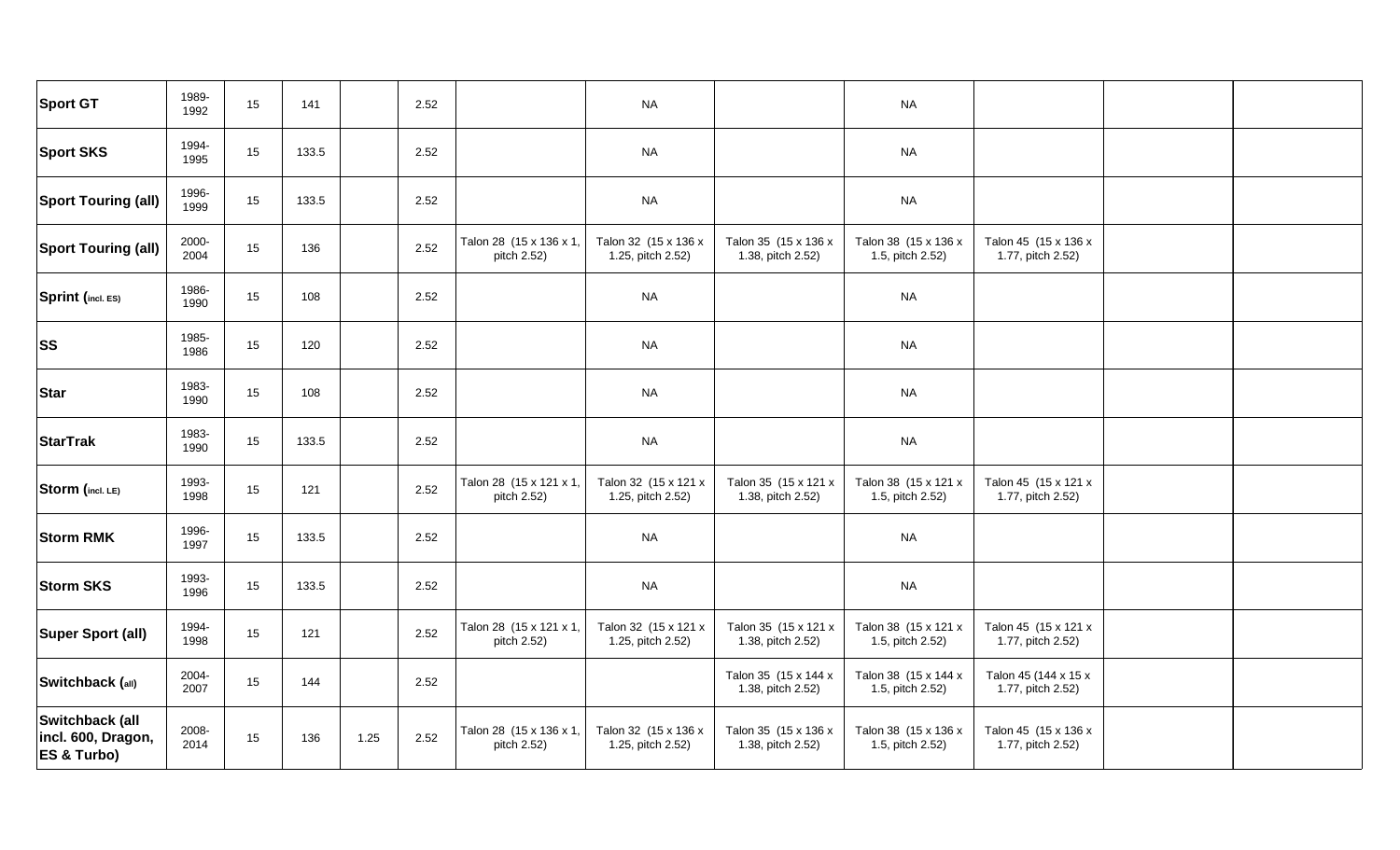| Switchback 600<br><b>Assault</b>                         | 2014-<br>2015    | 15 | 144   | 1.352 | 2.52 |                                        |                                             | Talon 35 (15 x 144 x<br>1.38, pitch 2.52) | Talon 38 (15 x 144 x<br>1.5, pitch 2.52) | Talon 45 (144 x 15 x<br>1.77, pitch 2.52) |                                              |                                          |
|----------------------------------------------------------|------------------|----|-------|-------|------|----------------------------------------|---------------------------------------------|-------------------------------------------|------------------------------------------|-------------------------------------------|----------------------------------------------|------------------------------------------|
| Switchback 800<br><b>Assault</b>                         | $2011 -$<br>2015 | 15 | 144   | 1.352 | 2.52 |                                        |                                             | Talon 35 (15 x 144 x<br>1.38, pitch 2.52) | Talon 38 (15 x 144 x<br>1.5, pitch 2.52) | Talon 45 (144 x 15 x<br>1.77, pitch 2.52) |                                              |                                          |
| <b>Switchback</b><br>800,600 (all except<br>Assault 144) | 2016             | 15 | 137   |       | 2.52 |                                        | Talon 32 (137 x 15 x<br>1.25, pitch 2.2,86) | Talon 35 (15 x 137 x<br>1.38, pitch 2.86) | Talon 38 (15 x 137 x<br>1.5, pitch 2.86) | Talon 45 (15 x 137 x<br>1.77, pitch 2.86) | Talon M 66.6 (15 x 137<br>x 2.62 pitch 2,86) | Talon 67 (15 x 137 x<br>2.62 pitch 2,86) |
| <b>Switchback</b><br>800,600 (all except<br>Assault 144) | 2017             | 15 | 137   |       | 2.52 |                                        | Talon 32 (137 x 15 x<br>1.25, pitch 2.2,86) | Talon 35 (15 x 137 x<br>1.38, pitch 2.86) | Talon 38 (15 x 137 x<br>1.5, pitch 2.86) | Talon 45 (15 x 137 x<br>1.77, pitch 2.86) | Talon M 66.6 (15 x 137<br>x 2.62 pitch 2,86) | Talon 67 (15 x 137 x<br>2.62 pitch 2,86) |
| <b>Switchback</b><br><b>Assault 144</b>                  | 2016-<br>2017    | 15 | 144   |       | 2.52 |                                        |                                             | Talon 35 (15 x 144 x<br>1.38, pitch 2.52) | Talon 38 (15 x 144 x<br>1.5, pitch 2.52) | Talon 45 (144 x 15 x<br>1.77, pitch 2.52) |                                              |                                          |
| <b>Switchback</b><br>Adventure 800,600                   | 2015             | 15 | 137   | 1,352 | 2.52 |                                        | Talon 32 (137 x 15 x<br>1.25, pitch 2.2,86) | Talon 35 (15 x 137 x<br>1.38, pitch 2.86) | Talon 38 (15 x 137 x<br>1.5, pitch 2.86) | Talon 45 (15 x 137 x<br>1.77, pitch 2.86) | Talon M 66.6 (15 x 137<br>x 2.62 pitch 2,86) | Talon 67 (15 x 137 x<br>2.62 pitch 2,86) |
| <b>Switchback Pro-X</b><br>800                           | 2015             | 15 | 137   | 1,75  | 2.52 |                                        | Talon 32 (137 x 15 x<br>1.25, pitch 2.2,86) | Talon 35 (15 x 137 x<br>1.38, pitch 2.86) | Talon 38 (15 x 137 x<br>1.5, pitch 2.86) | Talon 45 (15 x 137 x<br>1.77, pitch 2.86) | Talon M 66.6 (15 x 137<br>x 2.62 pitch 2,86) | Talon 67 (15 x 137 x<br>2.62 pitch 2,86) |
| <b>Switchback Pro-S</b><br>800,600                       | 2015             | 15 | 137   | 1,25  | 2.52 |                                        | Talon 32 (137 x 15 x<br>1.25, pitch 2.2,86) | Talon 35 (15 x 137 x<br>1.38, pitch 2.86) | Talon 38 (15 x 137 x<br>1.5, pitch 2.86) | Talon 45 (15 x 137 x<br>1.77, pitch 2.86) | Talon M 66.6 (15 x 137<br>x 2.62 pitch 2,86) | Talon 67 (15 x 137 x<br>2.62 pitch 2,86) |
| <b>Switchback SP</b><br>144                              | 2017             | 15 | 144   |       | 2.52 |                                        |                                             | Talon 35 (15 x 144 x<br>1.38, pitch 2.52) | Talon 38 (15 x 144 x<br>1.5, pitch 2.52) | Talon 45 (144 x 15 x<br>1.77, pitch 2.52) |                                              |                                          |
| <b>Touring 600 &amp; 700</b>                             | 2006             | 15 | 136   |       | 2.52 | Talon 28 (15 x 136 x 1<br>pitch 2.52)  | Talon 32 (15 x 136 x<br>1.25, pitch 2.52)   | Talon 35 (15 x 136 x<br>1.38, pitch 2.52) | Talon 38 (15 x 136 x<br>1.5, pitch 2.52) | Talon 45 (15 x 136 x<br>1.77, pitch 2.52) |                                              |                                          |
| Trail (incl. ES, 86 ННР &<br>87 SP)                      | 1983-<br>1999    | 15 | 121   |       | 2.52 | Talon 28 (15 x 121 x 1,<br>pitch 2.52) | Talon 32 (15 x 121 x<br>1.25, pitch 2.52)   | Talon 35 (15 x 121 x<br>1.38, pitch 2.52) | Talon 38 (15 x 121 x<br>1.5, pitch 2.52) | Talon 45 (15 x 121 x<br>1.77, pitch 2.52) |                                              |                                          |
| <b>Trail Deluxe</b>                                      | 1990-<br>1993    | 15 | 133.5 |       | 2.52 |                                        | <b>NA</b>                                   |                                           | <b>NA</b>                                |                                           |                                              |                                          |
| <b>Trail Deluxe</b>                                      | 1987-<br>1989    | 15 | 121   |       | 2.52 | Talon 28 (15 x 121 x 1,<br>pitch 2.52) | Talon 32 (15 x 121 x<br>1.25, pitch 2.52)   | Talon 35 (15 x 121 x<br>1.38, pitch 2.52) | Talon 38 (15 x 121 x<br>1.5, pitch 2.52) | Talon 45 (15 x 121 x<br>1.77, pitch 2.52) |                                              |                                          |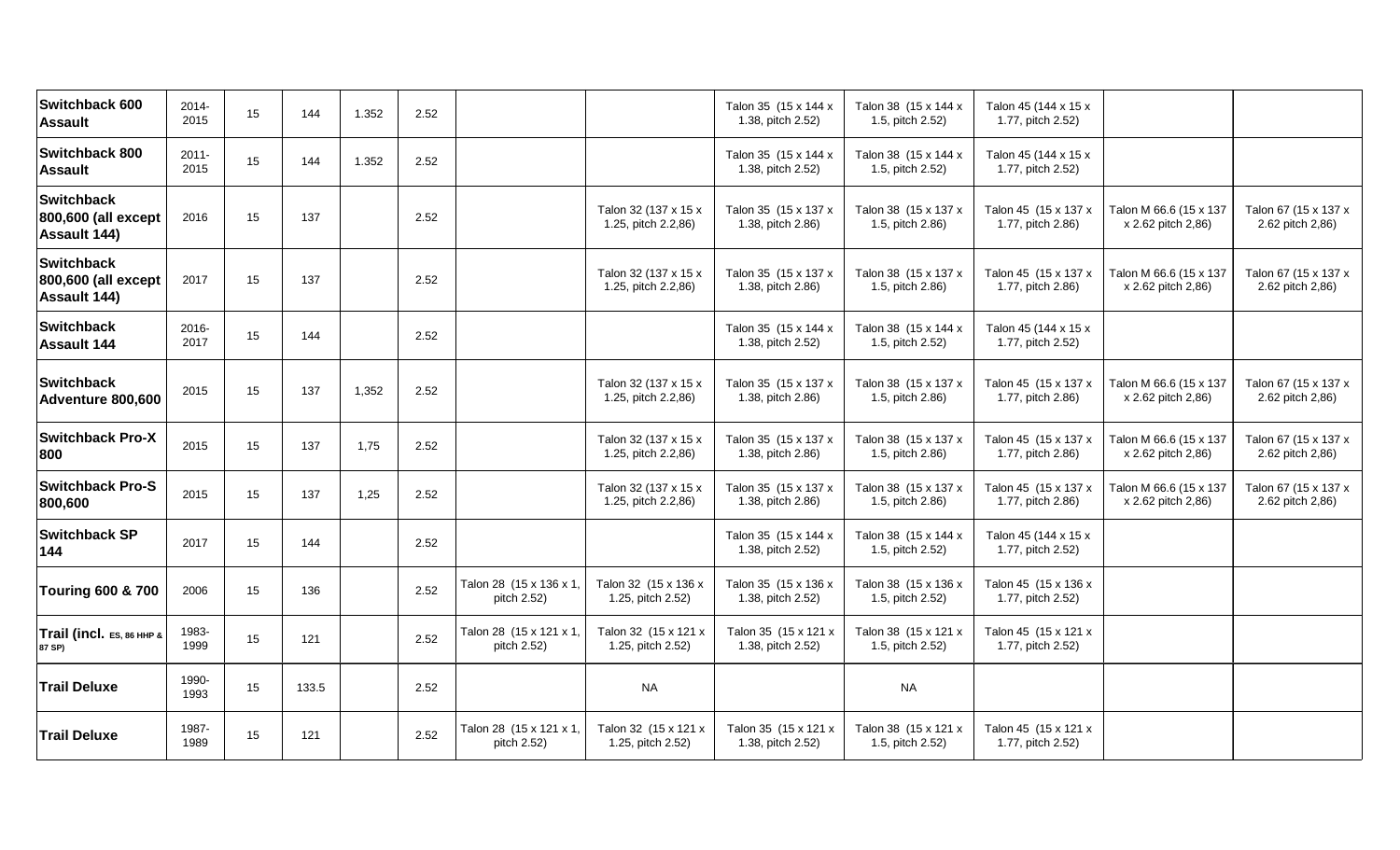| <b>Trail SKS</b>                                    | 1988-<br>1989 | 15 | 133.5 |      | 2.52 |                                        | <b>NA</b>                                 |                                           | <b>NA</b>                                |                                           |  |
|-----------------------------------------------------|---------------|----|-------|------|------|----------------------------------------|-------------------------------------------|-------------------------------------------|------------------------------------------|-------------------------------------------|--|
| <b>Trail RMK</b>                                    | 1997-<br>1998 | 15 | 133.5 |      | 2.52 |                                        | <b>NA</b>                                 |                                           | <b>NA</b>                                |                                           |  |
| <b>Trail RMK (all, incl.</b><br>ES)                 | 1999-<br>2006 | 15 | 136   |      | 2.52 | Talon 28 (15 x 136 x 1,<br>pitch 2.52) | Talon 32 (15 x 136 x<br>1.25, pitch 2.52) | Talon 35 (15 x 136 x<br>1.38, pitch 2.52) | Talon 38 (15 x 136 x<br>1.5, pitch 2.52) | Talon 45 (15 x 136 x<br>1.77, pitch 2.52) |  |
| <b>Trail RMK (incl.</b><br>Fleet models)            | 2007-<br>2010 | 15 | 136   | 1.25 | 2.52 | Talon 28 (15 x 136 x 1,<br>pitch 2.52) | Talon 32 (15 x 136 x<br>1.25, pitch 2.52) | Talon 35 (15 x 136 x<br>1.38, pitch 2.52) | Talon 38 (15 x 136 x<br>1.5, pitch 2.52) | Talon 45 (15 x 136 x<br>1.77, pitch 2.52) |  |
| <b>Trail Touring (incl.</b><br><b>Trail Deluxe)</b> | 1994-<br>2003 | 15 | 133.5 |      | 2.52 |                                        | <b>NA</b>                                 |                                           | <b>NA</b>                                |                                           |  |
| <b>Trail Touring (incl.</b><br>Deluxe & Fleet)      | 2004-<br>2010 | 15 | 136   | 1.0  | 2.52 | Talon 28 (15 x 136 x 1,<br>pitch 2.52) | Talon 32 (15 x 136 x<br>1.25, pitch 2.52) | Talon 35 (15 x 136 x<br>1.38, pitch 2.52) | Talon 38 (15 x 136 x<br>1.5, pitch 2.52) | Talon 45 (15 x 136 x<br>1.77, pitch 2.52) |  |
| TranSport                                           | 1996-<br>1999 | 15 | 141   |      | 2.52 |                                        | <b>NA</b>                                 |                                           | <b>NA</b>                                |                                           |  |
| <b>TranSport (BCe)</b>                              | 2008-<br>2009 | 15 | 136   | 1.25 | 2.52 | Talon 28 (15 x 136 x 1,<br>pitch 2.52) | Talon 32 (15 x 136 x<br>1.25, pitch 2.52) | Talon 35 (15 x 136 x<br>1.38, pitch 2.52) | Talon 38 (15 x 136 x<br>1.5, pitch 2.52) | Talon 45 (15 x 136 x<br>1.77, pitch 2.52) |  |
| Triumph                                             | 2000          | 15 | 121   |      | 2.52 | Talon 28 (15 x 121 x 1,<br>pitch 2.52) | Talon 32 (15 x 121 x<br>1.25, pitch 2.52) | Talon 35 (15 x 121 x<br>1.38, pitch 2.52) | Talon 38 (15 x 121 x<br>1.5, pitch 2.52) | Talon 45 (15 x 121 x<br>1.77, pitch 2.52) |  |
| <b>Turbo IQ</b>                                     | 2011          | 15 | 121   |      | 2.52 | Talon 28 (15 x 121 x 1,<br>pitch 2.52) | Talon 32 (15 x 121 x<br>1.25, pitch 2.52) | Talon 35 (15 x 121 x<br>1.38, pitch 2.52) | Talon 38 (15 x 121 x<br>1.5, pitch 2.52) | Talon 45 (15 x 121 x<br>1.77, pitch 2.52) |  |
| Turbo IQ                                            | 2012          | 15 | 121   |      | 2.52 | Talon 28 (15 x 121 x 1,<br>pitch 2.52) | Talon 32 (15 x 121 x<br>1.25, pitch 2.52) | Talon 35 (15 x 121 x<br>1.38, pitch 2.52) | Talon 38 (15 x 121 x<br>1.5, pitch 2.52) | Talon 45 (15 x 121 x<br>1.77, pitch 2.52) |  |
| Turbo IQ LX & LXT                                   | 2013          | 15 | 136   | 1.0  | 2.52 | Talon 28 (15 x 136 x 1,<br>pitch 2.52) | Talon 32 (15 x 136 x<br>1.25, pitch 2.52) | Talon 35 (15 x 136 x<br>1.38, pitch 2.52) | Talon 38 (15 x 136 x<br>1.5, pitch 2.52) | Talon 45 (15 x 136 x<br>1.77, pitch 2.52) |  |
| <b>Turbo IQ LX &amp; LXT</b>                        | 2014          | 15 | 136   | 1.0  | 2.52 | Talon 28 (15 x 136 x 1,<br>pitch 2.52) | Talon 32 (15 x 136 x<br>1.25, pitch 2.52) | Talon 35 (15 x 136 x<br>1.38, pitch 2.52) | Talon 38 (15 x 136 x<br>1.5, pitch 2.52) | Talon 45 (15 x 136 x<br>1.77, pitch 2.52) |  |
| <b>Turbo LX</b>                                     | 2010          | 15 | 136   | 1.0  | 2.52 | Talon 28 (15 x 136 x 1,<br>pitch 2.52) | Talon 32 (15 x 136 x<br>1.25, pitch 2.52) | Talon 35 (15 x 136 x<br>1.38, pitch 2.52) | Talon 38 (15 x 136 x<br>1.5, pitch 2.52) | Talon 45 (15 x 136 x<br>1.77, pitch 2.52) |  |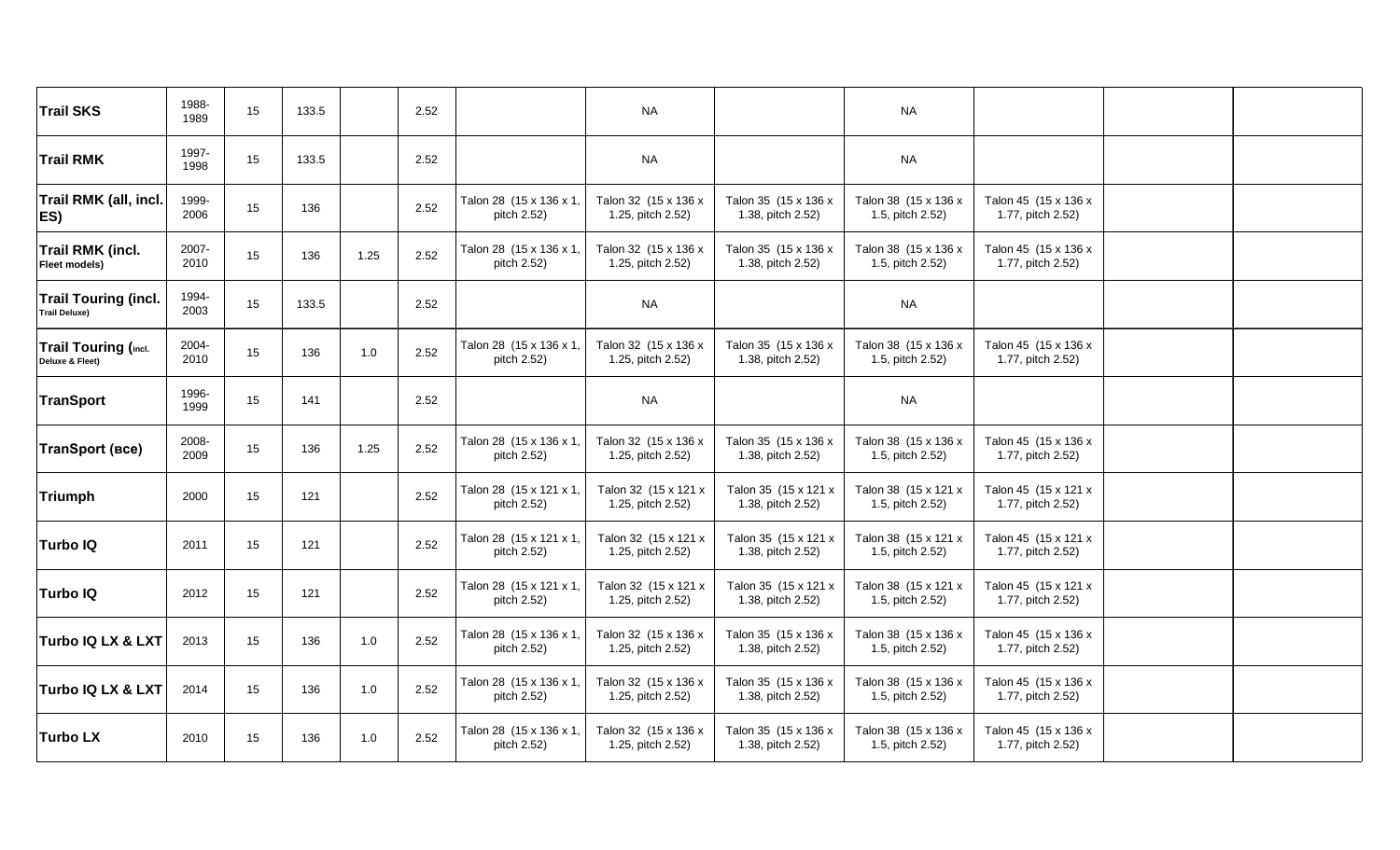| Ultra (incl. SP, SPX & SPX<br>SE) | 1996-<br>1998 | 15     | 121   | 2.52         | Talon 28 (15 x 121 x 1,<br>pitch 2.52) | Talon 32 (15 x 121 x<br>1.25, pitch 2.52)                                              | Talon 35 (15 x 121 x<br>1.38, pitch 2.52) | Talon 38 (15 x 121 x<br>1.5, pitch 2.52) | Talon 45 (15 x 121 x<br>1.77, pitch 2.52) |
|-----------------------------------|---------------|--------|-------|--------------|----------------------------------------|----------------------------------------------------------------------------------------|-------------------------------------------|------------------------------------------|-------------------------------------------|
| <b>Ultra RMK</b>                  | 1996          | 15     | 133.5 | 2.52         |                                        | <b>NA</b>                                                                              |                                           | <b>NA</b>                                |                                           |
| <b>Ultra SKS</b>                  | 1996          | $15\,$ | 133.5 | 2.52         |                                        | <b>NA</b>                                                                              |                                           | <b>NA</b>                                |                                           |
| <b>Ultra Touring</b>              | 1997-<br>1998 | 15     | 133.5 | 2.52         |                                        | <b>NA</b>                                                                              |                                           | <b>NA</b>                                |                                           |
| <b>Vertical Escape</b>            | 2003          | 15     | 159   | 2.52         |                                        | <b>NA</b>                                                                              |                                           | <b>NA</b>                                |                                           |
| <b>WideTrak</b>                   | 1990-<br>1993 | 20     | 156   | 2.52         |                                        | Talon WT(156 x 20 x<br>1.25, pitch 2.52) Talon<br>WTS (156 x 20 x 1.25,<br>pitch 2.52) |                                           |                                          |                                           |
| <b>WideTrak GT</b>                | 1994-<br>1997 | 20     | 141   | 2.52         |                                        | <b>NA</b>                                                                              |                                           | <b>NA</b>                                |                                           |
| WideTrak IQ (all)                 | 2010-<br>2017 | 20     | 156   | 1.25<br>2.52 |                                        | Talon WT(156 x 20 x<br>1.25, pitch 2.52) Talon<br>WTS (156 x 20 x 1.25,<br>pitch 2.52) |                                           |                                          |                                           |
| <b>WideTrak LX</b>                | 1994-<br>2017 | 20     | 156   | 1.0<br>2.52  |                                        | Talon WT(156 x 20 x<br>1.25, pitch 2.52) Talon<br>WTS (156 x 20 x 1.25,<br>pitch 2.52) |                                           |                                          |                                           |
| XC (all)                          | 1997-<br>2003 | 15     | 121   | 2.52         | Talon 28 (15 x 121 x 1,<br>pitch 2.52) | Talon 32 (15 x 121 x<br>1.25, pitch 2.52)                                              | Talon 35 (15 x 121 x<br>1.38, pitch 2.52) | Talon 38 (15 x 121 x<br>1.5, pitch 2.52) | Talon 45 (15 x 121 x<br>1.77, pitch 2.52) |
| XC SP (all, except<br>120)        | 1999-<br>2007 | 15     | 121   | 2.52         | Talon 28 (15 x 121 x 1,<br>pitch 2.52) | Talon 32 (15 x 121 x<br>1.25, pitch 2.52)                                              | Talon 35 (15 x 121 x<br>1.38, pitch 2.52) | Talon 38 (15 x 121 x<br>1.5, pitch 2.52) | Talon 45 (15 x 121 x<br>1.77, pitch 2.52) |
| <b>XCF</b>                        | 1997-<br>2002 | 15     | 121   | 2.52         | Talon 28 (15 x 121 x 1,<br>pitch 2.52) | Talon 32 (15 x 121 x<br>1.25, pitch 2.52)                                              | Talon 35 (15 x 121 x<br>1.38, pitch 2.52) | Talon 38 (15 x 121 x<br>1.5, pitch 2.52) | Talon 45 (15 x 121 x<br>1.77, pitch 2.52) |
| XCR (all, except<br>120)          | 1992-<br>2003 | 15     | 121   | 2.52         | Talon 28 (15 x 121 x 1,<br>pitch 2.52) | Talon 32 (15 x 121 x<br>1.25, pitch 2.52)                                              | Talon 35 (15 x 121 x<br>1.38, pitch 2.52) | Talon 38 (15 x 121 x<br>1.5, pitch 2.52) | Talon 45 (15 x 121 x<br>1.77, pitch 2.52) |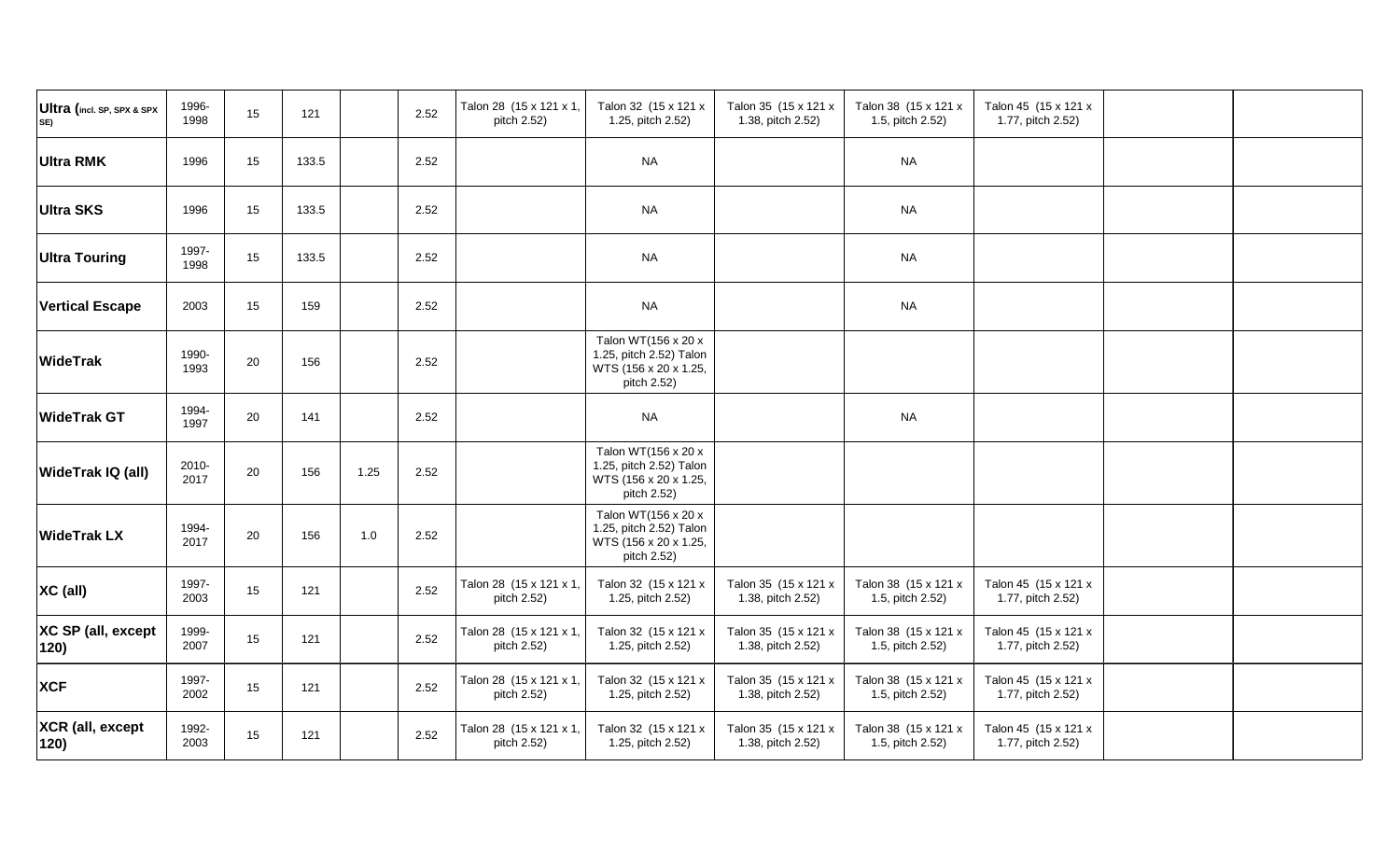| XLT (incl. Classic, Special<br>& Limited) | 1993-<br>1999 | 15 | 121   | 2.52 | Talon 28 $(15 \times 121 \times 1,$ Talon 32 $(15 \times 121 \times$<br>pitch 2.52) | 1.25, pitch 2.52) | 1.38, pitch 2.52) | Talon 35 (15 x 121 x   Talon 38 (15 x 121 x  <br>1.5, pitch 2.52) | Talon 45 (15 x 121 x<br>1.77, pitch 2.52) |  |
|-------------------------------------------|---------------|----|-------|------|-------------------------------------------------------------------------------------|-------------------|-------------------|-------------------------------------------------------------------|-------------------------------------------|--|
| <b>XLT RMK</b>                            | 1996-<br>1997 | 15 | 133.5 | 2.52 |                                                                                     | <b>NA</b>         |                   | <b>NA</b>                                                         |                                           |  |
| <b>XLT SKS</b>                            | 1993-<br>1997 | 15 | 133.5 | 2.52 |                                                                                     | <b>NA</b>         |                   | <b>NA</b>                                                         |                                           |  |
| <b>XLT Touring</b>                        | 1997-<br>1999 | 14 | 133.4 | 2.51 |                                                                                     | <b>NA</b>         |                   | <b>NA</b>                                                         |                                           |  |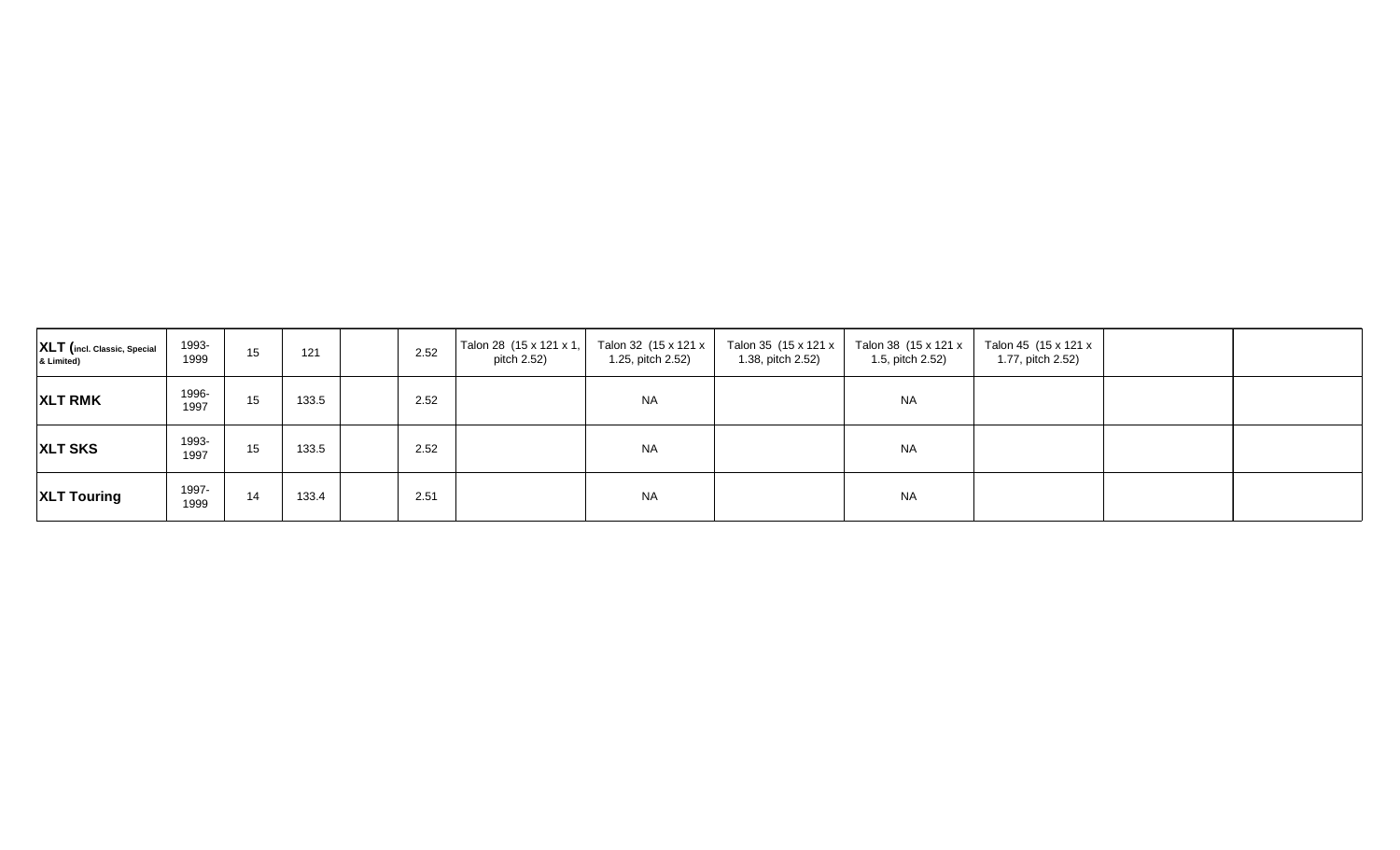|                                          |                  |        |        |                          |        |                                        | Таблица применяемости гусениц Composit                         |                                                |                                                                          |                                           |                                                                                                                                                     |                                         |
|------------------------------------------|------------------|--------|--------|--------------------------|--------|----------------------------------------|----------------------------------------------------------------|------------------------------------------------|--------------------------------------------------------------------------|-------------------------------------------|-----------------------------------------------------------------------------------------------------------------------------------------------------|-----------------------------------------|
| Yamaha<br><b>SYAMAHA</b>                 |                  |        |        |                          |        |                                        | Для удобства поиска по модели воспользуйтесь клавишами CTRL+F. | гусеницы.<br>Примечание: 1 дюйм равен 2,54 см. |                                                                          |                                           | Внимание!!! При подборе гусениц необходимо учитывать высоту туннеля каждого конкретного снегохода и, исходя из этого, подбирать высоту грунтозацепа |                                         |
|                                          | <b>Tod</b>       | Ширина | Длина  | Грунто-<br>зацеп в       | Шаг    |                                        |                                                                |                                                | Модель гусеницы Composit                                                 |                                           |                                                                                                                                                     |                                         |
| Модель снегохода                         | выпуска          | (дюйм) | (дюйм) | -usuqo<br>нале<br>(дюйм) | (дюйм) | (1.1)                                  | Грунтозацеп - 28 мм Грунтозацеп - 32 мм<br>(1.25)              | (1.38)                                         | Грунтозацеп - 35 мм   Грунтозацеп - 38 мм   Грунтозацеп - 45 мм<br>(1.5) | (1.77)                                    | Грунтозацеп - 66<br>мм (2,62)                                                                                                                       | Грунтозацеп — 67<br>мм (2,62)           |
| Apex (incl. GT)                          | 2008-<br>2010    | 15     | 121    | 1.25                     | 2.52   | Talon 28 (15 x 121 x 1,<br>pitch 2.52) | Talon 32 (15 x 121 x<br>1.25, pitch 2.52)                      | Talon 35 (15 x 121 x<br>1.38, pitch 2.52)      | Talon 38 (15 x 121 x<br>1.5, pitch 2.52)                                 | Talon 45 (15 x 121 x<br>1.77, pitch 2.52) |                                                                                                                                                     |                                         |
| <b>Apex &amp; Apex SE</b>                | $2011 -$<br>2015 | 15     | 128    | 1.25                     | 2.52   |                                        | Talon 32 (15 x 128 x<br>1.25, pitch 2.52)                      | Talon 35 (15 x 128 x<br>1.38, pitch 2.52)      | Talon 38 (15 x 128 x<br>1.5, pitch 2.52)                                 | Talon 45 (15 x 128 x<br>1.77, pitch 2.52) |                                                                                                                                                     |                                         |
| Apex (incl. LE)                          | 2016-<br>2017    | 15     | 129    | 1.25                     | 2.86   |                                        | Talon 32 (15 x 129 x<br>1.25, pitch 2.86)                      | Talon 35 (15 x 129 x<br>1.38, pitch 2.86)      | Talon 38 (15 x 129 x<br>1.5, pitch 2.86)                                 | Talon 45 (15 x 129 x<br>1.77, pitch 2.86) |                                                                                                                                                     |                                         |
| Apex LTX (incl.<br>GT)                   | 2008-<br>2010    | 15     | 136    | 1.25                     | 2.52   | Talon 28 (15 x 136 x 1)<br>pitch 2.52) | Talon 32 (15 x 136 x<br>1.25, pitch 2.52)                      | Talon 35 (15 x 136 x<br>1.38, pitch 2.52)      | Talon 38 (15 x 136 x<br>1.5, pitch 2.52)                                 | Talon 45 (15 x 136 x<br>1.77, pitch 2.52) |                                                                                                                                                     |                                         |
| <b>Apex Mountain</b><br>(incl. SE)       | 2006-<br>2007    | 16     | 162    | 2.25                     | 3.0    |                                        |                                                                |                                                |                                                                          |                                           | Talon M 66.6 (15 x 162<br>x 2.62 pitch 3)                                                                                                           | Talon 67 (15 x 162 x<br>2.62 pitch 3)   |
| Apex MTX (incl.<br>SE)                   | 2008-<br>2010    | 16     | 162    | 2.25                     | 3.0    |                                        |                                                                |                                                |                                                                          |                                           | Talon M 66.6 (15 x 162<br>x 2.62 pitch 3)                                                                                                           | Talon 67 (15 x 162 x<br>2.62 pitch 3)   |
| <b>Apex RTX (incl. GT</b><br>& ER)       | 2006-<br>2008    | 15     | 121    | 1.25                     | 2.52   | Talon 28 (15 x 121 x 1)<br>pitch 2.52) | Talon 32 (15 x 121 x<br>1.25, pitch 2.52)                      | Talon 35 (15 x 121 x<br>1.38, pitch 2.52)      | Talon 38 (15 x 121 x<br>1.5, pitch 2.52)                                 | Talon 45 (15 x 121 x<br>1.77, pitch 2.52) |                                                                                                                                                     |                                         |
| <b>Apex XTX</b>                          | $2011 -$<br>2015 | 15     | 144    | 1.25                     | 2.52   |                                        |                                                                | Talon 35 (15 x 144 x<br>1.38, pitch 2.52)      | Talon 38 (15 x 144 x<br>1.5, pitch 2.52)                                 | Talon 45 (15 x 144 x<br>1.77, pitch 2.52) |                                                                                                                                                     |                                         |
| <b>Apex X-TX</b>                         | 2016-<br>2017    | 15     | 146    | 1.25                     | 2.86   |                                        |                                                                | Talon 35 (15 x 146 x<br>1.38, pitch 2.86)      | Talon 38 (15 x 146 x<br>1.5, pitch 2.86)                                 | Talon 45 (15 x 146 x<br>1.77, pitch 2.86) | Talon M 66.6 (15 x146 x<br>2.62 pitch 2.86)                                                                                                         | Talon 67 (15 x146 x<br>2.62 pitch 2.86) |
| <b>Apex X-TX 1.75</b><br>(incl. 1.75 LE) | 2016-<br>2017    | 15     | 146    | 1.75                     | 2.86   |                                        |                                                                | Talon 35 (15 x 146 x<br>1.38, pitch 2.86)      | Talon 38 (15 x 146 x<br>1.5, pitch 2.86)                                 | Talon 45 (15 x 146 x<br>1.77, pitch 2.86) | Talon M 66.6 (15 x146 x<br>2.62 pitch 2.86)                                                                                                         | Talon 67 (15 x146 x<br>2.62 pitch 2.86) |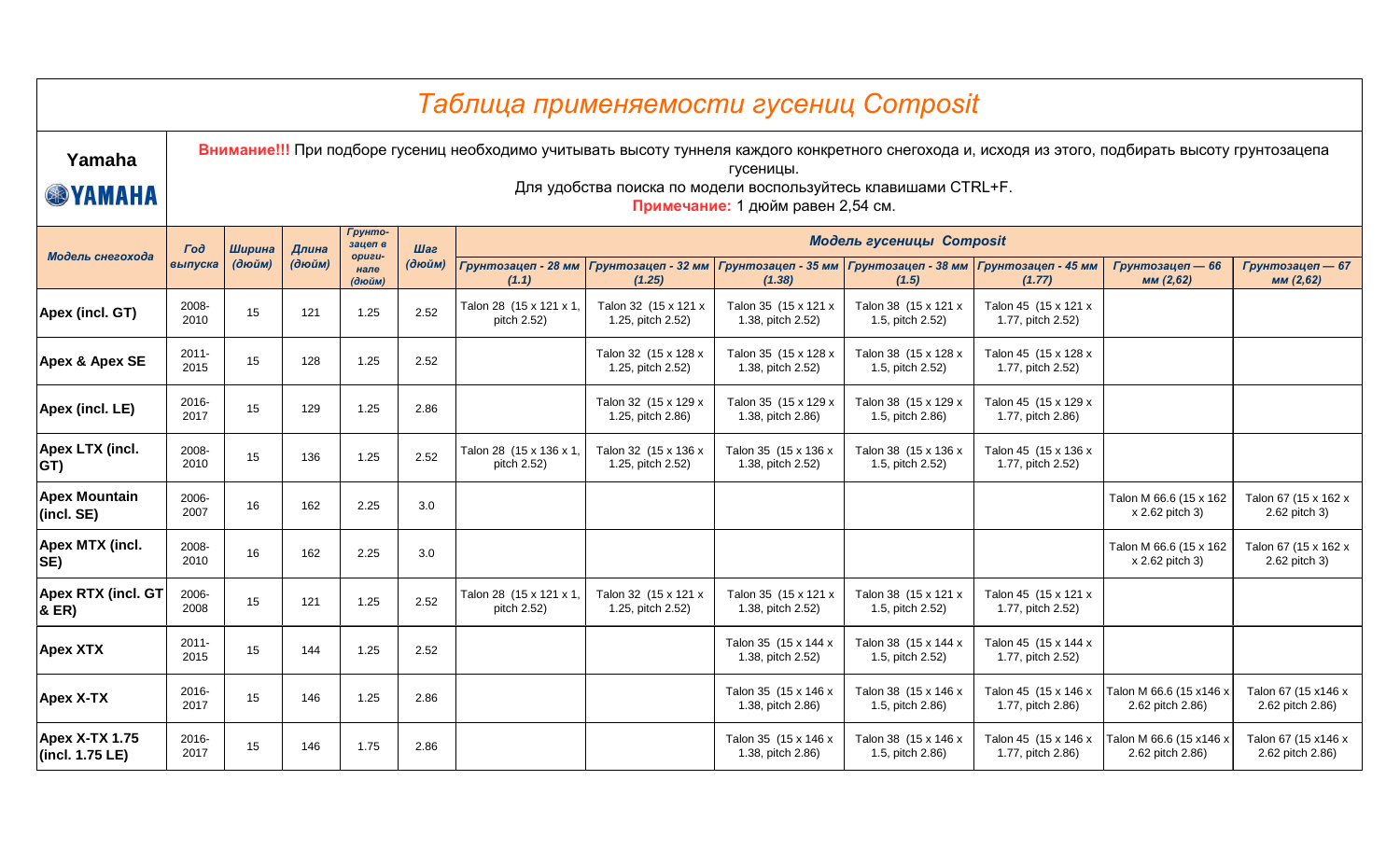| Attak (incl. GT)                                              | 2006-<br>2007 | 15 | 136 | 1.25 | 2.52 | Talon 28 (15 x 136 x 1,<br>pitch 2.52) | Talon 32 (15 x 136 x<br>1.25, pitch 2.52) | Talon 35 (15 x 136 x<br>1.38, pitch 2.52) | Talon 38 (15 x 136 x<br>1.5, pitch 2.52) | Talon 45 (15 x 136 x<br>1.77, pitch 2.52) |                                           |                                       |
|---------------------------------------------------------------|---------------|----|-----|------|------|----------------------------------------|-------------------------------------------|-------------------------------------------|------------------------------------------|-------------------------------------------|-------------------------------------------|---------------------------------------|
| <b>Bravo</b>                                                  | 1982-<br>1992 | 15 | 94  |      | 4.08 |                                        | <b>NA</b>                                 |                                           | <b>NA</b>                                |                                           |                                           |                                       |
| <b>Bravo</b>                                                  | 1993          | 15 | 102 |      | 2.52 |                                        | <b>NA</b>                                 |                                           | <b>NA</b>                                |                                           |                                           |                                       |
| <b>Bravo</b>                                                  | 1997          | 15 | 102 |      | 2.52 |                                        | <b>NA</b>                                 |                                           | <b>NA</b>                                |                                           |                                           |                                       |
| <b>BravoLT</b>                                                | 1987-<br>2000 | 15 | 136 |      | 2.52 | Talon 28 (15 x 136 x 1,<br>pitch 2.52) | Talon 32 (15 x 136 x<br>1.25, pitch 2.52) | Talon 35 (15 x 136 x<br>1.38, pitch 2.52) | Talon 38 (15 x 136 x<br>1.5, pitch 2.52) | Talon 45 (15 x 136 x<br>1.77, pitch 2.52) |                                           |                                       |
| <b>Enticer LTR &amp;</b><br><b>Enticer II LT</b>              | 1987-<br>2000 | 15 | 136 |      | 2.52 | Talon 28 (15 x 136 x 1,<br>pitch 2.52) | Talon 32 (15 x 136 x<br>1.25, pitch 2.52) | Talon 35 (15 x 136 x<br>1.38, pitch 2.52) | Talon 38 (15 x 136 x<br>1.5, pitch 2.52) | Talon 45 (15 x 136 x<br>1.77, pitch 2.52) |                                           |                                       |
| <b>Exciter &amp; Exciter II</b><br>(incl. Deluxe, SX &<br>LE) | 1988-<br>1993 | 15 | 121 |      | 2.52 | Talon 28 (15 x 121 x 1,<br>pitch 2.52) | Talon 32 (15 x 121 x<br>1.25, pitch 2.52) | Talon 35 (15 x 121 x<br>1.38, pitch 2.52) | Talon 38 (15 x 121 x<br>1.5, pitch 2.52) | Talon 45 (15 x 121 x<br>1.77, pitch 2.52) |                                           |                                       |
| <b>Exciter II ST</b>                                          | 1993          | 15 | 136 |      | 2.52 | Talon 28 (15 x 136 x 1,<br>pitch 2.52) | Talon 32 (15 x 136 x<br>1.25, pitch 2.52) | Talon 35 (15 x 136 x<br>1.38, pitch 2.52) | Talon 38 (15 x 136 x<br>1.5, pitch 2.52) | Talon 45 (15 x 136 x<br>1.77, pitch 2.52) |                                           |                                       |
| FX Nytro (incl. ER)                                           | 2006-<br>2007 | 15 | 121 | 1.25 | 2.52 | Talon 28 (15 x 121 x 1,<br>pitch 2.52) | Talon 32 (15 x 121 x<br>1.25, pitch 2.52) | Talon 35 (15 x 121 x<br>1.38, pitch 2.52) | Talon 38 (15 x 121 x<br>1.5, pitch 2.52) | Talon 45 (15 x 121 x<br>1.77, pitch 2.52) |                                           |                                       |
| FX Nytro & Nytro<br>RTX (all inc. SE)                         | 2008-<br>2012 | 15 | 121 | 1.25 | 2.52 | Talon 28 (15 x 121 x 1,<br>pitch 2.52) | Talon 32 (15 x 121 x<br>1.25, pitch 2.52) | Talon 35 (15 x 121 x<br>1.38, pitch 2.52) | Talon 38 (15 x 121 x<br>1.5, pitch 2.52) | Talon 45 (15 x 121 x<br>1.77, pitch 2.52) |                                           |                                       |
| FX Nytro & Nytro<br>RTX (all incl. SE)                        | 2013          | 15 | 120 | 1.25 | 2.86 | Talon 28 (120 x 15 x 1,<br>pitch 2.86) | Talon 32 (15 x 120 x<br>1.25, pitch 2.86) | Talon 35 (15 x 120 x<br>1.38, pitch 2.86) | Talon 38 (15 x 120 x<br>1.5, pitch 2.86) | Talon 45 (15 x 120 x<br>1.77, pitch 2.86) |                                           |                                       |
| <b>FX Nytro</b>                                               | 2014          | 15 | 120 | 1.25 | 2.86 | Talon 28 (120 x 15 x 1,<br>pitch 2.86) | Talon 32 (15 x 120 x<br>1.25, pitch 2.86) | Talon 35 (15 x 120 x<br>1.38, pitch 2.86) | Talon 38 (15 x 120 x<br>1.5, pitch 2.86) | Talon 45 (15 x 120 x<br>1.77, pitch 2.86) |                                           |                                       |
| <b>FX Nytro MTX</b>                                           | 2008-<br>2010 | 15 | 153 | 2.25 | 3.0  |                                        |                                           |                                           |                                          |                                           | Talon M 66.6 (15 x 153<br>x 2.62 pitch 3) | Talon 67 (15 x 153 x<br>2.62 pitch 3) |
| <b>FX Nytro MTX SE</b><br>153                                 | 2010-<br>2014 | 15 | 153 | 2.25 | 3.0  |                                        |                                           |                                           |                                          |                                           | Talon M 66.6 (15 x 153<br>x 2.62 pitch 3) | Talon 67 (15 x 153 x<br>2.62 pitch 3) |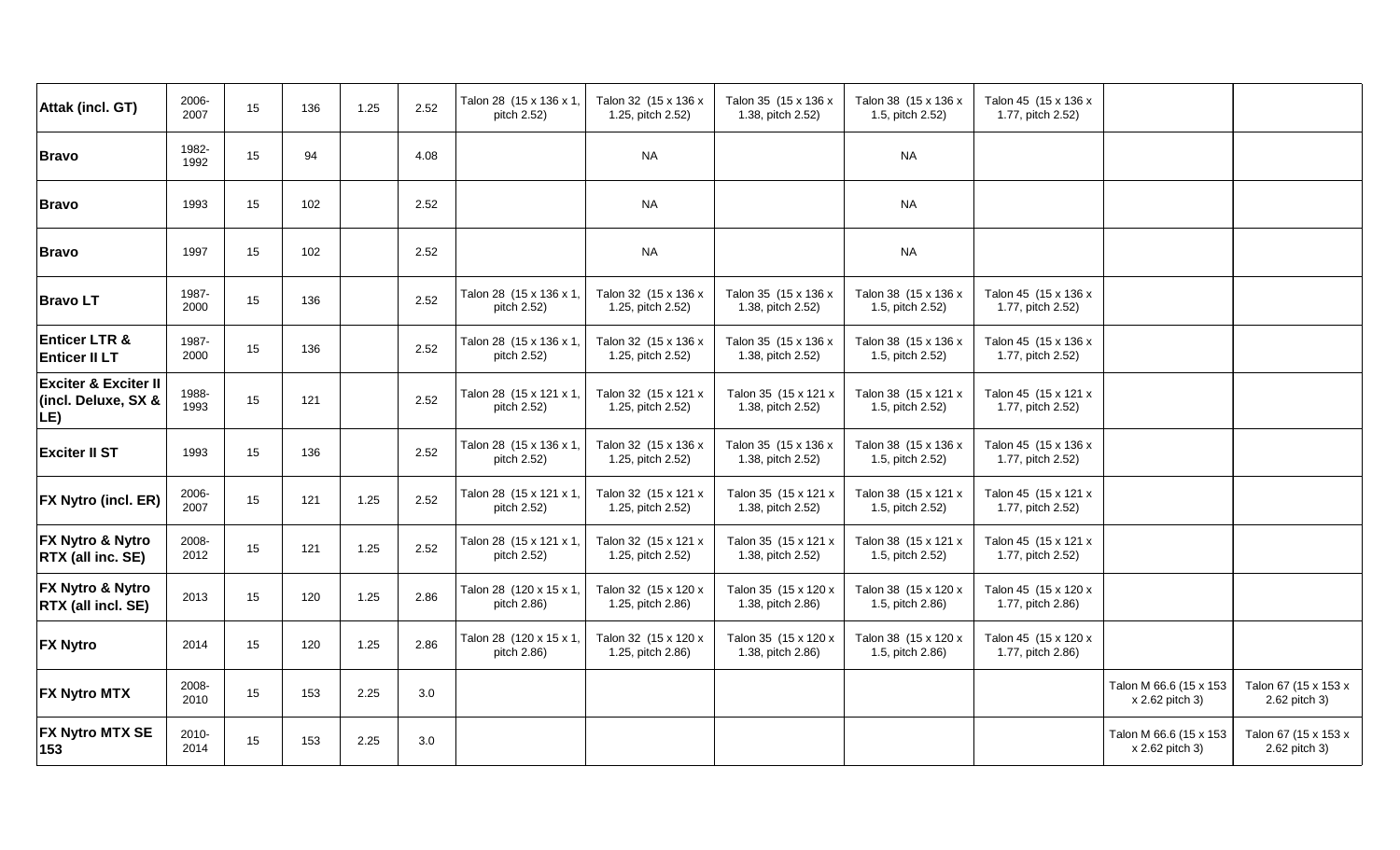| FX Nytro MTX SE<br>162                                                                              | 2010-<br>2014 | 15 | 162 | 2.25 | 3.0  |                                        |                                           |                                           |                                          |                                           | Talon M 66.6 (15 x 162<br>x 2.62 pitch 3) | Talon 67 (15 x 162 x<br>2.62 pitch 3) |
|-----------------------------------------------------------------------------------------------------|---------------|----|-----|------|------|----------------------------------------|-------------------------------------------|-------------------------------------------|------------------------------------------|-------------------------------------------|-------------------------------------------|---------------------------------------|
| <b>FX Nytro XTX</b>                                                                                 | 2009-<br>2014 | 15 | 144 | 1.25 | 2.52 |                                        |                                           | Talon 35 (15 x 144 x<br>1.38, pitch 2.52) | Talon 38 (15 x 144 x<br>1.5, pitch 2.52) | Talon 45 (15 x 144 x<br>1.77, pitch 2.52) |                                           |                                       |
| FX Nytro XTX 1.75                                                                                   | 2013-<br>2014 | 15 | 144 | 1.75 | 2.52 |                                        |                                           | Talon 35 (15 x 144 x<br>1.38, pitch 2.52) | Talon 38 (15 x 144 x<br>1.5, pitch 2.52) | Talon 45 (15 x 144 x<br>1.77, pitch 2.52) |                                           |                                       |
| Inviter                                                                                             | 1986-<br>1991 | 15 | 102 |      | 3.29 |                                        | <b>NA</b>                                 |                                           | <b>NA</b>                                |                                           |                                           |                                       |
| <b>Mountain Max (all)</b>                                                                           | 1997-<br>1999 | 15 | 136 |      | 2.52 | Talon 28 (15 x 136 x 1<br>pitch 2.52)  | Talon 32 (15 x 136 x<br>1.25, pitch 2.52) | Talon 35 (15 x 136 x<br>1.38, pitch 2.52) | Talon 38 (15 x 136 x<br>1.5, pitch 2.52) | Talon 45 (15 x 136 x<br>1.77, pitch 2.52) |                                           |                                       |
| <b>Mountain Max (all)</b>                                                                           | 2000-<br>2004 | 15 | 141 |      | 2.52 |                                        | <b>NA</b>                                 |                                           | <b>NA</b>                                |                                           |                                           |                                       |
| <b>Mountain SRX</b>                                                                                 | 1998          | 15 | 136 |      | 2.52 | Talon 28 (15 x 136 x 1,<br>pitch 2.52) | Talon 32 (15 x 136 x<br>1.25, pitch 2.52) | Talon 35 (15 x 136 x<br>1.38, pitch 2.52) | Talon 38 (15 x 136 x<br>1.5, pitch 2.52) | Talon 45 (15 x 136 x<br>1.77, pitch 2.52) |                                           |                                       |
| <b>Ovation (incl. LE)</b>                                                                           | 1988-<br>2000 | 15 | 109 |      | 3.29 |                                        | <b>NA</b>                                 |                                           | <b>NA</b>                                |                                           |                                           |                                       |
| Phazer (incl.<br>Deluxe & E)                                                                        | 1984-<br>1989 | 15 | 116 |      | 2.52 |                                        | <b>NA</b>                                 |                                           | <b>NA</b>                                |                                           |                                           |                                       |
| Phazer II (incl. SS,<br>ST, LE & Deluxe)                                                            | 1990-<br>2001 | 15 | 121 |      | 2.52 | Talon 28 (15 x 121 x 1,<br>pitch 2.52) | Talon 32 (15 x 121 x<br>1.25, pitch 2.52) | Talon 35 (15 x 121 x<br>1.38, pitch 2.52) | Talon 38 (15 x 121 x<br>1.5, pitch 2.52) | Talon 45 (15 x 121 x<br>1.77, pitch 2.52) |                                           |                                       |
| <b>Phazer II ST</b>                                                                                 | 1992-<br>1994 | 15 | 136 |      | 2.52 | Talon 28 (15 x 136 x 1,<br>pitch 2.52) | Talon 32 (15 x 136 x<br>1.25, pitch 2.52) | Talon 35 (15 x 136 x<br>1.38, pitch 2.52) | Talon 38 (15 x 136 x<br>1.5, pitch 2.52) | Talon 45 (15 x 136 x<br>1.77, pitch 2.52) |                                           |                                       |
| Phazer (incl. FX &<br>RTX) (необходимо<br>подрезать ленту по ширине.<br>гусеница сходит с гарантии) | 2007-<br>2014 | 14 | 121 | 1.0  | 2.52 | Talon 28 (15 x 121 x 1,<br>pitch 2.52) | Talon 32 (15 x 121 x<br>1.25, pitch 2.52) | Talon 35 (15 x 121 x<br>1.38, pitch 2.52) | Talon 38 (15 x 121 x<br>1.5, pitch 2.52) | Talon 45 (15 x 121 x<br>1.77, pitch 2.52) |                                           |                                       |
| <b>Phazer R-TX</b><br>необходимо подрезать<br>пенту по ширине, гусеница<br>сходит с гарантии)       | 2015-<br>2017 | 14 | 121 | 1.0  | 2.52 | Talon 28 (15 x 121 x 1,<br>pitch 2.52) | Talon 32 (15 x 121 x<br>1.25, pitch 2.52) | Talon 35 (15 x 121 x<br>1.38, pitch 2.52) | Talon 38 (15 x 121 x<br>1.5, pitch 2.52) | Talon 45 (15 x 121 x<br>1.77, pitch 2.52) |                                           |                                       |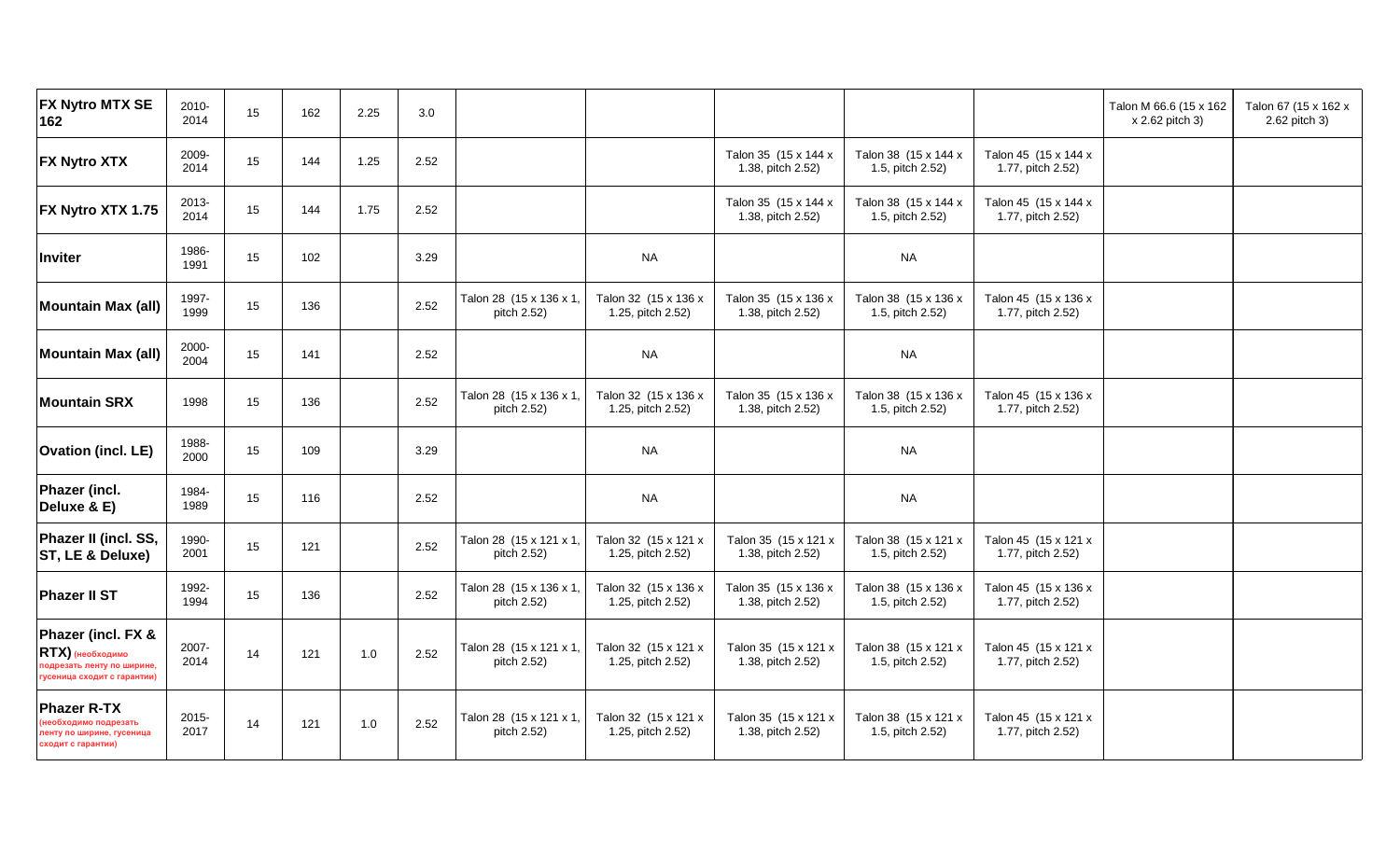| <b>Phazer X-TX</b><br>необходимо подрезать<br>тенту по ширине, гусеница<br>сходит с гарантии)           | 2014-<br>2015 | 14 | 144 | 1.5  | 2.52 |                                        |                                           | Talon 35 (15 x 144 x<br>1.38, pitch 2.52) | Talon 38 (15 x 144 x<br>1.5, pitch 2.52) |                                           |  |
|---------------------------------------------------------------------------------------------------------|---------------|----|-----|------|------|----------------------------------------|-------------------------------------------|-------------------------------------------|------------------------------------------|-------------------------------------------|--|
| <b>Phazer X-TX</b><br>необходимо подрезать<br>пенту по ширине, гусеница<br>сходит с гарантии)           | 2015-<br>2017 | 14 | 144 | 1.5  | 2.52 |                                        |                                           | Talon 35 (15 x 144 x<br>1.38, pitch 2.52) | Talon 38 (15 x 144 x<br>1.5, pitch 2.52) |                                           |  |
| <b>Phazer GT</b><br>необходимо подрезать<br>пенту по ширине, гусеница<br>сходит с гарантии)             | 2007-<br>2013 | 14 | 121 | 1.0  | 2.52 | Talon 28 (15 x 121 x 1<br>pitch 2.52)  | Talon 32 (15 x 121 x<br>1.25, pitch 2.52) | Talon 35 (15 x 121 x<br>1.38, pitch 2.52) | Talon 38 (15 x 121 x<br>1.5, pitch 2.52) | Talon 45 (15 x 121 x<br>1.77, pitch 2.52) |  |
| <b>Phazer M-TX</b><br>необходимо подрезать<br>ленту по ширине, гусеница<br>сходит с гарантии)           | 2008-<br>2017 | 14 | 144 | 2.0  | 2.52 |                                        |                                           | Talon 35 (15 x 144 x<br>1.38, pitch 2.52) | Talon 38 (15 x 144 x<br>1.5, pitch 2.52) |                                           |  |
| <b>Phazer Mountain</b><br>Lite                                                                          | 1996-<br>2001 | 15 | 136 |      | 2.52 | Talon 28 (15 x 136 x 1<br>pitch 2.52)  | Talon 32 (15 x 136 x<br>1.25, pitch 2.52) | Talon 35 (15 x 136 x<br>1.38, pitch 2.52) | Talon 38 (15 x 136 x<br>1.5, pitch 2.52) | Talon 45 (15 x 136 x<br>1.77, pitch 2.52) |  |
| <b>Phazer Mountain</b><br>Lite (необходимо<br>подрезать ленту по ширине,<br>гусеница сходит с гарантии) | 2007          | 14 | 144 |      | 2.52 |                                        |                                           | Talon 35 (15 x 144 x<br>1.38, pitch 2.52) | Talon 38 (15 x 144 x<br>1.5, pitch 2.52) |                                           |  |
| RS Rage (incl. GT)                                                                                      | 2005-<br>2007 | 15 | 136 | 1.25 | 2.52 | Talon 28 (15 x 136 x 1<br>pitch 2.52)  | Talon 32 (15 x 136 x<br>1.25, pitch 2.52) | Talon 35 (15 x 136 x<br>1.38, pitch 2.52) | Talon 38 (15 x 136 x<br>1.5, pitch 2.52) | Talon 45 (15 x 136 x<br>1.77, pitch 2.52) |  |
| <b>RS Vector, Vector</b><br>GT & ER                                                                     | 2005-<br>2015 | 15 | 121 | 1.25 | 2.52 | Talon 28 (15 x 121 x 1,<br>pitch 2.52) | Talon 32 (15 x 121 x<br>1.25, pitch 2.52) | Talon 35 (15 x 121 x<br>1.38, pitch 2.52) | Talon 38 (15 x 121 x<br>1.5, pitch 2.52) | Talon 45 (15 x 121 x<br>1.77, pitch 2.52) |  |
| RS Vector (inc. LE)                                                                                     | 2016          | 15 | 129 | 1,25 | 2.86 |                                        | Talon 32 (15 x 129 x<br>1.25, pitch 2.86) | Talon 35 (15 x 129 x<br>1.38, pitch 2.86) | Talon 38 (15 x 129 x<br>1.5, pitch 2.86) | Talon 45 (15 x 129 x<br>1.77, pitch 2.86) |  |
| <b>RS Vector</b>                                                                                        | 2017          | 15 | 129 | 1,25 | 2.86 |                                        | Talon 32 (15 x 129 x<br>1.25, pitch 2.86) | Talon 35 (15 x 129 x<br>1.38, pitch 2.86) | Talon 38 (15 x 129 x<br>1.5, pitch 2.86) | Talon 45 (15 x 129 x<br>1.77, pitch 2.86) |  |
| <b>RS Vector LTX</b><br>(incl. GT) & RS<br><b>Vector L-TX</b>                                           | 2008-<br>2015 | 15 | 136 | 1.25 | 2.52 | Talon 28 (15 x 136 x 1,<br>pitch 2.52) | Talon 32 (15 x 136 x<br>1.25, pitch 2.52) | Talon 35 (15 x 136 x<br>1.38, pitch 2.52) | Talon 38 (15 x 136 x<br>1.5, pitch 2.52) | Talon 45 (15 x 136 x<br>1.77, pitch 2.52) |  |
| <b>RS Vector</b><br><b>Mountain</b>                                                                     | 2005-<br>2007 | 15 | 151 | 2.0  | 2.52 |                                        |                                           | Talon 35 (15 x 151 x<br>1.38, pitch 2.52) | Talon 38 (15 x 151 x<br>1.5, pitch 2.52) | Talon 45 (15 x 151 x<br>1.77, pitch 2.52) |  |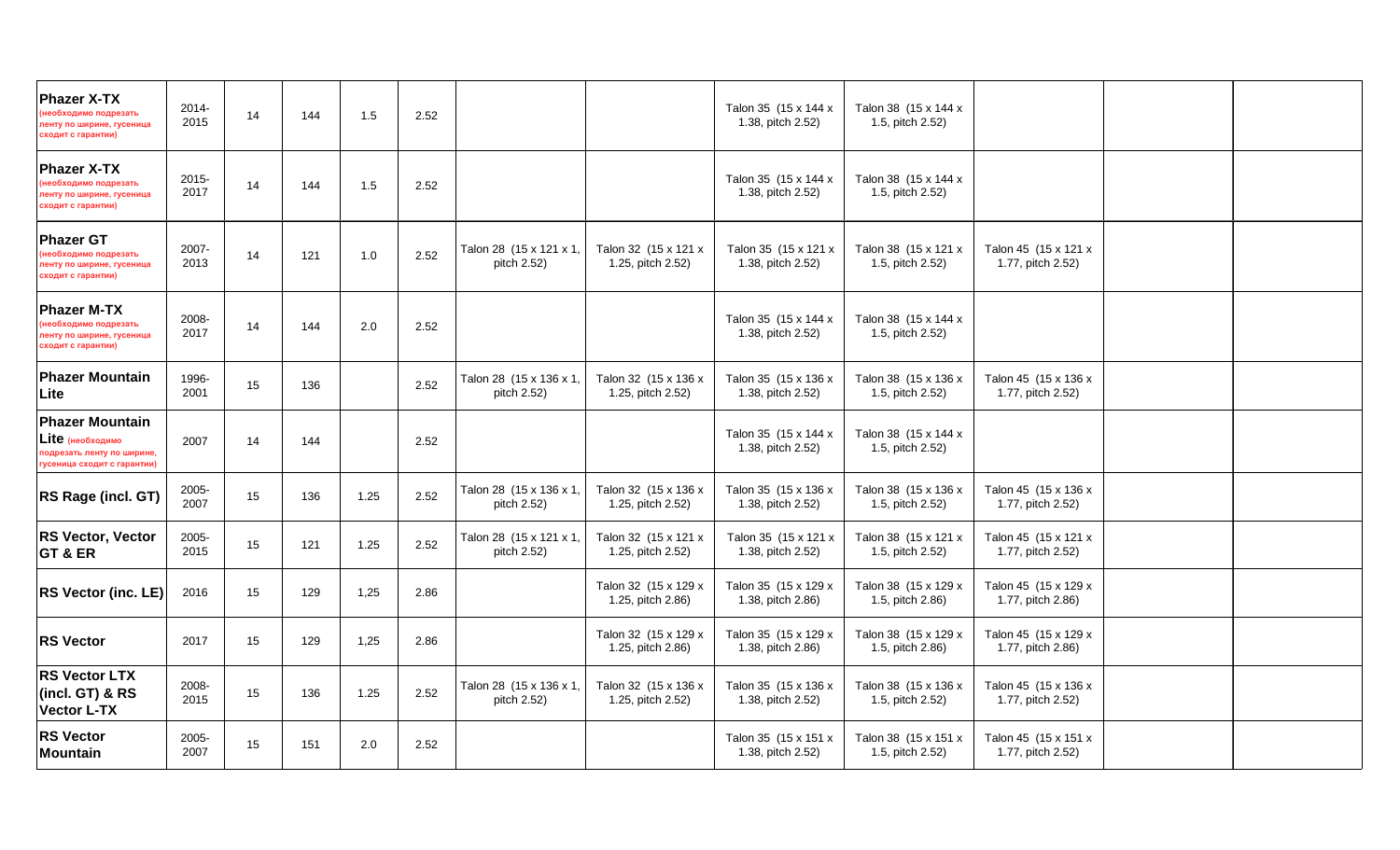| <b>RS Vector</b><br><b>Mountain SE</b>        | 2006-<br>2007 | $16\,$ | 162 | 2.25 | 3.0     |                                        |                                           |                                           |                                          |                                           | Talon M 66.6 (15 x162x Talon 67 (15 x162x 2.62)<br>2.62 pitch 3) | pitch 3)                                |
|-----------------------------------------------|---------------|--------|-----|------|---------|----------------------------------------|-------------------------------------------|-------------------------------------------|------------------------------------------|-------------------------------------------|------------------------------------------------------------------|-----------------------------------------|
| <b>RS Vector X-TX</b>                         | 2016-<br>2017 | 15     | 146 | 125  | 2.86    |                                        |                                           | Talon 35 (15 x 146 x<br>1.38, pitch 2.86) | Talon 38 (15 x 146 x<br>1.5, pitch 2.86) | Talon 45 (15 x 146 x<br>1.77, pitch 2.86) | Talon M 66.6 (15 x146 x<br>2.62 pitch 2.86)                      | Talon 67 (15 x146 x<br>2.62 pitch 2.86) |
| <b>RS Vector X-TX</b><br>1.75 (incl. 1.75 LE) | 2016-<br>2017 | 15     | 146 | 1,75 | 2.86    |                                        |                                           | Talon 35 (15 x 146 x<br>1.38, pitch 2.86) | Talon 38 (15 x 146 x<br>1.5, pitch 2.86) | Talon 45 (15 x 146 x<br>1.77, pitch 2.86) | Talon M 66.6 (15 x146 x<br>2.62 pitch 2.86)                      | Talon 67 (15 x146 x<br>2.62 pitch 2.86) |
| <b>RS Venture (incl.</b><br>GT)               | 2006-<br>2017 | 15     | 144 | 1.25 | 2.52    |                                        |                                           | Talon 35 (15 x 144 x<br>1.38, pitch 2.52) | Talon 38 (15 x 144 x<br>1.5, pitch 2.52) | Talon 45 (15 x 144 x<br>1.77, pitch 2.52) |                                                                  |                                         |
| <b>RS Venture TF</b>                          | 2009-<br>2015 | 15     | 151 | 1.25 | 2.52    |                                        |                                           | Talon 35 (15 x 151 x<br>1.38, pitch 2.52) | Talon 38 (15 x 151 x<br>1.5, pitch 2.52) | Talon 45 (15 x 151 x<br>1.77, pitch 2.52) |                                                                  |                                         |
| <b>RS Venture TF</b><br>(incl. LE & BAT)      | 2016-<br>2017 | 15     | 151 | 1.25 | 2.52    |                                        |                                           | Talon 35 (15 x 151 x<br>1.38, pitch 2.52) | Talon 38 (15 x 151 x<br>1.5, pitch 2.52) | Talon 45 (15 x 151 x<br>1.77, pitch 2.52) |                                                                  |                                         |
| <b>RX-1 (incl. ER &amp;</b><br>LE)            | 2003-<br>2005 | 15     | 121 |      | 2.52    | Talon 28 (15 x 121 x 1,<br>pitch 2.52) | Talon 32 (15 x 121 x<br>1.25, pitch 2.52) | Talon 35 (15 x 121 x<br>1.38, pitch 2.52) | Talon 38 (15 x 121 x<br>1.5, pitch 2.52) | Talon 45 (15 x 121 x<br>1.77, pitch 2.52) |                                                                  |                                         |
| <b>RX-1 Mountain</b>                          | 2004-<br>2005 | 15     | 151 |      | 2.52    |                                        |                                           | Talon 35 (15 x 151 x<br>1.38, pitch 2.52) | Talon 38 (15 x 151 x<br>1.5, pitch 2.52) | Talon 45 (15 x 151 x<br>1.77, pitch 2.52) |                                                                  |                                         |
| RX-1 Warrior (incl.<br>LE)                    | 2004          | 15     | 136 |      | 2.52    | Talon 28 (15 x 136 x 1,<br>pitch 2.52) | Talon 32 (15 x 136 x<br>1.25, pitch 2.52) | Talon 35 (15 x 136 x<br>1.38, pitch 2.52) | Talon 38 (15 x 136 x<br>1.5, pitch 2.52) | Talon 45 (15 x 136 x<br>1.77, pitch 2.52) |                                                                  |                                         |
| <b>Sidewinder R-TX</b><br>(incl. LE & SE)     | 2017          | 15     | 129 | 1,25 | 2.86    |                                        | Talon 32 (15 x 129 x<br>1.25, pitch 2.86) | Talon 35 (15 x 129 x<br>1.38, pitch 2.86) | Talon 38 (15 x 129 x<br>1.5, pitch 2.86) | Talon 45 (15 x 129 x<br>1.77, pitch 2.86) |                                                                  |                                         |
| <b>Sidewinder L-TX</b><br>(incl. LE, SE & DX) | 2017          | 15     | 137 | 1,25 | 2.86    |                                        | Talon 32 (15 x 137 x<br>1.25, pitch 2.86) | Talon 35 (15 x 137 x<br>1.38, pitch 2.86) | Talon 38 (15 x 137 x<br>1.5, pitch 2.86) | Talon 45 (15 x 137 x<br>1.77, pitch 2.86) |                                                                  |                                         |
| <b>Sidewinder B-TX</b><br>LE                  | 2017          | 15     | 153 | 2.25 | $3.0\,$ |                                        |                                           |                                           |                                          |                                           | Talon M 66.6 (15 x 153<br>x 2.62 pitch 3)                        | Talon 67 (15 x 153 x<br>2.62 pitch 3)   |
| <b>Sidewinder B-TX</b><br><b>SE</b>           | 2017          | 15     | 153 | 1.75 | 3.0     |                                        |                                           |                                           |                                          |                                           | Talon M 66.6 (15 x 153<br>x 2.62 pitch 3)                        | Talon 67 (15 x 153 x<br>2.62 pitch 3)   |
| <b>Sidewinder M-TX</b><br>162 SE              | 2017          | 15     | 162 | 3.0  | 3.0     |                                        |                                           |                                           |                                          |                                           | Talon M 66.6 (15 x 162<br>x 2.62 pitch 3)                        | Talon 67 (15 x 162 x<br>2.62 pitch 3)   |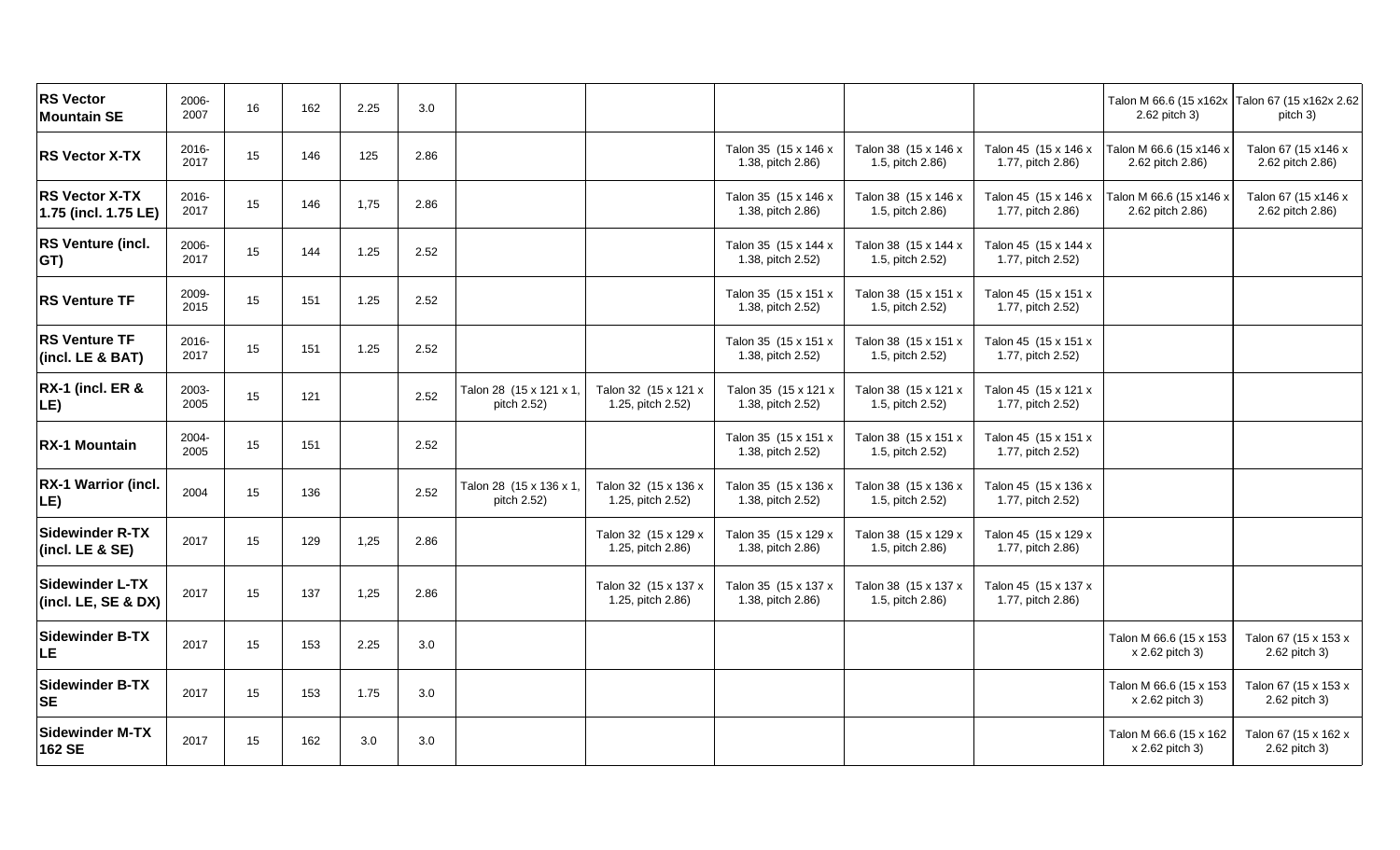| 2017          | 15 | 137 | 1,6  | 2.86 |                                        | Talon 32 (15 x 137 x<br>1.25, pitch 2.86) | Talon 35 (15 x 137 x<br>1.38, pitch 2.86) | Talon 38 (15 x 137 x<br>1.5, pitch 2.86) | Talon 45 (15 x 137 x<br>1.77, pitch 2.86) | Talon M 66.6 (15 x 137<br>x 2.62 pitch 2,86) | Talon 67 (15 x 137 x<br>2.62 pitch 2,86) |
|---------------|----|-----|------|------|----------------------------------------|-------------------------------------------|-------------------------------------------|------------------------------------------|-------------------------------------------|----------------------------------------------|------------------------------------------|
| 2017          | 15 | 137 | 1,75 | 2.86 |                                        | Talon 32 (15 x 137 x<br>1.25, pitch 2.86) | Talon 35 (15 x 137 x<br>1.38, pitch 2.86) | Talon 38 (15 x 137 x<br>1.5, pitch 2.86) | Talon 45 (15 x 137 x<br>1.77, pitch 2.86) | Talon M 66.6 (15 x 137<br>x 2.62 pitch 2,86) | Talon 67 (15 x 137 x<br>2.62 pitch 2,86) |
| 2017          | 15 | 141 | 1.6  | 3.0  |                                        |                                           |                                           |                                          |                                           | Talon M 66.6 (15 x 141<br>x 2.62 pitch 3)    | Talon 67 (15 x 141 x<br>2.62 pitch 3)    |
| 2017          | 15 | 141 | 2.25 | 3.0  |                                        |                                           |                                           |                                          |                                           | Talon M 66.6 (15 x 141<br>x 2.62 pitch 3)    | Talon 67 (15 x 141 x<br>2.62 pitch 3)    |
| 1988-<br>1991 | 12 | 82  |      | 2.04 |                                        | <b>NA</b>                                 |                                           | <b>NA</b>                                |                                           |                                              |                                          |
| 1990-<br>1991 | 12 | 90  |      |      |                                        | <b>NA</b>                                 |                                           | <b>NA</b>                                |                                           |                                              |                                          |
| 1981-<br>1991 | 15 | 121 |      | 2.52 | Talon 28 (15 x 121 x 1,<br>pitch 2.52) | Talon 32 (15 x 121 x<br>1.25, pitch 2.52) | Talon 35 (15 x 121 x<br>1.38, pitch 2.52) | Talon 38 (15 x 121 x<br>1.5, pitch 2.52) | Talon 45 (15 x 121 x<br>1.77, pitch 2.52) |                                              |                                          |
| 2016-<br>2017 | 10 | 68  | 0,69 | 2.52 |                                        | <b>NA</b>                                 |                                           | <b>NA</b>                                |                                           |                                              |                                          |
| 1999-<br>2002 | 15 | 121 |      | 2.52 | Talon 28 (15 x 121 x 1,<br>pitch 2.52) | Talon 32 (15 x 121 x<br>1.25, pitch 2.52) | Talon 35 (15 x 121 x<br>1.38, pitch 2.52) | Talon 38 (15 x 121 x<br>1.5, pitch 2.52) | Talon 45 (15 x 121 x<br>1.77, pitch 2.52) |                                              |                                          |
| 1999-<br>2002 | 15 | 121 |      | 2.52 | Talon 28 (15 x 121 x 1,<br>pitch 2.52) | Talon 32 (15 x 121 x<br>1.25, pitch 2.52) | Talon 35 (15 x 121 x<br>1.38, pitch 2.52) | Talon 38 (15 x 121 x<br>1.5, pitch 2.52) | Talon 45 (15 x 121 x<br>1.77, pitch 2.52) |                                              |                                          |
| 2004-<br>2006 | 15 | 121 | 1.0  | 2.52 | Talon 28 (15 x 121 x 1)<br>pitch 2.52) | Talon 32 (15 x 121 x<br>1.25, pitch 2.52) | Talon 35 (15 x 121 x<br>1.38, pitch 2.52) | Talon 38 (15 x 121 x<br>1.5, pitch 2.52) | Talon 45 (15 x 121 x<br>1.77, pitch 2.52) |                                              |                                          |
| 2014          | 15 | 129 | 1.25 | 2.86 |                                        | Talon 32 (15 x 129 x<br>1.25, pitch 2.86) | Talon 35 (15 x 129 x<br>1.38, pitch 2.86) | Talon 38 (15 x 129 x<br>1.5, pitch 2.86) | Talon 45 (15 x 129 x<br>1.77, pitch 2.86) |                                              |                                          |
| 2015          | 15 | 129 | 1.7  | 2.86 |                                        | Talon 32 (15 x 129 x<br>1.25, pitch 2.86) | Talon 35 (15 x 129 x<br>1.38, pitch 2.86) | Talon 38 (15 x 129 x<br>1.5, pitch 2.86) | Talon 45 (15 x 129 x<br>1.77, pitch 2.86) |                                              |                                          |
| 2015-<br>2017 | 15 | 129 | 1.25 | 2.86 |                                        | Talon 32 (15 x 129 x<br>1.25, pitch 2.86) | Talon 35 (15 x 129 x<br>1.38, pitch 2.86) | Talon 38 (15 x 129 x<br>1.5, pitch 2.86) | Talon 45 (15 x 129 x<br>1.77, pitch 2.86) |                                              |                                          |
|               |    |     |      |      |                                        |                                           |                                           |                                          |                                           |                                              |                                          |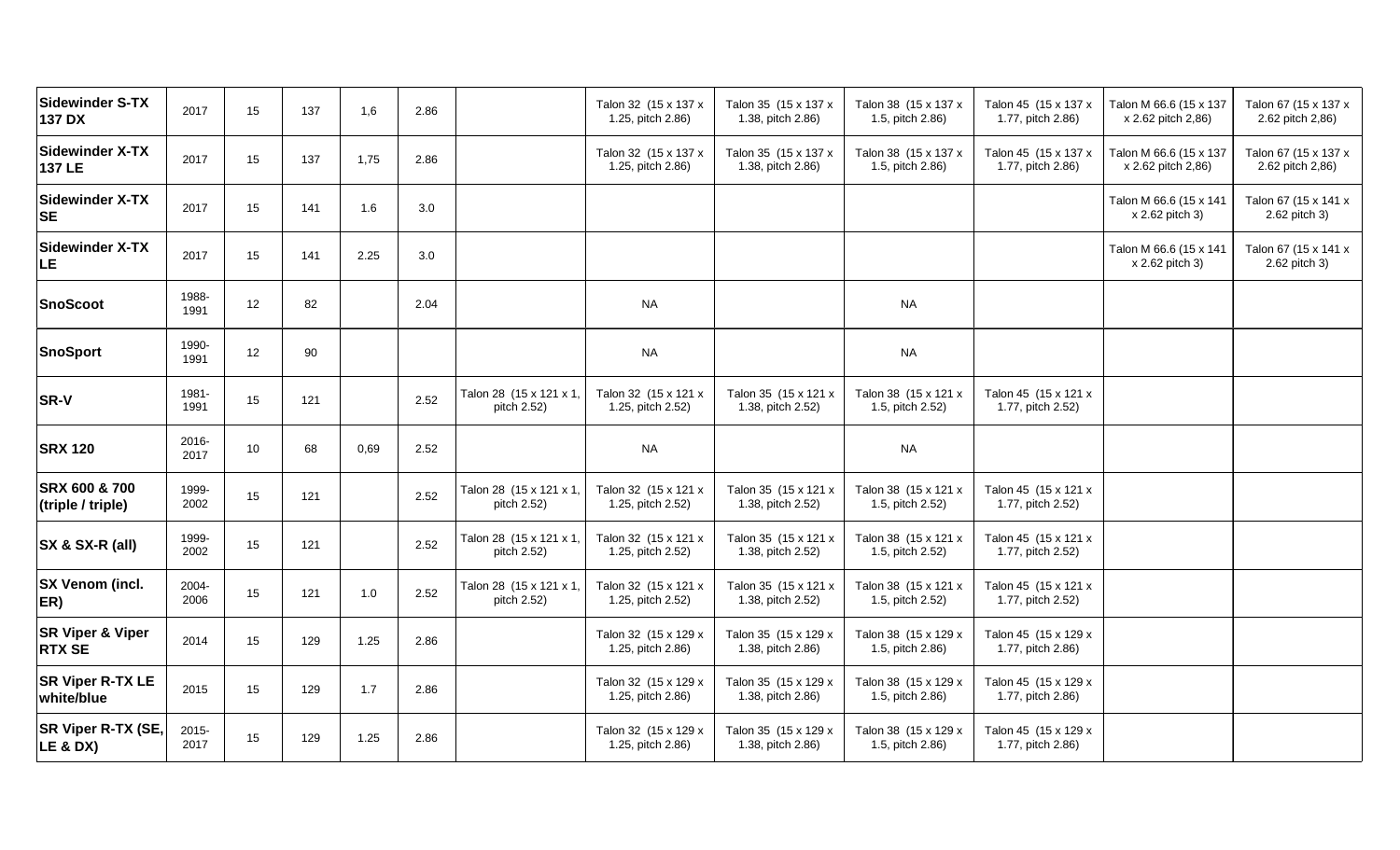| <b>SR Viper LTX, LTX</b><br><b>SE, L-TX SE &amp; L-</b><br><b>TXDX</b> | 2014-<br>2015 | 15 | 137 | 1.25 | 2.86 | Talon 32 (15 x 137 x<br>1.25, pitch 2.86) | Talon 35 (15 x 137 x<br>1.38, pitch 2.86) | Talon 38 (15 x 137 x<br>1.5, pitch 2.86) | Talon 45 (15 x 137 x<br>1.77, pitch 2.86) | Talon M 66.6 (15 x 137<br>x 2.62 pitch 2,86) | Talon 67 (15 x 137 x<br>2.62 pitch 2,86) |
|------------------------------------------------------------------------|---------------|----|-----|------|------|-------------------------------------------|-------------------------------------------|------------------------------------------|-------------------------------------------|----------------------------------------------|------------------------------------------|
| <b>SR Viper B-TX LE</b>                                                | 2017          | 15 | 153 | 2.25 | 3.0  |                                           |                                           |                                          |                                           | Talon M 66.6 (15 x 153<br>x 2.62 pitch 3)    | Talon 67 (15 x 153 x<br>2.62 pitch 3)    |
| SR Viper L-TX (SE,<br>LE & DX)                                         | 2016-<br>2017 | 15 | 137 | 1.25 | 2.86 | Talon 32 (15 x 137 x<br>1.25, pitch 2.86) | Talon 35 (15 x 137 x<br>1.38, pitch 2.86) | Talon 38 (15 x 137 x<br>1.5, pitch 2.86) | Talon 45 (15 x 137 x<br>1.77, pitch 2.86) | Talon M 66.6 (15 x 137<br>x 2.62 pitch 2,86) | Talon 67 (15 x 137 x<br>2.62 pitch 2,86) |
| SR Viper M-TX 141<br><b>SE</b>                                         | 2016          | 15 | 141 | 2.25 | 3.0  |                                           |                                           |                                          |                                           | Talon M 66.6 (15 x 141<br>x 2.62 pitch 3)    | Talon 67 (15 x 141 x<br>2.62 pitch 3)    |
| SR Viper M-TX 153<br><b>LE &amp; SE</b>                                | 2015          | 15 | 153 | 2.25 | 3.0  |                                           |                                           |                                          |                                           | Talon M 66.6 (15 x 153<br>x 2.62 pitch 3)    | Talon 67 (15 x 153 x<br>2.62 pitch 3)    |
| SR Viper M-TX 153<br>(incl. SE)                                        | 2016          | 15 | 153 | 2.6  | 3.0  |                                           |                                           |                                          |                                           | Talon M 66.6 (15 x 153<br>x 2.62 pitch 3)    | Talon 67 (15 x 153 x<br>2.62 pitch 3)    |
| SR Viper M-TX 153<br><b>LE</b>                                         | 2016          | 15 | 153 | 3.0  | 3.0  |                                           |                                           |                                          |                                           | Talon M 66.6 (15 x 153<br>x 2.62 pitch 3)    | Talon 67 (15 x 153 x<br>2.62 pitch 3)    |
| SR Viper M-TX 153<br><b>SE</b>                                         | 2017          | 15 | 153 | 3.0  | 3.0  |                                           |                                           |                                          |                                           | Talon M 66.6 (15 x 153<br>x 2.62 pitch 3)    | Talon 67 (15 x 153 x<br>2.62 pitch 3)    |
| SR Viper M-TX 162                                                      | 2016          | 15 | 162 | 2.6  | 3.0  |                                           |                                           |                                          |                                           | Talon M 66.6 (15 x 162<br>x 2.62 pitch 3)    | Talon 67 (15 x 162 x<br>2.62 pitch 3)    |
| SR Viper M-TX 162<br><b>LE &amp; SE</b>                                | 2015          | 15 | 162 | 2.6  | 3.0  |                                           |                                           |                                          |                                           | Talon M 66.6 (15 x 162<br>x 2.62 pitch 3)    | Talon 67 (15 x 162 x<br>2.62 pitch 3)    |
| SR Viper M-TX 162<br><b>LE</b>                                         | 2016          | 15 | 162 | 3.0  | 3.0  |                                           |                                           |                                          |                                           | Talon M 66.6 (15 x 162<br>x 2.62 pitch 3)    | Talon 67 (15 x 162 x<br>2.62 pitch 3)    |
| SR Viper M-TX 162<br><b>SE</b>                                         | 2016          | 16 | 162 | 2.6  | 3.0  |                                           |                                           |                                          |                                           | Talon M 66.6 (15 x 162<br>x 2.62 pitch 3)    | Talon 67 (15 x 162 x<br>2.62 pitch 3)    |
| SR Viper M-TX 162<br><b>LE</b>                                         | 2017          | 15 | 162 | 3.0  | 3.0  |                                           |                                           |                                          |                                           | Talon M 66.6 (15 x 162<br>x 2.62 pitch 3)    | Talon 67 (15 x 162 x<br>2.62 pitch 3)    |
| <b>SR Viper S-TX DX</b>                                                | 2015          | 15 | 141 | 1.6  | 3.0  |                                           |                                           |                                          |                                           | Talon M 66.6 (15 x 141<br>x 2.62 pitch 3)    | Talon 67 (15 x 141 x<br>2.62 pitch 3)    |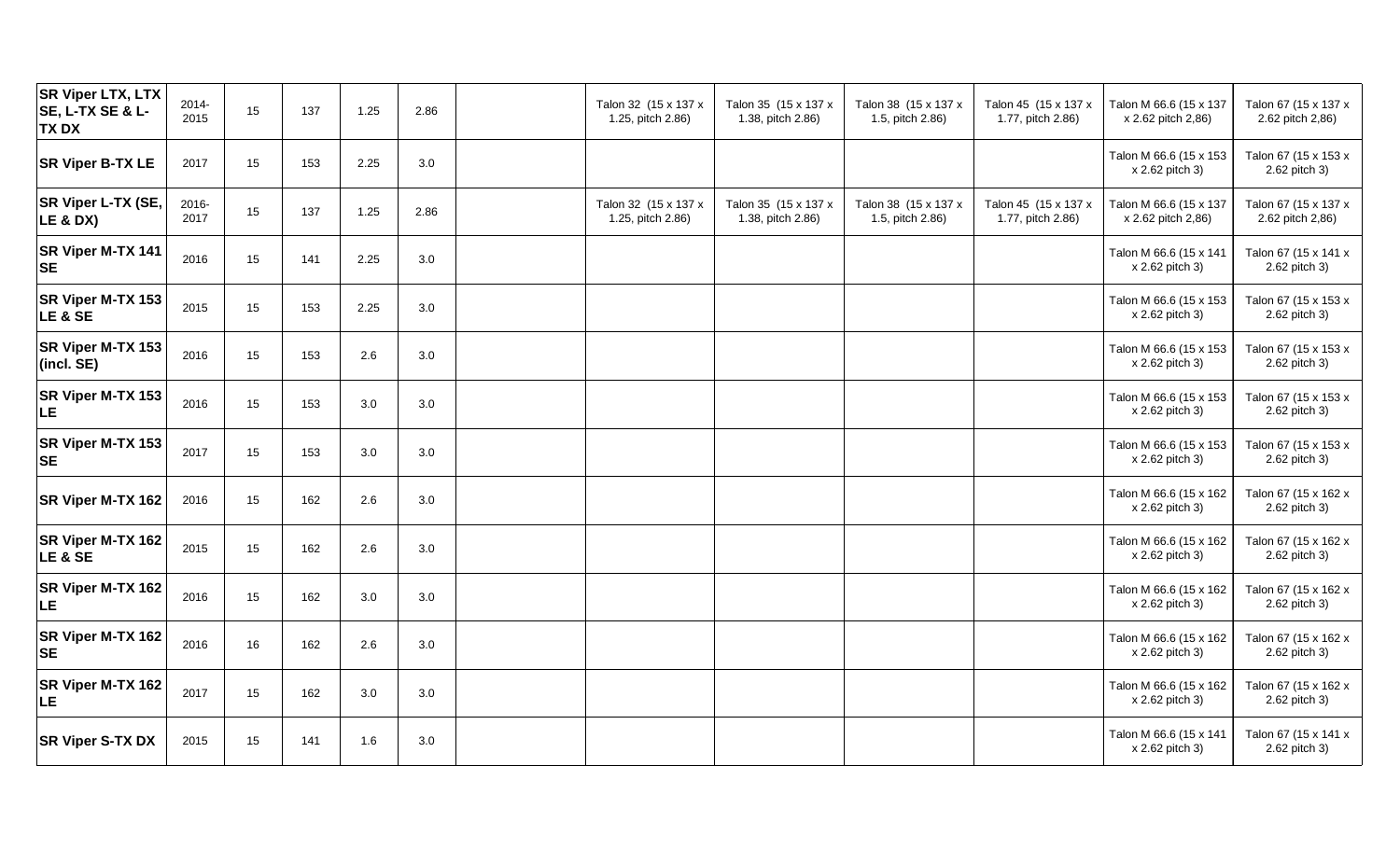| SR Viper S-TX (DX<br>146)              | 2016-<br>2017 | 15 | 146 | 1.25 | 2.86 |                                        |                                           | Talon 35 (15 x 146 x<br>1.38, pitch 2.86) | Talon 38 (15 x 146 x<br>1.5, pitch 2.86) | Talon 45 (15 x 146 x<br>1.77, pitch 2.86) | Talon M 66.6 (15 x 146 x<br>2.62 pitch 2.86) | Talon 67 (15 x146 x<br>2.62 pitch 2.86)  |
|----------------------------------------|---------------|----|-----|------|------|----------------------------------------|-------------------------------------------|-------------------------------------------|------------------------------------------|-------------------------------------------|----------------------------------------------|------------------------------------------|
| SR Viper S-TX (137<br>DX)              | 2016-<br>2017 | 15 | 137 | 1.6  | 2.86 |                                        | Talon 32 (15 x 137 x<br>1.25, pitch 2.86) | Talon 35 (15 x 137 x<br>1.38, pitch 2.86) | Talon 38 (15 x 137 x<br>1.5, pitch 2.86) | Talon 45 (15 x 137 x<br>1.77, pitch 2.86) | Talon M 66.6 (15 x 137<br>x 2.62 pitch 2,86) | Talon 67 (15 x 137 x<br>2.62 pitch 2,86) |
| <b>SR Viper X-TX</b>                   | 2017          | 15 | 137 | 1.25 | 2.86 |                                        | Talon 32 (15 x 137 x<br>1.25, pitch 2.86) | Talon 35 (15 x 137 x<br>1.38, pitch 2.86) | Talon 38 (15 x 137 x<br>1.5, pitch 2.86) | Talon 45 (15 x 137 x<br>1.77, pitch 2.86) | Talon M 66.6 (15 x 137<br>x 2.62 pitch 2,86) | Talon 67 (15 x 137 x<br>2.62 pitch 2,86) |
| <b>SR Viper X-TX LE</b>                | 2015          | 15 | 141 | 2.25 | 3.0  |                                        |                                           |                                           |                                          |                                           | Talon M 66.6 (15 x 141<br>x 2.62 pitch 3)    | Talon 67 (15 x 141 x<br>2.62 pitch 3)    |
| <b>SR Viper X-TX LE</b>                | 2016          | 15 | 141 | 1.6  | 3.0  |                                        |                                           |                                           |                                          |                                           | Talon M 66.6 (15 x 141<br>x 2.62 pitch 3)    | Talon 67 (15 x 141 x<br>2.62 pitch 3)    |
| <b>SR Viper XTX SE</b>                 | 2014-<br>2017 | 15 | 141 | 1.6  | 3.0  |                                        |                                           |                                           |                                          |                                           | Talon M 66.6 (15 x 141<br>x 2.62 pitch 3)    | Talon 67 (15 x 141 x<br>2.62 pitch 3)    |
| <b>SX Viper</b>                        | 2002-<br>2004 | 15 | 121 |      | 2.52 | Talon 28 (15 x 121 x 1,<br>pitch 2.52) | Talon 32 (15 x 121 x<br>1.25, pitch 2.52) | Talon 35 (15 x 121 x<br>1.38, pitch 2.52) | Talon 38 (15 x 121 x<br>1.5, pitch 2.52) | Talon 45 (15 x 121 x<br>1.77, pitch 2.52) |                                              |                                          |
| <b>SX Viper Mountain</b>               | 2003-<br>2006 | 15 | 144 | 2.0  | 2.52 |                                        |                                           | Talon 35 (15 x 144 x<br>1.38, pitch 2.52) | Talon 38 (15 x 144 x<br>1.5, pitch 2.52) | Talon 45 (15 x 144 x<br>1.77, pitch 2.52) |                                              |                                          |
| Venture 500, 600 &<br>700              | 1997-<br>2006 | 15 | 136 |      | 2.52 | Talon 28 (15 x 136 x 1,<br>pitch 2.52) | Talon 32 (15 x 136 x<br>1.25, pitch 2.52) | Talon 35 (15 x 136 x<br>1.38, pitch 2.52) | Talon 38 (15 x 136 x<br>1.5, pitch 2.52) | Talon 45 (15 x 136 x<br>1.77, pitch 2.52) |                                              |                                          |
| <b>Venture GT</b>                      | 1992-<br>1993 | 15 | 121 |      | 2.52 | Talon 28 (15 x 121 x 1,<br>pitch 2.52) | Talon 32 (15 x 121 x<br>1.25, pitch 2.52) | Talon 35 (15 x 121 x<br>1.38, pitch 2.52) | Talon 38 (15 x 121 x<br>1.5, pitch 2.52) | Talon 45 (15 x 121 x<br>1.77, pitch 2.52) |                                              |                                          |
| <b>Venture Lite</b>                    | 2007-<br>2013 | 15 | 144 | 1.25 | 2.52 |                                        |                                           | Talon 35 (15 x 144 x<br>1.38, pitch 2.52) | Talon 38 (15 x 144 x<br>1.5, pitch 2.52) | Talon 45 (15 x 144 x<br>1.77, pitch 2.52) |                                              |                                          |
| <b>Venture Multi</b><br><b>Purpose</b> | 2009-<br>2015 | 16 | 144 | 1.25 | 2.52 |                                        |                                           | Talon 35 (15 x 144 x<br>1.38, pitch 2.52) | Talon 38 (15 x 144 x<br>1.5, pitch 2.52) | Talon 45 (15 x 144 x<br>1.77, pitch 2.52) |                                              |                                          |
| <b>Venture MP</b>                      | 2016-<br>2017 | 16 | 144 | 1.25 | 2.52 |                                        |                                           | Talon 35 (15 x 144 x<br>1.38, pitch 2.52) | Talon 38 (15 x 144 x<br>1.5, pitch 2.52) | Talon 45 (15 x 144 x<br>1.77, pitch 2.52) |                                              |                                          |
| Venture TR (480)                       | 1996-<br>1997 | 15 | 136 |      | 2.52 | Talon 28 (15 x 136 x 1<br>pitch 2.52)  | Talon 32 (15 x 136 x<br>1.25, pitch 2.52) | Talon 35 (15 x 136 x<br>1.38, pitch 2.52) | Talon 38 (15 x 136 x<br>1.5, pitch 2.52) | Talon 45 (15 x 136 x<br>1.77, pitch 2.52) |                                              |                                          |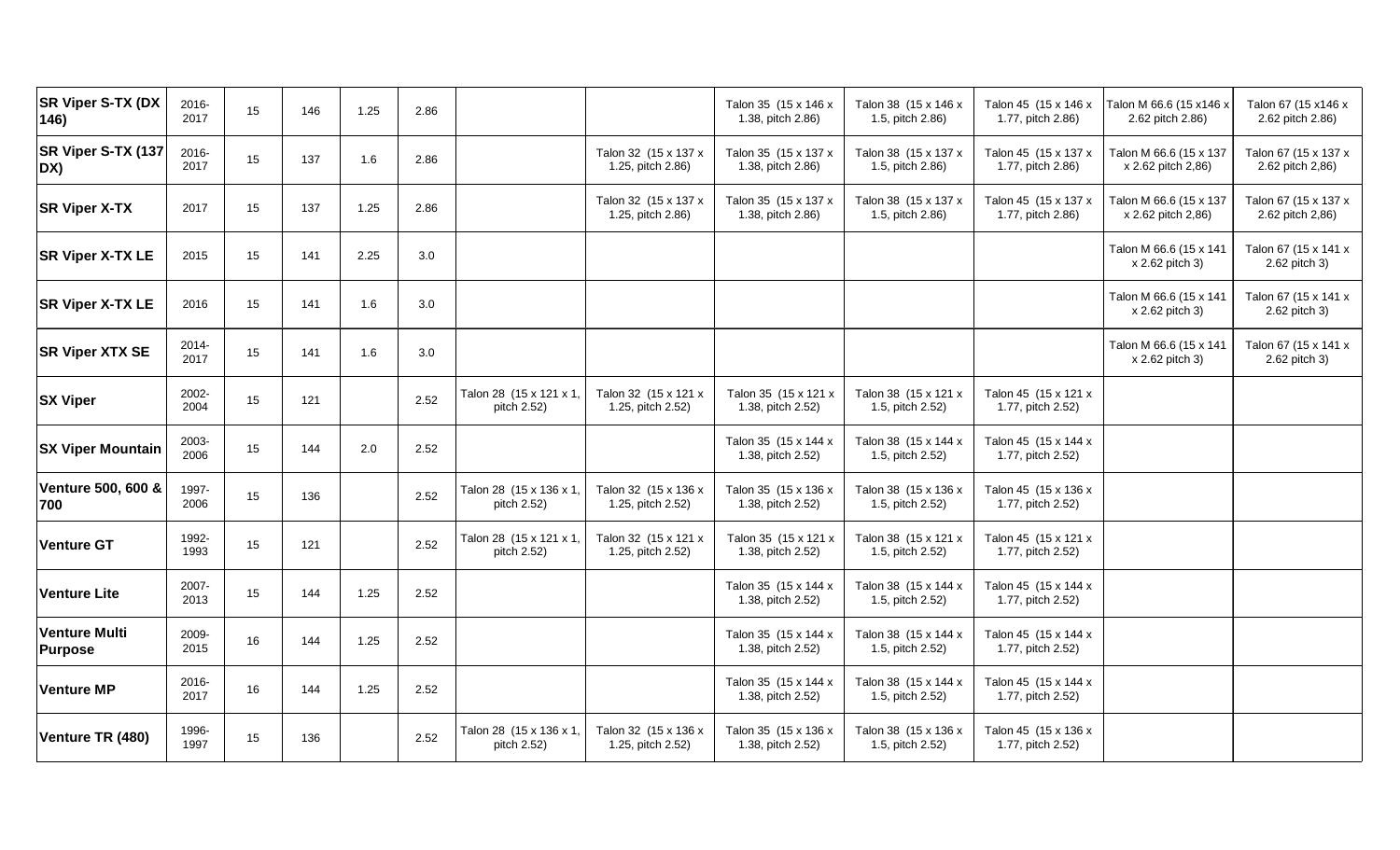| Venture XL (480)                                           | 1991-<br>1997 | 15     | 121 |       | 2.52 | Talon 28 (15 x 121 x 1,<br>pitch 2.52) | Talon 32 (15 x 121 x<br>1.25, pitch 2.52)                                              | Talon 35 (15 x 121 x<br>1.38, pitch 2.52) | Talon 38 (15 x 121 x<br>1.5, pitch 2.52) | Talon 45 (15 x 121 x<br>1.77, pitch 2.52) |  |
|------------------------------------------------------------|---------------|--------|-----|-------|------|----------------------------------------|----------------------------------------------------------------------------------------|-------------------------------------------|------------------------------------------|-------------------------------------------|--|
| Venture XL (500)                                           | 1999-<br>2000 | 15     | 136 |       | 2.52 | Talon 28 (15 x 136 x 1,<br>pitch 2.52) | Talon 32 (15 x 136 x<br>1.25, pitch 2.52)                                              | Talon 35 (15 x 136 x<br>1.38, pitch 2.52) | Talon 38 (15 x 136 x<br>1.5, pitch 2.52) | Talon 45 (15 x 136 x<br>1.77, pitch 2.52) |  |
| <b>VK 540 (inc.II &amp; III)</b>                           | 1988-<br>2012 | 20     | 156 | 1.0   | 2.52 |                                        | Talon WT(156 x 20 x<br>1.25, pitch 2.52) Talon<br>WTS (156 x 20 x 1.25,<br>pitch 2.52) |                                           |                                          |                                           |  |
| <b>VK 540 (IV)</b>                                         | 2013-<br>2016 | 20     | 154 | 1.375 | 2.86 |                                        | Talon WT(154 x 20 x<br>1.25, pitch 2.86) Talon<br>WTS (154 x 20 x 1.25,<br>pitch 2.86) |                                           |                                          |                                           |  |
| <b>VK 540 (V)</b>                                          | 2017          | 20     | 154 | 1.5   | 2.86 |                                        | Talon WT(154 x 20 x<br>1.25, pitch 2.86) Talon<br>WTS (154 x 20 x 1.25,<br>pitch 2.86) |                                           |                                          |                                           |  |
| <b>VK Professional</b>                                     | 2006-<br>2012 | $20\,$ | 156 | 1.25  | 2.52 |                                        | Talon WT(156 x 20 x<br>1.25, pitch 2.52) Talon<br>WTS (156 x 20 x 1.25,<br>pitch 2.52) |                                           |                                          |                                           |  |
| <b>VK Professional</b>                                     | 2013-<br>2015 | 20     | 154 | 1.375 | 2.86 |                                        | Talon WT(154 x 20 x<br>1.25, pitch 2.86) Talon<br>WTS (154 x 20 x 1.25,<br>pitch 2.86) |                                           |                                          |                                           |  |
| <b>VK Professional II</b>                                  | 2016-<br>2017 | 20     | 154 | 1.5   | 2.86 |                                        | Talon WT(154 x 20 x<br>1.25, pitch 2.86) Talon<br>WTS (154 x 20 x 1.25,<br>pitch 2.86) |                                           |                                          |                                           |  |
| Vmax (incl. XT,<br>XTC, XTC Deluxe,<br><b>LE &amp; SX)</b> | 1994-<br>2000 | 15     | 121 |       | 2.52 | Talon 28 (15 x 121 x 1,<br>pitch 2.52) | Talon 32 (15 x 121 x<br>1.25, pitch 2.52)                                              | Talon 35 (15 x 121 x<br>1.38, pitch 2.52) | Talon 38 (15 x 121 x<br>1.5, pitch 2.52) | Talon 45 (15 x 121 x<br>1.77, pitch 2.52) |  |
| Vmax DX (all)                                              | 1994          | 15     | 121 |       | 2.52 | Talon 28 (15 x 121 x 1,<br>pitch 2.52) | Talon 32 (15 x 121 x<br>1.25, pitch 2.52)                                              | Talon 35 (15 x 121 x<br>1.38, pitch 2.52) | Talon 38 (15 x 121 x<br>1.5, pitch 2.52) | Talon 45 (15 x 121 x<br>1.77, pitch 2.52) |  |
| Vmax DX (all)                                              | 1995-<br>1996 | 15     | 136 |       | 2.52 | Talon 28 (15 x 136 x 1,<br>pitch 2.52) | Talon 32 (15 x 136 x<br>1.25, pitch 2.52)                                              | Talon 35 (15 x 136 x<br>1.38, pitch 2.52) | Talon 38 (15 x 136 x<br>1.5, pitch 2.52) | Talon 45 (15 x 136 x<br>1.77, pitch 2.52) |  |
| Vmax DX (all)                                              | 1997-<br>2001 | 15     | 121 |       | 2.52 | Talon 28 (15 x 121 x 1,<br>pitch 2.52) | Talon 32 (15 x 121 x<br>1.25, pitch 2.52)                                              | Talon 35 (15 x 121 x<br>1.38, pitch 2.52) | Talon 38 (15 x 121 x<br>1.5, pitch 2.52) | Talon 45 (15 x 121 x<br>1.77, pitch 2.52) |  |